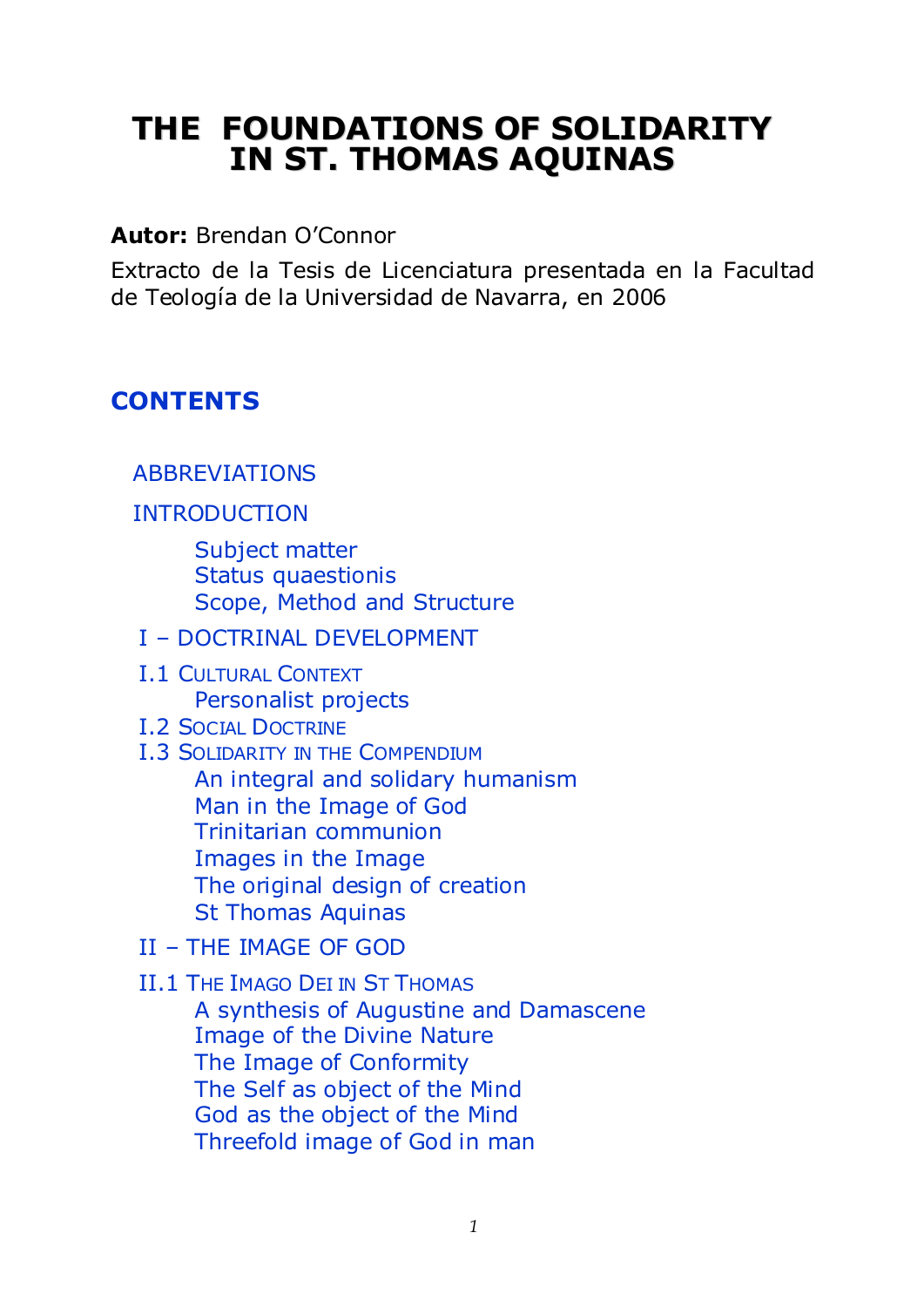[The image in the form of man, body and soul](#page-31-0)

II.2 T[HE IMAGE AS](#page-32-0) PERSON-IN-RELATION [The Image in Society](#page-34-0) [The Perfection of the Image](#page-36-0)

# III – [FOUNDATIONS OF SOLIDARITY](#page-38-0)

- III.1 THE G[OOD OF THE](#page-39-0) PERSON [Absolute Good](#page-39-1) [Analogy of Good](#page-40-0) [Love of the Good](#page-41-0) [Subsisting and accidental Good](#page-42-0) [Communication of Good](#page-44-0)
- III.2 THE P[ERSON](#page-45-0)

[Person and act-of-being](#page-46-0) [Person and nature](#page-47-0) [Person, essence and esse](#page-49-0) [From divine to created persons](#page-51-0) [Loving the good of the person](#page-55-0)

- III.3 SOLIDARITY: A C[OOPERATION OF](#page-57-0) ORDER [The modes of order](#page-58-0)
- **[CONCLUSION](#page-62-0)**

[Likeness](#page-63-0) [Communion in the Good](#page-44-0) [The solidary person](#page-64-0)

- [BIBLIOGRAPHY](#page-66-0)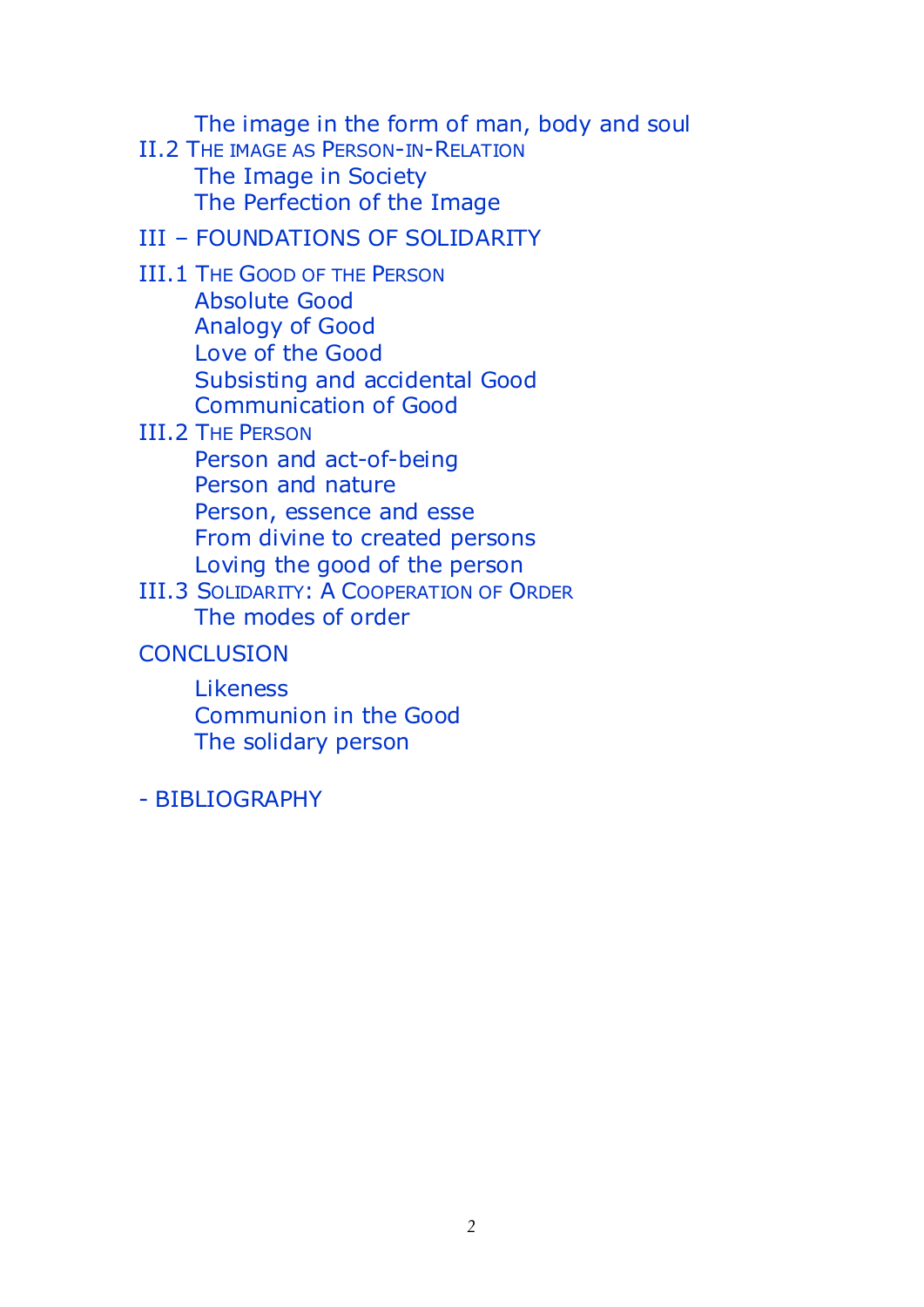# <span id="page-2-0"></span>**ABBREVIATIONS**

# **Magisterium**

#### INTERNATIONAL THEOLOGICAL COMMISSION

*ITC Communion and Stewardship: Human Persons Created in the Image of God*

#### JOHN PAUL II

- *MD Mulieris Dignitatem*
- *CA Centesimus Annus*
- *FR Fides et ratio*
- *SRS Sollicitudo Rei Socialis*

# PONTIFICAL COUNCIL FOR JUSTICE AND PEACE

*CSDC Compendium of the Social Doctrine of the Church*

#### **SECOND VATICAN COUNCIL**

*GS Gaudium et Spes*

# **St. Thomas AQUINAS**

| STh                 | Summa theologiae                               |
|---------------------|------------------------------------------------|
| <b>ScG</b>          | Summa contra Gentiles                          |
| CT                  | Compendium of Theology                         |
| De ente et essentia | De ente et essentia ad fratres et socios suos  |
| In Div. Nom.        | Expositio super Dionysium De divinis nominibus |
| Super De causis     | Expositio super librum De causis               |
| Super Ioannem       | Lectura super Johannem Reportatio              |
| Super Sent.         | Scriptum super libros Sententiarum             |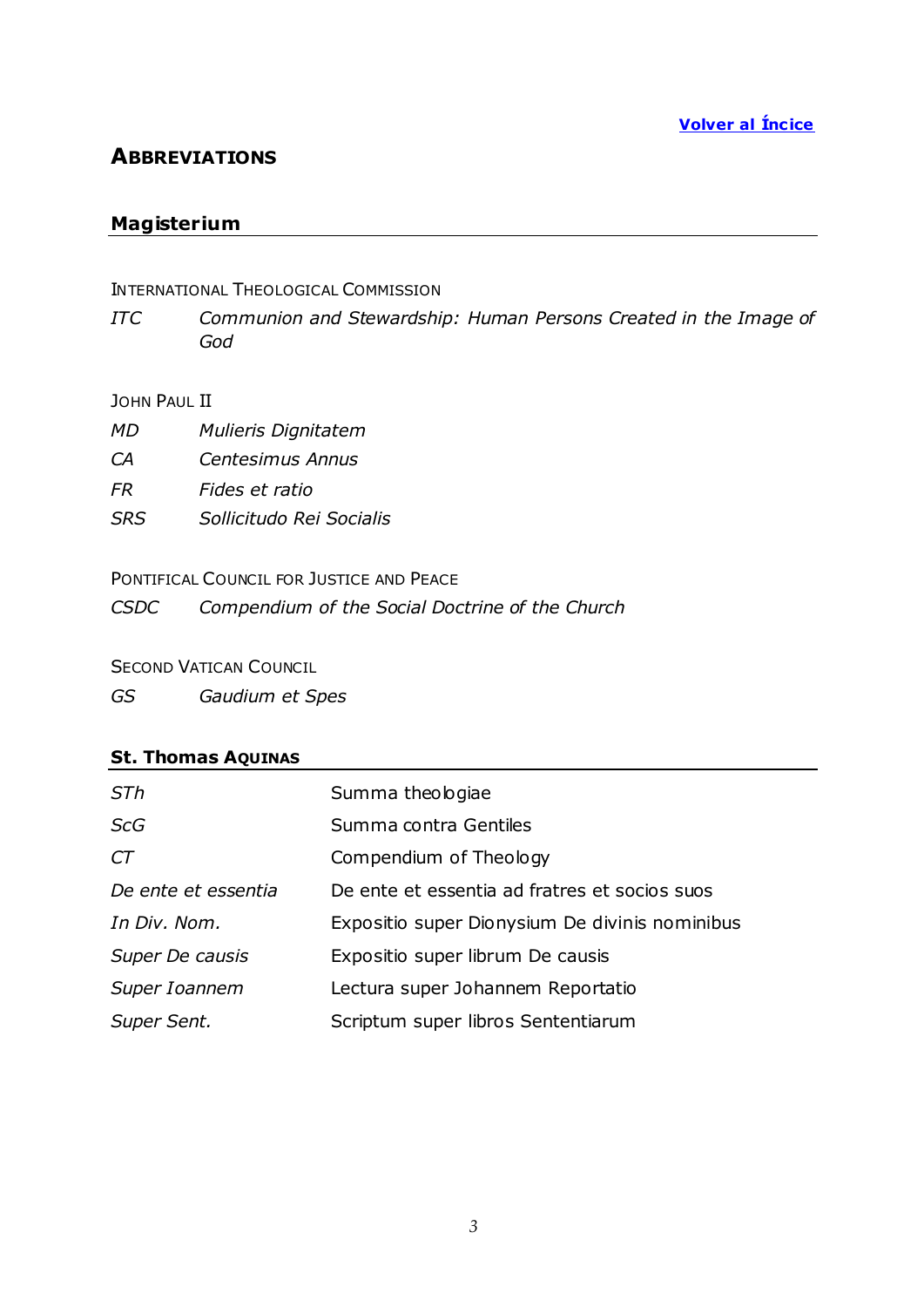# <span id="page-3-0"></span>**INTRODUCTION**

olidarity has entered the discourse of moral theology, especially  $S$  olidarity has entered the discourse of moral theology, especially since the Second Vatican Council,<sup>1</sup> as a term which crystallises and articulates several characteristics of the theological anthropology on which the social doctrine of the Church is based. It articulates a belief in a social or natural dimension of human good and implies that we are so related to one another—because of our common origin, nature and destiny—that we ought to co-ordinate our personal choices and actions to provide mutual support and service, even at a cost of personal sacrifice.<sup>2</sup> This conviction is based on the idea that man's relationship with his neighbour—and the collective good ensuing from the network of all such relationships—is an intrinsic part of his personal good, and ultimately of his relationship with his Creator.<sup>3</sup>

#### **Volver al Íncice**

#### <span id="page-3-1"></span>*Subject matter*

The concept of solidarity, taken at a sociological or practical level, is often reduced to a vague compassion, an appeal to a reciprocity based on a pragmatic inter-dependence, or a socio-political claim based on an attenuated sense of justice.<sup>4</sup> At the level of human nature, solidarity is commonly accepted as a duty, a type of species sentiment, or even a form of self-interest.<sup>5</sup> The validity or otherwise of these intuitions obviously has important implications for the moral life of the human person in society. Is there a compelling justification for the proposition that the good of neighbour forms an intrinsic part of the good of the person? How is service of the common good related to love of God?

Solidarity, in its various forms, has acquired a greater importance in the social doctrine of the Church in recent decades. The synergy between solidarity as a natural virtue and its role in the supernatural life was outlined as follows by Pope John Paul II:

Beyond human and natural bonds, already so close and strong, there is discerned in the light of faith a new model of the unity of the human race, which must ultimately inspire our solidarity. This supreme model of unity, which is a reflection of the intimate life of God, one God in three Persons, is what we Christians mean by the word ‗communion.' … Solidarity therefore must play its part in the realisation of this divine plan, both on the level of individuals and on the level of national and international society.<sup>6</sup>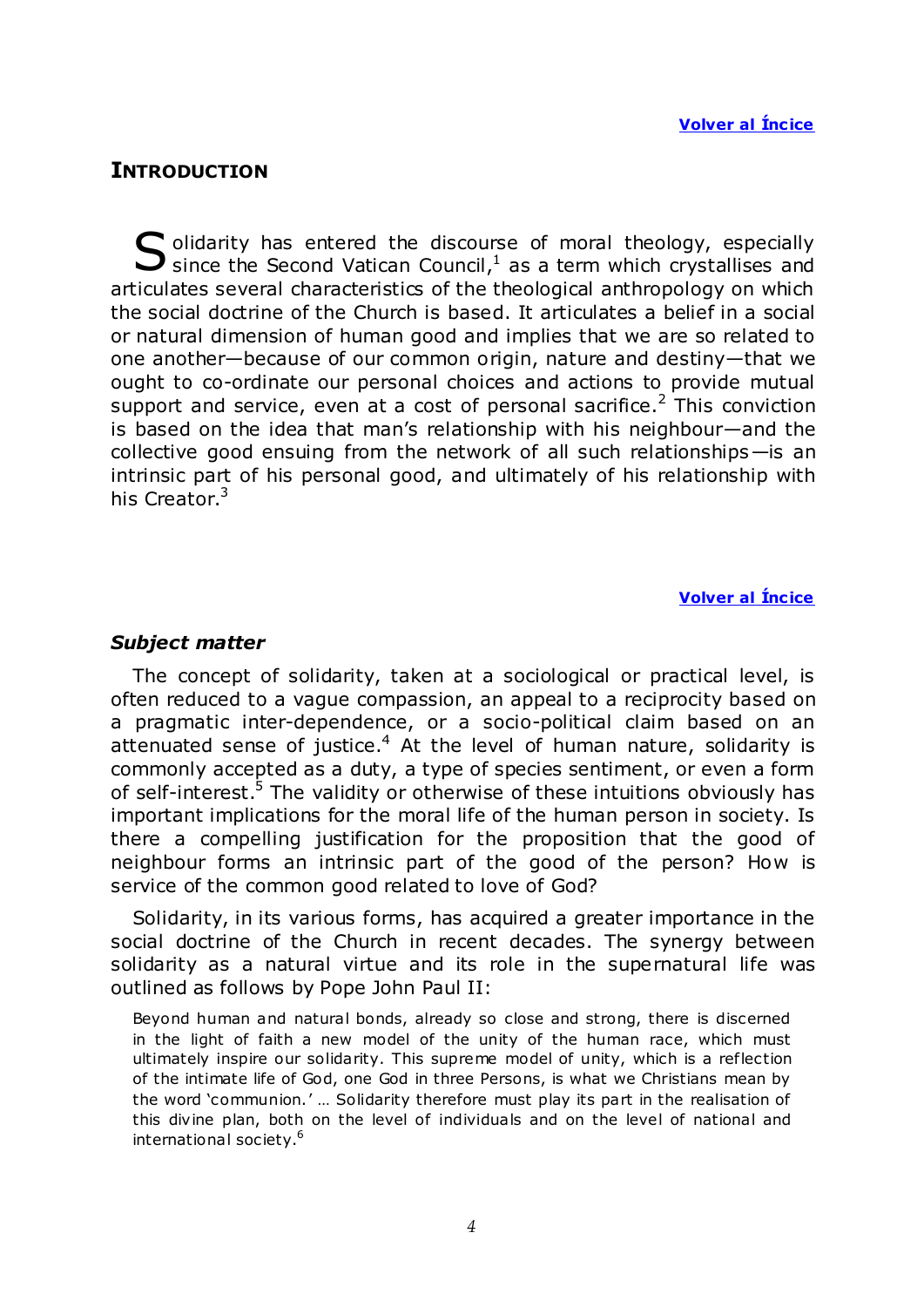In order to play that part in the divine plan, the natural basis for solidarity should be more fully integrated into our understanding of what it means to be truly human. A study of the concept can help us to understand the natural foundation of the Christian commitment to the service of others for their own sakes, rather than as a means to a self centred objective. Solidarity has important implications in the area of human dignity, natural law and human rights, economics and politics<sup>7</sup> $$ implications which are unlikely to be easily understood in a positivist jurisprudential environment, dominated by an aggressive individualism. It can also contribute at a theological level to our understanding of the Church as communion, of our divine filiation, the salvific solidarity of Christ with man and the doctrine of his Mystical Body. $8$  The more clearly the philosophical and theological character of this aspect of the human condition is established, therefore, the greater will be its moral force and effectiveness.

#### **Volver al Íncice**

#### <span id="page-4-0"></span>*Status quaestionis*

Much has already been written on practical aspects of this topic, most notably in the fields of social justice and socio-political analysis, for which there is an extensive bibliography. The historical development of the concept in the social doctrine of the Church is also well documented. $9$  The teaching of the John Paul II on solidarity has been widely echoed in the documents of individual bishops and of national episcopal conferences. In 1998, shortly after the publication of *Solicitudo rei socialis*, a research project in Fribourg, which catalogues the work of episcopal conferences on social justice, contained over 400 documents (over one third of the total) which dealt with this topic.<sup>10</sup> An important contribution has been made by Kevin Doran's work on the origins of the concept in the sociology of Durkheim and the influence of personalist philosophies (especially Max Scheler) in the development of the social doctrine of the Church and in the writings of Karol Wojtyla.<sup>11</sup> The publication of the *Compendium of the Social Doctrine of the Church,<sup>12</sup>* with its authoritative anthology of the sources in the Magisterium and its synthesis of the theological and moral implications of solidarity, marks a definite stage in the treatment of this topic.

It may perhaps be assumed, therefore, that further analysis is superfluous, that solidarity does not give rise to issues that have not already been widely debated under the headings of friendship, social justice or the common good. I suggest, however, that this would be an under-estimate of the significance of the teaching of the Magisterium on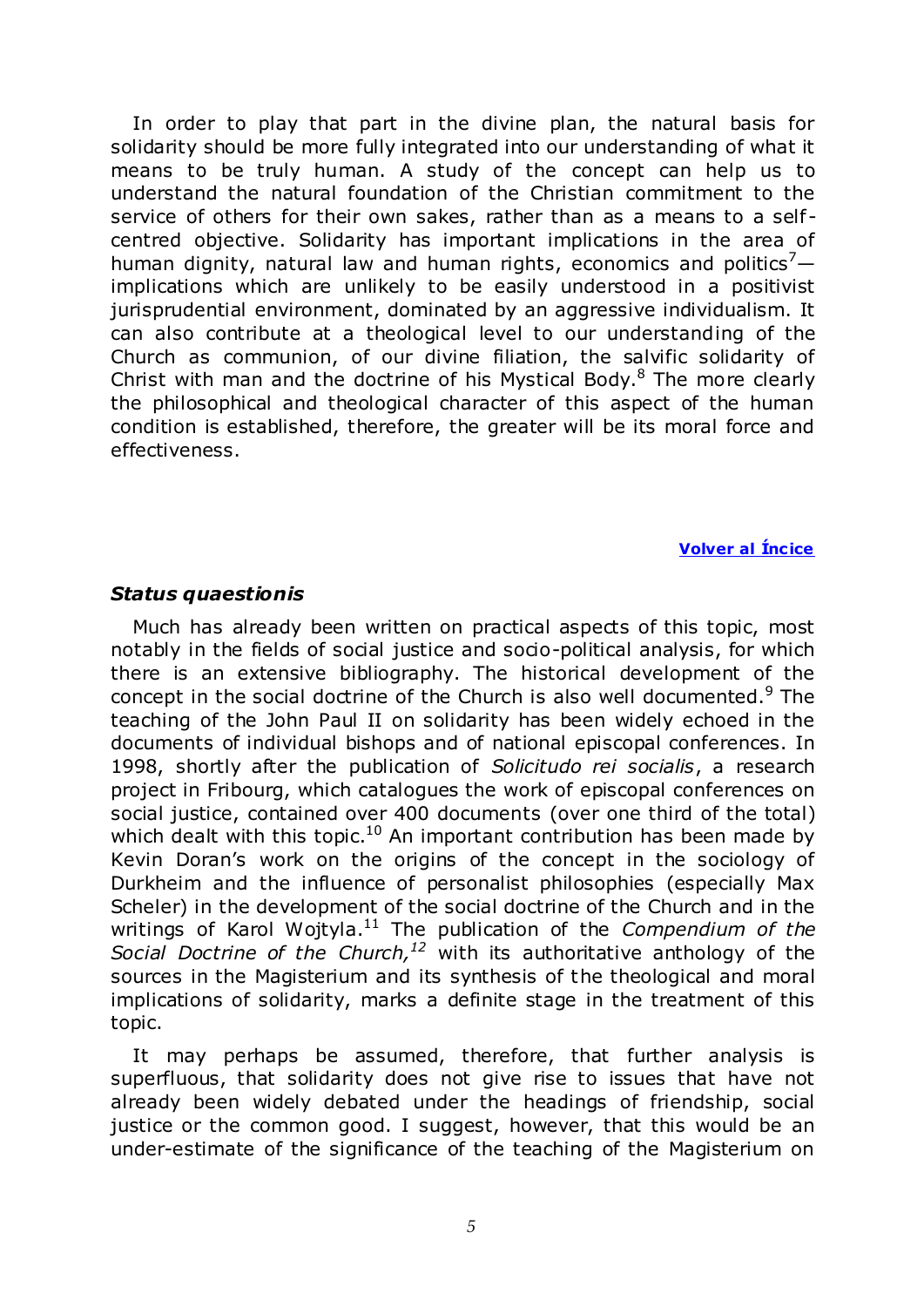this topic. Solidarity is not merely a sociological phenomenon or a cipher for social justice in international relations. "Solidarity helps us to see the 'other'—whether a person, people or nation—not just as some kind of instrument, with a work capacity and physical strength to be exploited at low cost and then discarded when no longer useful, but as our 'neighbour,' a 'helper' (cf. Gen 2:18-20), to be made a sharer, on a par with ourselves, in the banquet of life to which all are equally invited by God. $113$  As a moral virtue, it enters into the life of every human being; it is part of what it means to be man and to be Christian. It is important for its efficacy, therefore, that the moral and social applications of this teaching be fully appreciated. To that end, the relationship of solidarity to the nature of man and to his eternal destiny must be well understood.

This question involves both philosophical and theological issues $$ person, good, order, likeness, *imago Dei*—which are widely discussed in their own right in other contexts. In relation to *solidarity,* however, for historical reasons they have usually been considered—if at all—from a personalist or phenomenological perspective.<sup>14</sup> As Gómez Pérez points out, $15$  solidarity will not be an effective force in human society unless it is widely understood as a virtue and a human value—this is the central objective of John Paul II in *Sollicitudo rei socialis*. 16

To this end, the philosophical and theological synthesis of St. Thomas Aquinas is uniquely suited. $17$  Much can be deduced about personal virtue and the social nature of man, on the basis of natural reason alone, in the philosophical synthesis of St. Thomas Aquinas.<sup>18</sup> However, he did not confine his search for wisdom or exposition of truth to one avenue of knowledge, except when necessary to accommodate the limitations of his interlocutors. His *Summa contra Gentiles* is a prime example of his integrated approach to rational and revealed knowledge.<sup>19</sup> This approach has often been endorsed in the Magisterium of the Church.

Just as grace builds on nature and brings it to fulfilment,  $20$  so faith builds upon and perfects reason. Illumined by faith, reason is set free from the fragility and limitations deriving from the disobedience of sin and finds the strength required to rise to the knowledge of the Triune God. Although he made much of the supernatural character of faith, the Angelic Doctor did not overlook the importance of its reasonableness; indeed he was able to plumb the depths and explain the meaning of this reasonableness. … This is why the Church has been justified in consistently proposing St Thomas as a master of thought and a model of the right way to do theology.  $2<sup>1</sup>$ 

In his doctrine on the virtues, for example, St. Thomas moves between a general philosophoical notion of virtue received from Aristotle and a more theological definition composed by Peter Lombard.<sup>22</sup> His treatment of the individual virtues likewise moves between the natural moral virtues of Aristotle's Ethics, through the infused moral virtues to the three theological virtues. Jordan shows how Aquinas resolves the tensions between the different accounts by identifying the common analogical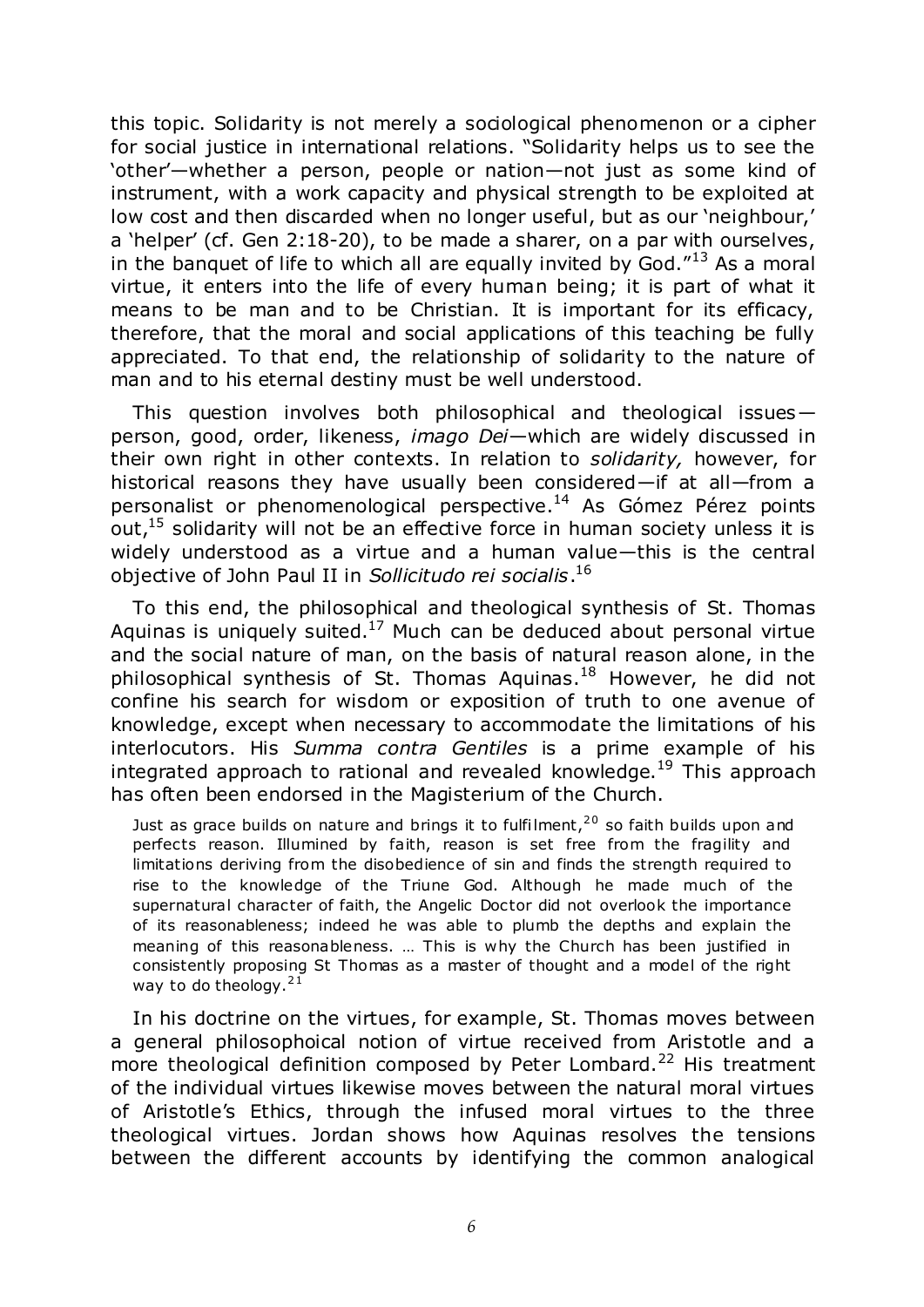elements in perfect and imperfect virtues and integrating the whole in a hierarchy under the virtue of charity, showing the intrinsic interconnectedness of the virtues in the one acting person.<sup>23</sup>

This approach appears to me to be well suited to the purpose of understanding the foundations in human nature of the virtue of solidarity. Although he does not deal directly with the concept of solidarity in its modern usage, the works of St. Thomas provide an unrivalled synthesis in which to explore the underlying question—to reflect on what it means to say that man by his nature "can fully discover his true self only in a sincere giving of himself.<sup> $n24$ </sup> I have therefore elected to study this question specifically in his works. I trust that this approach will complement in a small way the extensive work done by others, such as Doran,  $25$  who have traced the philosophical roots and development of solidarity in the thought of Karol Wojtyla and the teaching of Pope John Paul II.

**Volver al Íncice** 

#### <span id="page-6-0"></span>*Scope, Method and Structure*

This study is a review of selected theological and philosophical concepts, in the work in St. Thomas Aquinas, which can help to explain the basis for the principle of solidarity articulated in the *Compendium of the Social Doctrine of the Church*. The scope of the study is limited to solidarity in human nature *per se,* as a foundation for union in Christ, but without considering in any detail the effects of sin or grace.

Following the teaching of the *Compendium*, the doctrine of the *imago Dei* will provide the theological context and foundation for the notion of a human good which is only attained insofar as it is sought together with others and is directed to God. The account will focus on a key element of the principle of solidarity identified in the *Compendium*—that the good of the person is only achieved "in a sincere giving of himself."<sup>26</sup> The goal of the study will be to identify complementary reasons for human solidarity in the teaching of St. Thomas on the notions of image and likeness, good and person, order in creation and on the causality of the Trinitarian processions.

The breadth of issues encompassed by St. Thomas means that a limited investigation such as this cannot hope to do more than to draw together those elements which are of most relevance for a better understanding the topic. With this objective in mind, we shall consider only those elements of his overall synthesis which bear directly on the question of solidarity, taking it as understood that this cannot be a comprehensive account.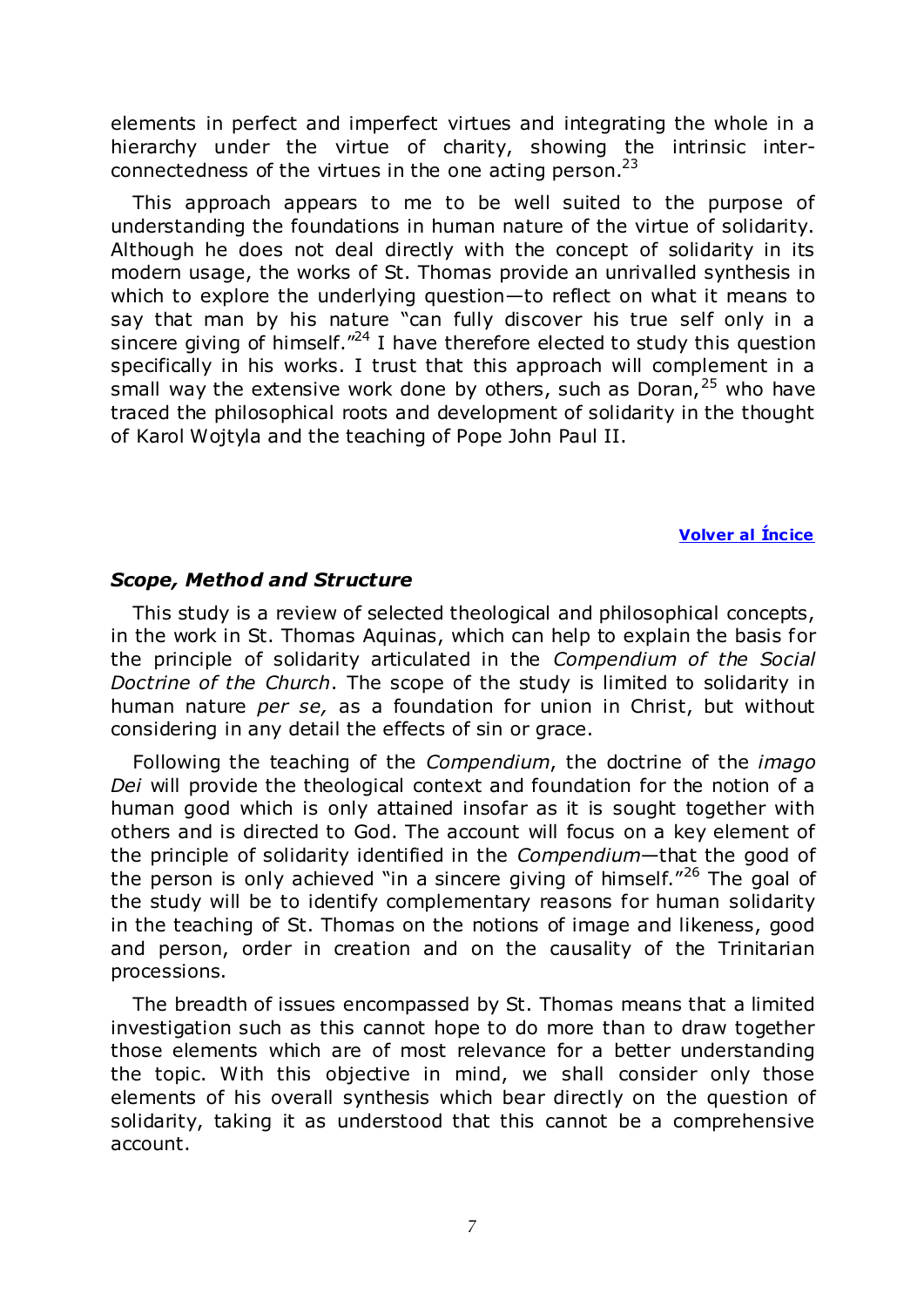The first chapter opens with an outline of the context in which the concept of solidarity emerged in the social doctrine of the Church. The main features of "solidary humanism," which is central to the doctrine of the *Compendium,* are described. In particular, a central doctrine of *Gaudium et spes* establishes the doctrinal parameters for an investigation of the relationship between solidarity and the image of God in man and in society.

In the second chapter, the main features of St. Thomas' teaching on the *imago Dei* are described. His account encompasses an image in man of the divine nature and also of the Blessed Trinity. He distinguishes a living image—knowing and loving its own end—from a natural likeness in creation, which bears the marks of its origin in God and which attains its end by being known and loved by others. The *imago Dei* in man designates the whole human person—the body insofar as it is *informed* by the soul, but not in the body considered separately. This chapter also explores the relationship between the properties of the Persons of the Trinity and the nature and potential of the human person as *capax Dei*.

Within this theological context, the third chapter looks at some of the underlying concepts in the work of St. Thomas. In particular, we will examine more closely the concepts of likeness and image, person and good and order in creation. Following his teaching on the personal mode of the divine causality in creation, we have then suggested how the role of the Trinitarian processions might also lead us to a deeper understanding of human solidarity, in harmony with the doctrine of the *imago Dei*. These complementary modes of analysis can each shed light on the question in hand; taken together they establish a firm foundation for a cogent and properly Thomistic solidarity.

The principal conclusions are summarised in the final chapter.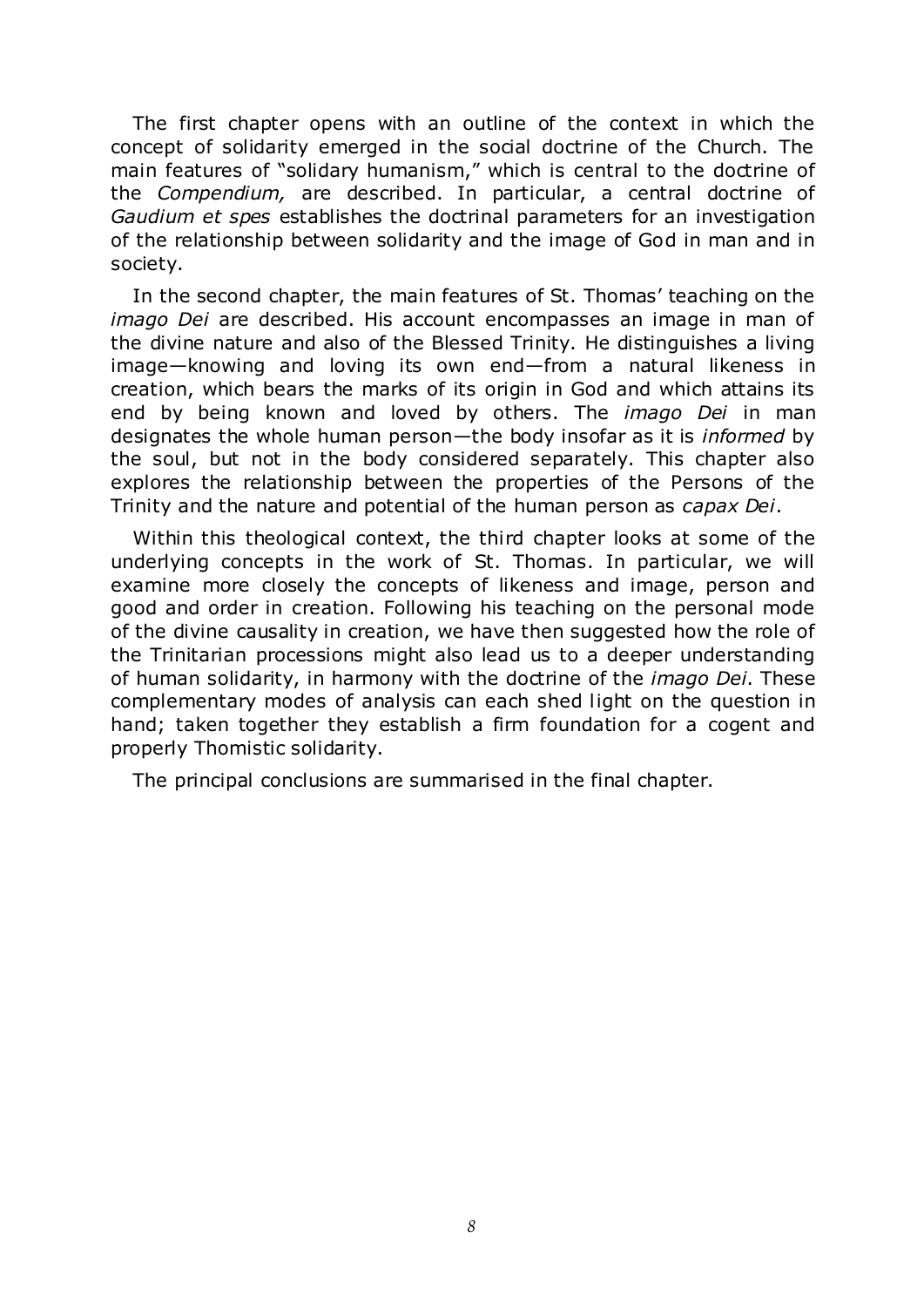# **Chapter One**

# <span id="page-8-0"></span>I – **DOCTRINAL DEVELOPMENT**

After a brief review of the cultural context in which it has evolved (I) and of its development in the social doctrine of the Church (II), this chapter presents a synopsis of the concept of solidarity as it is used in the *Compendium of the Social Doctrine of the Church<sup>27</sup>* (III), an outline of the doctrine of the *imago Dei* with which the concept of solidarity is associated (IV), and a note on the integration of philosophical and theological reasoning in St. Thomas Aquinas (V).

#### **Volver al Íncice**

#### <span id="page-8-1"></span>**I.1 CULTURAL CONTEXT**

The thesis that solidarity is grounded in human nature does not imply that it is a universal or even a statistically normal state-of–affairs among men at any particular stage in human history. As a moral dimension of man it requires the widespread practice of a virtue, which may be lacking in the necessary degree for both cultural and personal reasons. A brief sketch of why this might be  $so^{28}$ —the historical tension between the individual and the collective—can also give some initial indicators about the nature of solidarity, before we look at how it has developed in the social doctrine of the Church.

In the classical tradition of political philosophy, society was seen as the expression of human sociability, of a connatural tendency to unite with equals to achieve fulfilment. From this arose the idea of a common or social good and a moral responsibility of the individual for the common welfare.

St. Thomas Aquinas "combined tradition, Scripture, contemporary practice, and Aristotelian philosophical methods to produce a lasting and influential 'Thomistic synthesis' in politics and legal theory. Central to that effort was his reliance on Aristotle's conception of teleology or final causes, which in Aquinas's thought became the working out of God's purposes in the nature of the universe and mankind that he had created".<sup>29</sup>

His political philosophy is summarised by  $GiIby<sup>30</sup>$  as a social dialectic of three phases. The primitive condition of human solidarity, the communitygroup, was compared to a human body, the parts being for the sake of the whole. From this evolved a political-group or partnership in which the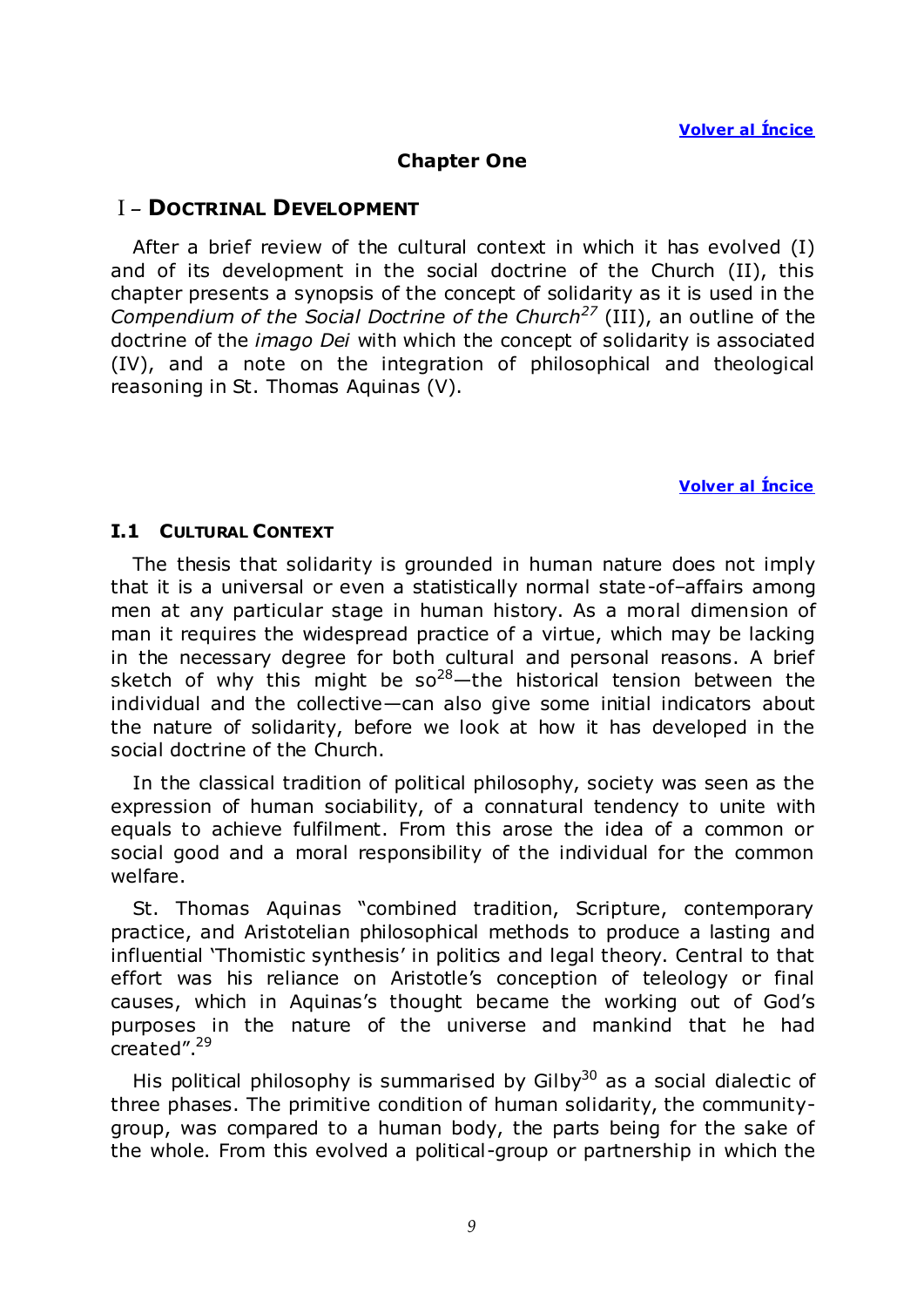independence of the citizens was guaranteed while the function of the community-group was also respected. The third phase was an evolution into a society of fellowship, in which nothing personal was surrendered. Authority in each phase showed a corresponding progression—from a might to be feared, to a political right to be obeyed, leading to a contemplation of truth to be loved. Patriotism, social justice and divine charity were the corresponding social virtues. The middle phase of this dialectic represents the perennial experience of political community based on a common good. The significance of this contribution in the development of human culture was noted by John Paul II in *Fides et ratio*:

A quite special place in this long development belongs to St Thomas, not only because of what he taught but also because of the dialogue which he undertook with the Arab and Jewish thought of his time. In an age when Christian thinkers were rediscovering the treasures of ancient philosophy, and more particularly of Aristotle, Thomas had the great merit of giving pride of place to the harmony which exists between faith and reason. Both the light of reason and the light of faith come from God, he argued; hence there can be no contradiction between them.  $31$ 

While the synthesis of St. Thomas had a profound influence on the development of theology and philosophy, the emergence of the natural sciences and the rapid expansion of civil society, from the  $17<sup>th</sup>$  century onward, led to a naïve optimism about human progress and the potential of science to account for the world without the need for a Creator. Various strands of materialism and scientism tended towards the idea that God is no more than a projection of man's insecurity—God made in man's image—and that material progress and atheism could liberate man from this dependency. *Homo homini Deus!<sup>32</sup>*

Thomas Hobbes was responsible for a major rupture in the classical tradition.<sup>33</sup> The essential difference between Hobbes and the Aristotelian-Thomistic view was not about whether social peace and justice are a work of reason or of nature but about whether they are achieved by the rationality of personal virtue or the coercive power of the State. $34$  A deep anxiety about personal security led Hobbes to view society as a collectivity driven by egoism and a concern for self-preservation. Confrontation and war, in this view, are the natural states of man. Society is a selfinterested, utilitarian pact to mitigate these dangers.

Hobbes' rationalist successors maintained this focus on the individual, while adopting a more positive view of the benefits of social co-operation and an optimism about the spontaneous co-ordination of interests in society, e.g. Adam Smith's theory of the "invisible hand" guiding the economy. In the modern age, basic Hobbesian assumptions continue to be dominant. Individual interest rather than benevolence is taken to be the effective motor of social and economic progress. This is premised on the idea that man is basically egoistic and that ethics are no more than personal preferences, which are irrelevant or even counter-productive in politics and world economics. Politics is thereby reduced to a power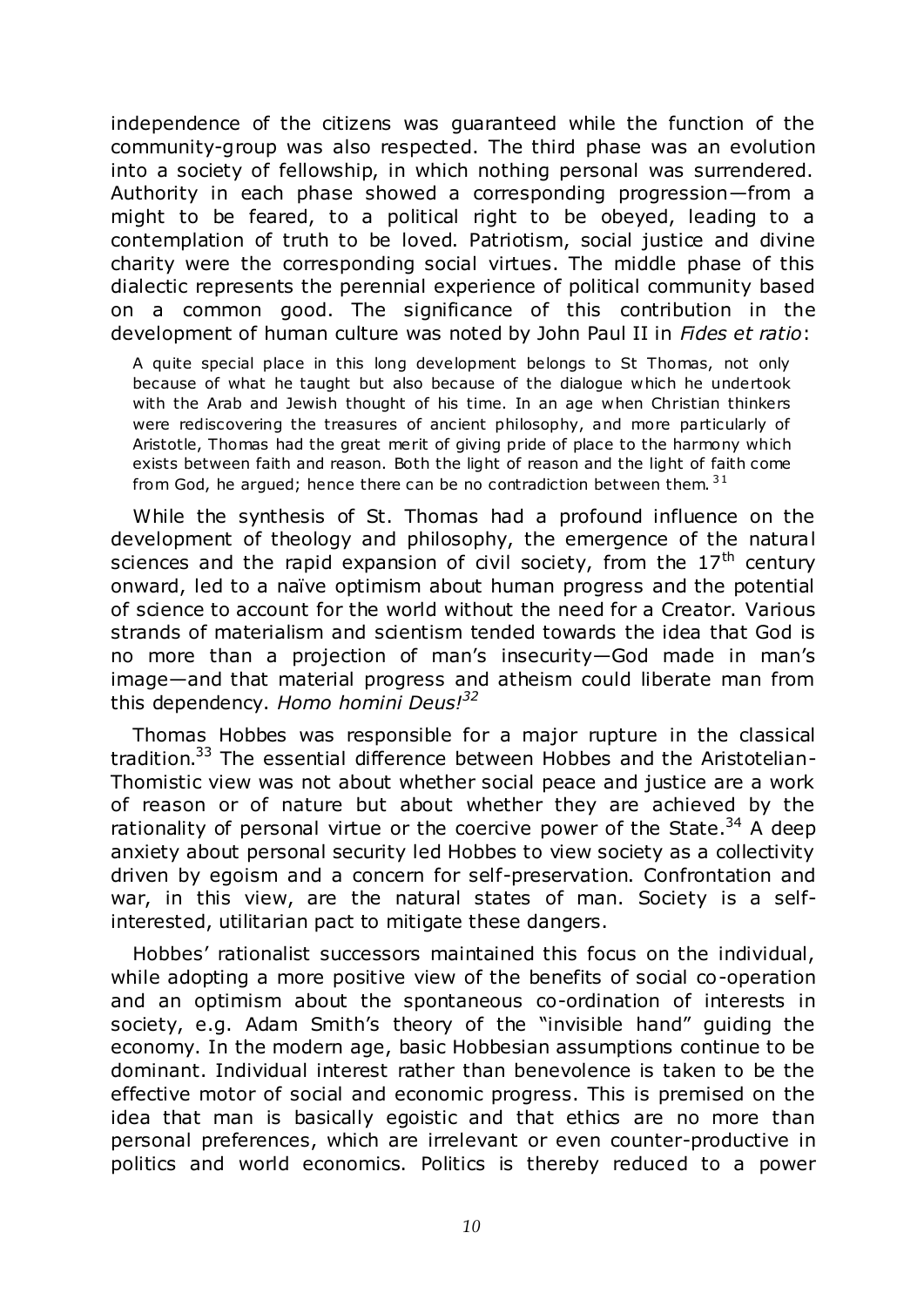struggle, rather than a collective pursuit of the common good. This is not to posit a golden age of solidarity in the past, or to contrast former civilisations with the modern age in such terms, but to note the strong influences which do battle with the natural intuition of solidarity in man and which account for the deficit in solidarity in many social environments.

Individualism in fact produced a reaction from the outset. Rousseau engaged in a critique of the *a priori* assumptions implicit in the Hobbesian approach, pointing out that the human being develops morality and virtue in society.<sup>35</sup> However, in its arrogance, the dialectic of anthropocentric humanism—Descartes, Rousseau, Kant—resented all interference, whether of law, of grace or of God. It was then undermined by the evolutionism of Darwin, who claimed that there is no essential difference between man and animal, and by Freud whose metaphysics reduced man to his sexual libido and desire for death. Its dualism—faith and reason, nature and grace—led to its final decomposition.  $36$ 

Hegel adopted Rousseau's idealised concept of the citizen and constructed his political philosophy on the foundation of the State, seen as a spirit evolving over time towards perfection. The individual, in his account, is fulfilled in the State and is therefore subject to it; the State is the fount of ethics, the goal of the individual. Hegel criticises the naïve automatism of Adam Smith, i.e. that social problems would be solved automatically by blind economic progress. Although not without some positive aspects, Hegel's radical collectivism provided much of the rationale for Marxism in the late 19th Century and later, on the opposite end of the political spectrum, for the emergence of fascism and National Socialism in the 1920's. It is clear, therefore that false anthropologies whether erring on the side of individualism or collectivism—lead to grave disorders in the development of human society.

Approaches that attempted to reaffirm a human solidarity often suffered from the deficiencies of the systems they attempted to remedy. Late in the nineteenth-century, for example, Durkheim, a French positivist sociologist, characterised society as moving towards a higher organic solidarity—based on functional specialisation, on interdependence and agreement—from a more primitive mechanical solidarity, based on similitude. The bond of each type society would be expressed in its laws and in their enforcement, as an expression of its collective conscience. He relied on the division of labour to supply the moral content of an organic solidarity. However, he reacted in his later writings against the individualism that had become rampant in a society in which the collective conscience had become weakened.<sup>37</sup>

This historical tension between collectivism and individualism proved sterile. Both approaches failed to recognise the transcendent spiritual reality of the human person and his openness to others. Overcoming the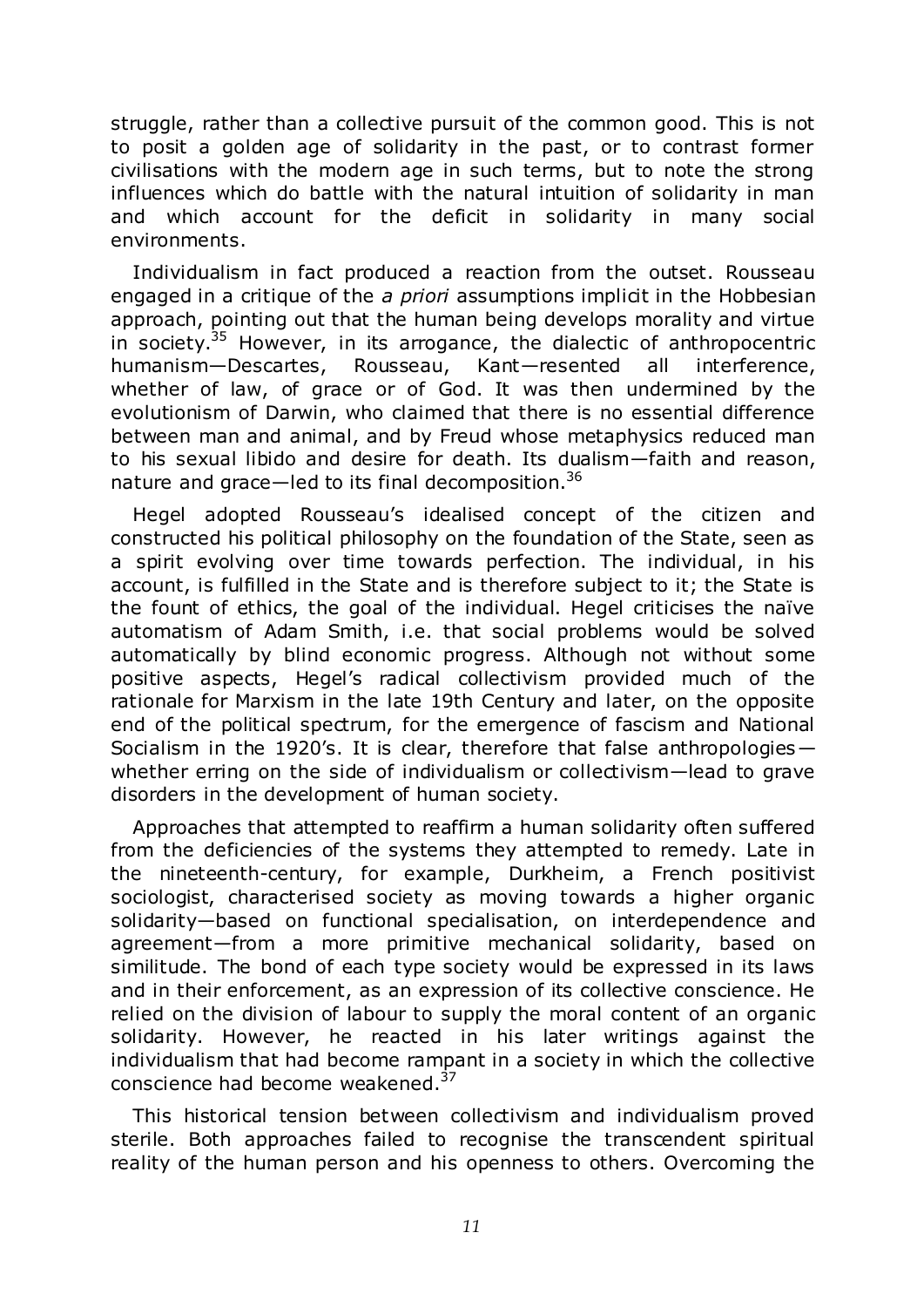dichotomy between individualism and collectivism became a goal of political philosophy from the middle of the  $19<sup>th</sup>$  Century. It involved a search for a new point of departure, not just a middle way.  $38$ 

**Volver al Íncice** 

# <span id="page-11-0"></span>*Personalist projects*

One such approach took the human person as a decisive hermeneutic principle in political philosophy. It took shape following the disintegration of 19th Century individualism in the upheaval brought about by the First World War and as a reaction to the radical collectivisms of Marxism and fascism which followed. Mounier and Lacroix, leading figures in French personalism, advocated a spiritual revolution to guide civilisation to a true humanism, based on the realisation of each man as a human person. They saw personalism as an attitude to be shared by various currents of thought, not an ideology or a monolithic philosophy. $39$ 

Pesch was one of the principal proponents of a German current of Catholic thought known as *Solidarism* in the late nineteenth and early twentieth centuries.<sup>40</sup> His approach, while opposed to individualism, emphasised the person rather than the collective or the State. Pesch is considered to have influenced the development of the concept of subsidiarity by Pius XI in *Quadragessimo anno,*<sup>41</sup> which in turn, became an essential element in the principle of solidarity, in the teaching of John Paul II.

Another significant development was the work of Max Scheler in philosophical sociology—including *On the Nature of Sympathy* and the sections on community in his *Formalism in Ethics*—in which he expounded a Principle of Solidarity, based on two key propositions.<sup>42</sup> Moral solidarity is *possible* because the sense and value of community are based on an *a priori* structure and a community of persons belongs to the essence of person. Moral solidarity is *necessary* because of the essential reciprocity of all morally relevant behaviour.

Solidarity is found in the highest form of community, the personcommunity—which itself fulfils Scheler's definition of a person. He emphasised personal moral co-responsibility in social upheavals such as the First World War,  $43$  a theme echoed by his contemporary, Edit Stein, in her work on the phenomenon of 'life-power' in a community.

Scheler was studied by Karol Wojtyla, who acknowledges the influence of his phenomenology in *The Acting Person,<sup>44</sup>* while criticising some of his conclusions. In his 1984 Apostolic Exhortation, *Reconciliatio et*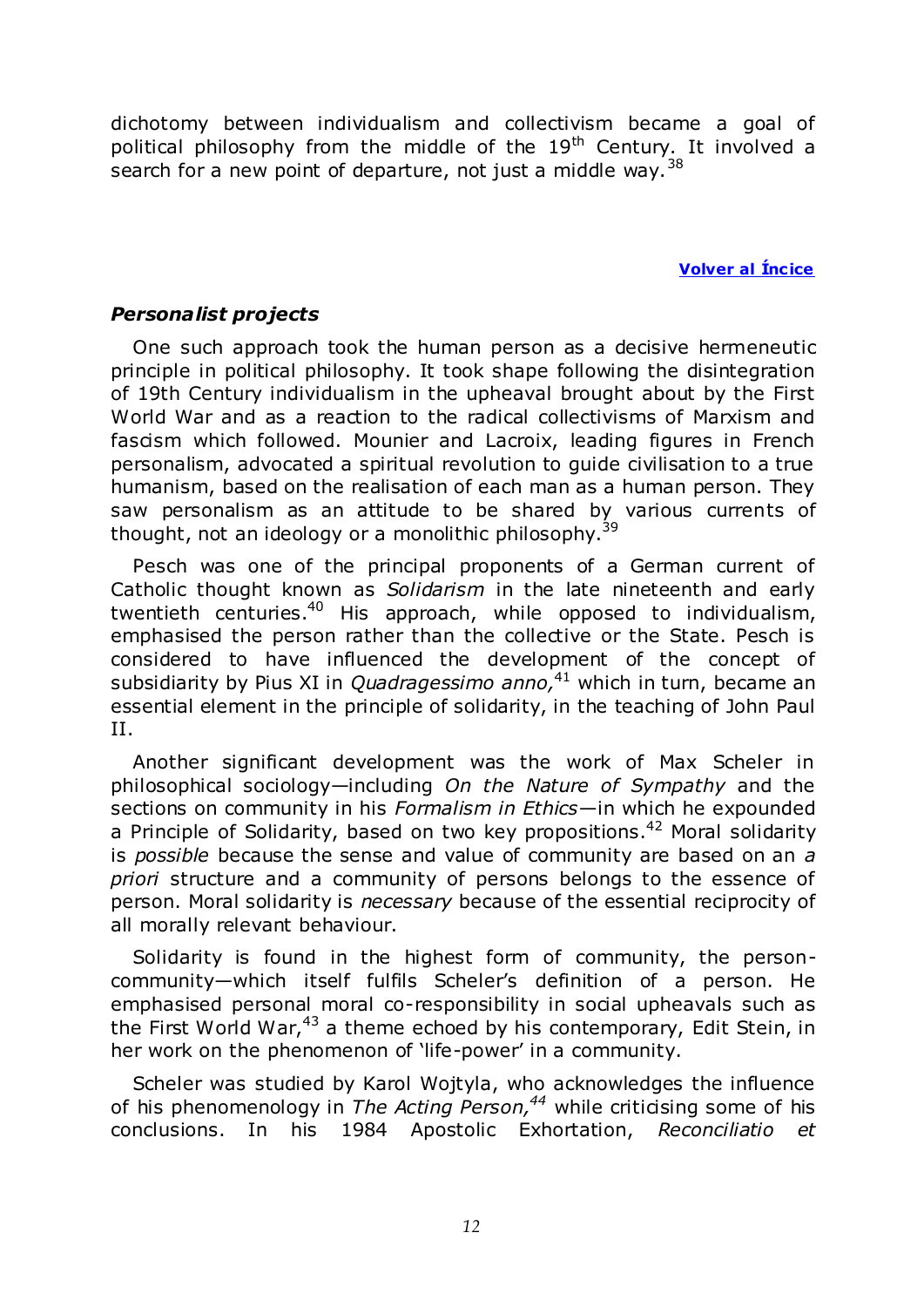*paenitentia*, John Paul II indicates that personal responsibility for social phenomena is one of the moral implications of human solidarity:  $45$ 

To speak of social sin means in the first place to recognize that, by virtue of a human solidarity which is as mysterious and intangible as it is real and concrete, each individual's sin in some way affects others. This is the other aspect of that solidarity which on the religious level is developed in the profound and magnificent mystery of the Communion of Saints, thanks to which it has been possible to say that "every soul that rises above itself, raises up the world."

Other Thomists such as Maritain, phenomenologists such as von Hildebrand, existentialists like Marcel, philosophers of dialogue such as Buber, were among those who also adopted a personalist approach, while following markedly different philosophical paths.<sup>46</sup> The concept of solidarity played a significant part in the Christian Democracy movement— Sturzo, de Gaspari, Schuman and Adenauer—based on the personalist philosophy of Jacques Maritain and the social doctrine of the Church.<sup>47</sup>

The evolution and decay of Cartesian rationalism and the fall of communism have left in their wake a widespread nihilism.<sup>48</sup> As a philosophy of nothingness, it has a certain attraction for people of our time. Its adherents and those of related relativist ideologies claim that the search is an end in itself, without any hope or possibility of ever attaining the goal of truth.<sup>49</sup> In a nihilist outlook, life is no more than an occasion for sensations and experiences in which the ephemeral has pride of place. Consumerism thrives in such a cultural decay. Nihilism is at the root of a widespread mentality which claims that a definitive commitment is futile, because everything is fleeting and provisional.<sup>50</sup> In such a climate, a recovery of solidarity requires a re-awakening of a co-natural human awareness of mutual responsibility before a deeper sense of the purpose of solidarity can be developed in society.

# **Volver al Íncice**

# <span id="page-12-0"></span>**I.2 SOCIAL DOCTRINE**

A new theological foundation for the social order that would meet the changed social climate and counteract the dominant errors of capitalism and socialism became imperative in the late nineteenth century. The Church looked for this foundation in its own philosophical and theological tradition.

In this regard, Pope Leo XIII with his Encyclical Letter *Aeterni Patris* took a step of historic importance for the life of the Church, since it remains to this day the one papal document of such authority devoted entirely to philosophy. The great Pope revisited and developed the First Vatican Council's teaching on the relationship between faith and reason, showing how philosophical thinking contributes in fundamental ways to faith and theological learning. More than a century later,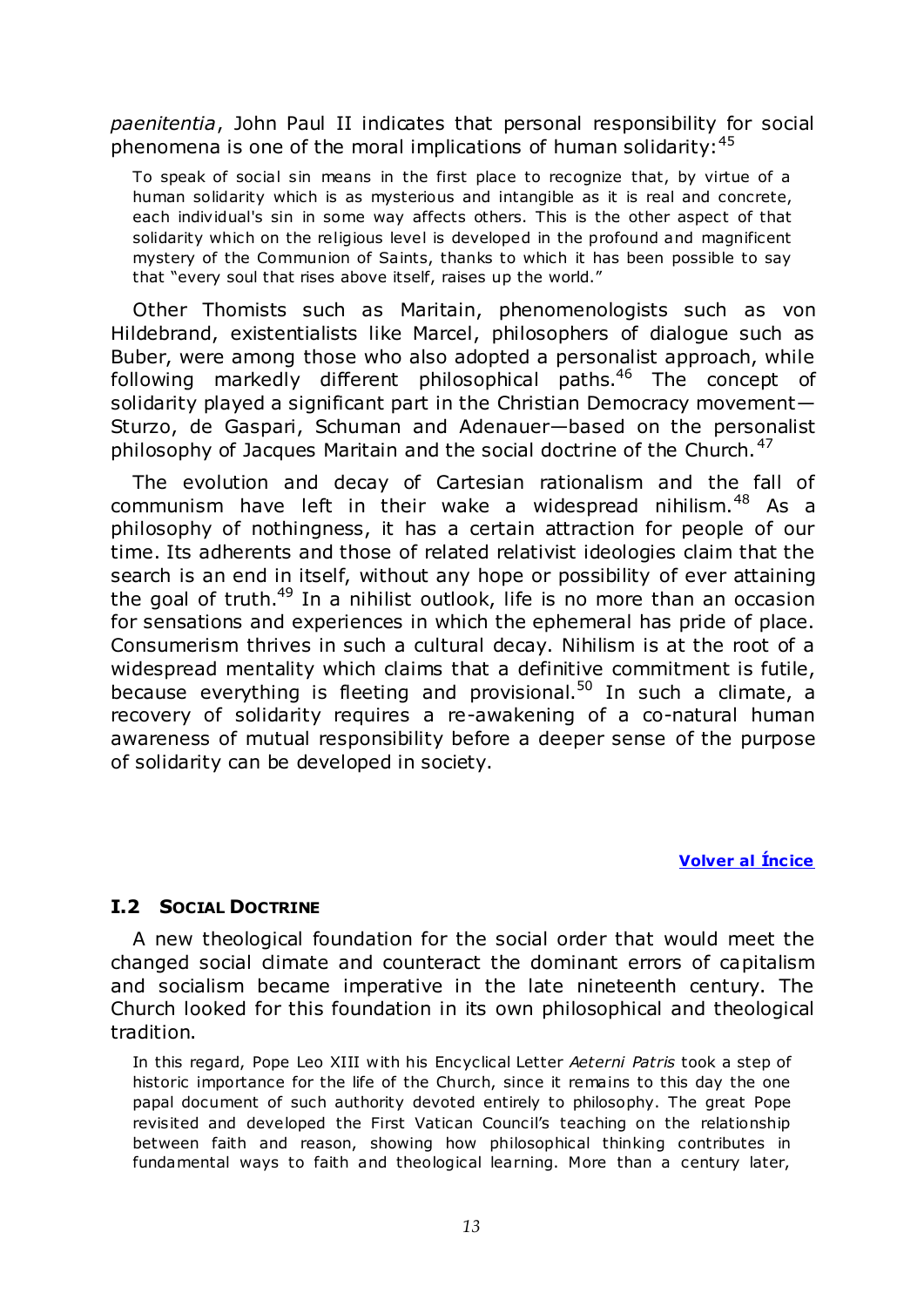many of the insights of his Encyclical Letter have lost none of their interest from either a practical or pedagogical point of view—most particularly, his insistence upon the incomparable value of the philosophy of St Thomas. A renewed insistence upon the thought of the Angelic Doctor seemed to Pope Leo XIII the best way to recover the practice of a philosophy consonant with the demands of faith.<sup>51</sup>

It was thus that the study of St. Thomas and a new edition of his works—the Leonine—were initiated by Leo XIII in 1879 with the publication of *Aeterni Patris*<sup>52</sup> on the restoration of Christian Philosophy. This source has proven to be pluripotent and of lasting validity. Although it is still being explored in the context of contemporary questions, it soon became evident that under the dust of casuistry, legalism, and the apologetics of the recent centuries, lay a treasure that could be invested to good effect.<sup>53</sup>

The first substantial breakthrough came twelve years later with the publication of *Rerum Novarum* in 1891. It laid the theological foundation for a social order, which has been expanded and developed in a series of subsequent pontifical documents, several of which commemorate its significant anniversaries. While remaining independent of philosophical schools, this doctrine has consistently emphasised the transcendence of the person, most notably in the teachings of Vatican II and of Pope John Paul II.<sup>54</sup> This guiding principle has been integrated with an emphasis on the common good and natural law, to explain and order the social dimension of man. The Church's social doctrine now comprises a substantial body of documents, spanning three centuries, which have recently been synthesised in the *Compendium*.

The positive results of the papal summons are well known. Studies of the thought of St Thomas and other Scholastic writers received new impetus. Historical studies flourished, resulting in a rediscovery of the riches of Medieval thought, which until then had been largely unknown; and there emerged new Thomistic schools. With the use of historical method, knowledge of the works of St Thomas increased greatly, and many scholars had courage enough to introduce the Thomistic tradition into the philosophical and theological discussions of the day. The most influential Catholic theologians of the present century, to whose thinking and research the Second Vatican Council was much indebted, were products of this revival of Thomistic philosophy. Throughout the twentieth century, the Church has been served by a powerful array of thinkers formed in the school of the Angelic Doctor.<sup>55</sup>

The concept of solidarity has been widely used in this teaching to express the bonds that ought to unite men and social groups among themselves. Even before the word itself entered into the lexicon of social doctrine, essential features of the concept—such as co-operation in place of conflict—have been taught with increasing insistence since *Rerum novarum*. <sup>56</sup> The wide scope of the concept and its gradual evolution as a fundamental principle of social doctrine are emphatically stated by John Paul II in the encyclical *Centessimus annus*:

What we nowadays call the principle of solidarity, the validity of which both in the internal order of each nation and in the international order I have discussed in the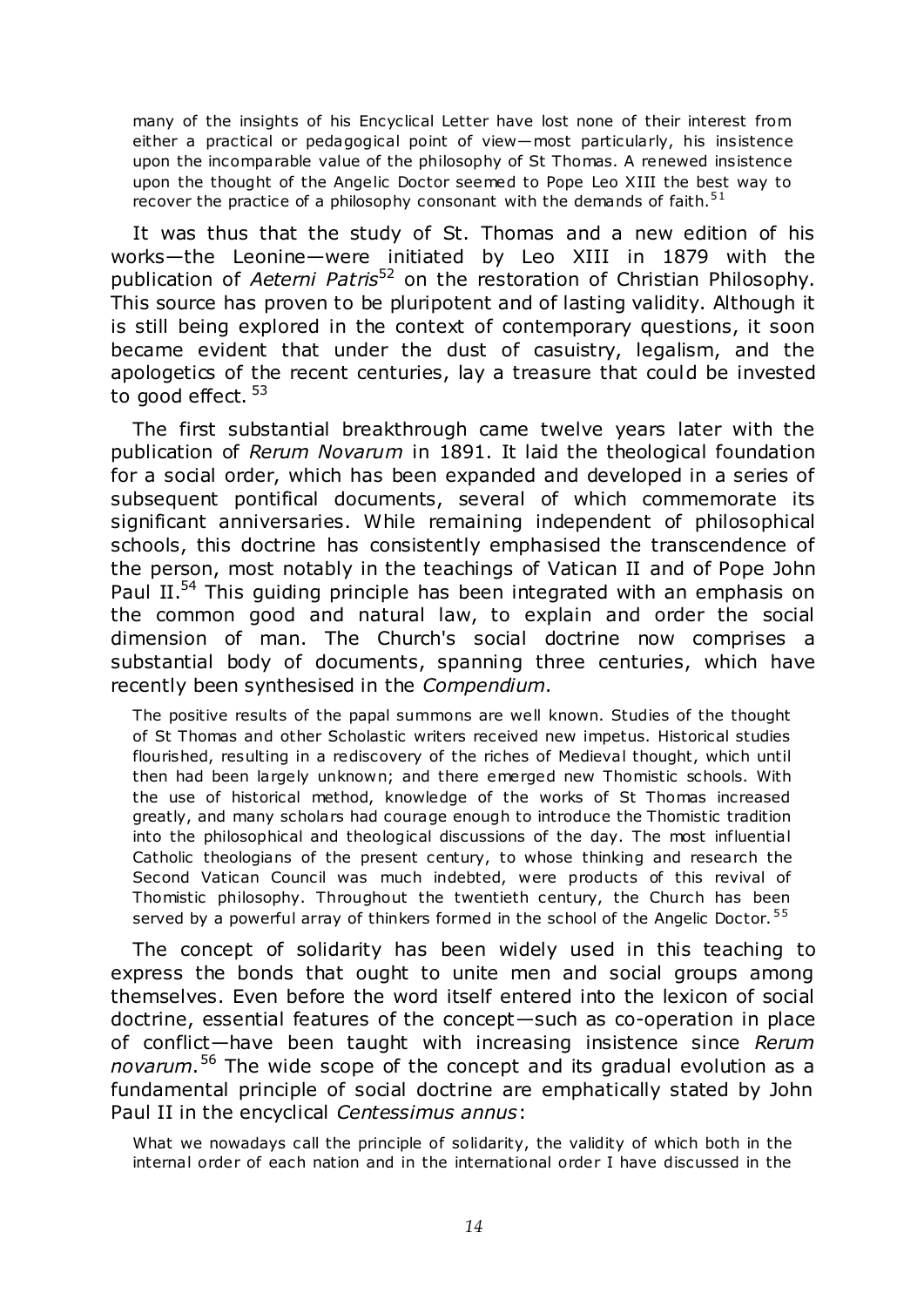encyclical *Sollicitudo Rei Socialis*, is clearly seen to be one of the fundamental principles of the Christian view of social and political organization. This principle is frequently stated by Pope Leo XIII, who uses the term 'friendship,' a concept already found in Greek philosophy. Pope Pius XI refers to it with the equally meaningful term 'social charity.' Pope Paul VI, expanding the concept to cover the many modern aspects of the social question, speaks of a 'civilization of love.' $57$ 

The term 'solidarity' or its language equivalents has been used extensively in the documents of the social teaching since it first appeared in the English text of the encyclical *Summi Pontificatus* of Pius XII.<sup>58</sup> More recently, the label has been applied to a social principle, a moral duty, a personal attitude and a moral and Christian virtue. According to the online *IntraText* concordances of Church documents,<sup>59</sup> for example, it is used fourteen times in the English text of the documents of the Second Vatican Council and eighty nine times in the encyclical letters of John Paul II.

Bilgrien<sup>60</sup> has done an extensive survey and analysis of these applications of the term in the documents of the Magisterium, especially in the teachings of Pope John Paul II. While the nuances associated with each usage of the term are important and instructive in refining the concept, the thrust of the present study is to explore the basis for that which is common to these applications.

# **Volver al Íncice**

#### <span id="page-14-0"></span>**I.3 SOLIDARITY IN THE COMPENDIUM**

These common themes include co-operation and collaboration, a commitment to ensuring that nothing is lacking in the common cause, and seeking points of possible agreement where attitudes of separation and fragmentation prevail. They translate, according to the *Compendium*, into a willingness to give oneself for the good of one's neighbour, beyond any personal or sectional interest.<sup>61</sup> Solidarity also implies the acceptance of this collaboration and service from others. It is not, however, a pragmatic response to an interdependence grounded in the limitations of human nature, but an integral part of the natural fulfilment of each person, a true humanism.<sup>62</sup>

The *Compendium* is permeated with a vision of the human person in which 'solidarity' forms the basis of his natural and supernatural relationship with other persons—human and divine. The Church wishes in this document to propose to all men "an integral and solidary humanism capable of creating a new social, economic and political order, founded on the dignity and freedom of every human person, to be brought about in peace, justice and solidarity. $^{\prime\prime63}$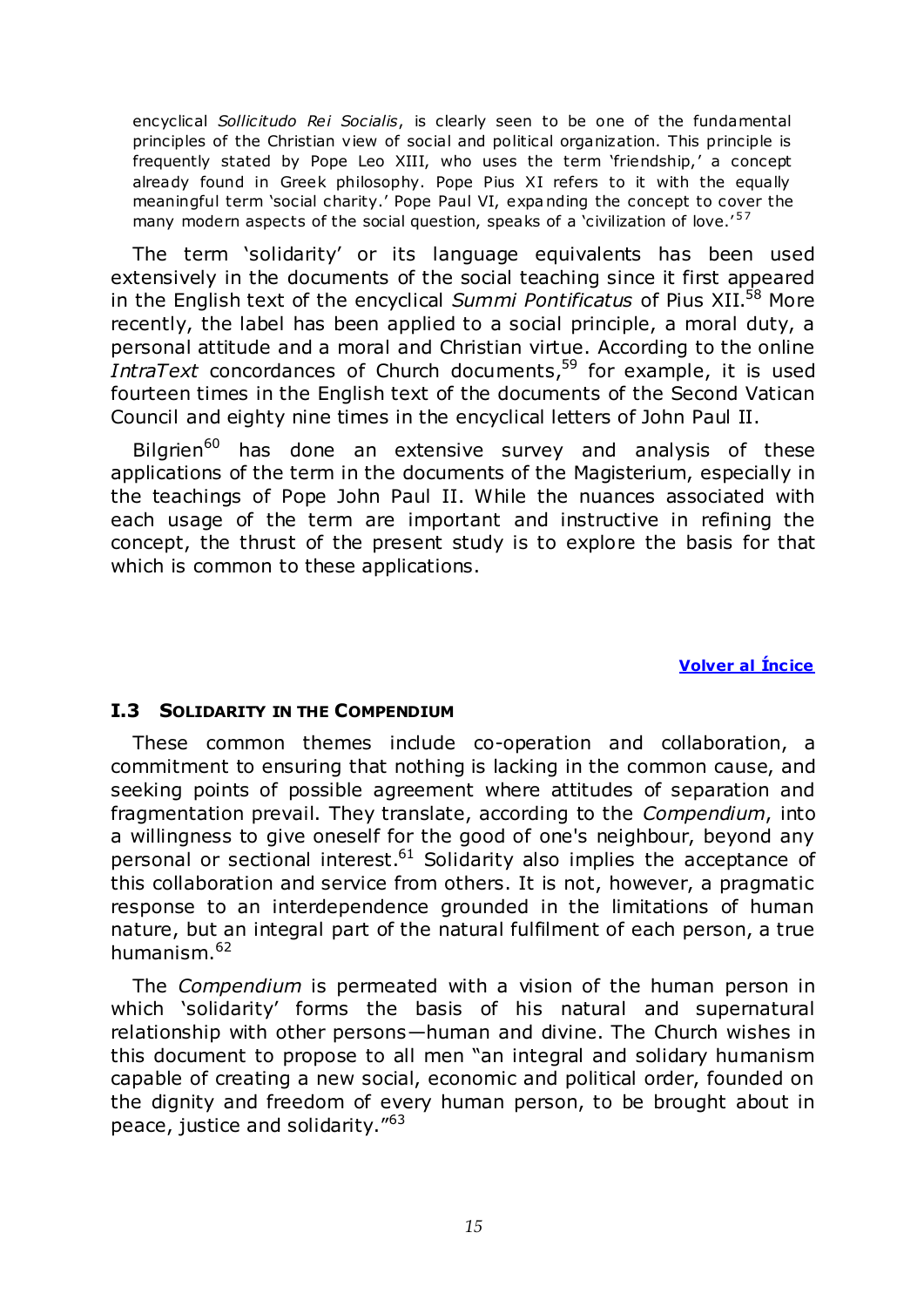Whatever the societal, national or international context may be, solidarity ultimately grows or diminishes in the heart of man—it is a part of the moral life of the human person.<sup>64</sup> This vision of the human person is foundational in the social teaching.<sup>65</sup> "The whole of the Church's social doctrine, in fact, develops from the principle that affirms the inviolable dignity of the human person.<sup> $166$ </sup> Inter-personal solidarity is intimately linked to other principles set out in Chapter Four of the *Compendium*, especially the common good and the universal destination of goods.<sup>67</sup> It would incongruous in fact to present a teaching on human life in society such as we find in the *Compendium* without grounding it on an understanding of the person in which human and divine relationships are the primary value.

Our understanding of the origin and goal of human solidarity should also take into account those factors which lead to its destruction. Man's communion with God was damaged by original sin. The loss of grace and consequent disorientation caused a rupture in the internal unity of the human person, in the relations of communion between man and woman and in the harmonious relations between mankind and other creatures. It is in this original estrangement that are to be sought the deepest roots of all the evils that afflict social relations between people, of all the situations in economic and political life that attack the dignity of the person, that assail justice and solidarity.<sup>68</sup>

# **Volver al Íncice**

# <span id="page-15-0"></span>*An integral and solidary humanism*

In its approach to natural as well as specifically Christian values, the *Compendium* uses insights from philosophy to understand better what has been revealed by God about the nature of man. "Faith and reason represent the two cognitive paths of the Church's social doctrine: Revelation and human nature.<sup>"69</sup> While the social doctrine of the Church is part of moral theology,<sup>70</sup> it finds in philosophy "a suitable and indispensable instrument for arriving at a correct understanding of the basic concepts of the Church's social doctrine, concepts such as the person, society, freedom, conscience, ethics, law, justice, the common good, solidarity, subsidiarity, the State. $'''^1$ 

An integral humanism cannot be fully understood at the level of practical reasoning alone.<sup>72</sup> It involves *inter alia* the philosophical concepts of *person*, *being* and *good* and the corresponding theological concepts in the revealed doctrine of the *imago Dei.* Without an integration of these ideas, it would be difficult to achieve a satisfactory account of the beatitude of man, of his origin and end.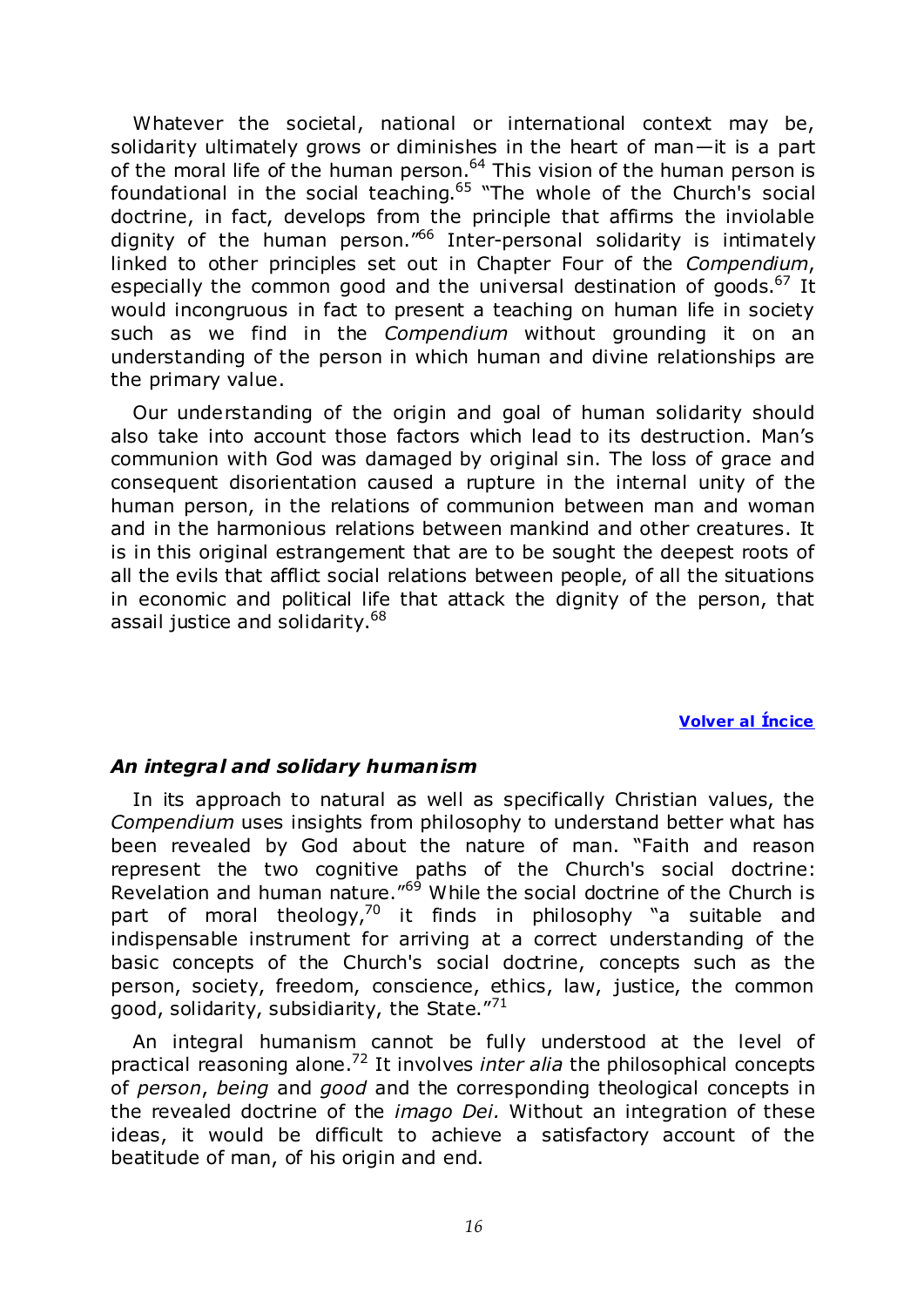The integral humanism presented in the *Compendium* encompasses man in his natural and supernatural dimensions. When solidarity is considered in a personal context in this document, it is presented as an authentic moral virtue<sup>73</sup> and as a moral value placed alongside justice.<sup>74</sup> ―The full truth about man makes it possible to move beyond a contractualistic vision of justice, which is a reductionist vision, and to open up also for justice the new horizon of solidarity and love.<sup>"75</sup> The *virtue* of solidarity serves to crystallise and integrate the personal dimensions of interdependence, translating them into a moral responsibility.

When interdependence becomes recognized in this way, the correlative response as a moral and social attitude, as a 'virtue,' is solidarity. This then is not a feeling of vague compassion or shallow distress at the misfortunes of so many people, both near and far. On the contrary, it is a firm and persevering determination to commit oneself to the common good; that is to say to the good of all and of each individual, because we are all really responsible for all.<sup>76</sup>

It is also presented as a fully Christian virtue, befitting a living image of God, and closely linked to charity. "Solidarity is undoubtedly a Christian virtue. In what has been said so far it has been possible to identify many points of contact between solidarity and *charity*, which is the distinguishing mark of Christ's disciples (cf. Jn 13:35). $\frac{77}{77}$ 

Our solidarity with Christ is made possible by the solidarity established in human nature in the wisdom of the Creator. "Redemption begins with the Incarnation, by which the Son of God takes on all that is human, except sin, according to the solidarity established by the wisdom of the Divine Creator, and embraces everything in his gift of redeeming Love. Man is touched by this Love in the fullness of his being: a being that is corporeal and spiritual, that is in a solidary relationship with others. The whole man-not a detached soul or a being closed within its own individuality, but a person and a society of persons is involved in the salvific economy of the Gospel"<sup>78</sup>

Solidarity is not limited, therefore, to the temporal circumstances and dependency of man, but finds its true meaning in his eternal destiny in communion with the divine Trinity. "Man cannot give himself to a purely human plan for reality, to an abstract ideal or to a false Utopia. As a person, he can give himself to another person or to other persons, and ultimately to God, who is the author of his being and who alone can fully accept his gift."79

The substantive issue in the *practice* of solidarity, therefore, comes down to this question of the gift of self-the "vocation of the human person to love.<sup>180</sup> The moral proposition that man ought to give of himself in a general way is counter-intuitive from the stand-point of human nature. It appears to contradict man's natural self-interest and selfpreservation. Nevertheless, the *Compendium* insists that "a man is alienated if he refuses to transcend himself and to live the experience of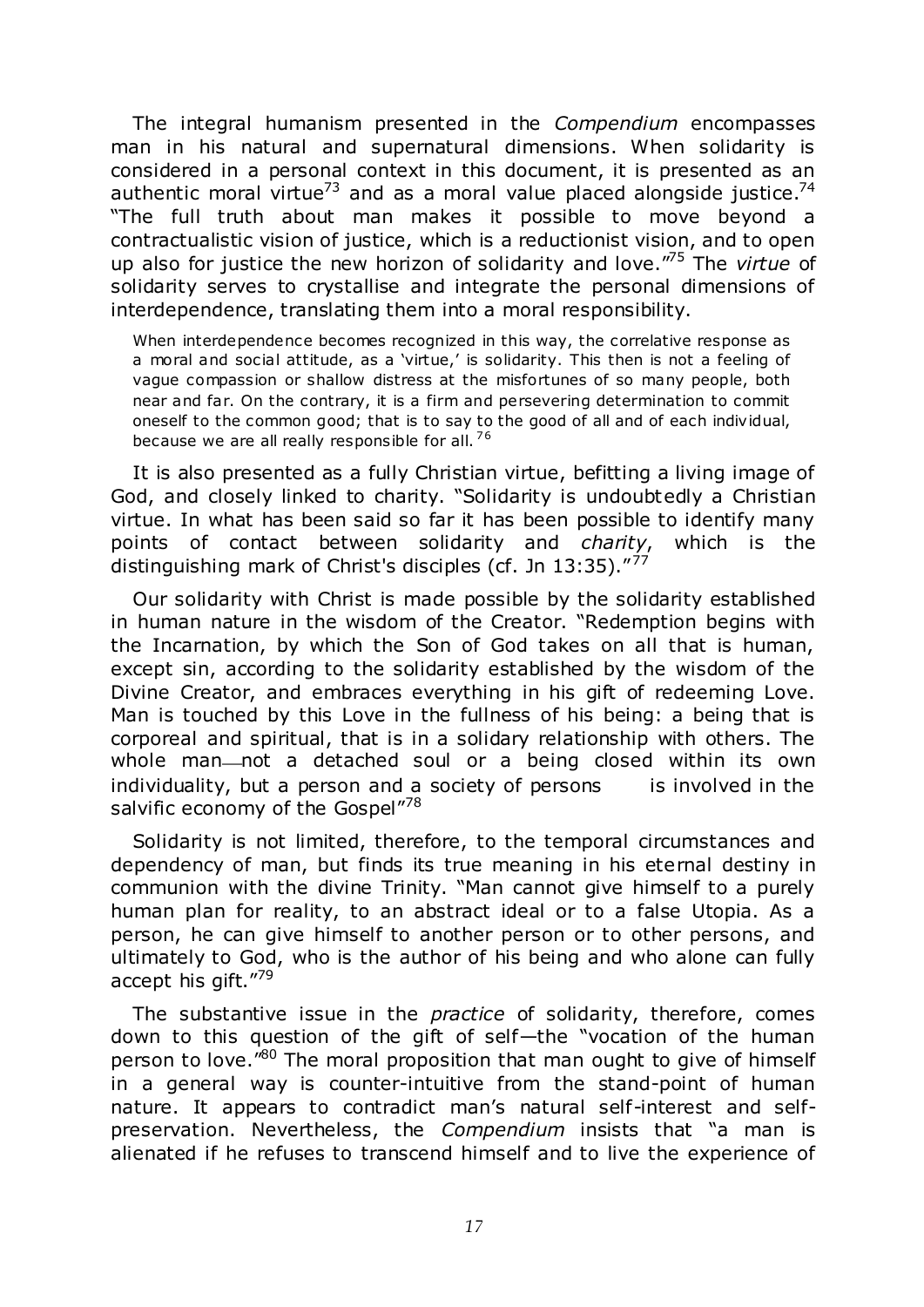self-giving and of the formation of an authentic human community oriented towards his final destiny, which is God. A society is alienated if its forms of social organization, production and consumption make it more difficult to offer this gift of self and to establish this solidarity between people. $^{\prime\prime81}$ 

This teaching, drawn from *Centesimus annus*, <sup>82</sup> appears to echo the teaching of Our Lord-"For whoever would save his life will lose it, and whoever loses his life for my sake will find it." (Mt 16:25). Is this an exclusively supernatural teaching, or does it—as is implied in *Centessimus annus*—have a basis also in the nature of man?

# **Volver al Íncice**

# <span id="page-17-0"></span>*Man in the Image of God*

The Second Vatican Council, in *Gaudium et spes,* points to a connection between the subjectivity of the person and his relation to others $-\mathrm{``It}$ follows, then, that if man is the only creature on earth that God has willed for its own sake, man can fully discover his true self only in a sincere giving of himself.<sup> $n83$ </sup> The association of the concept of solidarity and the gift of self with the doctrine of the *imago Dei* is an important theme in *Gaudium et spes*.

God, who has fatherly concern for everyone, has willed that all men s hould constitute one family and treat one another in a spirit of brotherhood. For having been created in the image of God, who "from one man has created the whole human race and made them live all over the face of the earth" (Acts 17:26), all men are called to one and the same goal, namely God himself.<sup>84</sup>

If the practice of solidarity required by human nature enjoins a disinterested self-giving—beyond a merely pragmatic self-interest or reciprocity—reason prompts us to ask how it can lead to the attainment of the very life which it appears to deny. The answer, according to *Gaudium et spes,* is to be found in understanding creation as a pouring out of the divine self in a gift of created life, which is a living image of God destined to a participation in eternal joy.

The key to unlocking this mystery therefore—and the context in which to understand human solidarity—is the revelation that man is created in the image of a tri-personal God and called to grow in his likeness. The Magisterium consistently associates man's personal vocation and social dimension with the doctrine of the *imago Dei*. "Being in the image of God the human individual possesses the dignity of a person, who is not just something, but someone. He is capable of self-knowledge, of selfpossession and of freely giving himself and entering into communion with other persons. Further, he is called by grace to a covenant with his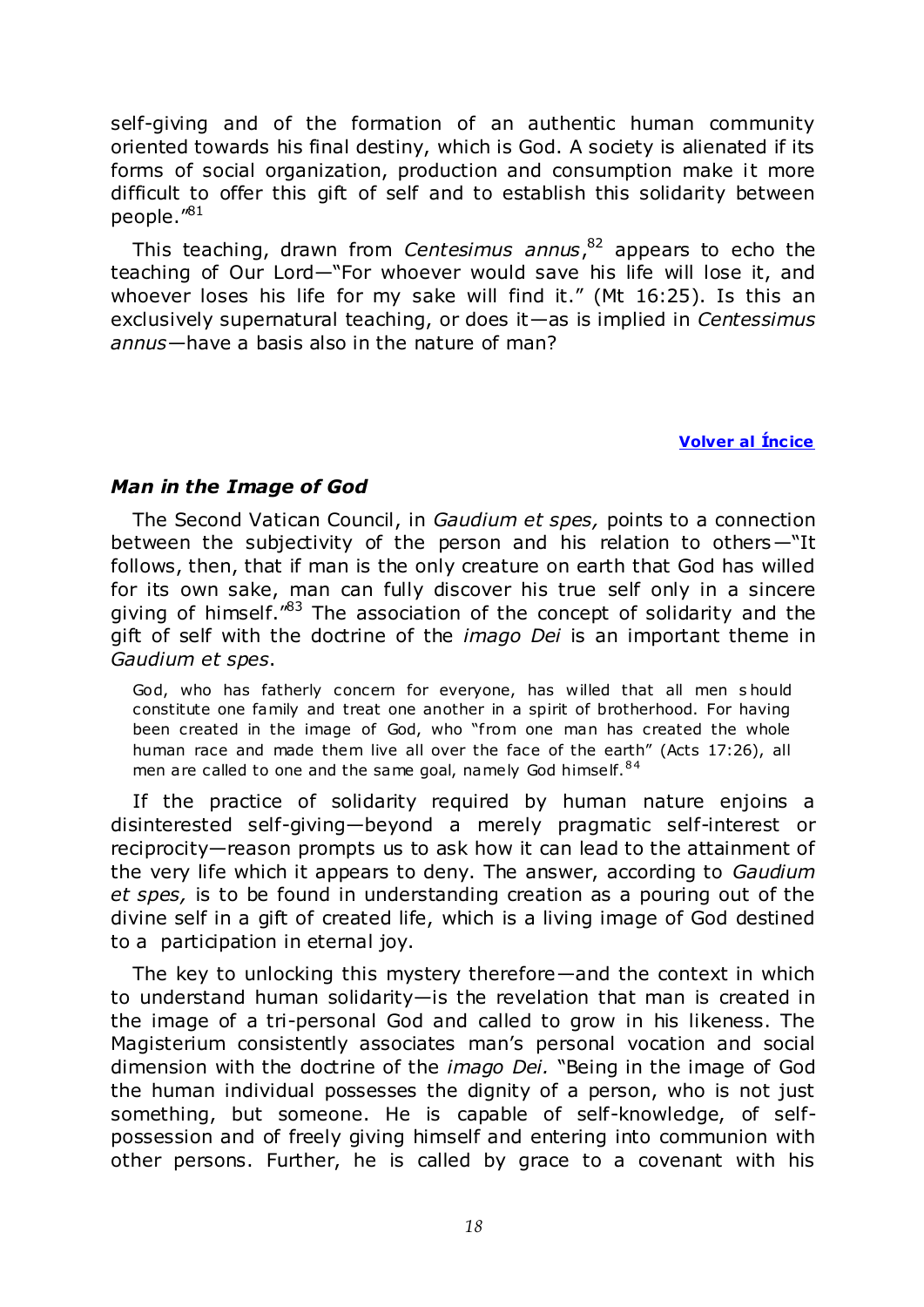Creator, to offer him a response of faith and love that no other creature can give in his stead."<sup>85</sup>

Self-knowledge, self-possession and the giving of self are, as it were, the distinctive marks in the human person of the authorship of the three divine Persons, in their common act of creation of man. Those marks are, in turn, oriented to the divine Persons such that the human person is given a capacity to know God, to possess God and to give self to God. Man, alone in the material universe, is *capax Dei* and is destined to eternal life with God.

This revelation sheds light on every aspect of the personal dignity and freedom of men and women, and on the depths of their social nature.<sup>86</sup> "The revelation in Christ of the mystery of God as Trinitarian love is at the same time the revelation of the vocation of the human person to love." $87$ 

**Volver al Íncice** 

#### <span id="page-18-0"></span>*Trinitarian communion*

A parallel is also drawn in several documents of the Magisterium between the communion of the divine Persons and a union in solidarity among the children of God in mankind as a whole.

The modern cultural, social, economic and political phenomenon of interdependence, which intensifies and makes particularly evident the bonds that unite the human family, accentuates once more, in the light of Revelation, 'a new model of the unity of the human race, which must ultimately inspire our solidarity. This supreme model of unity, which is a reflection of the intimate life of God, one God in three Persons, is what we Christians mean by the word *communion*.<sup>88</sup>

If the image in each person of the tri-personal God is the basis of the doctrine of the Church on human solidarity, it follows that in a communion of persons there is also a likeness to the divine Trinity of persons.

The Council Fathers, in the Pastoral Constitution *Gaudium et Spes*, teach that "the Lord Jesus Christ, when praying to the Father 'that they may all be one ... as we are one' (Jn 17:21-22), has opened up new horizons closed to human reason by implying that there is a certain parallel between the union existing among the divine Persons and the union of the children of God in truth and love.<sup>89</sup>

This is manifest in the first instance in the special nuptial relationship of man and woman—"in their complementarities and reciprocity they are the image of Trinitarian Love in the created universe. $\frac{1}{200}$ 

We find in the theology of the *imago Dei* therefore a clear indication that the deepest meaning of human society can only be found in what has been revealed to us of the mystery of the divine Trinity. At issue is the definition of man as *imago Dei*, the exemplar source of the relational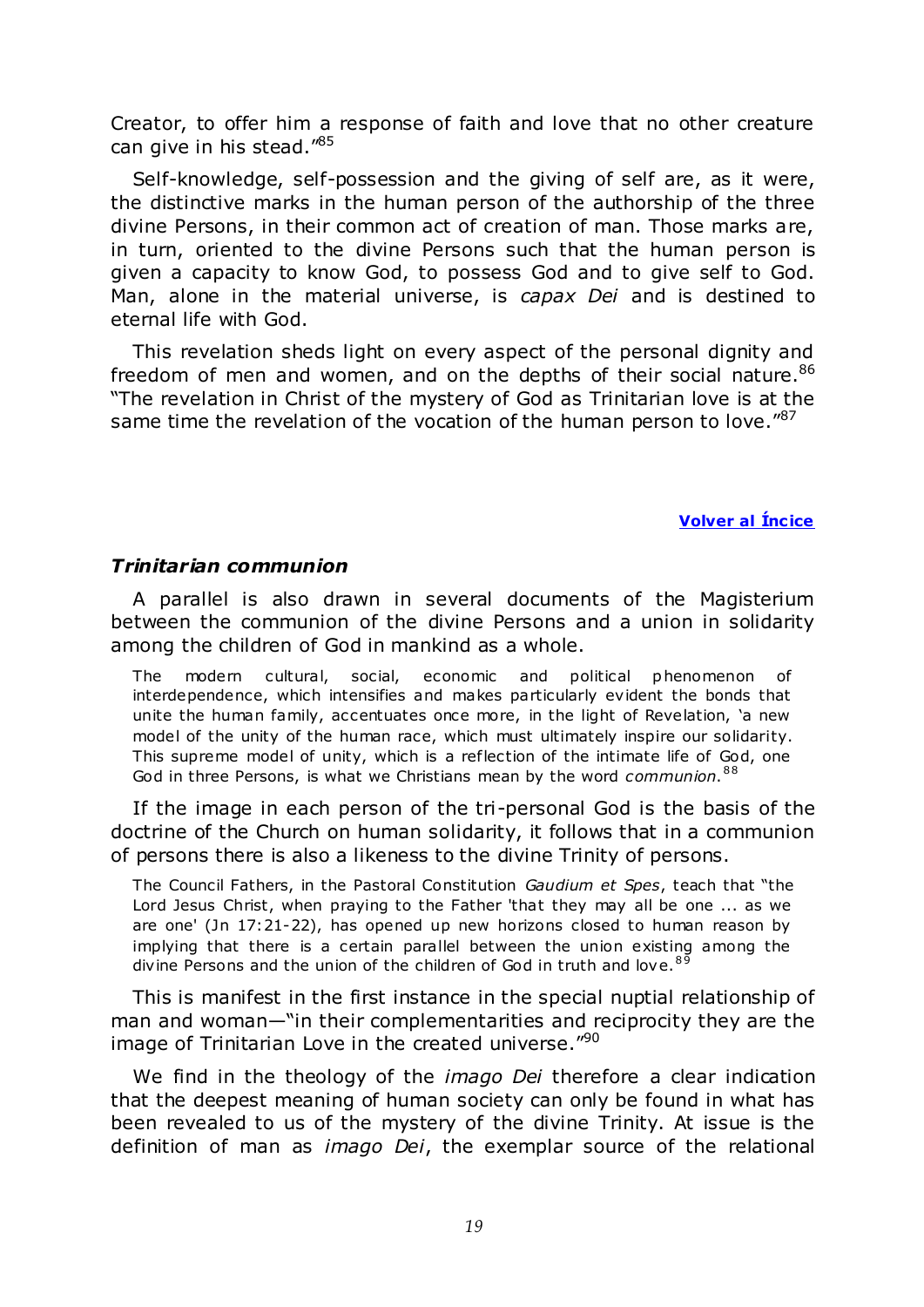dimension of the human person in the Trinitarian communion and the character of that relation as gift of self. $91$ 

"Every individual human being as well as the whole human community is created in the image of God. In its original unity – of which Adam is the symbol – the human race is made in the image of the divine Trinity. Willed by God, it makes its way through the vicissitudes of human history towards a perfect communion, also willed by God, but yet to be fully realized. In this sense, human beings share the solidarity of a unity that both already exists and is still to be attained." $92$ 

This model of unity is not a mere aspiration, nor is it a rationalisation from a philosophical anthropology. It is based on the revelation to man of the inner life of God, without which man could not fully understand himself or his own capacity to be united with others.

#### **Volver al Íncice**

#### <span id="page-19-0"></span>*Images in the Image*

It is only with the revelation of Christ that the true scope of man's vocation as *imago Dei* becomes clear. Christ, the perfect image of God, enlightens fully and brings to completion the image and likeness of God in  $man.<sup>93</sup>$ 

Christ, the final Adam, by the revelation of the mystery of the Father and his love, fully reveals man to man himself and makes his supreme calling clear. ... He who is "the image of the invisible God" (Col 1:15), is himself the perfect man.  $94$ 

The solidarity of Christ with man in his human nature is of central importance in understanding how we have been redeemed by him.<sup>95</sup> By that solidarity, he restored the likeness of man to God and opened the way for man to a new participation in the life of the Trinity.

To the sons of Adam he restores the divine likeness which had been disfigured from the first sin onward. Since human nature as he assumed it was not annulled, by that very fact it has been raised up to a divine dignity in our respect too. For by his incarnation the Son of God has united himself in some fashion with every man.  $96$ 

This seminal passage from *Gaudium et spes* informs the whole anthropology of the *Compendium*. <sup>97</sup> While the salvific solidarity of Christ with mankind is outside the scope of the present study, the doctrine does underline the value for theology—and specifically for the social doctrine of the Church—of an understanding of the basis for our natural solidarity.

It also shows us the paradigm towards which that solidarity is directed and makes it clear that the new reality wrought by Jesus Christ is not something grafted onto human nature or added to it from outside. It is rather the fulfilment of the reality of communion with the divine Trinity to which man had always been oriented in the depths of his being, because of his divine iconicity.<sup>98</sup> This approach was given a new prominence in the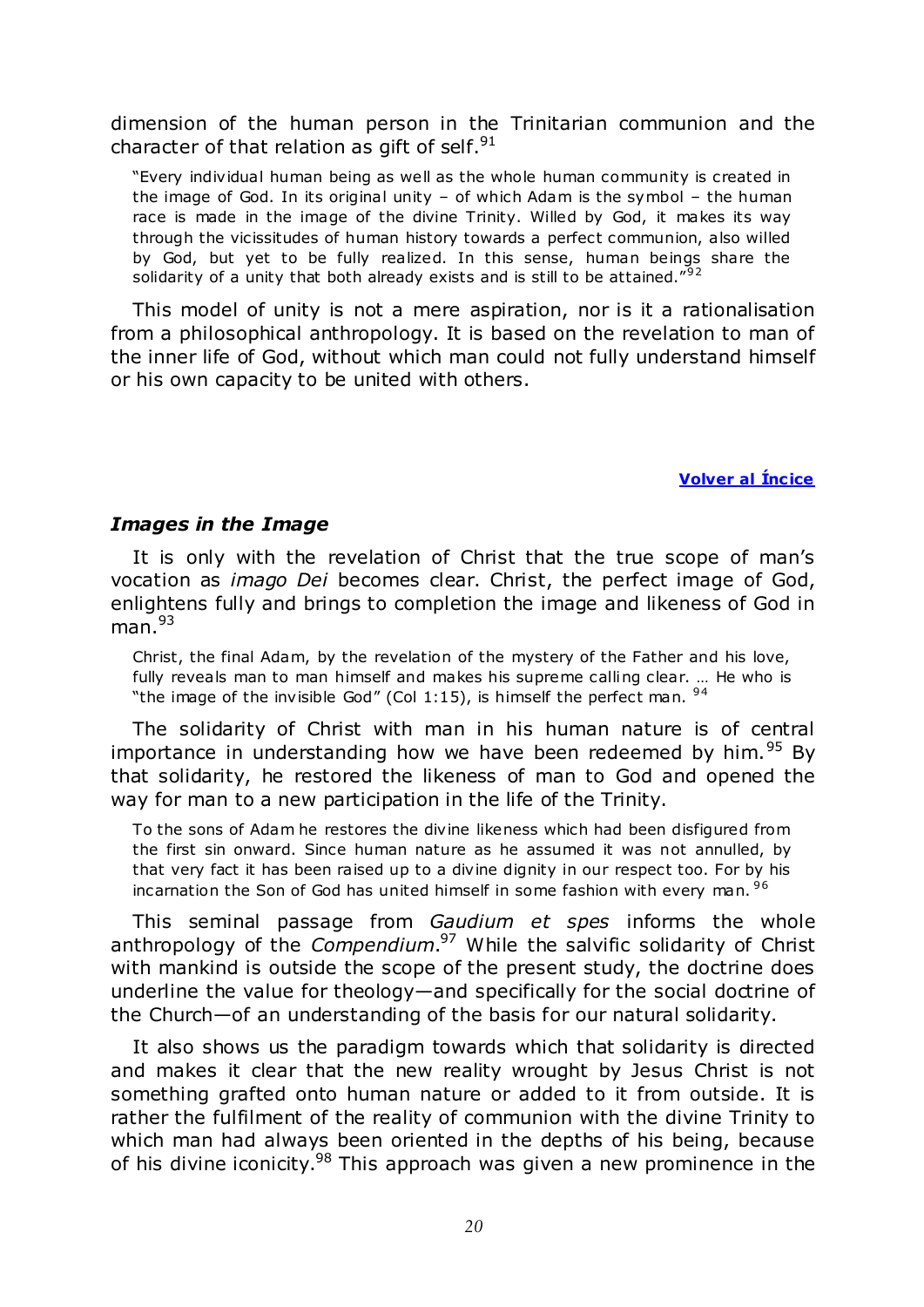Christian anthropology developed by Pope John Paul II. "The foundation of the whole human 'ethos' is rooted in the image and likeness of God which the human being bears within himself from the beginning." $99$  It is now reflected in the *Catechism of the Catholic Church* and again, as we have seen, in the synthesis of social doctrine presented in the *Compendium of the Social Doctrine of the Church*. 100

With the impetus of *Gaudium et spes* and the wide-ranging theological work of John Paul II, it is clear that the basis for the unity of the human race—whether temporal or eschatological—is to be sought in the mystery of the divine Trinity, as the exemplar and cause of inter-personal communion,  $101$  and in the primitive accounts of creation. The progression from an image of the divine Trinity in each man to a collective dimension in this image can also be discerned in these sources.

These issues involve interdependence and communion (what it means for man to be an image of God among other men) and ultimately how the image in each individual relates to the unity of mankind in communion with the Trinity.

The fact that man "created as man and woman" is the image of God means not only that each of them individually is like God, as a rational and free being. It also means that man and woman, created as a "unity of the two" in their common humanity, are called to live in a communion of love, and in this way to mirror in the world the communion of love that is in God, through which the Three Persons love each other in the intimate mystery of the one divine life. The Father, Son and Holy Spirit, one God through the unity of the divinity, exist as persons through the inscrutable divine relationship. Only in this way can we understand the truth that God in himself is love (cf. 1 Jn 4:16). The image and likeness of God in man, created as man and woman (in the analogy that can be presumed between Creator and creature), thus also expresses the "unity of the two" in a common humanity. This "unity of the two", which is a sign of interpersonal communion, *shows that the creation of man is* also marked by a certain likeness to the divine communion (*"communio")*. 102

If the realisation of the image of the Trinity in society is "a certain likeness to the divine communion", that likeness is nevertheless "a quality of the personal being of both man and woman, and is also a call and a task,"<sup>103</sup> a "vocation to love." An exploration of the personal *imago Dei* will therefore shed light on the social nature and responsibilities of man and provide a key to understanding the human and Christian virtue of solidarity presented in the *Compendium*.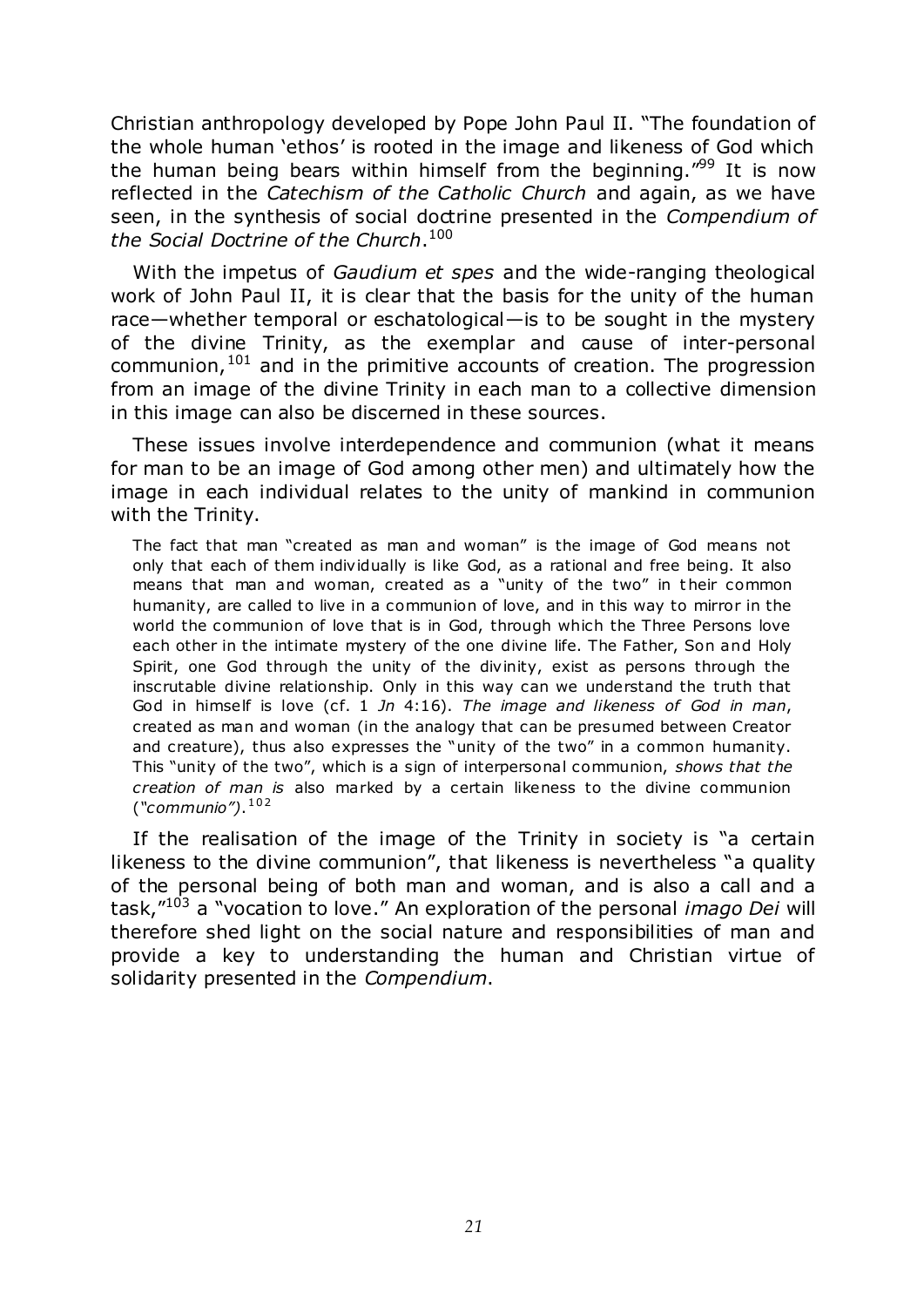# <span id="page-21-0"></span>*The original design of creation*

―*Faciamus hominem ad imaginem et similitudinem nostram*‖ (Gen 1:26)104. With these words, divine Revelation begins to unfold the mystery of man's creation, to the image and likeness of God—situating him in immediate relationship with the mystery of the divine Trinity. Likewise, it shows the meaning and dignity of plurality in man—male and female because ―*ad imaginem Dei creavit illum, masculum et feminam creavit eos*‖ (Gen 1:27).

From the same source we learn that God expresses his joy and love for his creatures, affirming that they are "valde bona" (Gen 1:31), because they are like unto him who alone is good. This first truth about man, in his original splendour, is foundational in Christian revelation and the history of salvation.<sup>105</sup> It structures human freedom and the human vocation-"Man's creation in the image of God, from the very beginning of the Book of Genesis, bears witness to his call. This call is fully revealed with the coming of Christ."106

We can learn of the depth of God's love for man from the determination with which he resolved to redeem us, but our account of God and the *imago Dei* should in the first instance be consistent with what is revealed in Genesis 1:26-7, supposing that man had *not* fallen and that he had continued in his original friendship with God.<sup>107</sup>

The *imago Dei* is of the order of creation, in the first instance, not of the order of redemption from sin. Adam and Eve were constituted in that image, both individually and as the first couple, before the Fall. The Genesis account of man and of the universe in original justice would be of no avail if we were to conclude that it did not reveal the true nature of man in his relationship with God. Furthermore, we have no scriptural warrant for supposing that the Word would have become incarnate if man had not fallen.<sup>108</sup> God created man in his friendship, to participate in the perfect Good as his final end, and it is as such that we should try to understand him.

**Volver al Íncice** 

# <span id="page-21-1"></span>*St Thomas Aquinas*

That is one of the strengths of the approach taken by St. Thomas to the doctrine of the *imago Dei*. His theology does not presuppose the fall of man or require it for its intelligibility. Rather, the primary context of the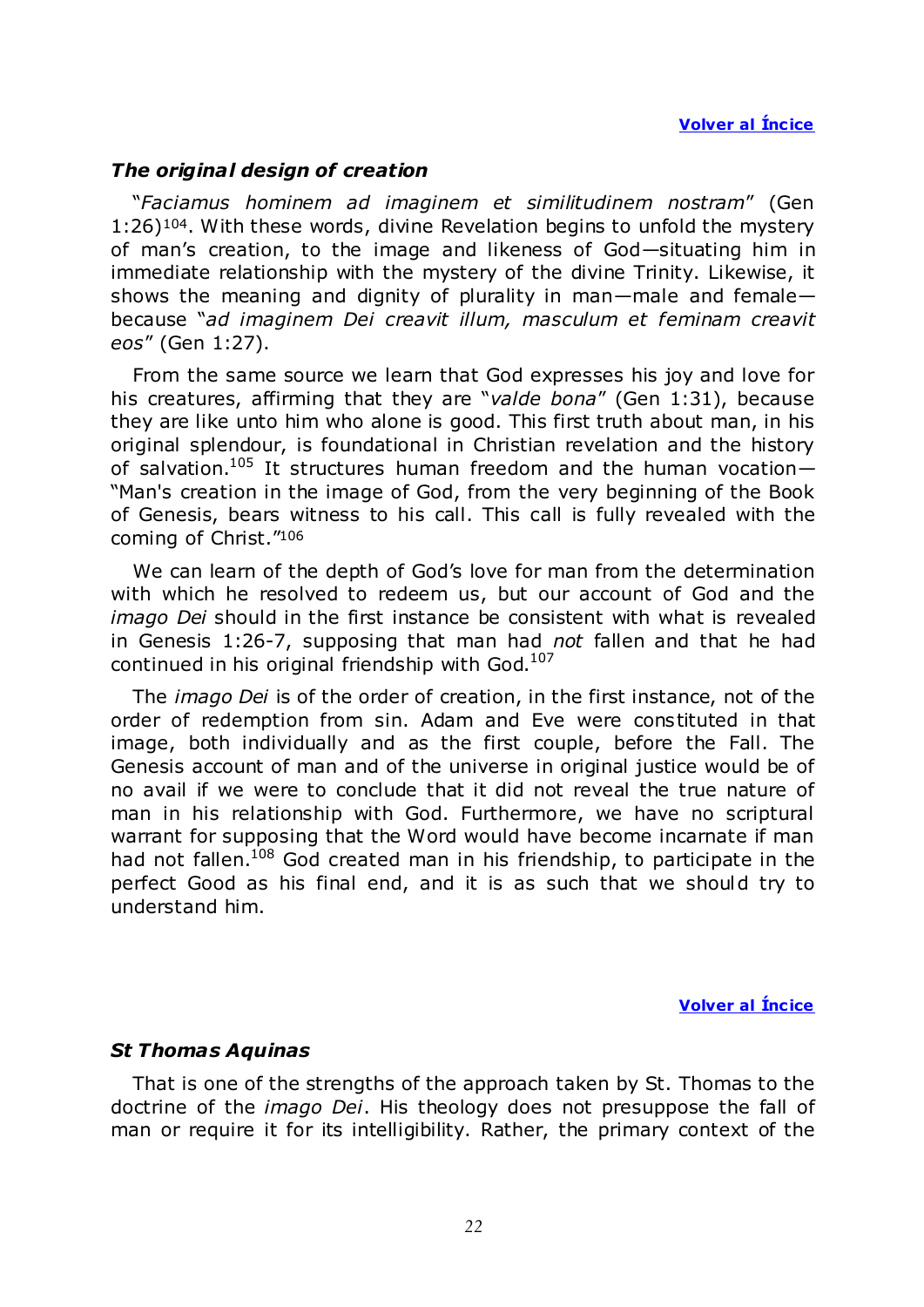*imago Dei* is original justice, redemption brings about a re-creation of the image, and glory is its final completion.

St. Thomas demonstrates metaphysically that suffering and death are privations—the effect of creaturely sin—which have their origin in man, not in God himself. His metaphysics is founded on Good—which, in its primary sense is convertible with Being—as the ultimate value and as the only object of Love. The God of St. Thomas is supremely and superabundantly joyful in the possession of the fullness of Being. His creative act expresses a loving will that causes other persons to come to *be* in order that they too might possess that good and share in that joy. Communicated good—which is *diffusivum sui*—is the rule of the Trinitarian divine life and of the lives of every person—angel or man—made in the image and likeness of God.

In the next chapter, we will look at doctrine of the *imago Dei* in St. Thomas, in which he unfolds the depth and significance of the features of the human person, and suggest an approach to his intrinsic solidarity. A consideration in the following chapter of the metaphysical concepts of person, being and good, disclosed in that revelation, can then help us to understand the moral implications of man's natural and supernatural solidarity.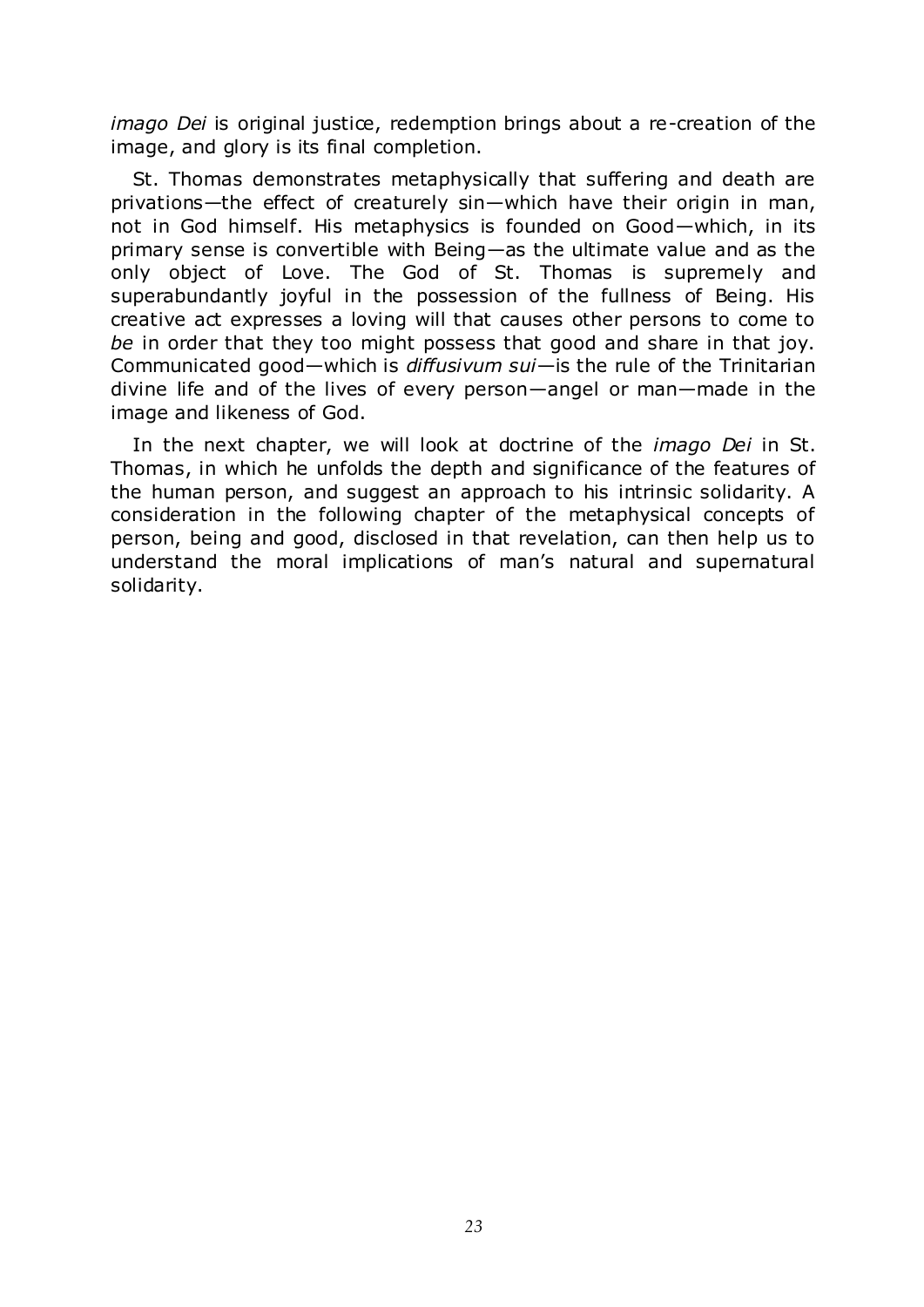# **Chapter Two**

# <span id="page-23-0"></span>II – **THE IMAGE OF GOD**

In order to understand the significance of the role of the *imago Dei* in St. Thomas' anthropology, in this chapter we will first review the main features of his teaching on the image of the Trinity in man (I), and then explore the implications of the causality of divine processions for what it means to be a person-in-relation (II), in order to glimpse the ultimate source of man's sociability. The first section begins with an overview of St. Thomas' treatment of the *imago*, of the image of the divine *nature* in man—following Damascene—and of the image of the *Trinity* in man, following Augustine. This in turn is considered according as man has *self* as the object of the mind or *God* as his object. The threefold image—of creation, re-creation and glory—is followed by the image in the *form* of body and soul. The second section of this chapter looks at St. Thomas' account of the effect of the Trinitarian processions in the creation of persons, the implications for the image of the Trinity in society and the consummation in the final judgement of the image of the Trinity in society.

#### **Volver al Íncice**

# <span id="page-23-1"></span>**II.1 THE IMAGO DEI IN ST THOMAS**

St. Thomas Aquinas' account of the *imago Dei* in the *Summa theologiae* and the *Scriptum super libros Sententiarum,*—a development of St. Augustine's ideas and those of St. John Damascene—is developed in a conceptual way and forms an integral part of his theology of God, Man and Redemption.<sup>109</sup> The whole exposition is founded on a concise analysis of the metaphysical notions of person, being and good, as a basis on which to understand the content of Revelation, and on an intimate relationship between these concepts, the divine nature and the Trinity of divine Persons.

The *imago Dei* in man—in original justice—is central to a contingent *cosmos*, an ordered universe created to communicate the love of God to creatures and to lead them through secondary causes to fulfilment in him. All created being bears an intrinsic ontological likeness to its Creator, in an ordered and active harmony of likenesses, tending toward a cosmic image of God. "As all creatures in common represent the divine goodness to the extent that they exist, so by their actions they all in common attain to the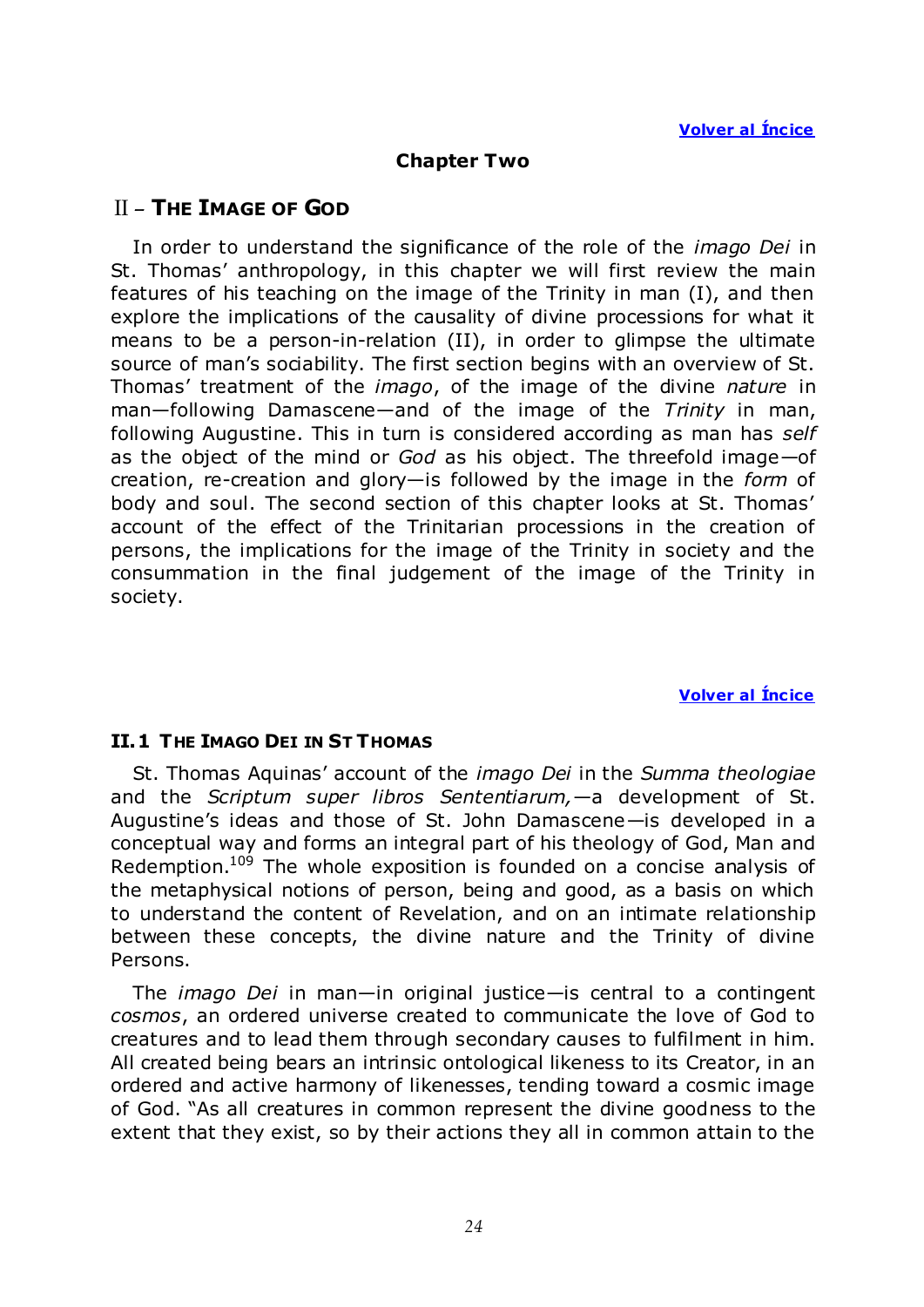divine likeness in the conservation of their being and in the communication of their being to others."<sup>110</sup>

Man has a pivotal role in this cosmic scheme. As a rational creature he tends toward the divine likeness in a special way, through his operations. St. Thomas says that man's intellect is "the species of species, because it has a species that is not determined to one thing alone, as is the case with a stone, but it has a capacity for all species. $111$  He has a certain infinite potency, because of the way his intellect contains intelligibles. As God is infinite in act, having within his intellectual nature the perfection of all being, man tends towards a likeness to God, not only in the sense that he preserves himself in existence, or that he multiplies his existence, in a way, by communicating it; he also has as his end the possession in act of what by nature he possesses in potency. "Consequently the end of the intellectual creature, to be achieved by its activity, is the complete actuation of its intellect by all the intelligibles for which it has a potency. In this respect it will become most like to God. $"^{112}$ 

#### **Volver al Íncice**

#### <span id="page-24-0"></span>*A synthesis of Augustine and Damascene*

The fertile doctrine of St. Augustine on the *imago Dei* is taken up and brought to a more conceptual and scientific level in the work of St Thomas Aquinas*. <sup>113</sup>* Whereas Augustine explores the imago Dei as a means to know something of the divine Trinity from its image in man, Thomas addresses the topic in its own right. Beginning with his *Commentary on the Book of the Sentences*, it was further elaborated in *De Veritate* and eventually treated in a fully synthetic manner in the *Summa Theologiae*. There is a certain progression in his ideas in these works. The *Summa* is undoubtedly the principal statement and summary of his teaching on the *imago Dei*, although some issues are only treated fully in the earlier writings.<sup>114</sup>

The frequency with which St. Augustine is quoted by St. Thomas and the clear relationship between their principal doctrines on the *imago Dei* show the extent of the Augustinian influence. Nevertheless, apparently similar terms and concepts are often given a new meaning when taken up by St. Thomas and, in the *Summa* in particular, clear differences emerge in some significant issues.

The Augustinian notion of *'mens'* is of a higher part of the soul, which is related to memory, intellect and will as the divine nature is to each of the three Persons of the Trinity. While retaining this usage in *De Veritate*, St. Thomas normally employs the term *"mens"* in the *Summa* as a synonym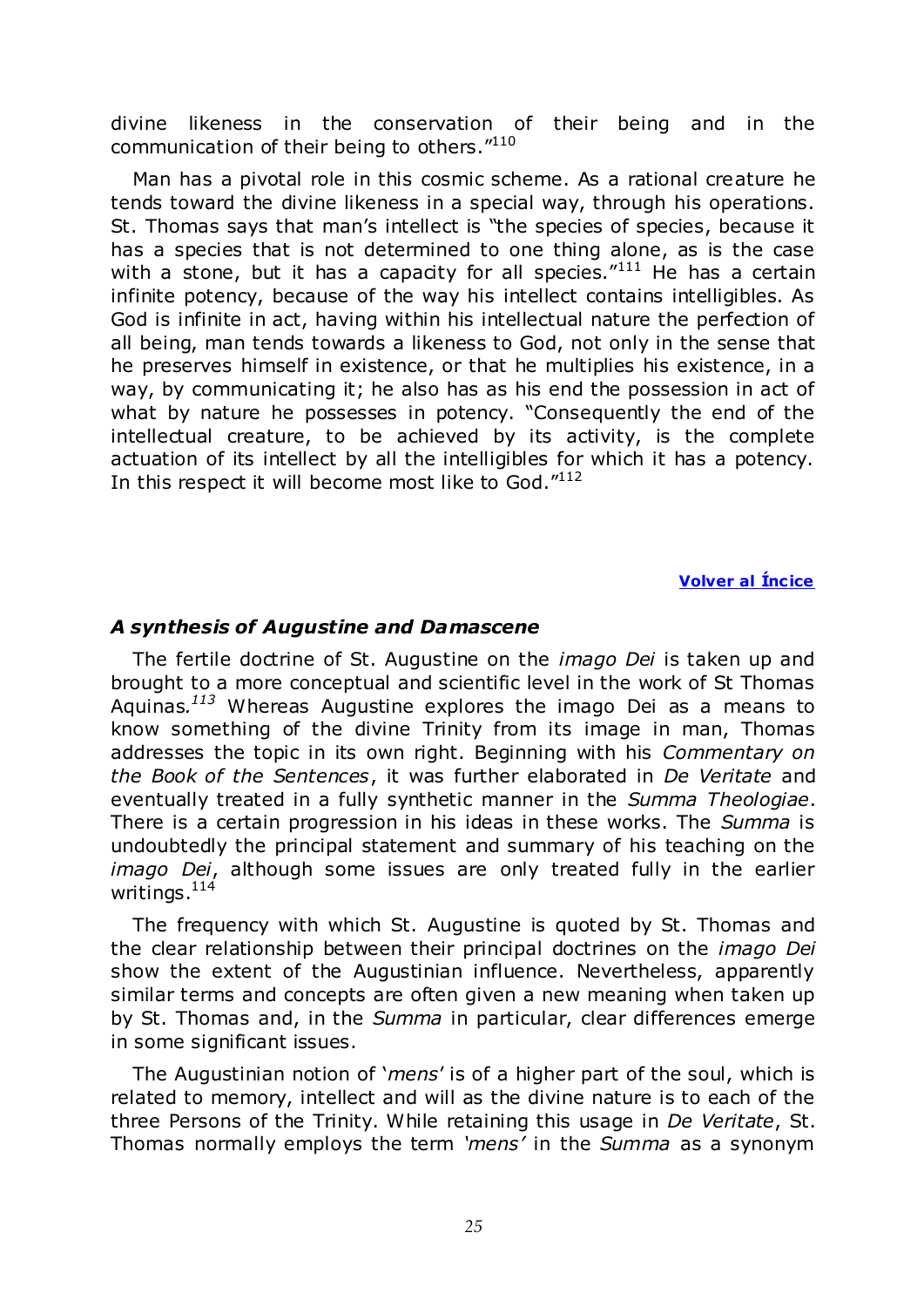for the intellect. Likewise, the more developed psychology of St. Thomas leads him to reject the role of memory as a separate intellectual power (in the Augustinian triad of memory, intellect and will). To answer the objection that St. Augustine held these to be three powers, he interprets a passage in Book XIV of *De Trinitate* to show that "it is clear that Augustine does not take the above three for three powers; but by memory he understands the soul's habit of retention; by intelligence, the act of the intellect; and by will, the act of the will. $^{\prime\prime 115}$ 

A less pervasive but nonetheless significant influence in the Thomistic synthesis is that of St. John Damascene. He emphasised the image of the divine nature in a human nature endowed with free will and creative power. St. Thomas endorses this idea and shows that "to be to the image of God by imitation of the Divine Nature does not exclude being to the same image by the representation of the Divine Persons: but rather one follows from the other. $^{\prime\prime 116}$  When it comes to the traditional distinction between 'image' and 'likeness', he draws a subtle analogy between 'likeness' and 'unity' as a transcendental to justify a distinction inspired by Damascene which equates 'likeness' with love of virtue.<sup>117</sup> Likeness (understood as a kind of unity) can either be understood as falling short of the concept of image or as perfecting it. In the latter sense, that favoured by Damascene, the moral life can be understood as the process of perfecting the likeness of the image in man. This became the dominant application of the *similitudo* in his moral theory.

With Augustine he teaches that the image of God in man expresses an orientation towards knowing and loving God, an orientation only perfected in the vision of God in the next life. With Damascene he develops the moral significance of the *imago Dei* in man by showing that we are prepared for a participation in God by the perfection of virtue. Augustine shows how our being orients us to God, Damascene draws out the implication for our action. Anthropology leads into morality. The teaching on the image of God encapsulates the history of salvation moving through creation, sin, redemption, and glory.<sup>118</sup>

**Volver al Íncice** 

# <span id="page-25-0"></span>*Image of the Divine Nature*

The Angelic Doctor first explores the meaning of 'image,' as one of the names of the Second Person of the Trinity, in the Treatise on the Person of the Son in the *Prima Pars*. <sup>119</sup> The context is that of the Perfect image, but he defines the notion in general terms such that it remains consistent when later applied to man. Equality of nature is essential to the notion of a perfect image, but not of an imperfect image.<sup>120</sup> "The image of a thing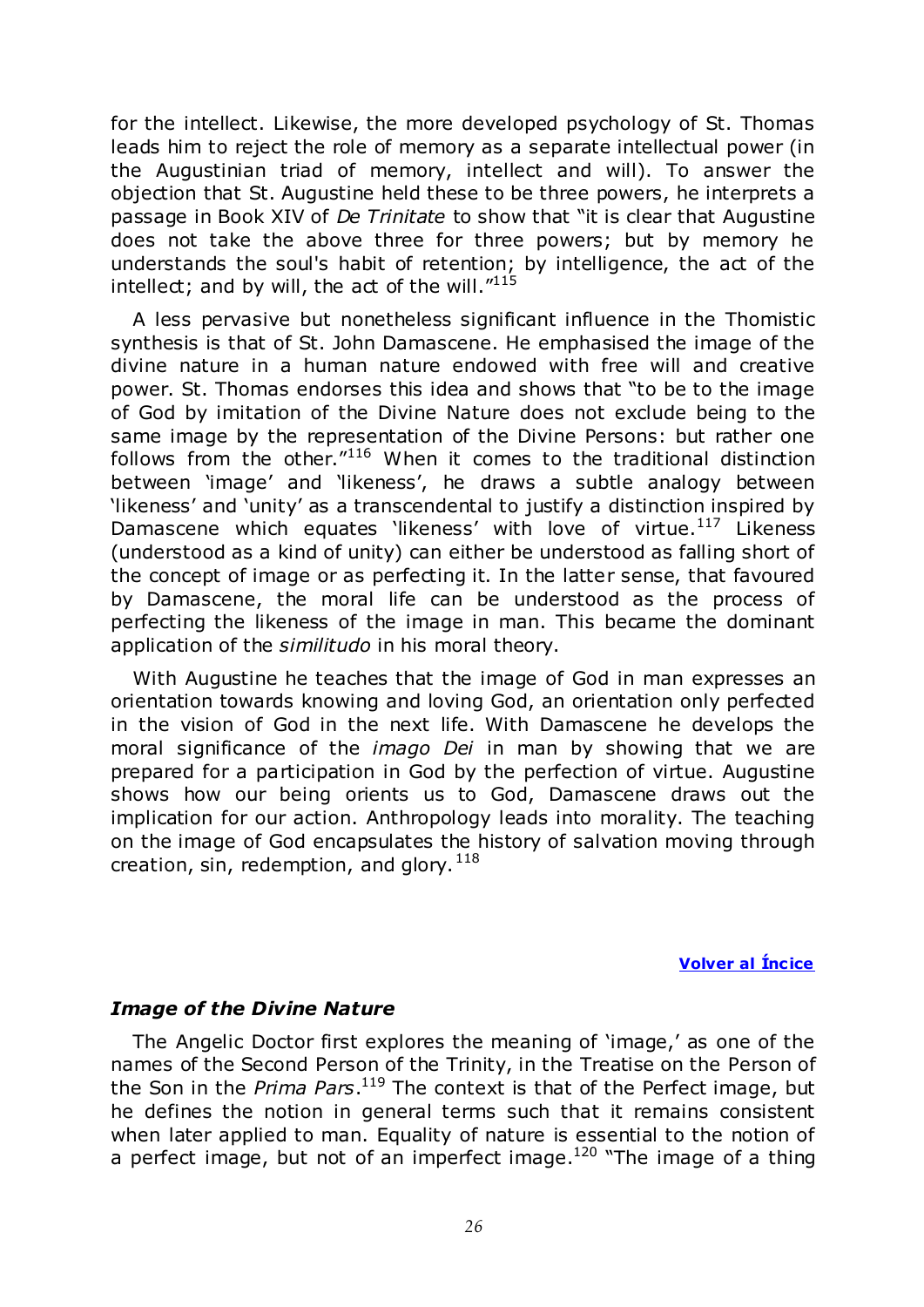may be found in something in two ways. In one way it is found in something of the same specific nature; as the image of the king is found in his son. In another way it is found in something of a different nature, as the king's image on the coin. In the first sense the Son is the image of the Father; in the second sense man is called the image of God. $121$  A relationship of nature as well as of origin between the image and the exemplar is nevertheless important, as becomes clear as the synthesis develops. "For a true image it is required that one proceeds from another like to it in species, or at least in specific sign. $122$  He considers whether the Spirit can also be called an image of the Father and the Son and concludes that the Son is image of the Father, but not the Spirit, because—unlike love—"it is essential to word to be like in species with that whence it proceeds". $123$ 

The figure of the king on the coin in the previous example serves as the ‗specific sign', because the king is recognisable from and represented in the figure of the coin which has issued from him. However, the likeness of a work of art to its exemplar in the mind of the artist—a likeness which is common to all creation—is not sufficient for a likeness of species. An image must have "a likeness in nature, that is, inasmuch as all things, as being, are like to the First Being; as living, like to the First Life; and as intelligent, like to the Supreme Wisdom."124

St. Thomas accordingly identifies three ways in which creatures share in a likeness to God: first, because they exist; second, because they live; and third, inasmuch as they know or understand. Insofar as God may be compared with a species (or quasi-species)<sup>125</sup> it is clear that he has most in common with the third category. A true image of God must belong to that category also. Rational creatures possess all three ways of likeness to God and so they alone can be said properly to be made to the *image* of God. $126$ 

In the opening treatise of the *Prima Secundae*, in which he considers purpose and happiness in man's life, St. Thomas establishes the basis for his moral theory by an examination of what belongs *ad genus naturae*. 127 From this basis "moral theory can mainly proceed in accordance with the inner formation of man's being and acting by nature and grace, and not by his configuration to extrinsic and positive laws. $128$ 

The perfection of the *similitudo* in the *imago Dei* is the kernel of the moral life of man, as is implied in the preface to the moral treatise in the *Secunda Pars* of the *Summa*. "Since, as Damascene states (De Fide Orth. ii, 12), man is said to be made in God's image, in so far as the image implies 'an intelligent being endowed with free-will and self-movement': now that we have treated of the exemplar, i.e. God, and of those things which came forth from the power of God in accordance with His will; it remains for us to treat of His image, i.e. man, inasmuch as he too is the principle of his actions, as having free-will and control of his actions. $129$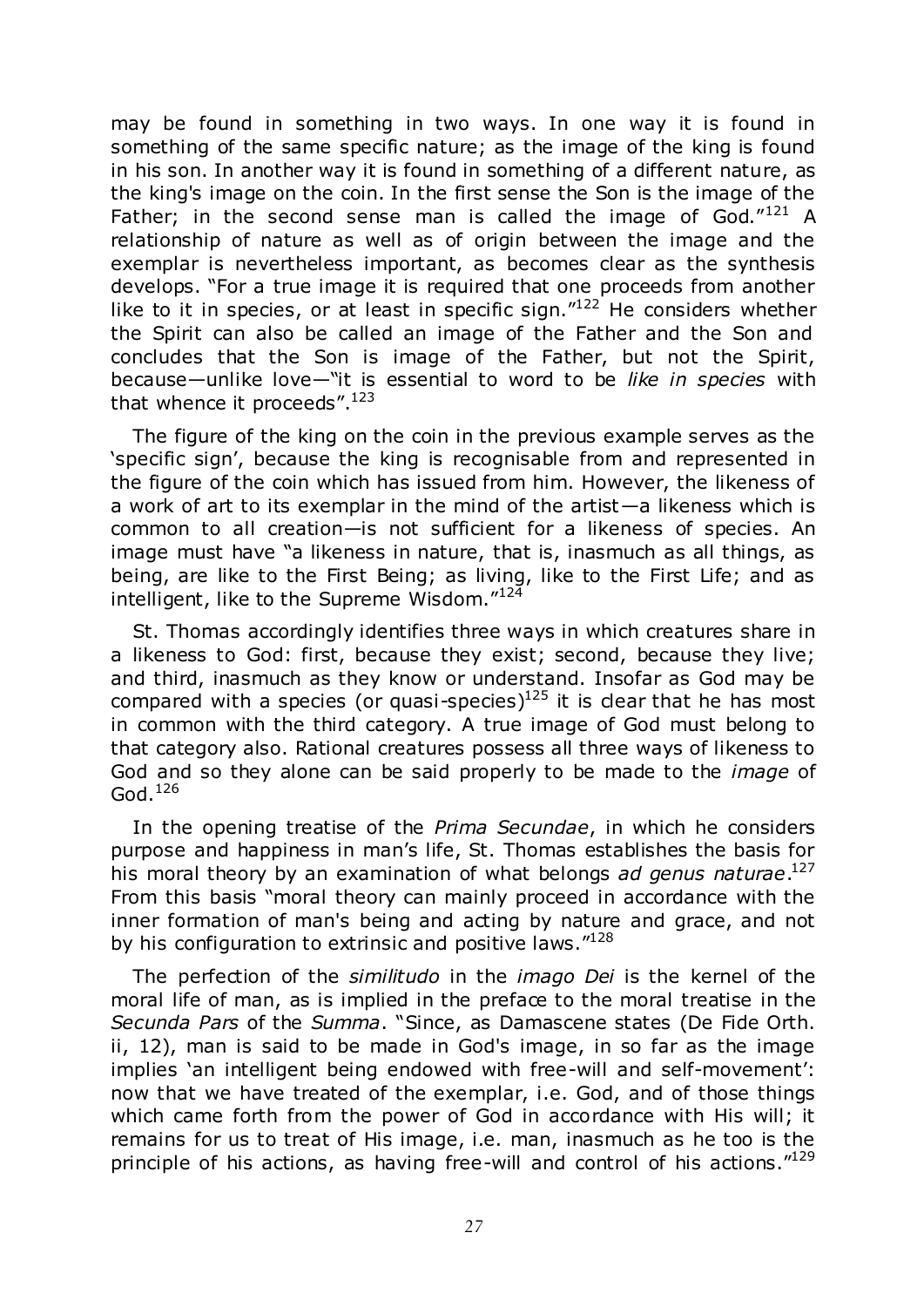Christ is the true image<sup>130</sup> and the regeneration of the likeness to God in man therefore comprises our sacramental assimilation to Christ.

Knowledge and love of God in his essence are proper to the divine nature, not to a created nature in this life.<sup>131</sup> To have the *aptitude* to receive the power to know and love God and ultimately to see him in his essence in beatitude (to be *'capax Dei'*, open to truth and good *per se*) is a natural image of God. The actuation of that aptitude by a gift of supernatural grace enables a *participation* by man in an operation proper to the divine nature. Loving co-operation with grace leads to a more perfect likeness in man, an image of conformity to the life of the Trinity.

#### **Volver al Íncice**

# <span id="page-27-0"></span>*The Image of Conformity*

In the earlier works of St. Thomas, a dual image of God in man—that of the divine nature and of the divine Persons—is adopted without discussion or distinction, as a common teaching. In the *Commentary* he opposes those who try to demonstrate the existence of the Three Persons of the Trinity from the divine image in man. It appears that some incautious opinions of St. Augustine had been relied on by St. Anselm and the Victorines to claim that this could be done.<sup>132</sup>

In his treatise on the image in the *Summa*, he reasons that the two aspects of image are related.<sup>133</sup> God's goodness (*bonum diffusivum sui*) 134 and perfection $135$  'dispose' God to create. Creatures are caused by the divine essence, not directly by the Persons. $136$  The essential attributes of the Creator are found in his creatures and it is those attributes that constitute an image of the Trinity of Persons. "In rational creatures wherein we find a procession of the word in the intellect, and a procession of the love in the will, there exists an image of the uncreated Trinity, by a certain representation of the species."137

Some effects represent only the causality of their cause, but not its form, as smoke represents fire. Aquinas calls this likeness a *trace* "for a trace shows that someone has passed by, but not who it is. $"^{138}$  Other effects represent the cause as regards the similitude of its form, as flames represent fire, and this is called the representation of *image*. The *imago* of the divine Persons in man follows upon the *imago* of the divine nature, but as a single image.<sup>139</sup>

It is manifest that the distinction of the Divine Persons is suitable to the Divine Nature; and therefore to be to the image of God by imitation of the Divine Nature does not exclude being to the same image by the representation of the Divine Persons: but rather one follows from the other. We must, therefore, say that in man there exists the image of God, both as regards the Divine Nature and as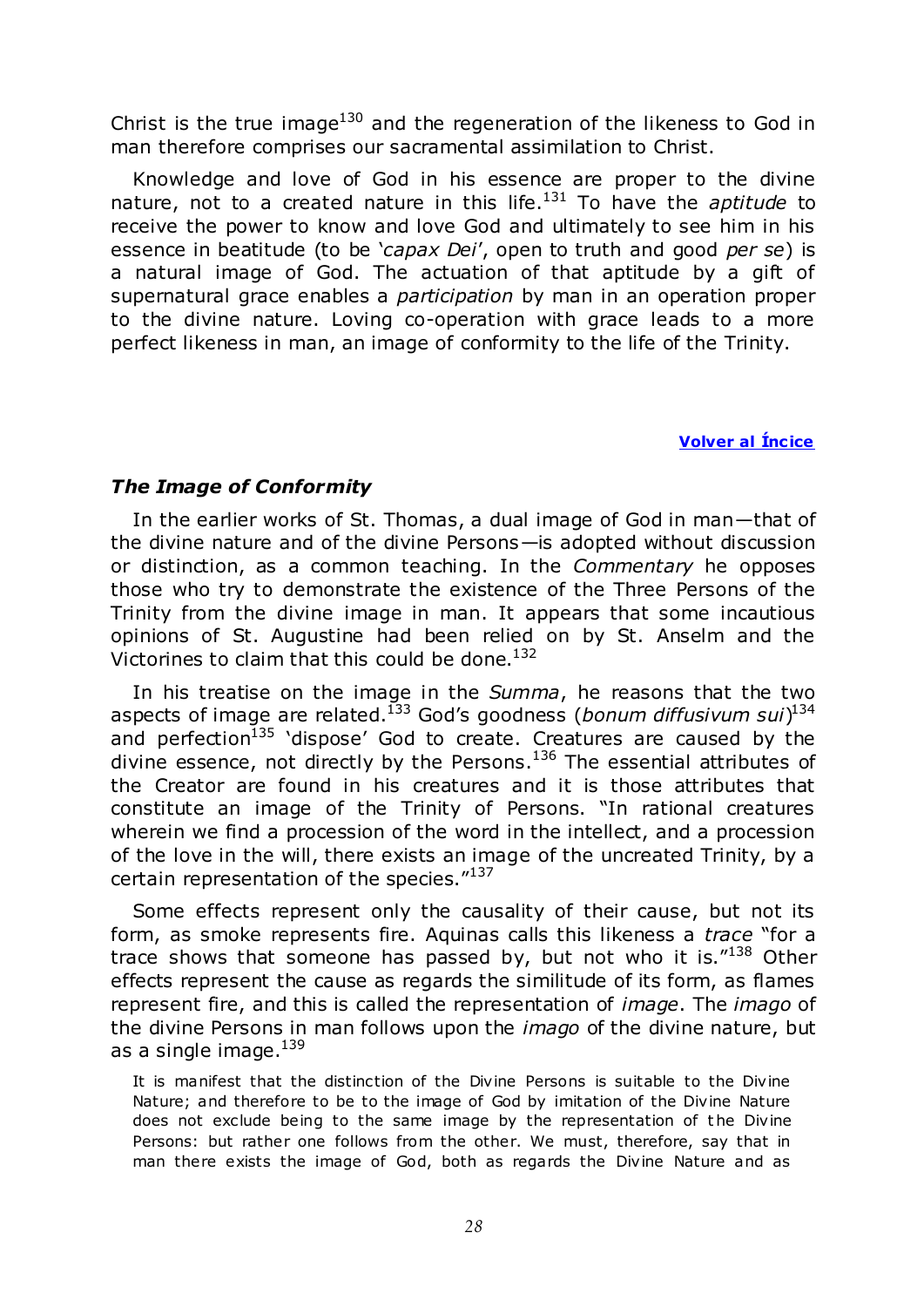regards the Trinity of Persons; for also in God Himself there is one Nature in Three Persons.<sup>140</sup>

The image of the Persons of the Trinity is in each man individually as from one principle, not in men severally as separate principles. $141$  In the treatise on the Person of the Son in the *Prima Pars*, St. Thomas observes that several persons, as a single principle, can be the origin or exemplar of an image. "The Father and the Son are one principle of the Holy Ghost … hence there is nothing to prevent there being one image of the Father and of the Son, inasmuch as they are one; since even man is one image of the whole Trinity. $142$ 

#### **Volver al Íncice**

### <span id="page-28-0"></span>*The Self as object of the Mind*

Following Augustine, Aquinas sees the acts of the intellect and will as forming an image of the Trinity in man, because of a certain likeness of species. This image of the divine Persons lies in "the word conceived, and the love proceeding. $143$  By a certain proportionate equality there is an image of analogy between the divine Trinity and human mind, insofar as the mind has itself as its object.

"As the uncreated Trinity is distinguished according to the procession of the Word from the One speaking, and of Love from both . . . so we may say that in rational creatures, in which is found the procession of the word in the intellect, and the procession of love from the will, there is an image of the uncreated Trinity by a certain representation of species."<sup>144</sup>

The divine processions are immanent in the divine nature, as the human 'processions' are in the human mind. The proportionate equality arises not between the divine and human natures as such, but analogously, in regard to the intellectual operations involved, each as directed in its own order to its own principle. $145$ 

The operation of the Trinitarian image of God in the mind, with self as object, is more fully described by St. Thomas in *De Veritate*, in which he distinguishes a complex habitual self-knowledge (*memoria sui*), actual self-knowledge (*intelligentia sui*) and actual self-love (*voluntas sui*) arising from both. The detailed explanation of this image differs significantly from that of St. Augustine, due to the more systematic Aristotelian psychology adopted by St. Thomas.<sup>146</sup>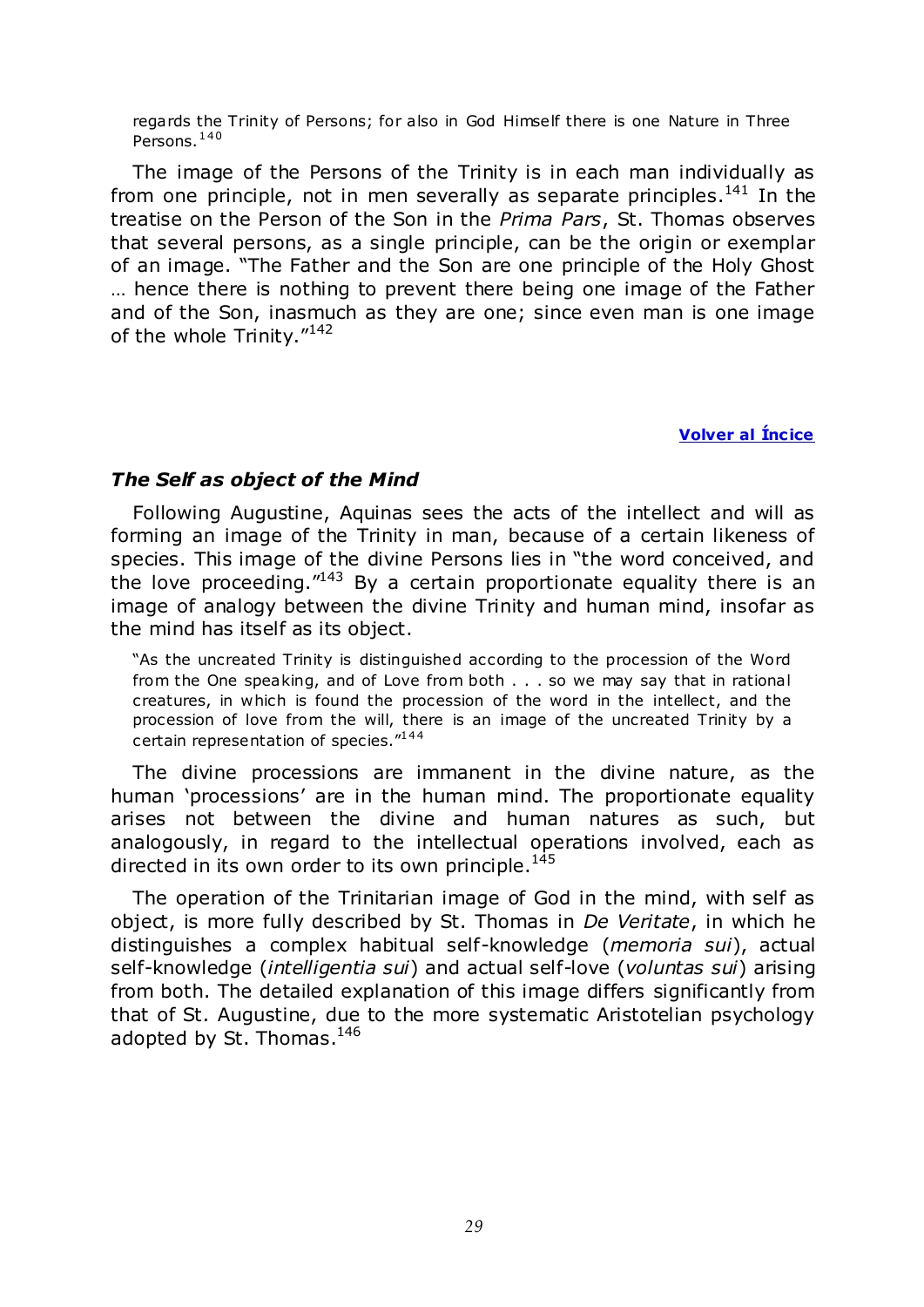# <span id="page-29-0"></span>*God as the object of the Mind*

However St. Thomas, also in *De Veritate*, makes an important distinction between a likeness or image 'of analogy' and an image 'of *conformity"* which is present when the mind is engaged, not on itself, but on God.<sup>147</sup> In this latter case, the intellectual operations in man share the *same* object as the analogous operations in God.

With God as object of the mind, there is a Trinitarian parallel in  $-$ 

- a) a natural *memoria Dei*, essentially the presence of God by participation in being,
- b) an *intelligentia Dei*, a natural knowledge of God through his effects (and indirectly of his essence, as causing the power to know), and
- c) a *voluntas Dei*, a natural love of God following the limited knowledge of God. $148$

The divine nature, as good and true, is the ultimate proper object of intellectual powers *per se*. <sup>149</sup> Different objects cause a difference of species in knowledge and love—it is not the same thing to know or love a stone and a man. The mind, turned to God, is therefore assimilated or *conformed* to God because every knower, as such, is assimilated to the object known. The mind turned to God is drawn to the attainment of a more perfect knowledge and love of God and is thus perfected as image. The intellectual nature imitates God primarily insofar as God knows and loves himself.<sup>150</sup>

In the *Summa*, therefore, St. Thomas concludes that this image of conformity must be the primary sense of the 'image' of God in man. The image of conformity based on the Trinity implies a dynamism in the *imago Dei* which sheds light on the moral perspective of the image based on the divine nature. St. Thomas represents creation as a type of circulation or diffusion of good, an *exitus* of creatures from God—in His image—with a view to a *reditus* to God through a perfection of that likeness.<sup>151</sup> This *regiratio* is both personal and cosmic, but it is persons who are the object of love and the 'point' of creation, beings for whose sake other beings exist.<sup>152</sup> The image of conformity in created persons is therefore the perfection of the divine plan for the universe.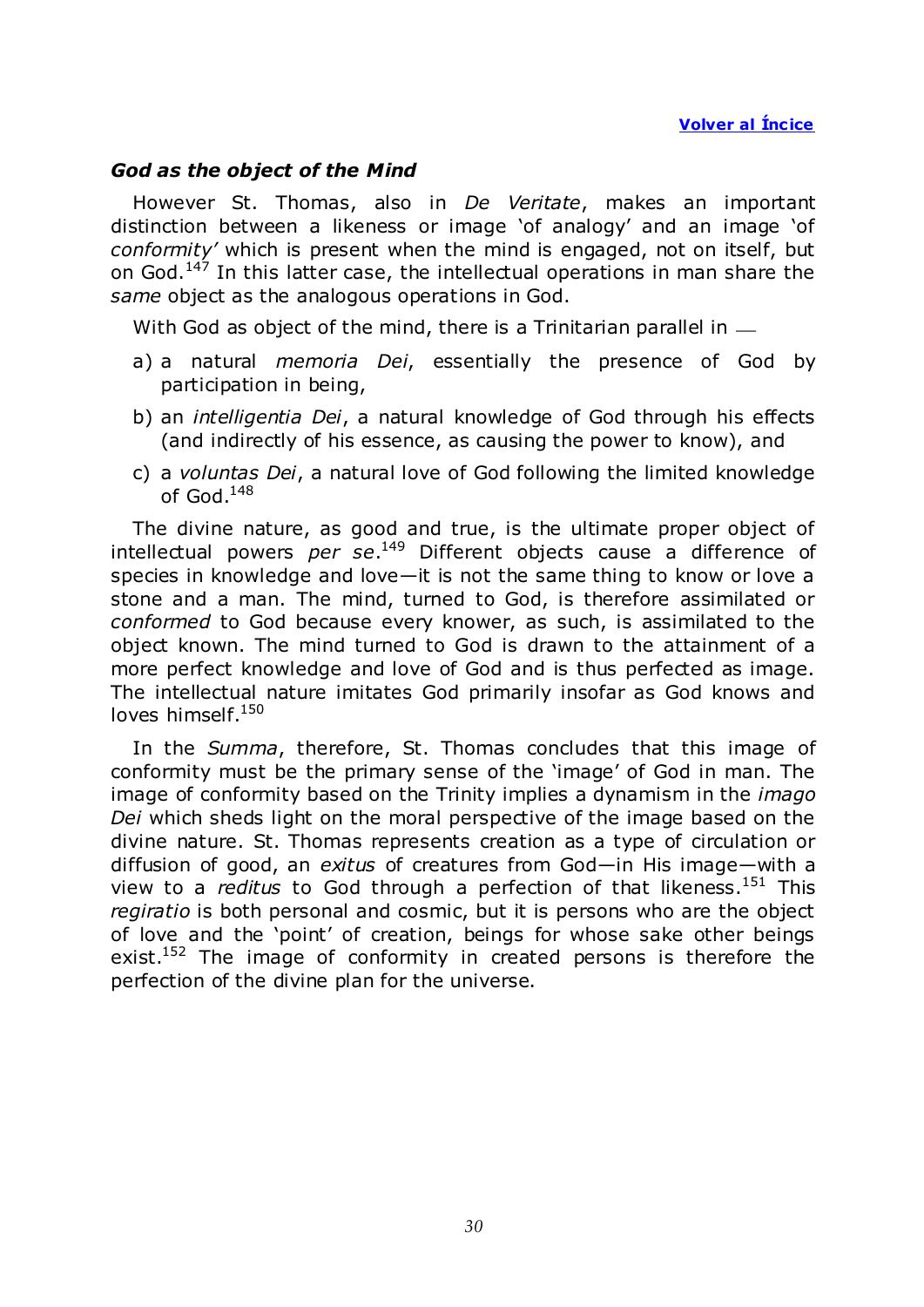### <span id="page-30-0"></span>*Threefold image of God in man*

St. Thomas builds on Augustine's teaching on the image of the Trinity in man and on Damascene's notion of the image of God as "an intelligent being endowed with free-will and self-movement," a representation of God's power, by integrating the natural and the supernatural dimensions of the *imago Dei* into his overall doctrine. The short treatise on the *imago Dei* in the *Summa* is introduced with words "We now treat of the end or term of man's production, inasmuch as he is said to be made 'to the image and likeness of God'. "153

―Some creatures are brought into being by God to possess understanding, to bear his likeness and present His image. They not only are directed, but also direct themselves by proper actions of their own to their due end. If in the direction of themselves they remain subject to the divine guidance, they are admitted in course of that guidance to the attainment of their last end. $"^{154}$ 

Although it is clear that the image according to the divine nature is in every human being indistinguishably, and likewise that the image of the divine Trinity is present in every man and woman endowed with intellect and will, the Trinitarian image is present in differing degrees according as man is *actually* turned towards God or merely has the power or the habit of so turning. Accordingly St. Thomas distinguishes three ways or levels in which the image of God is present in man—by nature, grace and glory. The first is found in all men, the second only in the just, the third only in the blessed.

"We see that the image of God is in man in three ways. First, inasmuch as man possesses a natural aptitude for understanding and loving God; and this aptitude consists in the very nature of the mind, which is common to all men. Secondly, inasmuch as man actually and habitually knows and loves God, though imperfectly; and this image consists in the conformity of grace. Thirdly, inasmuch as man knows and loves God perfectly; and this image consists in the likeness of glory. $"155$ 

The *natural image* is found in the nature of the mind: "man possesses a natural aptitude for understanding and loving God; and this aptitude consists in the very nature of the mind, which is common to all men. $156$ This image is not destroyed by original  $sin<sup>157</sup>$  The proper object of this natural aptitude is God *sicut in se est*, which is attainable only by grace,<sup>158</sup> so that acts flowing from the natural powers<sup>159</sup> only pertain to the natural or *aptitudinal* image in man. Man has inchoate virtues, instilled by nature, such as certain naturally known principles of both knowledge and action, which are the "nurseries of intellectual and moral virtues" insofar as there is in the will "a natural appetite for good in accordance with reason. $160$ 

St. Thomas teaches that man is naturally capable of grace (*capax*  gratiae) and of divine beatitude,<sup>161</sup> with an obediential potency,<sup>162</sup> because he is made in the image of God.<sup>163</sup> St. Augustine, on the other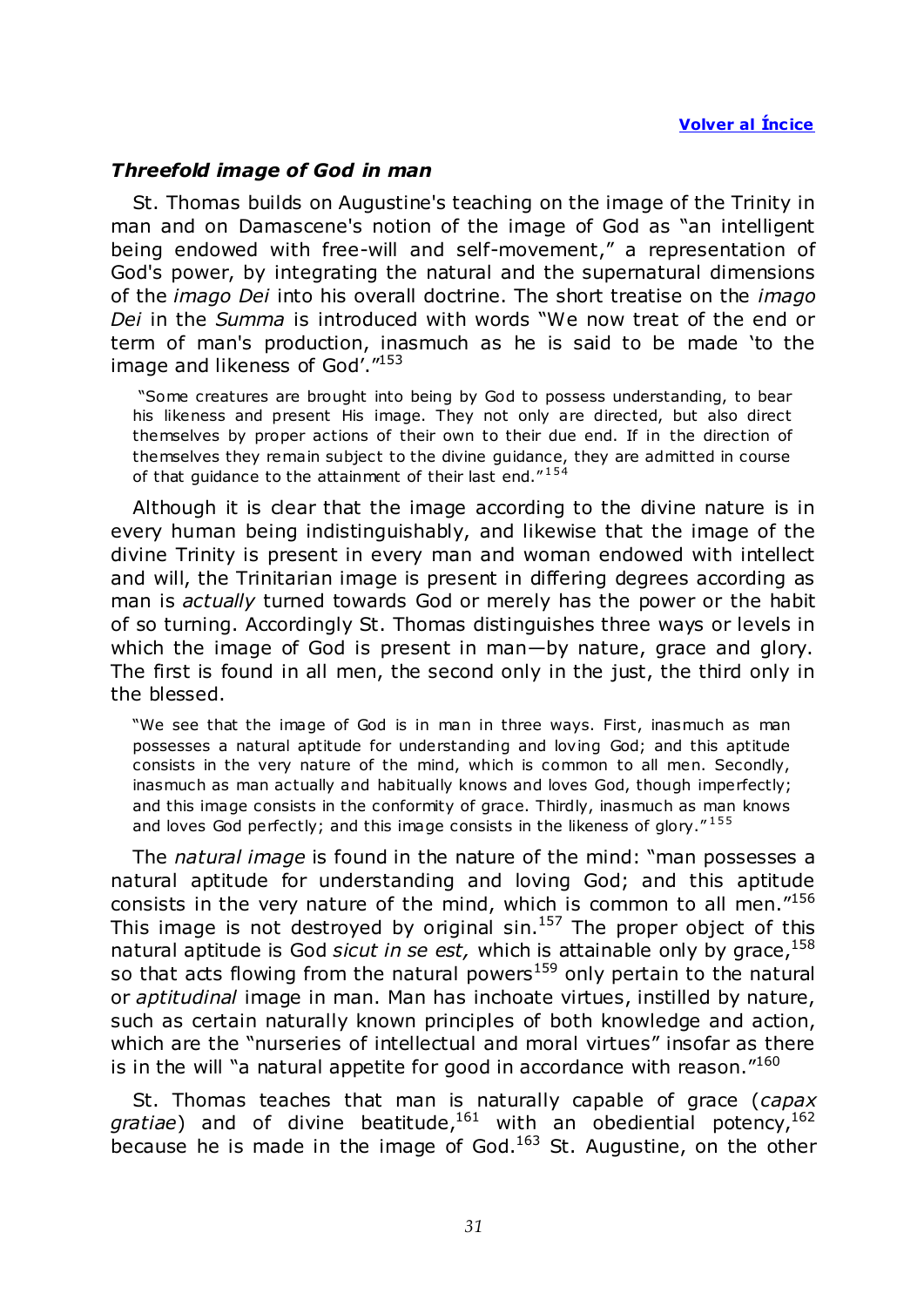hand, "tends to ignore the natural knowledge and especially the natural love of God, and emphasises the need of grace for correct knowledge and true love of God."164

The *image of grace* or regeneration is a supernatural image, an actuation of the natural or aptitudinal image in man, found in those in the state of grace. Their acts, though imperfect, are a supernatural elevation of their natural capacity and dignity.<sup>165</sup> The gift of supernatural grace enables a *participation* by man in operations proper to the divine nature, through this image of regeneration.

For as man in his intellective powers participates in the Divine knowledge through the virtue of faith, and in his power of will participates in the Divine love through the virtue of charity, so also in the nature of the soul does he participate in the Divine Nature, after the manner of a likeness, through a certain regeneration or recreation.<sup>166</sup>

The infused moral virtues proper to this image are called 'cleansing' or ‗perfecting' virtues (*virtutes purgatoriae*).<sup>167</sup> All men, excepting only the damned, have this image (by which man becomes conformed to Christ and a member of his Mystical Body) at least in potency. The inclusiveness of this image is a striking indication of the universal salvific will of God and of the correspondingly universal scope of human solidarity.<sup>168</sup>

The *image of glory* or similitude is the beatific vision, a perfected *imago Dei* in those in heaven. A created *'lumen gloriae'*,<sup>169</sup> by which man becomes *deiform*, is considered necessary by St. Thomas to enable the created intellect to behold God in his essence. "We know that when he appears we shall be like him, for we shall see him as he is  $170$  (I Jn 3:2).

#### **Volver al Íncice**

#### <span id="page-31-0"></span>*The image in the* **form** *of man, body and soul*

The *imago Dei* in man is referred by St. Thomas primarily to the mind, as the locus of the intellectual powers in man by which he imitates God. This excludes the idea that the body *as such,* whether male or female, should be regarded as an image of  $God.<sup>171</sup>$  However, the unity of the human person, in a single form, is fundamental in St. Thomas' anthropology. From the fact that it is the whole man, male and female, who is the image of God it follows, first, that the image is found in that which man and woman have in common,  $172$  i.e. in the mind, and second, that the body is necessary for the perfection of the image, as it is part of the whole person.

He therefore locates the image of God in the *form* of man and says the human body, which is that of rational animal, is what comprises the image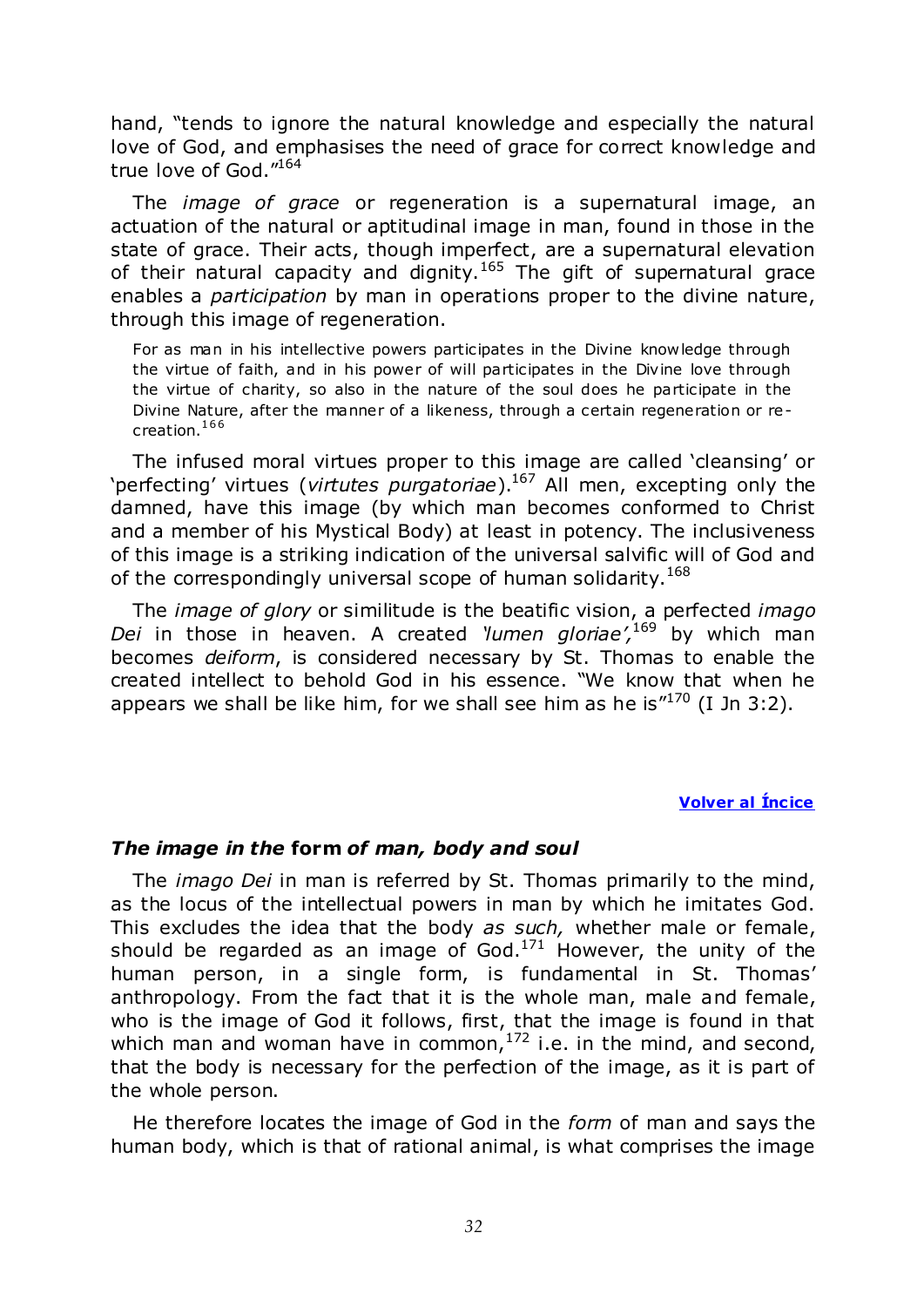of God—―*corporis autem humani forma est anima rationalis, in qua imago*  Dei consistit.<sup>\\173</sup> As it is animated by a soul, it has the likeness of image, not just of vestige, as the body of an animal would have—"non tantum est *similitudo vestigii, sed etiam similitudo imaginis, inquantum animam habet*.‖<sup>174</sup>

In this he echoes Fathers of the Church, such as St. Iraneus, who attached a lot of importance to the role of the body, seeing it as an essential part of the notion of a visible image.<sup>175</sup> "Throughout all time, man, having been moulded at the beginning by the hands of God, that is, of the Son and of the Spirit, is made after the image and likeness of God.‖<sup>176</sup> This corporeal dimension of the *imago Dei* is significant for our understanding of human solidarity—as fact and as virtue—because solidarity is normally mediated and expressed through material realities and especially through our interdependence. $177$ 

**Volver al Íncice** 

#### <span id="page-32-0"></span>**II.2 THE IMAGE AS PERSON-IN-RELATION**

The image of the Trinity in man is important, not only for our understanding of what it means to know and will—images of the essential divine attributes—but also of what it means to be a person in relation, to be "towards another." This dimension of the essential attributes helps us to see how knowing and willing relate us not only to God, but also to each other in solidarity, seeing in each other the likeness to God—the very motive of God's causing us to be.

Man's intellectual nature is the basis of an image of God according to his divine nature, as creator, but also indirectly, according to the processions of the divine Persons, as a *type* of the production of intellectual creatures—"the processions of the Persons are the type of the productions of creatures inasmuch as they include the essential attributes, knowledge and will".<sup>178</sup> This *typical* causality implies that the created intellectual powers of knowing and loving are also a likeness in the creature of the personal properties of the three divine persons, that is, of their mutual relations.

Whereas the essential acts of intellect and will are the mode of origin of three distinct Persons in God, through their common action the three Persons are the exemplar cause of three dimensions of a single personality in each intellectual creature. On the one hand, the divine Persons are each a distinct, subsistent relation-to-other in one essence. On the other, the image of the Trinity is in every human person as a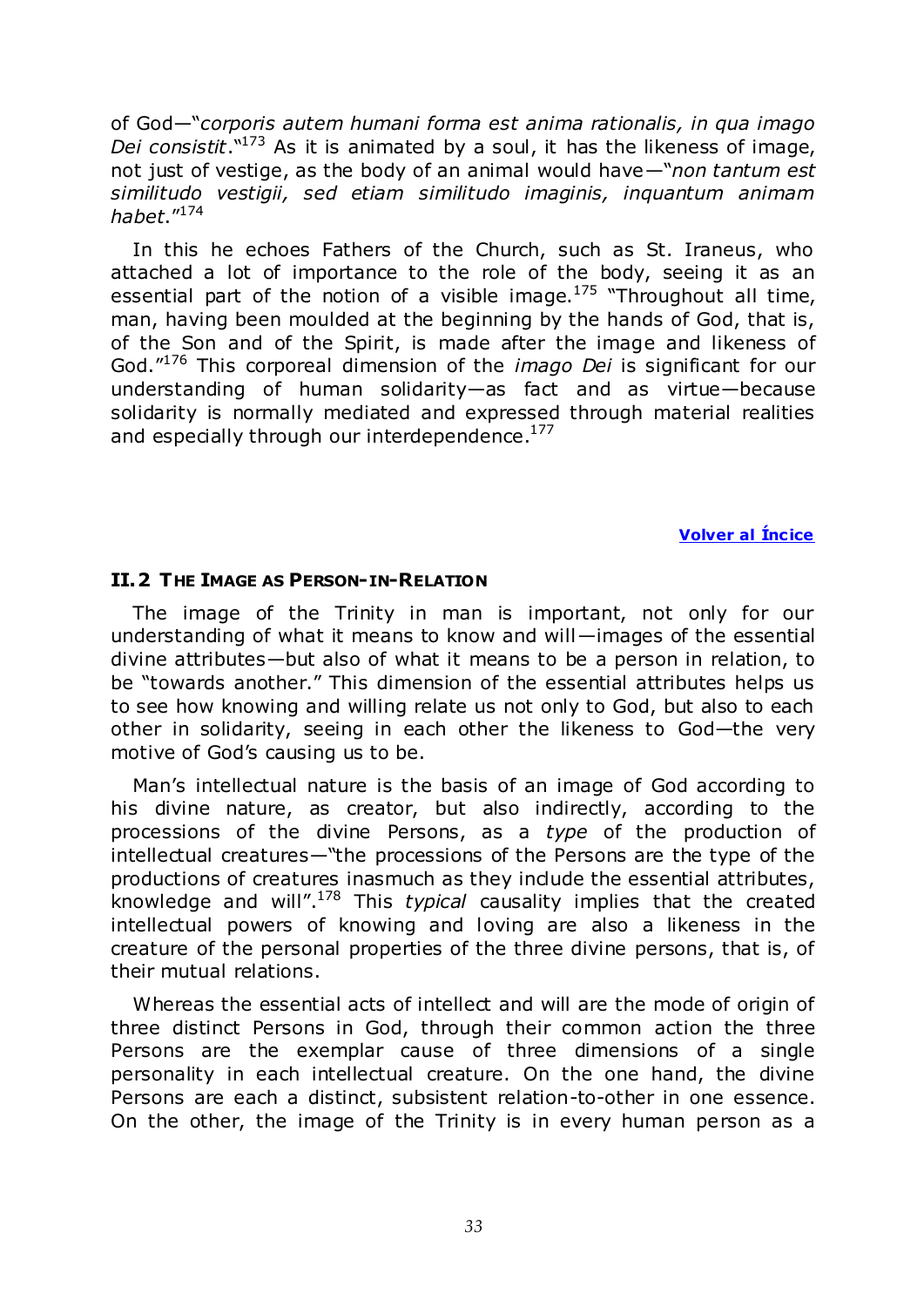likeness of *all three* of these relations-to-other in each individual human nature.

The *imago Dei* as three 'relations' in one person is of fundamental importance in understanding what it means to be a person-in-relation, because that of which man is an image is precisely the very source of all relationality. This image is not itself the essence of man—relation is accidental in man—but it configures the faculties of his nature<sup>179</sup>. "For when it is said that relation is by nature to be towards another, the word ‗another' signifies the correlative which is not prior, but simultaneous in the order of nature. $180$  The divine Persons are therefore constitutively 'towards' one another in the act of knowing and loving the same divine essence.

The Son acts in being turned toward the Father by his filiation and in being turned toward the Holy Spirit by spiration (the Son acts *a Patre* and *per Spiritum Sanctum*), the Father acts in being turned toward the Son by his paternity and toward the Holy Spirit by spiration (the Father acts *per Filium* and *per Spiritum Sanctum*), and the Holy Spirit acts in being turned toward the Father and the Son by his procession (the Holy Spirit acts *a Patre* and *a Filio*). Such is the proper 'mode' by which each person is distinctly in the other and acts distinctly in the other under the aspect of personal relation. Perichoresis shows the depth of the communion of persons (unity and distinction) in their  $act.^{181}$ 

These three relations-to-other in one person define and develop man's personality towards a unity of purpose with other men. They express his vocation to yield fruit in service and collaboration with others and they dispose him—through a process of sanctification—to be elevated to participate in the eternal communion of God.

For as man in his intellective powers participates in the Divine knowledge through the virtue of faith, and in his power of will participates in the Divine love through the virtue of charity, so also in the nature of the soul does he pa rticipate in the Divine Nature, after the manner of a likeness, through a certain regeneration or recreation.<sup>182</sup>

The created person is *ontologically* related to the divine Persons in the one divine essence, because he is a fruit of the *perichoresis* which unites all three Persons in one creative act. He is also *intentionally* related to each of the Persons—whom he knows as distinct in the divine missions and towards whom he tends as his final goal. $183$  This is expressed in St. Thomas' doctrine on salvation as the reception by the creature of the divine persons themselves.<sup>184</sup>

In his created origins, therefore, each person is in the first instance disposed by his faculties of knowing and loving to know and love himself,  $185$  and as a fruit of that presence of self to self to seek the origin and end of self and to act in an integrated manner for that end—in this is found the image of the one divine nature in each man.  $186$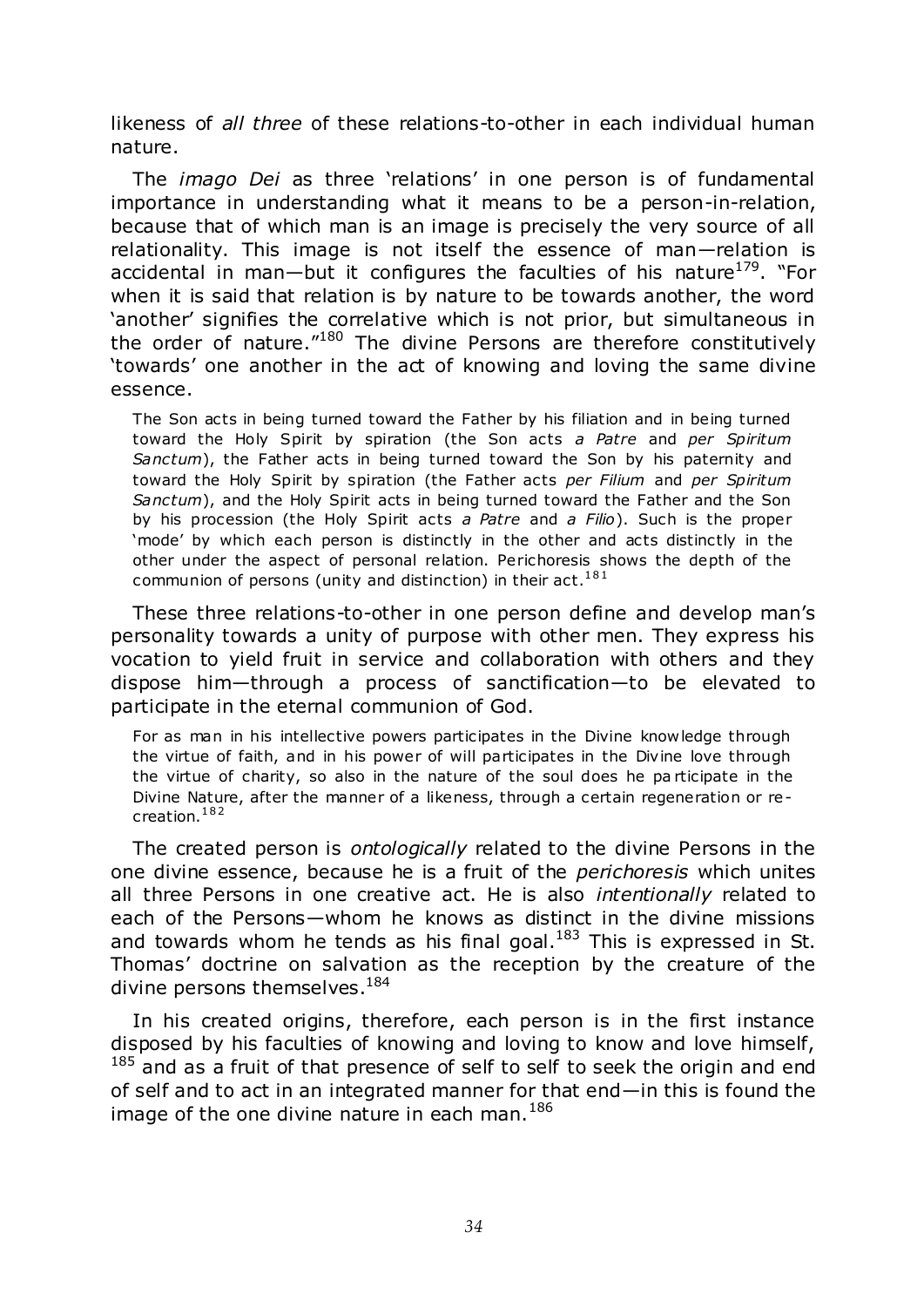In the second instance, each person is disposed by his faculties of knowing and loving to relate to others analogously and in various ways as Giver of a Gift, Receiver of a Gift, and co-producer of the Gift itself—in this is found the image of the Trinity of Persons in each man.

By the same faculties and the same image, therefore, he is further disposed towards a unity of purpose and action with other persons, as a fruit of those relationships—in this is found an image of the Trinity of divine Persons in society.

#### **Volver al Íncice**

#### <span id="page-34-0"></span>*The Image in Society*

The life of the Trinity comprises a full giving and receiving of the gift of self, a gift and reception which is only possible among divine Persons who fully possesses self and who live in a *communio* of love.<sup>187</sup> Man's self is primarily a gift of being, nature and of growth in perfection, received from God through the co-operation of other men. He cannot gather up and return that gift *per se*, but he can gratefully accept it and render to God and to other men the fruits of the gifts he has received.

"The likeness we have to God precedes and causes the likeness we have to our neighbour: because from the very fact that we share along with our neighbour in something received from God, we become like to our neighbour."<sup>188</sup> Man should respond to and promote the good in the other, whether of grace or virtue, or at least in his natural image of  $God.<sup>189</sup>$  This is an expression of the conceptual response to good in St. Thomas' metaphysics, which requires that good be communicated—*bonum diffusivum sui*—and that one who loves the good should love that same good for others in like manner.<sup>190</sup> "The creature is assimilated to God in two things; first, with regard to this, that God is good; and so the creature becomes like Him by being good; and secondly, with regard to this, that God is the cause of goodness in others; and so the creature becomes like God by moving others to be good. $^{\prime\prime 191}$ 

The communion of men in society does not imitate the Trinity as though each man represented *one* of the Persons of the Trinity in his relations with others—man and God are each called 'person' in an analogical, not in a univocal sense.<sup>192</sup> The *imago* of the Trinity is in each created person as a person-in-relation. It belongs to the perfection of that image that he give himself to other, accept the gift of other, and constitute that gift by his action in union with other.

If we speak of the happiness of this life, the happy man needs friends, as the Philosopher says (Ethic. ix, 9), not, indeed, to make use of them, since he suffices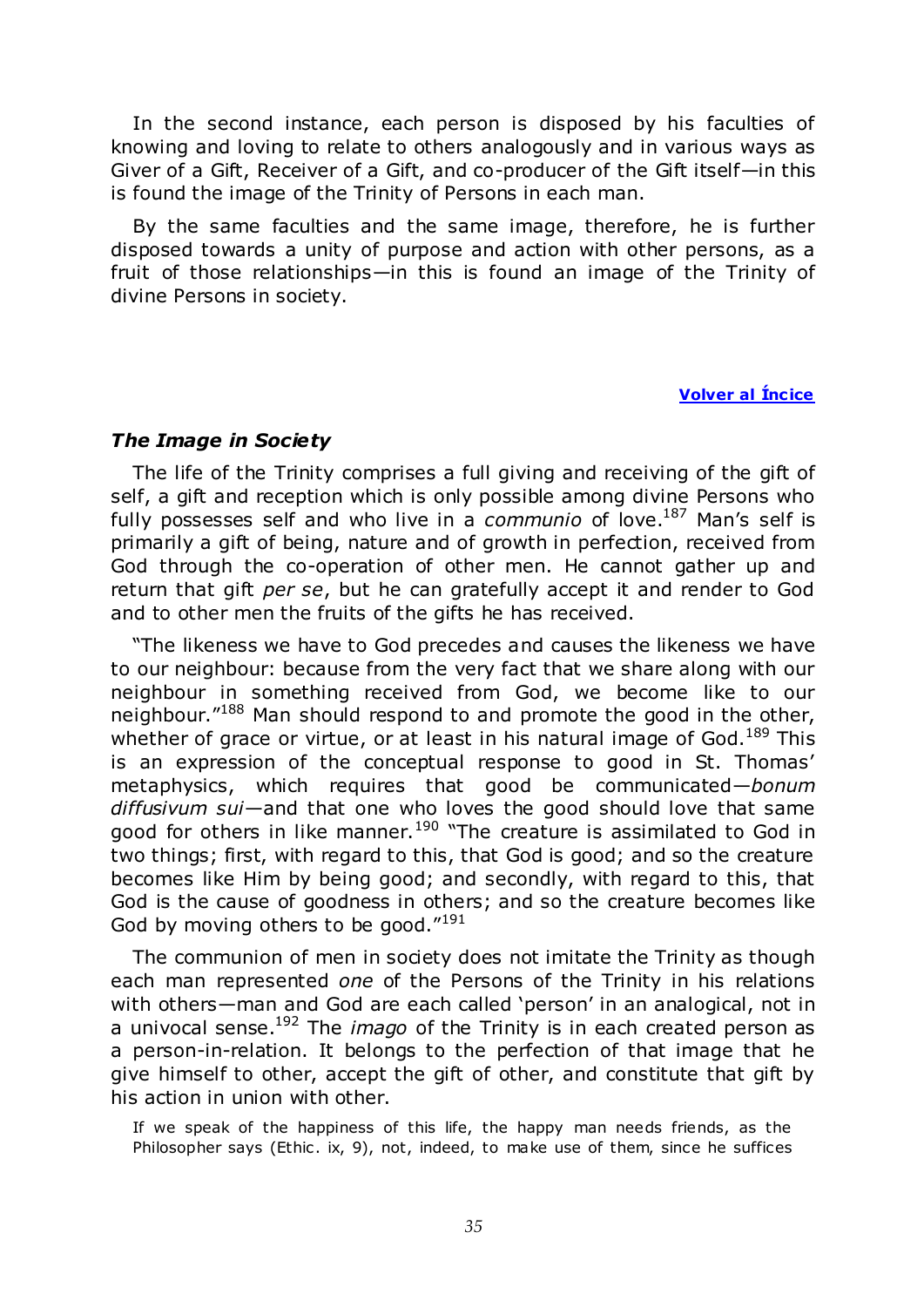himself; nor to delight in them, since he possesses perfect delight in the operation of virtue; but for the purpose of a good operation, viz. that he may do good to them; that he may delight in seeing them do good; and again that he may be helped by them in his good work. For in order that man may do well, whether in the works of the active life, or in those of the contemplative life, he needs the fellowship of friends. 193

Reflecting on this teaching of St. Thomas, we can say that the aptitudinal *imago Dei* in man is disposed to co-operate with the gift of grace by an openness to truth and good in the natural operations of the intellect and will. These operations have as their proper object the *imago Dei* present to man in creation, in self and in other men. The *imago Dei,* in its origin and development, is a created gift of the *self* of God in each man. It is realised in him when he accepts and responds to that gift in himself and in others by entering into a union of self-giving love with his fellow men and, in that communion, with the divine Trinity. The characteristic operations of the *imago Dei* in man are, therefore, the acceptance of the gift received and conformity to the exemplar proposed for him by God, a commitment to the pursuit of that end for self and for others, and a consequent giving of self by rendering to others and to God the fruits of the gifts received.<sup>194</sup>

This personal *extasis*<sup>195</sup> and mutual indwelling<sup>196</sup> are made possible by the corporeal nature of man<sup>-</sup>corporis autem humani forma est anima rationalis, in qua imago Dei consistit<sup>"197</sup>—as indicated by the aboriginal expressions of this image and its fruitfulness in Genesis—"they become one flesh" (Gen 2:24) and "be fruitful and multiply, and fill the earth and subdue it"(Gen 1:28). The generic fruit of that perfection is many acting as one—human solidarity. It is this fruition or perfection of the image in each person that constitutes an image of the Trinity in the unity of men.

The final end for which God made the human species is not *per se* the beatitude of individual men, taken as isolated units<sup>198</sup>. It is the beatitude of each man as part of a social organism<sup>199</sup> *"the organized society of those who enjoy the vision of God<sup>"200</sup>* in which each has his proper place, $201$  contingent on his active co-operation with divine providence in his own regard and in his relations with others.<sup>202</sup>

It is not of the essence of beatitude but of its perfection that man enjoy the vision of God in eternal life in company with other men. If it were of the essence of man's beatitude, he would not be a person *propter seipsam*. Nevertheless, since he attains to God through his relations with other men, it is fitting that he should also enjoy the fruit of that relationship in the fellowship of other men. "But if we speak of perfect Happiness which will be in our heavenly Fatherland, the fellowship of friends is not essential to Happiness; since man has the entire fullness of his perfection in God. But the fellowship of friends conduces to the well being (*ad bene esse*) of Happiness."<sup>203</sup>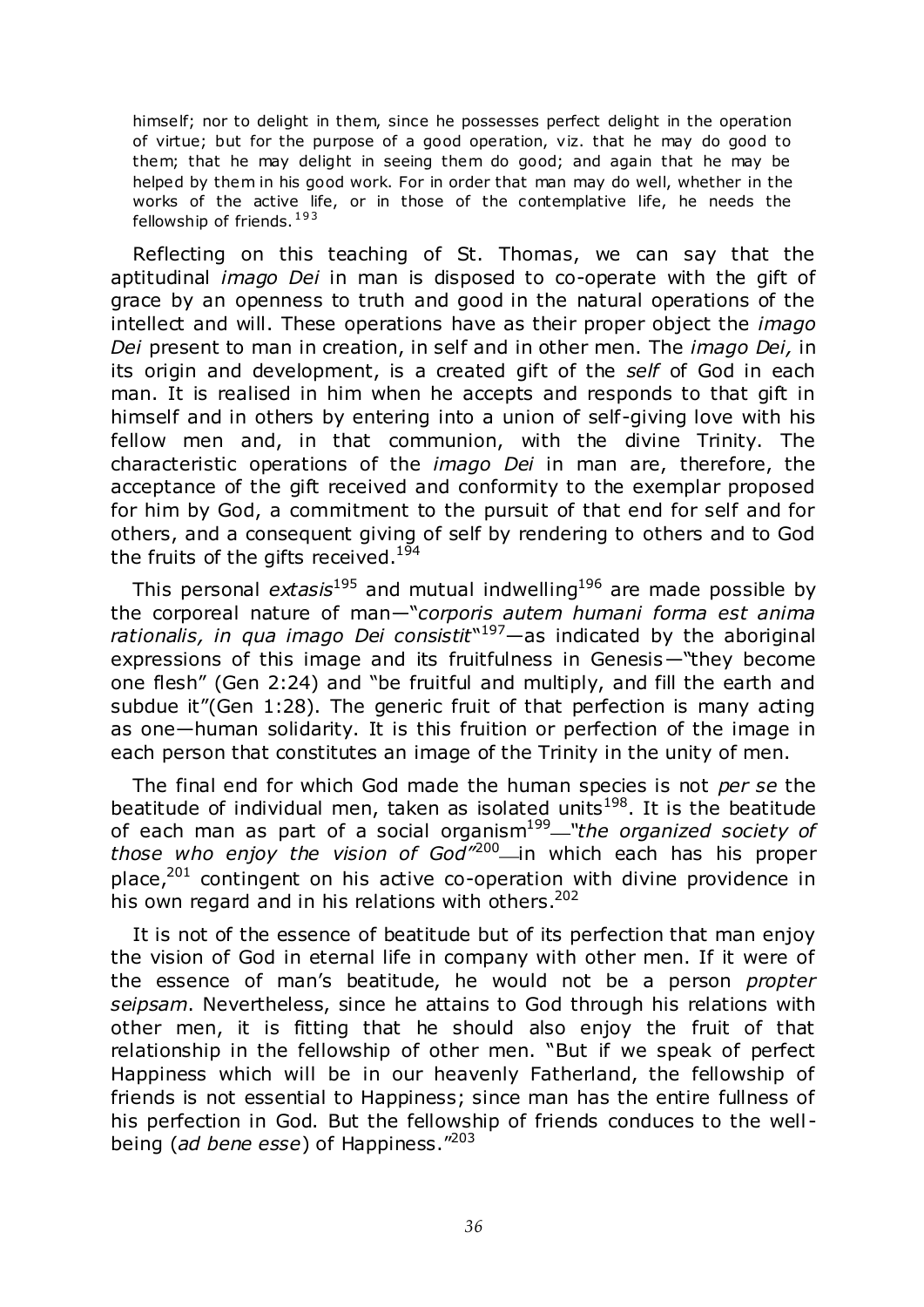# *The Perfection of the Image*

It is appropriate, therefore, to consider also the extension of the *imago Dei* in time and its implications for human solidarity, for "although man's temporal life in itself ends with death, still it continues dependent in a measure on what comes after it in the future. $^{\prime\prime\prime}^{204}$  St. Thomas teaches that, in addition to the immediate personal judgement after death, a final judgement is necessary because "a perfect and public Judgment cannot be made of all these things during the course of this present time. $^{4205}$  He instances five ways in which the lives of men have effects that live after them in the lives of others, such as to affect their final reward.<sup>206</sup> The need for a "public" judgement of these matters, as a matter of justice, indicates an implicit solidarity in the whole of the human race. It is also of considerable interest to note that he relates the possibility of such a final ‗adjustment' to the *corporeal* nature of man, on which his solidarity is based. $207$ 

The image in the human race of the divine life of the Trinity comprises the interpersonal communion of those who (actually or at least potentially) love God.<sup>208</sup> The perfection of this image is the ultimate *common good* of man. Since the fall and restoration of man, the common good is personified in Christ, ascended to heaven as Head of mankind, the efficient cause of our salvation, such that union with him in heaven is the end of man.<sup>209</sup> In particular, the glorification of our bodies depends immediately on his resurrection<sup>210</sup> and ascension. The perfection of the body is necessary for perfect happiness.<sup>211</sup>

If God beholds in eternity the *denouement* of his creation in time, when he "saw everything that he had made, and behold, it was very good" (Gen 1:31), it is fitting that the final glory of that creation should be manifest to the creatures for whose sake he had poured out his goodness. St. Thomas $^{212}$  structures his account of the doctrine of the particular and general judgement around the same key ideas on which his account of creation, being and good are based. He says<sup>213</sup> that *operation* is the origin of a thing and judgement its term. We distinguish two types of operation in God, and therefore two judgements.

One operation—the first perfection—is that whereby he establishes all things in being, each with its distinctive nature and in a cosmic order of the parts one to another. That perfection corresponds to the *imago Dei* in man, both individual and social. The second operation is that whereby he governs all things by his providence and guides them to their final end— "My Father is working still, and I am working" (Jn 5:17). This corresponds in man to the perfection of the *similitudo*, the quality of each personal image and its contribution to the perfection of the social image.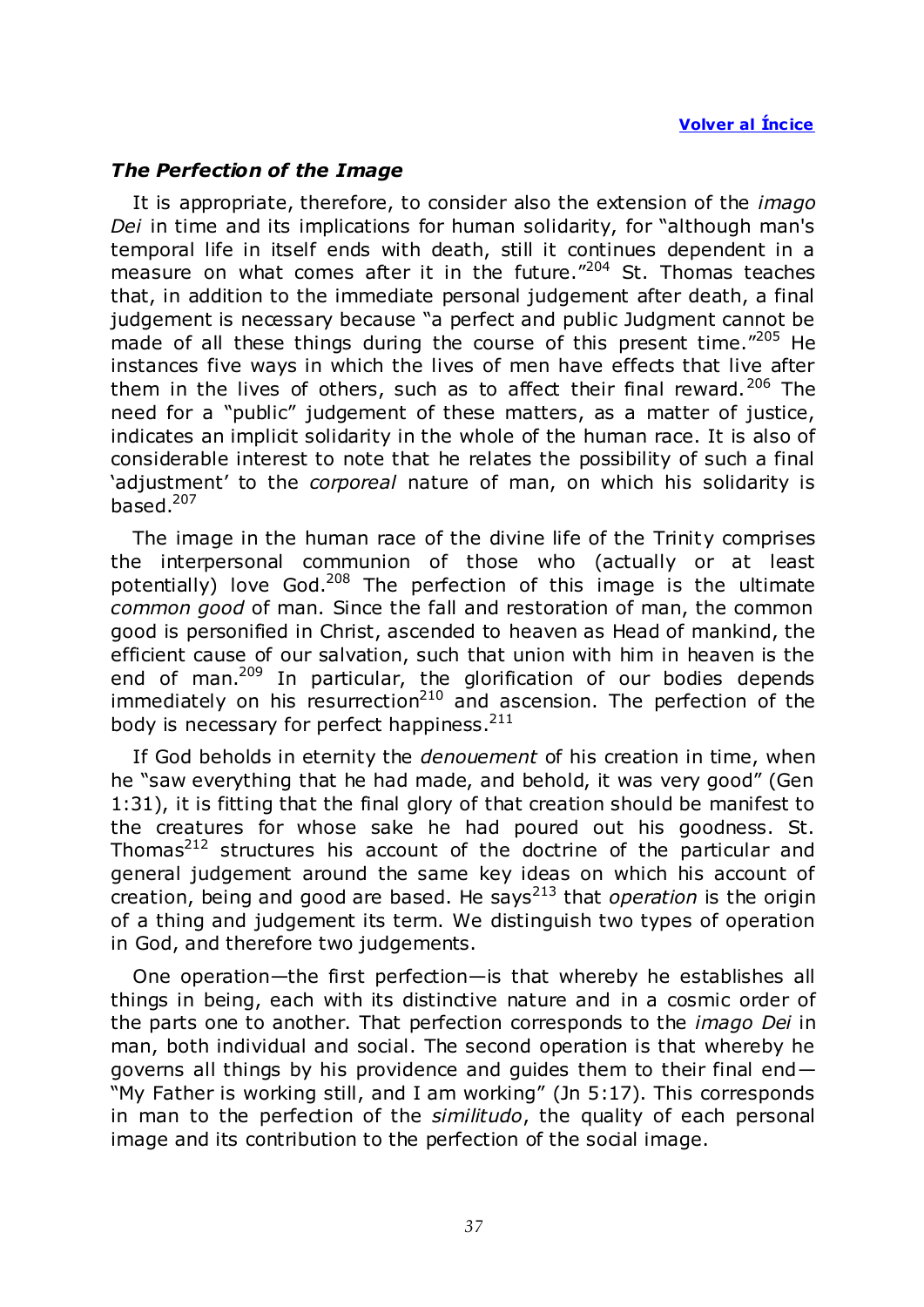The judgement of this latter operation corresponds to the individual lives of each subject of God's providence, and that is the particular judgement. "By this judgment each one is judged individually according to his works, not only as adapted to himself, but also as adapted to the government of the universe. Hence one man's reward is delayed for the good of others (Heb. 11:13, 39, 40), and the punishment of one conduces to the profit of another. $^{\prime\prime214}$ 

The sovereignty of God's goodness over evil is reflected in his allowing evil to co-exist with good, for the profit of the good. "He said to them, `An enemy has done this.' The servants said to him, `Then do you want us to go and gather them?' But he said, `No; lest in gathering the weeds you root up the wheat along with them" (Mt 13:28-9). Because the good and evil effects of man's actions are not yet realised at the moment of his death, "it is necessary that there should be another, and that a general judgment corresponding on the other hand with the first formation of things in being, in order that, to wit, just as then all things proceeded immediately from God, so at length the world will receive its ultimate complement, by each one receiving finally his own personal due. Hence at this judgment the Divine justice will be made manifest in all things.<sup> $n215$ </sup> If the sins of men give rise to 'structures of sin' in society, likewise—and more powerfully—the good that men do gives rise to what we might call 'structures of good'. Co-operation among men gives rise to merit<sup>216</sup> before God<sup>217</sup> and men,<sup>218</sup> as an expression of the final causality of good<sup>219</sup>*bonum diffusivum sui*<sup>220</sup>*—*the full measure of which will be unfolded before all men in the Final Judgement.

This twofold judgement underlines the ultimate solidarity of the human race and the unity of God's creative intention. It is not a merely accidental or utilitarian interdependence but an intrinsic part of the design of God that his creatures would participate as secondary causes in the communication by God of his goodness to men. It is in this that the personal likeness of man to God consists. The likeness intended by God in creation should be conceived in terms of its final accomplishment and cannot properly be judged in the course of its development.<sup>221</sup> The relational character of good is also a metaphysical foundation for the doctrine of the Mystical Body of Christ, which in turn underlies the idea of a collective image of God in society, with the incarnate Christ as its head, which is formed by the whole body of mankind and which reaches its perfection, firstly through the perfection of its head and secondly through the communication of that perfection to its members.  $222$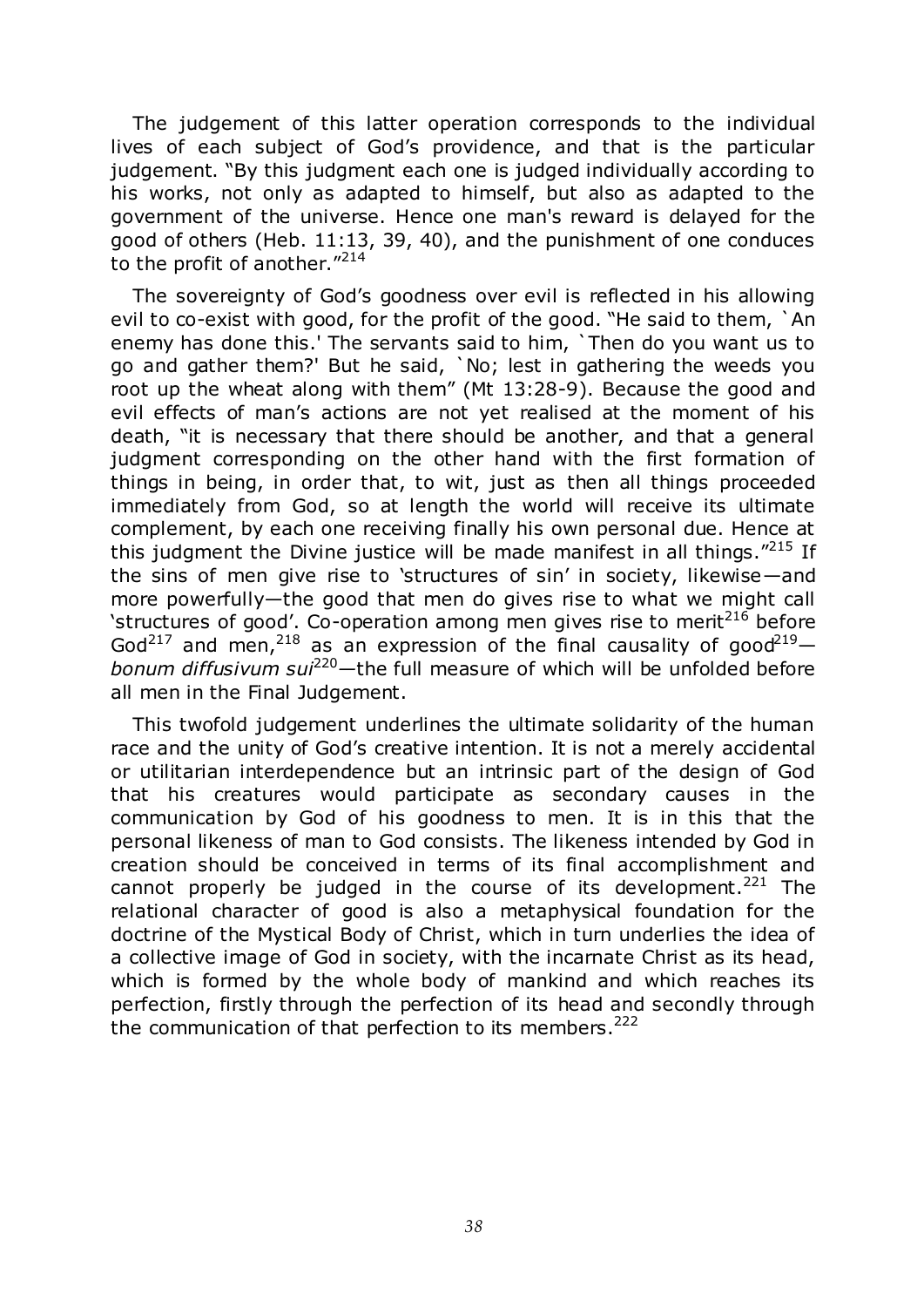# **Chapter Three**

# III – **FOUNDATIONS OF SOLIDARITY**

Having regard to the ideas that have already emerged from St. Thomas' teaching on the *imago Dei*, the objective of this third chapter will be to establish a more complete basis for human solidarity in his wider teaching. The notion of likeness, the concepts of person and good, the causality of the Trinitarian processions<sup>223</sup> and the co-operation of order in creation are the key areas to be considered. These interrelated concepts are complementary modes of analysis, which can each shed light on the question in hand.

The following account will focus on a key doctrine of the *Compendium* the good of the person is only achieved "in a sincere giving of himself." $^{224}$ The doctrine of the *imago Dei*, as we have seen, provides the theological context and foundation for a notion of human good which is only attained insofar as it is sought together with others and is directed to God. The point of that solidarity and of the image of God which it serves are also situated by St. Thomas on a larger cosmic plane—that of order as the perfection of the likeness to God in creation. In this wider context we can discern something of the moral implications of human solidarity for man's stewardship of the material world. We can also see more clearly how St. Thomas integrates the analogous notions of 'person' and 'good' in God and man and shows us the deepest meaning of that unity of which human solidarity is the natural foundation in man.

With this objective in mind, we shall consider only those elements of his overall synthesis which bear directly on the question of solidarity, taking it as understood that this cannot be a comprehensive account. In particular, it is worth noting again that the focus of this study is on solidarity in human nature *per se*—without discussing, for the most part, the effects of sin or grace—as a foundation for the transformation of solidarity in the assumption of human nature by Christ.

In this chapter, therefore, we will look at St. Thomas' concepts of good (1) and person (2), and the origin of the person in the Trinity (3). Finally we will look at St. Thomas' use of the patristic teaching on a co-operation of order in creation (4) as an important element of human solidarity.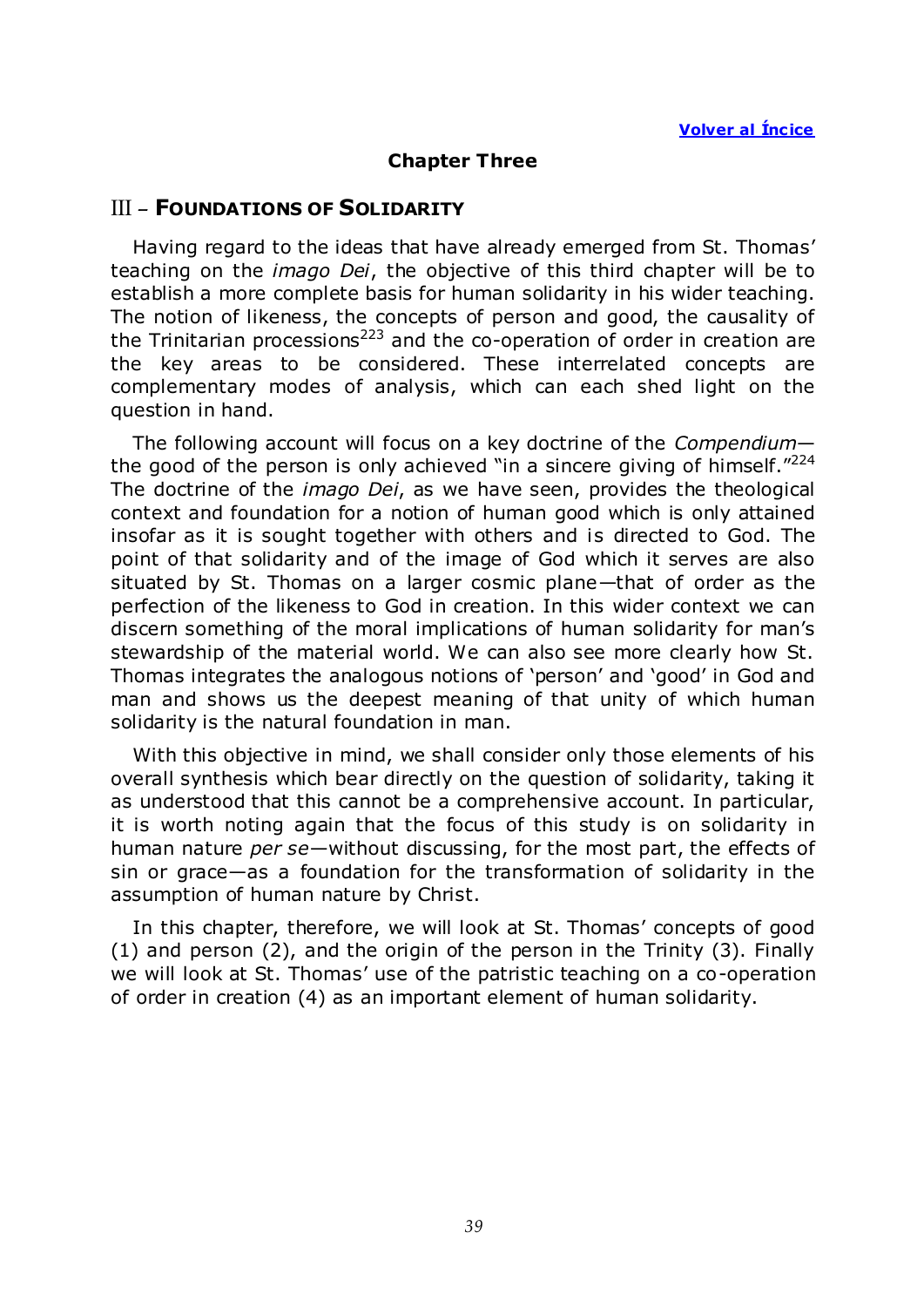#### **III.1 THE GOOD OF THE PERSON**

Solidarity is between human persons. It involves the relationship of each one to his own good and to that of others. In order to understand in what sense the good of one person can be the good of another, we should review some aspects of the concepts of 'good' and 'person'. For St. Thomas, a consideration of human good begins with the origin and end of man's being.<sup>225</sup> His reasoned account has at its summit the divine nature as *ipsum esse subsistens*, <sup>226</sup> the simple and unlimited act of being, perfectly infinite and complete, such that nothing can *be* independently of God. At the heart of his analysis is the understanding that *esse* is not a static existence, a simple correlative of non-existence, but pure subsisting actuality, excluding all potency.<sup>227</sup> Everything acts insofar as it is in act, and God of his essence is pure  $act.^{228}$ 

#### **Volver al Íncice**

#### *Absolute Good*

God's own Being is Truth itself to his intellect and Goodness itself to his will.<sup>229</sup> While rejecting Plato's general theory of ideas,<sup>230</sup> St. Thomas agrees with him on one fundamental point—"It is absolutely true that there is first something which is essentially being and essentially good, which we call God, as appears from what is shown above, and Aristotle agrees with this. $"^{231}$ 

Without in the least purporting to deduce a doctrine of the Trinity by reasoned argument<sup>232</sup>—"non propter rationes inductas, quae non necessario concludunt, sed propter fidei veritatem<sup>"233</sup>—St. Thomas shows that his account of being and good and of the processions of the divine persons by intellect and will is fully congruent with the revealed dogma.  $234$ 

The one divine essence is communicated to divine Persons proceeding in that essence<sup>235</sup> and these processions bring about a distinction of subsisting relations in God. $236$  The divine processions are also the cause and type<sup>237</sup> of the communication *ad extra* of a participation in being. To create is common to the whole Trinity, such that a likeness to the essential attributes of the Creator may be found directly in creatures, according to their capacities. Following the author of the *Liber de causis*, <sup>238</sup> St. Thomas points to the absence of limitation in the pure act of the divine essence to explain the divine willingness to communicate a likeness to the divine essence *ad extra*, <sup>239</sup> because a disposition to communicate is inherent in the notion of good. $240$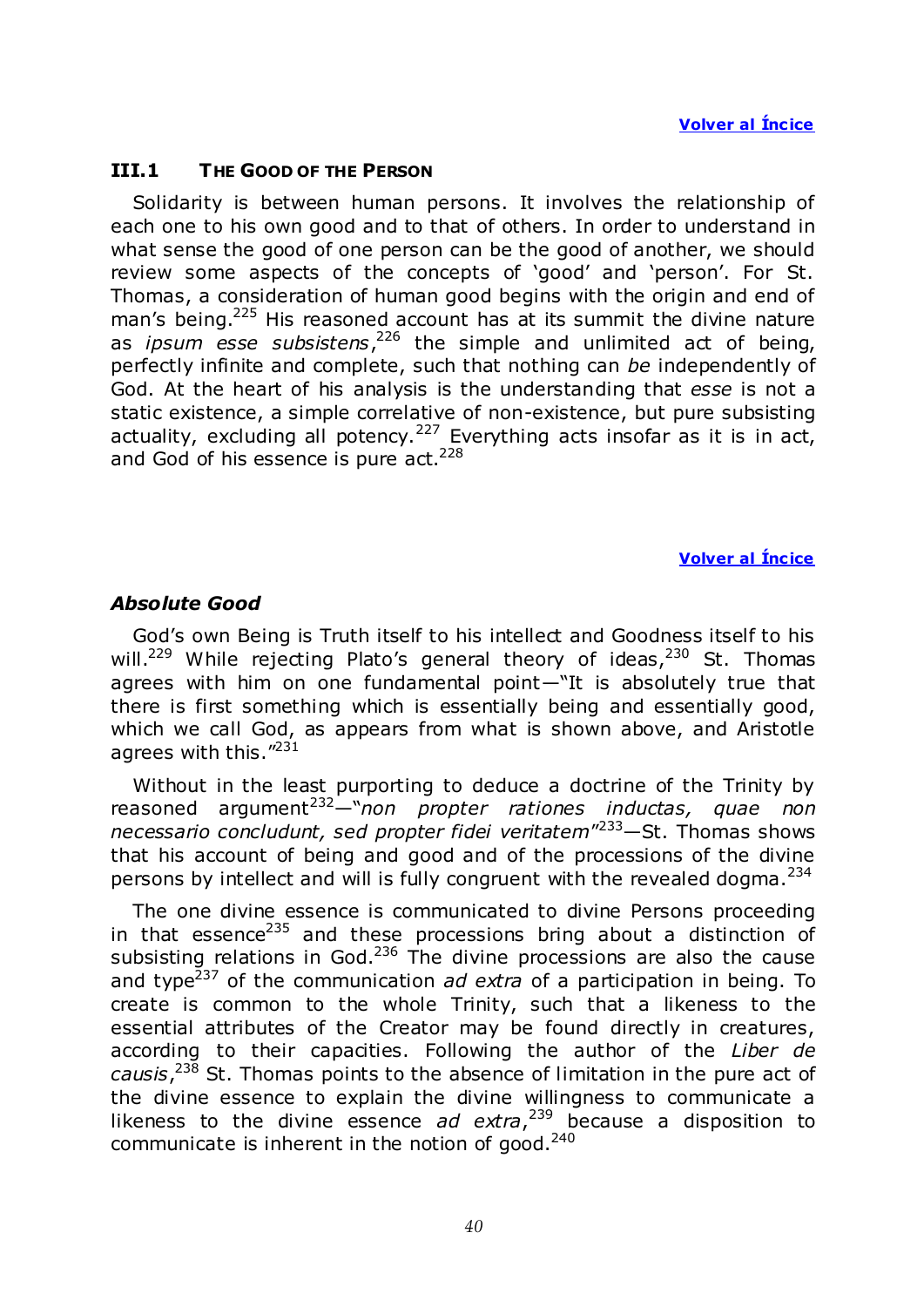However, "the last end is not the *communication* of the divine goodness, but that goodness itself for love of which God wills to communicate it. $1241$  It follows that it is knowing and willing the divine essence—the act of the being of God—that strictly defines the meaning of absolute Good as final end.<sup>242</sup> Nevertheless, a communication of goodness follows immediately on the Good itself as its fruit.<sup>243</sup> The subsisting relations in the Trinity are the perfect expression of this goodness.

As the Father speaks Himself and every creature by His begotten Word, inasmuch as the Word 'begotten' adequately represents the Father and every creature; so He loves Himself and every creature by the Holy Ghost, inasmuch as the Holy Ghost proceeds as the love of the primal goodness whereby the Father loves Himself and every creature. <sup>244</sup>

This passage is significant because it reminds us that St. Thomas expressly includes the knowledge and willing of creatures in the divine act which determines the meaning of absolute Good. While the good of actual or possible creatures is not that of God,  $245$  it is a concomitant good in the notional acts of the divine Persons.<sup>246</sup>

## **Volver al Íncice**

# *Analogy of Good*

St. Thomas affirms a relative goodness—which is not the goodness of God—in created things because they bear a *likeness* to God. Participation in being (*esse commune*) is the foundation for participation in good and hence for the analogy of good. Diffusion of good *ad extra* does not suppose an addition to absolute being or to absolute good,  $247$  but a tending towards a finite participation in the same good *as end* by other persons.<sup>248</sup> What is communicated *ad extra* is not the divine essence<sup>249</sup> as such, but a finite *likeness*.<sup>250</sup> "The relationship of participant to participated is that of limiting potency to limitless act. This last point establishes the analogical relationship between subsistent *Esse* and created *esse*. … At the heart of every actually existing thing is, in Gilson's phrase, 'a participated image of the pure Act of Being'. $"^{251}$ 

The notion of perfection can be taken in an absolute or relative sense. Compared to absolute being or good, what is being or good by participation is imperfect. However, beings have their 'own' perfection, a participation in being and good which is due or appropriate to their nature. Limited beings have a relative perfection insofar as they achieve that fullness of being. St. Thomas also applies the concept of 'fullness of being' to the *operational* good of the acts which flow from the substantial form and its accidental perfections.<sup>252</sup>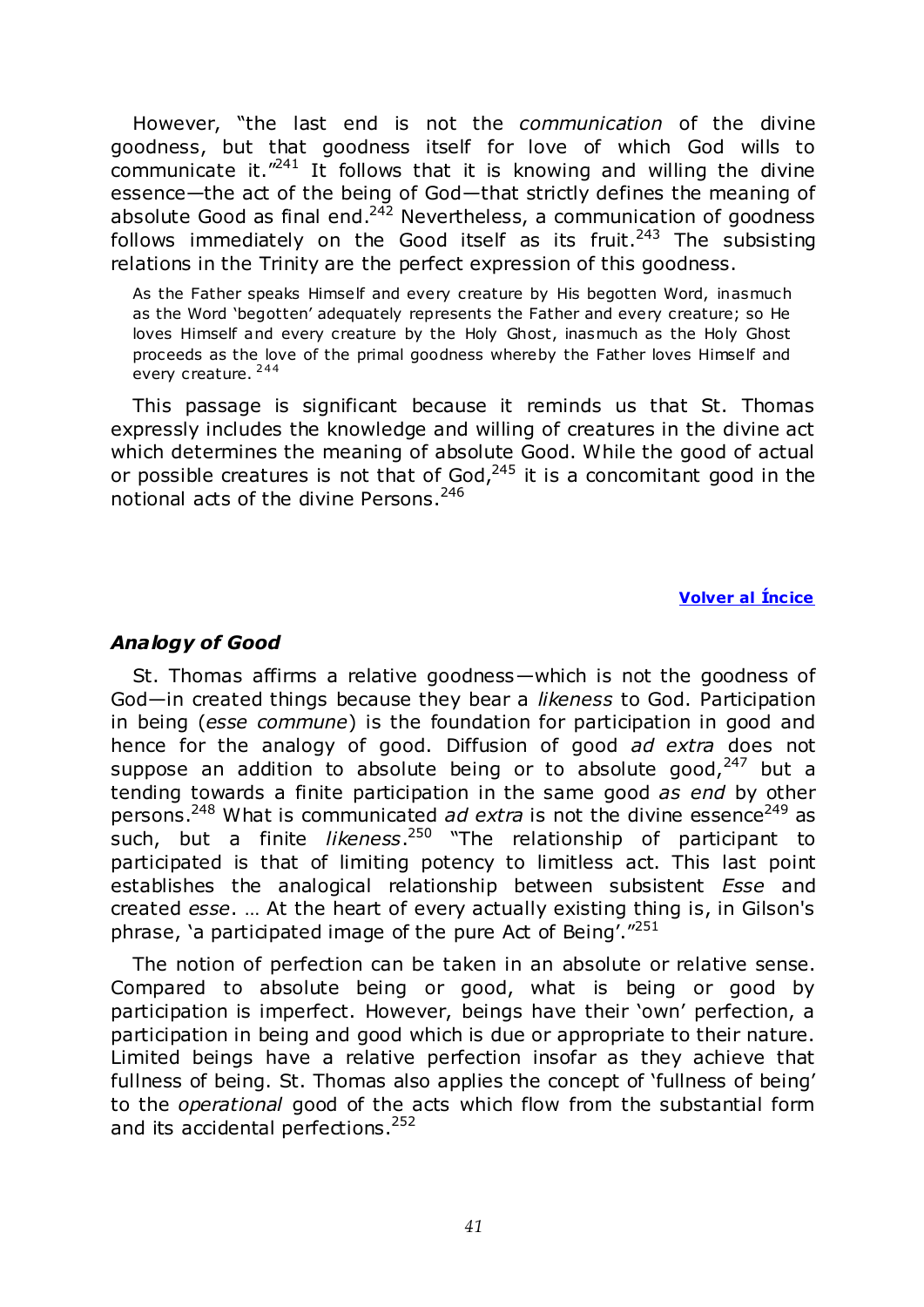In addition to the distinction between essential and participated good (the vertical dimension of analogy), St. Thomas identifies three 'horizontal' categories of participation in good, $253$  corresponding to three types of perfection which are found in things and three types of causality which bring about that perfection.  $254$ 

When a being is whole in its own nature, it has a substantial or primary perfection (*perfectio prima*). The acts of a being in its nature realise its accidental or secondary perfection (*perfection secunda*). <sup>255</sup> There are three levels of perfection in all. First, according to the *being* of a thing; second, in respect of any accidental perfections necessary for its perfect operation; and third, according as it attains to something outside itself as its end.<sup>256</sup> To each of these perfections there is a corresponding fullness of being and good—the natural good of its being, the acquired good of its development and the final good of its end.

In God, however, these perfections are one in his essence. Thus, he is perfect in his being, perfect in his operation<sup>257</sup> (pure actuality), and is the ultimate and perfect cause of the good of everything that is. Likewise, he is the first, efficient, exemplar and final cause of the being of all things.  $258$ A further classical division of the good regards the motive of the agent and thus a thing may be a worthy, useful or pleasant good.<sup>259</sup>

In all of these uses of the notion of good, a common feature is the reference of the object to an end which is its perfection. Thus the use of ‗good' in relation to the being of a created thing (its ‗primary perfection') is less appropriate than its use in relation to its operation (its 'secondary perfection'), because it is the dynamic factor that contrives its fullness of being, its absolute good.

#### **Volver al Íncice**

## *Love of the Good*

The primary relationship between an agent and the good is *love*, the first act of the will, but that is expressed either as *desire* and *hope* for an absent good or *joy* and *delight* at a good possessed.<sup>260</sup> Love of *desire* is a love of oneself. "For love wishes something to somebody: hence the things that we desire, we are properly said to 'desire,' not to 'love,' but in them we rather love ourselves for whom we desire them." $261$  The powers of intellect and will are reflexive. Just as man can understand his own act of understanding as true, he can will his own act of willing as good. Love can therefore love its own act and this is joy and delight in a good possessed.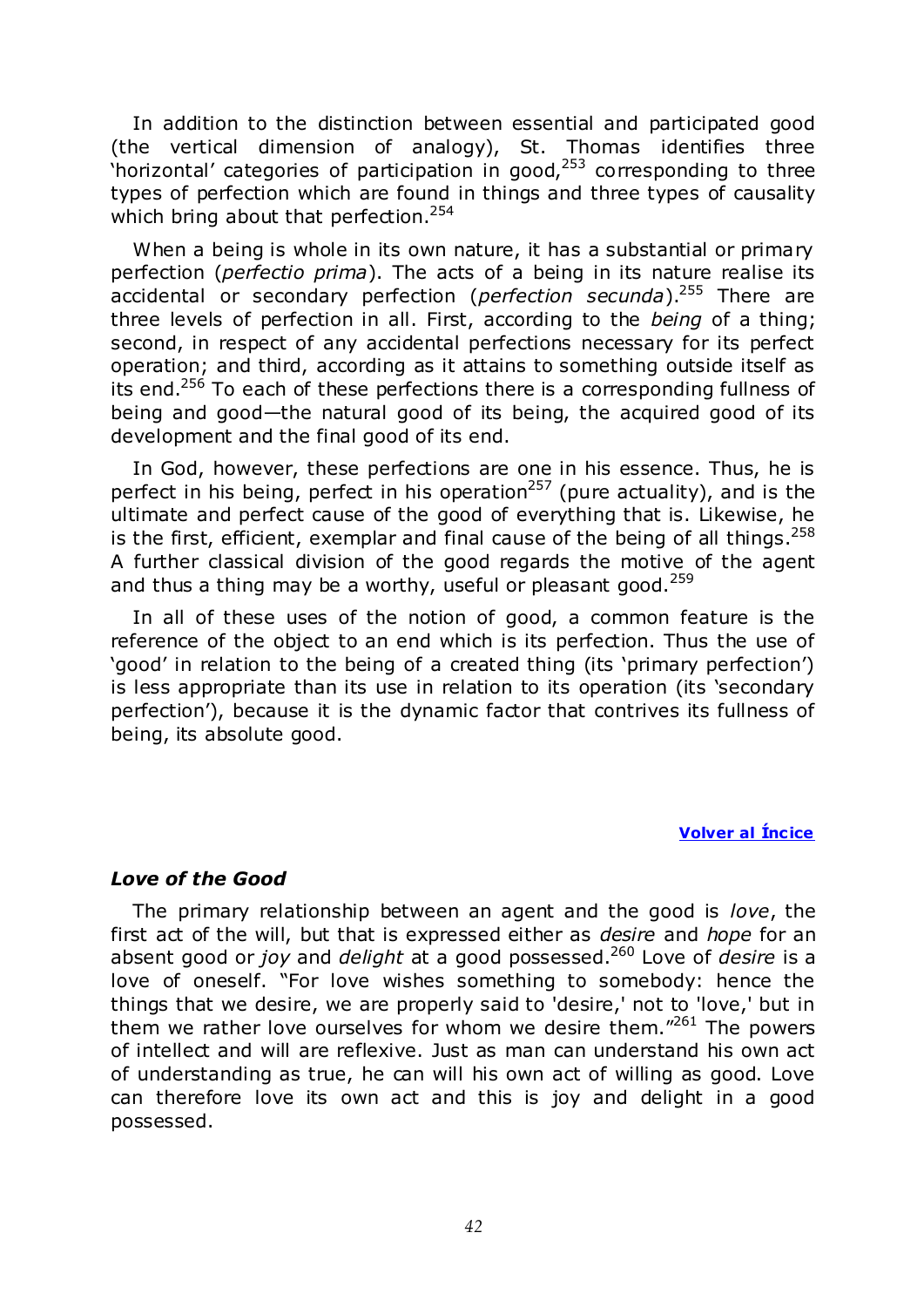Love of the good for another is called *friendship*. In this case there are actually two loves involved—one, the *benevolent* love of a person for his friend, to whom he wishes good—and that love is itself a good—and the other, the love for the good which he wishes to his friend.<sup>262</sup> "By the fact that anyone loves another, he wills good to that other. Thus he puts the other, as it were, in the place of himself; and regards the good done to him as done to himself. So far love is a binding force, since it aggregates another to ourselves, and refers his good to our own."263

A characteristic note of good as *end*, therefore, is that not alone is it *desired*, but when attained it is *loved* with the joy of possession. It is identified with *being* considered not as such but in relation to *other*. Good therefore expresses the *relational* character of being, supremely so in the immanence of the divine nature, *ipsum esse*. The grounding of the notion of the good in *being* is of radical importance for the understanding of created reality. Cut loose from this anchor, the power of love easily gives way to the love of power and the loss of both.

#### **Volver al Íncice**

#### *Subsisting and accidental good*

The orientation to the final end is of such importance that the notion of good is not limited to actualised good, to being, but includes *relation* to the end. "For being is an absolute term, while there is goodness even in relation: for not only is a thing called good because it is an end, or is in possession of an end, but also, though it has not yet arrived at any end, provided only it be ordained to some end, a thing is called good even on that account. … Herein it appears that good is a term of wider extension than being."264

Absolute good is thus the ultimate, but not the only, object of desire and love. St. Thomas distinguishes good *simpliciter* from relative good and being *simpliciter* from relative being, on the basis of the perfection of the subject. Substantial being (or being *simpliciter*) reduces the subject from pure potentiality to limited actuality, or primary perfection. This 'simple' being, however, is not complete and is therefore 'good' only in a relative sense. When *relative* being—a secondary perfection, which *subsists* in another—is added to being *simpliciter*, the substance moves towards its ultimate perfection, its proper end, and becomes good *simpliciter*. <sup>265</sup> This good *simpliciter* is produced when any perfection—not only the last end is realised.

From this analysis, St Thomas derives the principle that every being has a natural inclination to a due end, its proper perfection. "Upon the form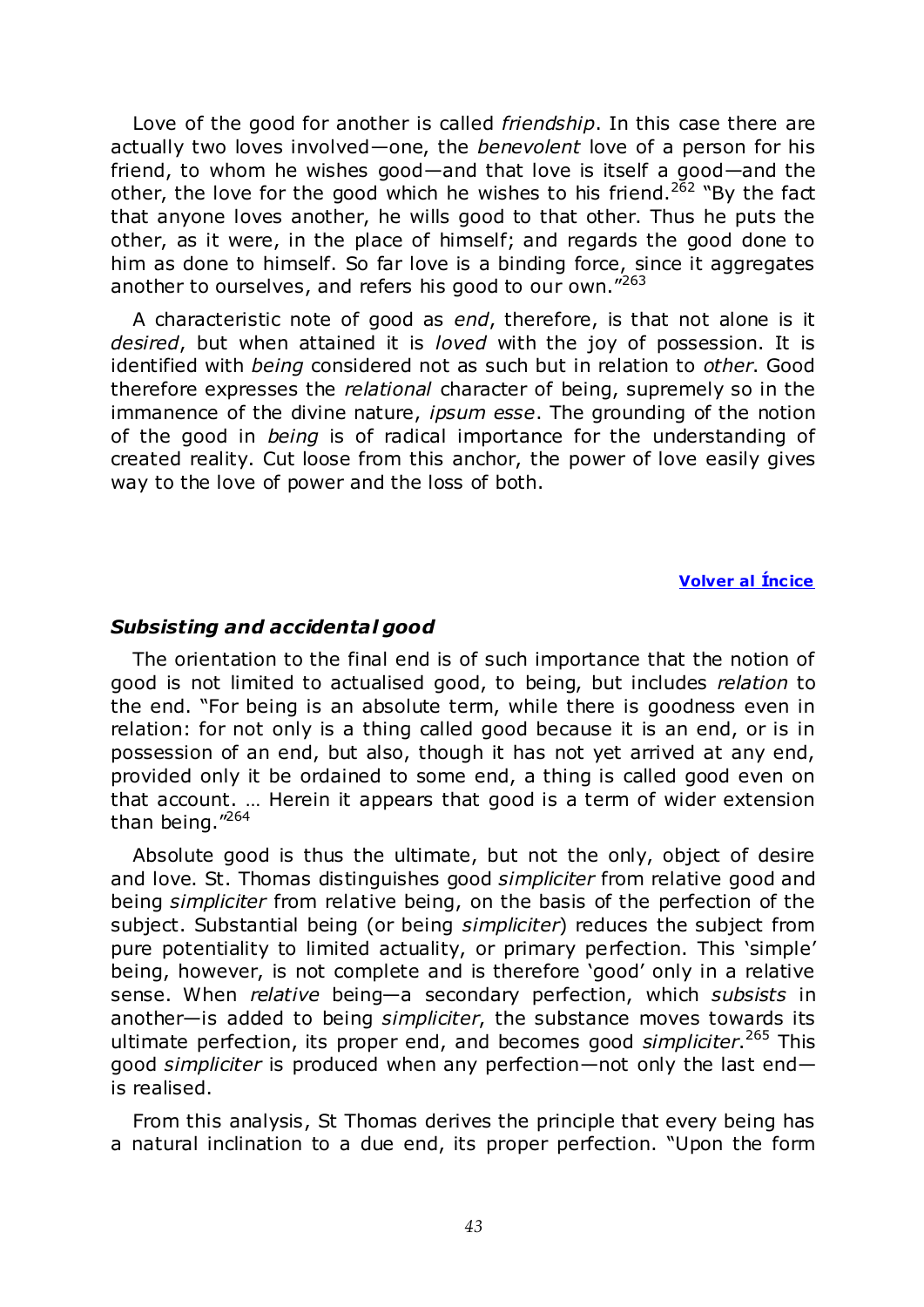follows an inclination to the end, or to an action, or something of the sort; for everything, in so far as it is in act, acts and tends towards that which is in accordance with its form." $266$  The end is therefore an operation, or something which is attained by means of an operation. A being is perfect when it attains the end indicated by its form, and this is the good of its nature.<sup>267</sup>

An *end* has two essential characteristics—"it must be sought or desired by things which have not yet attained the end, and it must be loved by the things which share the end, and be, as it were, enjoyable to them. For it is essentially the same to tend to an end and in some sense to repose in that end.<sup> $1268$ </sup> Likewise the act of being, "for whatever does not yet participate in the act of being tends toward it by a certain natural appetite" and "everything which already has being naturally loves its being and with all its strength preserves it. $"^{269}$ 

The participated act-of-being is the first perfection or being *simpliciter* of the creature. In question Six of the *Prima Pars,* all participated being is regarded as accidental when compared with the being of God-"The goodness of a creature is not its very essence, but something superadded; it is either its existence, or some added perfection, or the order to its end. Still, the goodness itself thus added is good, just as it is being. But for this reason is it called being because by it something has being, not because it itself has being through something else: hence for this reason is it called good because by it something is good, and not because it itself has some other goodness whereby it is good.<sup> $n^{270}$ </sup> When St. Thomas discusses this point in *De veritate,* however*,* he says that the act-of-being of a subsistent is convertible with good and vice versa, whereas an added property or habit is an inherent or accidental good, which is a being-in-another, distinguished from being *simpliciter*. 271

The importance of this distinction for the matter in hand is that the good *on account of which* one man loves his neighbour with a love of friendship is the good of his being *simpliciter*—his nature and dignity as *imago Dei* which he shares with the neighbour and all men—whereas the good which the lover wills *for* the beloved is that he may grow in likeness to God through an increase in virtue.

For just as that which has existence, is a being simply, while that which exists in another is a relative being; so, because good is convertible with being, the good, which itself has goodness, is good simply; but that which is another's good, is a relative good. Consequently the love with which a thing is loved, that it may have some good, is love simply; while the love, with which a thing is loved, that it may be another's good, is relative love.  $272$ 

The clear implication is that, whereas a virtuous man is accidentally more loveable—as having a greater likeness to God—the reason *on account of which* one man should love and respect the fundamental dignity of others is not dependent on the personal virtues—real or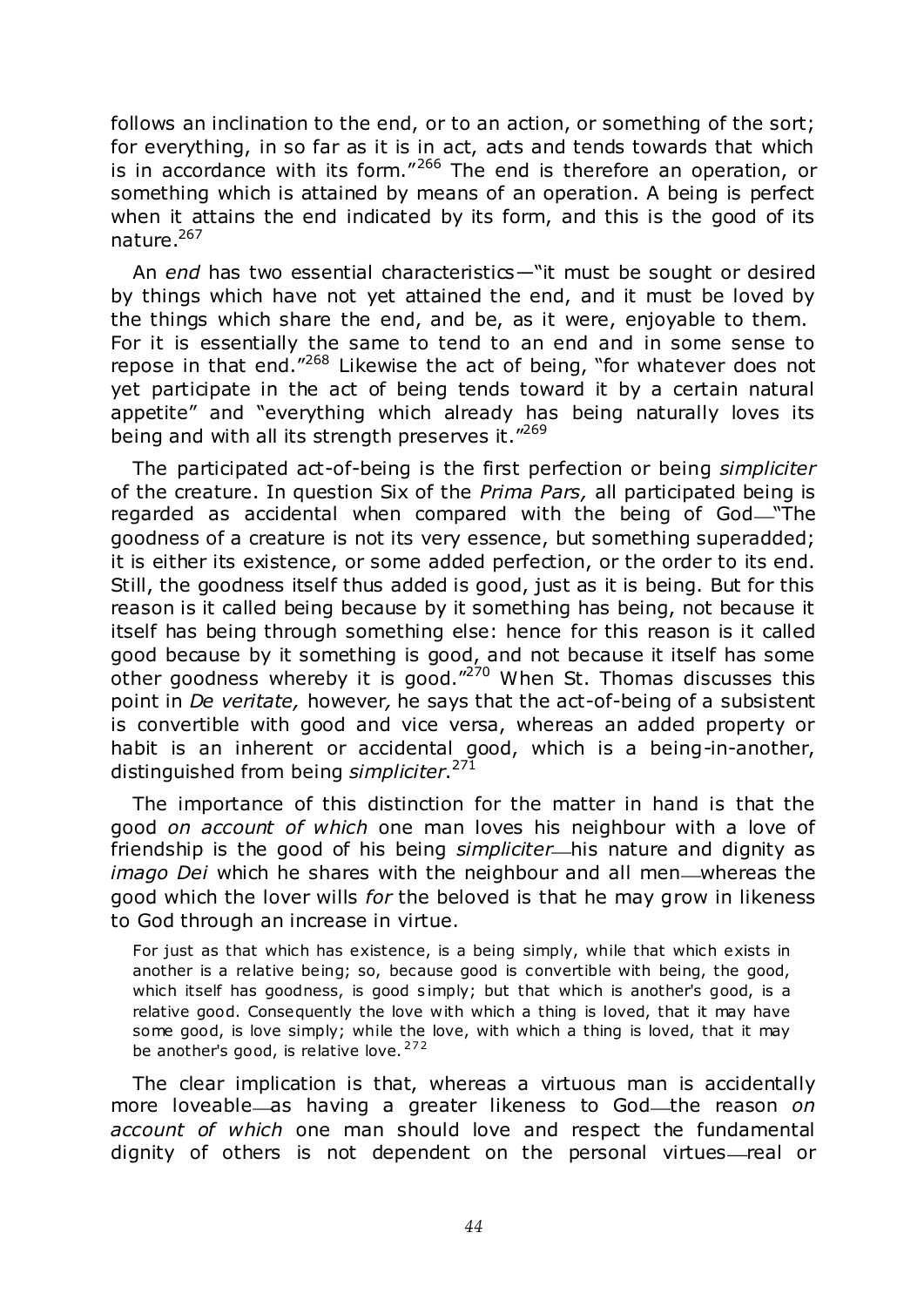apparent of the others. It is intrinsic human dignity, therefore, and not accidental qualities that forms the basis of the intercourse on which human solidarity is based. "One may have regard for men in two ways. First in so far as there is in them something divine, for instance, the good of grace or of virtue, or at least of the natural image of God: and in this way those are blamed who have no regard for man."<sup>273</sup>

# **Volver al Íncice**

# *Communication of Good*

St. Thomas explains that a person is most perfectly in the image of God when, in addition to knowing and willing God, he communicates the Good to others. This is an important application of the general metaphysical principle that good is of itself diffusive and communicative. Although God is always the primary cause of the Good, as He is the primary cause of all being, He confers on rational creatures—to enable them to act *ad imaginem Dei*—the power to be a secondary cause of the Good for other persons.<sup>274</sup> In fact all being—insofar as it is, it is good—has some potential to participate in the communication of good, but this is true in a more important sense of rational creatures. By freely directing their operations of knowing and willing to God as their final end, they co-operate with His providence for themselves and become causes of good in others.

The natural capacity of man to know and love—a potency open to God which is the basis of his *imago Dei*—is itself a relative good. That good is increased through his operations of knowing and loving in accordance with his end, and thus he grows in the likeness to God. Every perfection of good in man, beginning with his natural *imago Dei*, has the potential to communicate good to others by acting as final end for their operations of knowing and willing.

Communication of Good, properly speaking, means causing a new participation—or the accidental perfection of an existing participation—in the act of being, by a rational creature. This can be seen in various ways in which human persons affect each other.

If one person perceives in another a material or spiritual deficiency which it is somewhat within his power to remedy, and if in addition he recognises—at least implicitly—in that other person a dignity equal to his own as a rational creature of God, he has in that human dignity a motive sufficient to move him to remedy the deficiency. This is especially so when the deficiency in question is in respect of something due to the human nature of the other person, because it is in this that human dignity makes its strongest appeal.<sup>275</sup>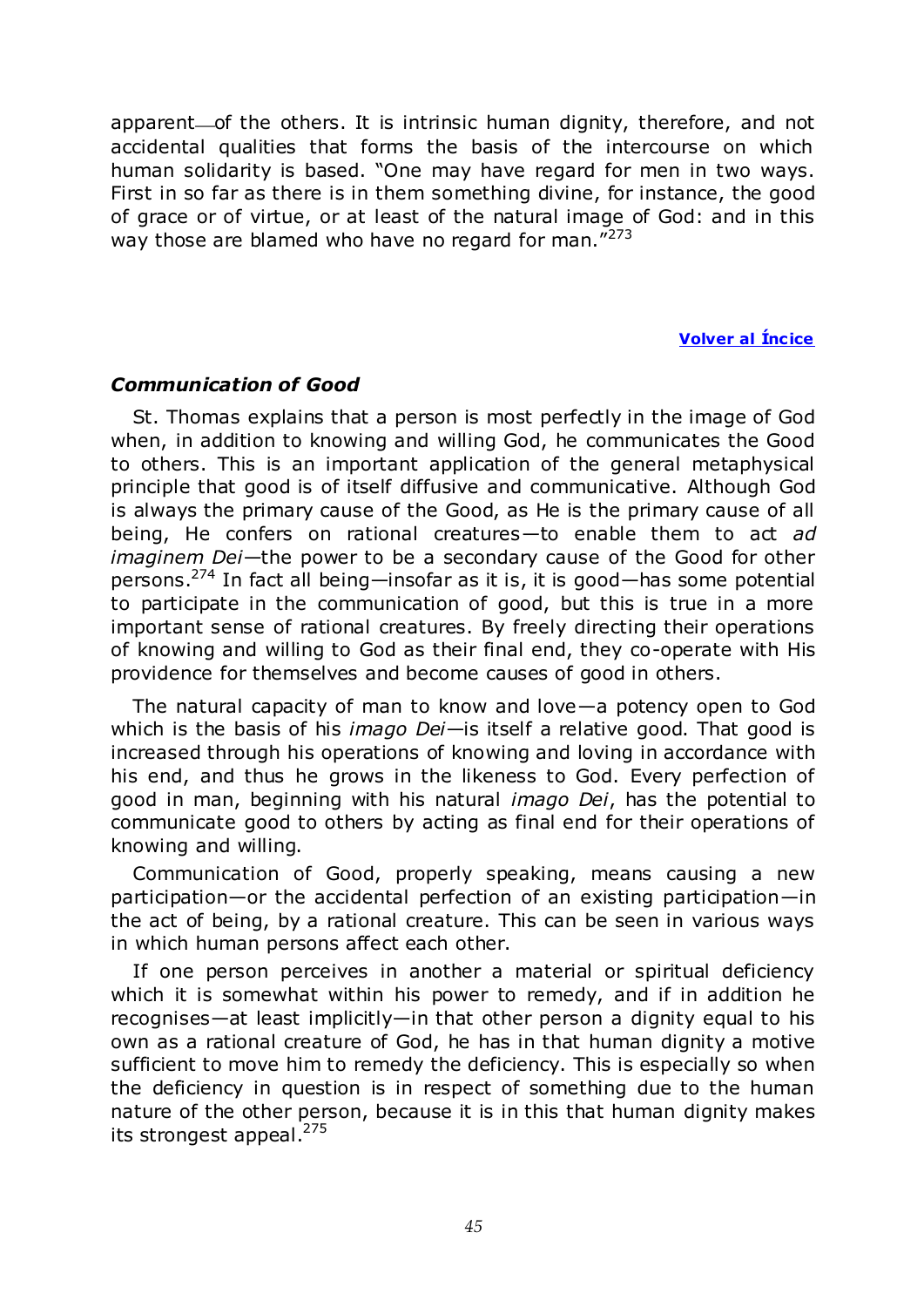A beneficiary can passively communicate a true good—as end—to the benefactor by his very being and circumstances. On the other hand, the good operation of the benefactor is a perfection of his likeness to God, which is also capable of moving others to good in various ways, e.g. to gratitude, to follow example, to honour good deeds and other good acts. The benefactor imitates the goodness of God, by which God remedies the ontological 'need' of possible beings by creating them and guiding them thereafter to their end by His providence. That enhanced *imago Dei* is not a *means* for others to know and love God—it is in itself an intermediate *end*, which induces good operations in self and others leading to their final end. "Let your light so shine before men, that they may see your good works and give glory to your Father who is in heaven." (Mt 5:16)

Having reviewed the notions of likeness and good, we turn now to the subject of this participation in good, the human person. Solidarity is a certain unity of persons and to understand why and how this can be a part of God's design for his likeness, we should consider more closely the subject of this solidarity.

#### **Volver al Íncice**

## **III.2 THE PERSON**

A person<sup>276</sup> is a particular case—in an intellectual being—of a distinct subject of being.<sup>277</sup> The subsisting subject—of which God the Father is exemplar and principle is one of three elements in his overall analysis of being: the subject *in se*,<sup>278</sup> the essence, and *esse.* "In some creatures even what subsists in the essence is one thing, and its essence or nature another" and "the act-of-being another."<sup>279</sup>

In order to formulate an adequate concept of the created person, we can begin—as St. Thomas does, most notably in the *Summa theologiae* and the *Summa contra Gentiles*—by reviewing the concept of 'person' as it originates in the divine exemplar, where all three poles of the analysis coincide.

For every creature subsists in its own being, and has a form, whereby it is determined to a species, and has *relation* to something else. Therefore —

- a) as it is a created substance, it represents the cause and principle; and so in that manner it shows the Person of the *Father*, Who is the "principle from no principle;"
- b) according as it has a form and species, it represents the *Word* as the form of the thing made by art is from the conception of the craftsman;
- c) according as it has relation of order, it represents the *Holy Ghost*, inasmuch as He is love, because the order of the effect to something else is from the will of the Creator.<sup>280</sup>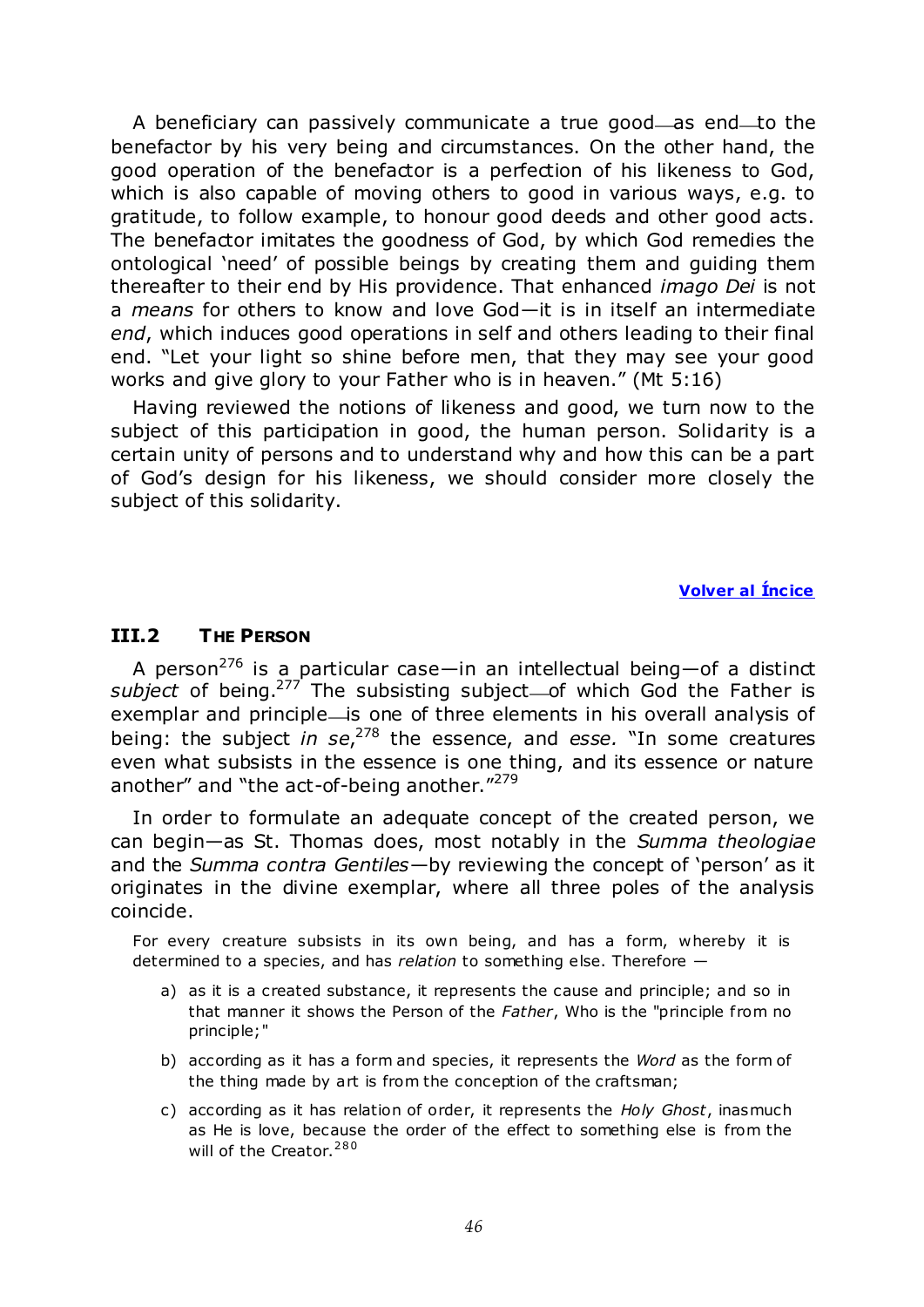#### *Person and act-of-being*

In speaking of God, St. Thomas makes it clear that our rational knowledge is indirect and analogous. We can know from His effects that the proposition "God is" is true, but we cannot know His essence or His act-of-being.<sup>281</sup> We can also deduce that there cannot be composition of esse and essence in God, but we can posit a notional essence. "Although in God these are most truly one, there is still in God whatever belongs to the notion of a subsistent, or of essence, or of being itself: for it is suitable to Him that He should not be in something, in that he is subsistent; that he should be *what* he is, in that He is essence; and that He be in act, by reason of his act-of-being."282

St. Thomas considers the objection—in the *Super librum De causis expositio*—that, if God is His own *esse*, <sup>283</sup> *something* must nevertheless *be;* there must be some individual, subject or prime matter—*yliatim*—who *is* or which receives *esse*. <sup>284</sup> Were it otherwise, the objection argues, God would be an abstraction representing the common *esse* of everything that has existence—an error which St. Thomas elsewhere refutes.<sup>285</sup>

The author of the *Liber De causis* says that the infinite unreceived *esse* is distinguished from *every other being* precisely because of the absence of the limitation in its act and goodness which would necessarily arise from its being received in something. The role of First Cause—no other being can *be* or *act* unless caused by it—supplies the individuating role in the divine *esse*. <sup>286</sup> The First Cause—which is the act-of-being itself and goodness itself—is not received in anything,<sup>287</sup> whereas the *esse* of every other being is limited by something which receives it.<sup>288</sup>

The notion of God as subject begins, therefore, with a negation of the idea that the divine *esse* is something common that is *received* in a subject<sup>289</sup>—and in consequence we can affirm that the *esse* of God is an *esse subsistens*, radically distinct from the received *esse* common to every other being. ―The fact that the being of God is self-subsisting [*per se subsistens*], not received in any other, and is thus called infinite, shows Him to be distinguished from all other beings, and all others to be apart from Him. $^{\prime\prime290}$ 

St. Thomas deduces from this a general principle of individuation, which he defines as *having a nature not to be received in something*.<sup>291</sup> "And in this way there is individuation in separate substances, which are forms having *esse*, and in the first cause itself, which is *esse* subsisting."<sup>292</sup> An individual or *hypostasis*, therefore, is something that subsists of itself.<sup>293</sup> ―*Hypostasis est substantia prima, integra, tota in se*.‖<sup>294</sup> In corporeal things, this is from matter; in subsisting forms, it is from the form (not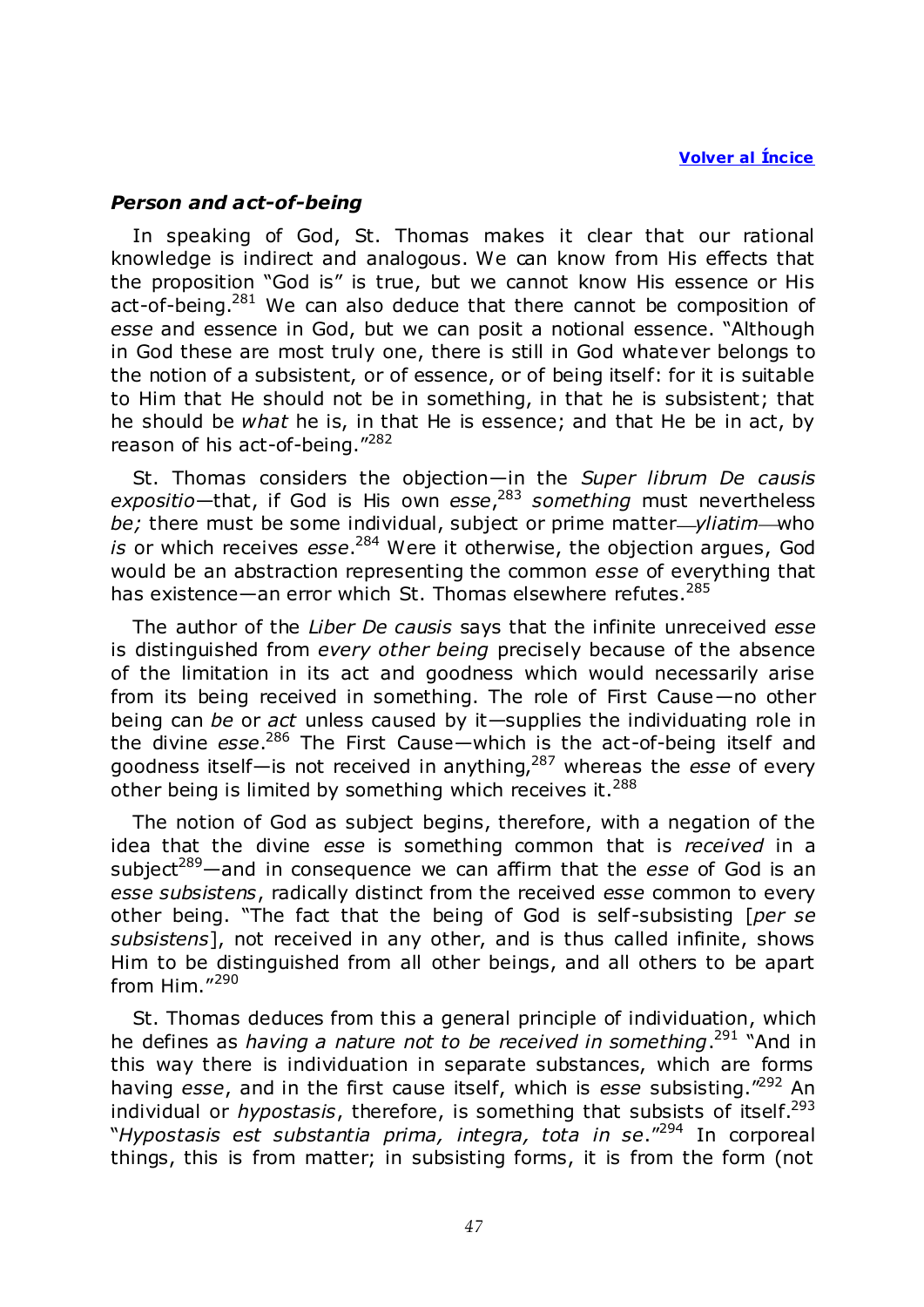the *esse*); in God, the *esse* itself subsists.<sup>295</sup> Thus the notion of "individual" is *analogically* common, being divided into three modes.<sup>296</sup>

The individuation of the divine nature—the 'form' of God—is the very subsistence of the divine *esse*. "If Socrates were a man by what makes him to be this particular man, as there cannot be many Socrates, so there could not in that way be many men. Now this belongs to God alone; for God Himself is His own nature.<sup>"297</sup>

In the case of creatures, however, the individual form—the *hypostasis* of the creature is distinct from his nature. "That whereby Socrates is a man, can be communicated to many; whereas, what makes him this particular man, is only communicable to one.<sup> $7298$ </sup> A created individual form is the principle of subsistence and distinction of the creature, the subject of the received act-of-being—"Deus simul dans esse, producit id quod esse recipit."<sup>299</sup>

It is the *hypostasis* that 'has' the nature—"*hypostasis habet, natura* habetur"<sup>300</sup>—and if this nature is rational, the hypostasis is a *person*.<sup>301</sup> ―Strictly speaking, the essence is what is expressed by the definition. Now, the definition comprises the principles of the species, but not the individual principles. Hence in things composed of matter and form, the essence signifies not only the form, nor only the matter, but what is composed of matter and the common form, as the principles of the species. But what is composed of *this* matter and *this* form has the nature of hypostasis and person. … Hypostasis and person add the individual principles to the idea of essence; nor are these identified with the essence in things composed of matter and form, as we said above when treating of divine simplicity.**"** 302

#### **Volver al Íncice**

## *Person and nature*

Although of itself it is one absolute subsistent according to number, nevertheless there are in the divine nature several *supposita* distinct from one another as subsisting relations. $303$  The term 'person' for St. Thomas signifies what is most perfect in all of nature---a subsistent individual of a rational nature—and so it is fitting to apply this term to God, but in a more excellent way than it is ascribed to creatures.<sup>304</sup> "It follows from what precedes that there are several persons in God. For it was shown above that this word 'person' signifies in God a relation as subsisting in the divine nature. It was also established that there are several real relations in God; and hence it follows that there are also several realities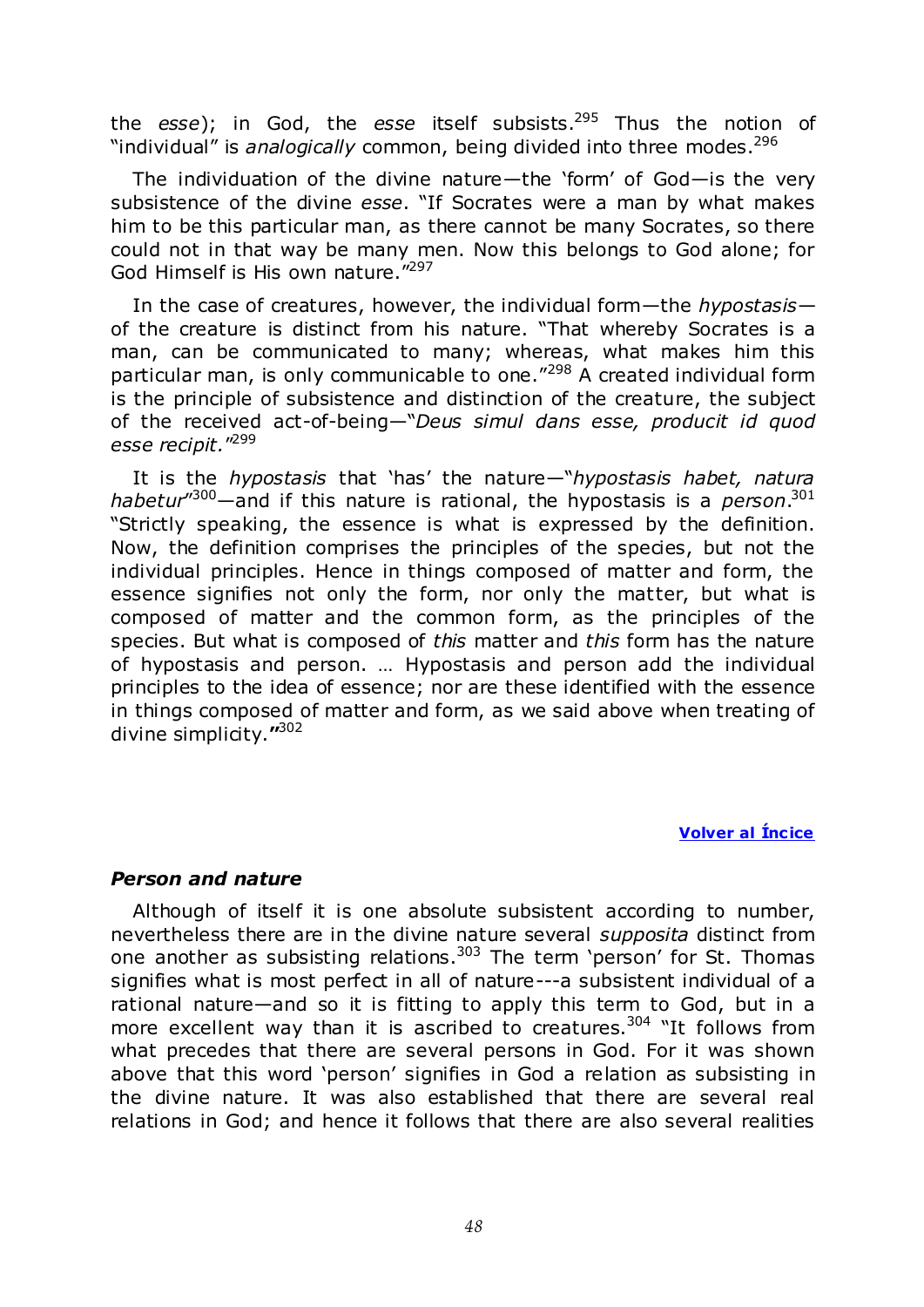subsistent in the divine nature; which means that there are several persons in God."305

The fundamental principle in the plurality of the divine persons is that the distinction of persons is strictly limited to what is opposed in the divine nature—that is, the relations. In the formula of the Council of Florence (1439)—<sup>"</sup>*In Deo omnia sunt unum, ubi non obviat relationis oppositio*.‖<sup>306</sup> This means that the absolute properties or essential attributes of God, which are not mutually opposed or distinguished, are really one and common to the three persons. It also follows from the simplicity of God that His attributes subsist, but in the absolute subsistence of the divinity, not in the relative subsistence of the Persons<sup>307</sup>

The term 'person' in God does not signify the individual on the part of its nature—as 'some man' signifies a common nature with the determinate mode of existence of singular things—but the subsistent reality in that nature. "Now this is common in idea to the divine persons, that each of them subsists distinctly from the others in the divine nature. Thus this name 'person' is common in idea to the three divine persons."<sup>308</sup> The term is applied by St. Thomas to the relations in God only insofar as the relations are subsisting in the divine essence, not as pure relations—"This word 'person' is said in respect to itself, not to another; forasmuch as it signifies relation not as such, but by way of a substance---which is a hypostasis."309

It is worth noting this subtle but important conclusion, as it has implications also for human persons. Although personality is a principle of distinction, a person is not defined as person by being in relation to another—relation is accidental—, the person is *propter seipsam*.

The meaning of 'person' applied to a creature retains the exemplar idea of a subsistent reality in a nature, but adds what distinguishes one individual in a created nature from another. "In human nature it signifies this flesh, these bones, and this soul, which are the individuating principles of a man, and which, though not belonging to 'person' in general, nevertheless do belong to the meaning of a particular human person."310

The multiplication of individual creatures composed of matter and form comes from the individual forms, not from the essence. $311$  In the case of the divine generation, however, there is no multiplication of nature according to number because personal individuation in God is relative—it is not a principle of distinct subsistence at the level of *esse*, as it is in the case of creatures.  $312$ 

Whereas the divine persons are distinguished from each other by the subsisting relations—which derive from their mode of origin in a single essence—created persons are differentiated from each other by *signate*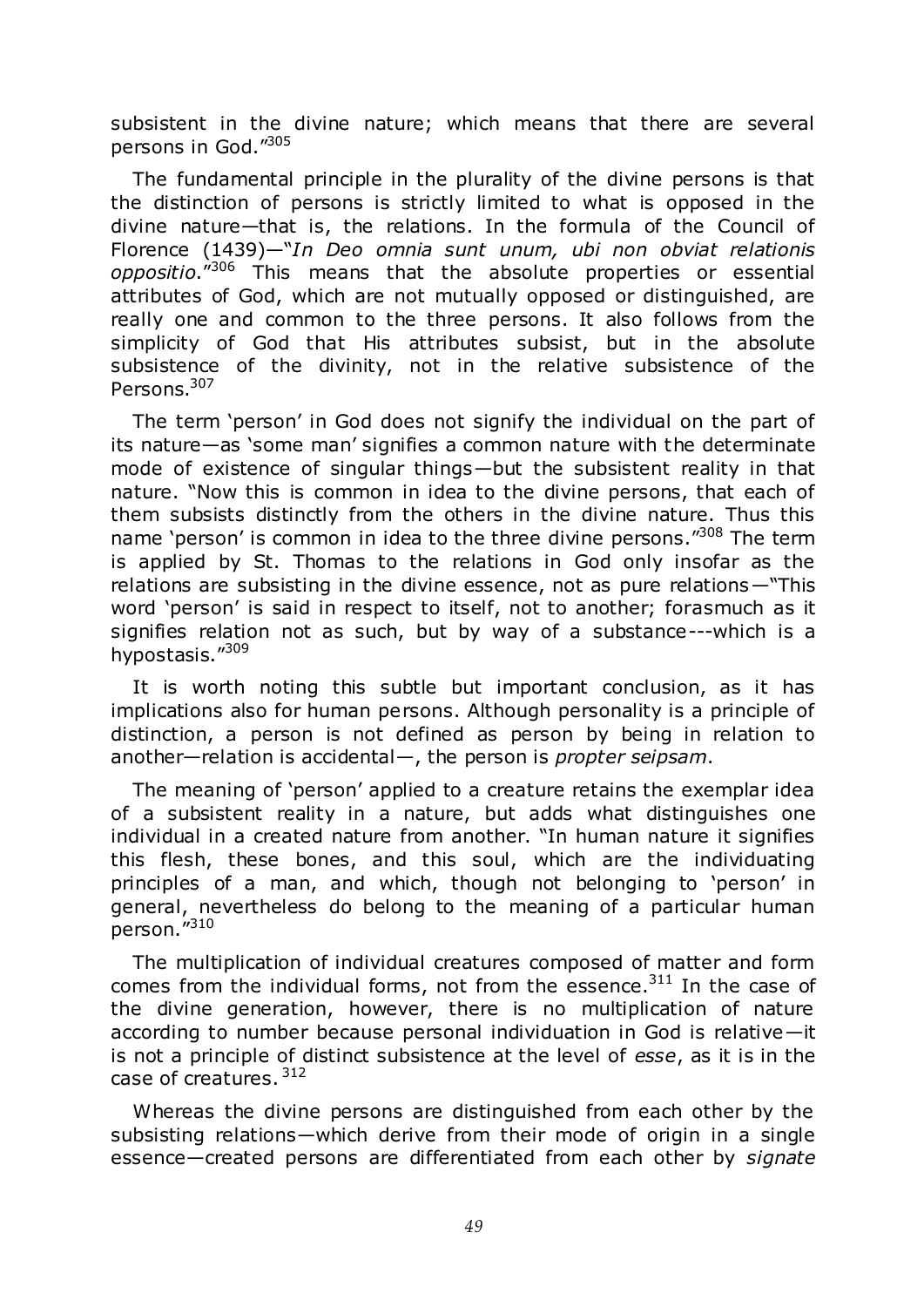matter.<sup>313</sup> "In things composed of matter and form, the essence signifies not only the form, nor only the matter, but what is composed of matter and the common form, as the principles of the species. But what is composed of *this* matter and *this* form has the nature of hypostasis and person. For soul, flesh, and bone belong to the nature of man; whereas this soul, this flesh and this bone belong to the nature of *this* man.<sup>"314</sup>

The individual property of a divine person is therefore analogous to the individual form of a created person. "For although paternity is signified as the form of the Father, nevertheless it is a personal property, being in respect to the person of the Father, what the individual form is to the individual creature.<sup> $1315$ </sup> The individual form or property is distinguished from the essence—in the case of a creature—or, from the power which signifies that essence—in the case of God. Otherwise, in the case of man "Socrates would beget Socrates" and in the case of God, "the Father would beget the Father." That by which the Father begets the Son is the divine nature, in which the Son is like to the Father; analogously, that by which Socrates begets a son is his human nature. "So neither can paternity be understood as that by which the Father begets, but as constituting the person of the Father."316

The modes of individuation can therefore be compared, as between divine and created persons, as follows:

- a) the principle of individuation is a principle of *subsistence* in created persons, because a nature only subsists in individuals, but not in divine persons, which on the contrary subsist in the divine essence,  $317$
- b) the principle of individuation is a principle of *distinction* in created persons, in that they are distinguished one from another in a common nature, because no individual is identified exclusively with that nature; analogously, the divine persons are distinguished one from another in the divine nature, because each person—although identified with the divine essence through his property—is not identified with the divine essence to the exclusion of the other properties.  $318$

#### **Volver al Íncice**

## *Person, essence and esse*

Divine and created persons differ at the level of subsistence in that created persons are individuated—as *habens esse—*because they have each *received<sup>319</sup>* a discrete participation in *esse commune,<sup>320</sup>* whereas divine persons are *not* individuated at the level of esse—each subsists in and is identified with *ipsum esse subsistens,* but the divine essence as such does not subsist in the persons. A created person is 'towards God' in the same sense that his participated act-of-being is 'towards' *ipsum esse*.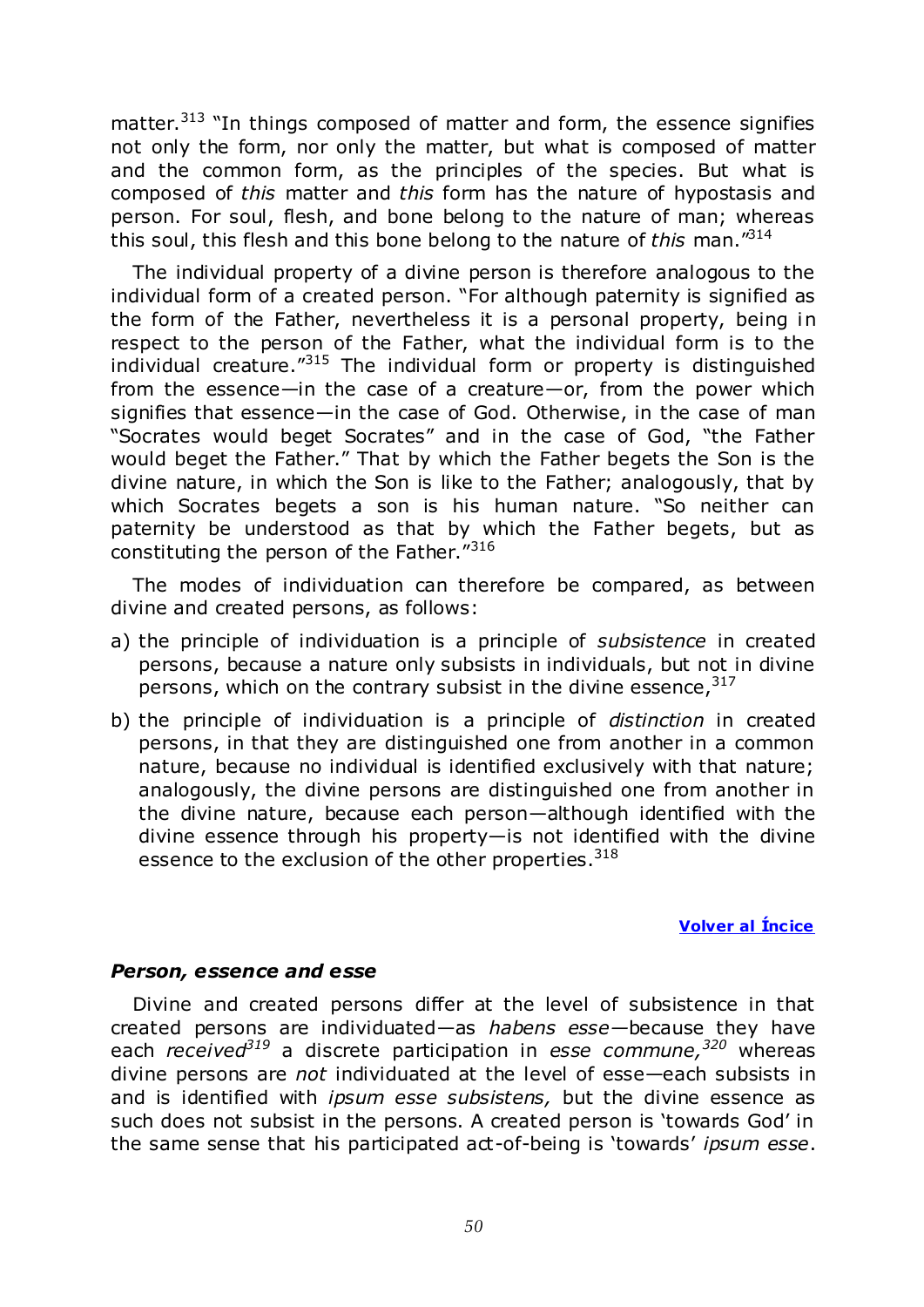A created person—*habens esse*—is therefore relational and inclined to an end outside himself.

On the other hand, the notion of 'person' includes incommunicability; the notion of 'nature' does not.<sup>321</sup> To be a person in a nature does not necessarily exhaust that nature<sup>322</sup> to the exclusion of other persons,  $323$ because the nature is of the person but the person is not of the nature hypostasis habet, natura habetur."<sup>324</sup> In the case of God, "because the divine essence signifies a form as regards the person, it may properly be said that the essence is of the person; but we cannot say the converse, unless we add some term to designate the essence; as, for instance, the Father is a person of the 'divine essence'; or, the three persons are 'of one essence'."<sup>325</sup> To reverse the terms of the person-essence couplet in the case of God would be to define an absolute by means of a relative subsistence, to the exclusion of the other relative subsistences. Just as it is true that "Socrates is of the nature of man," but not true that "the nature of man is Socrates," so is it true that "the Father is of the essence of God," but not true that "the essence of God is the Father."

In regard to the divine persons—but with general application—St. Thomas says that "the form signified by the word 'person' is not essence or nature, but personality.<sup>"326</sup> Although 'person' is that which *has* a nature and an act-of-being, $327$  the form 'personality' of itself does not confer anything more than a principle of distinction. This implies, for example, that personality is not the principle of goodness<sup>328</sup> persons *are* good insofar as they subsist in a nature—otherwise, the Father alone would be absolute goodness in the Trinity.

To seek the good as though one person could possess it exclusively is therefore intrinsically erroneous.<sup>329</sup> The root of disunity is not existential individuation, but the pursuit of the good *qua* individuated and incommunicable—as though it were located in person, essence or in matter, which cannot yield a true fullness of *esse*. 330

The participated act-of-being is not the intelligible good of the human person from the fact that *esse* is individuated in a subject, but from the fact that it actualises its potency as man and moves him towards the fullness of being—i.e. it is the power of *esse* to actualise human potency that makes it the intrinsic good for man. It is ordered to the ultimate good of man whereby he is united with the persons of the Trinity.

Every subject called by God from nothingness to receive the gift of being and a likeness to God, is a subject of a double election—one, that he is chosen to *be*—in God's image—for all eternity (primary perfection), while other possible creatures are not; the other, that he is chosen to receive the grace of likeness to that image (secondary perfection) sufficient to attain—through grace—an eternal participation in the knowing and loving of the divine Trinity. It is the fact of that double election that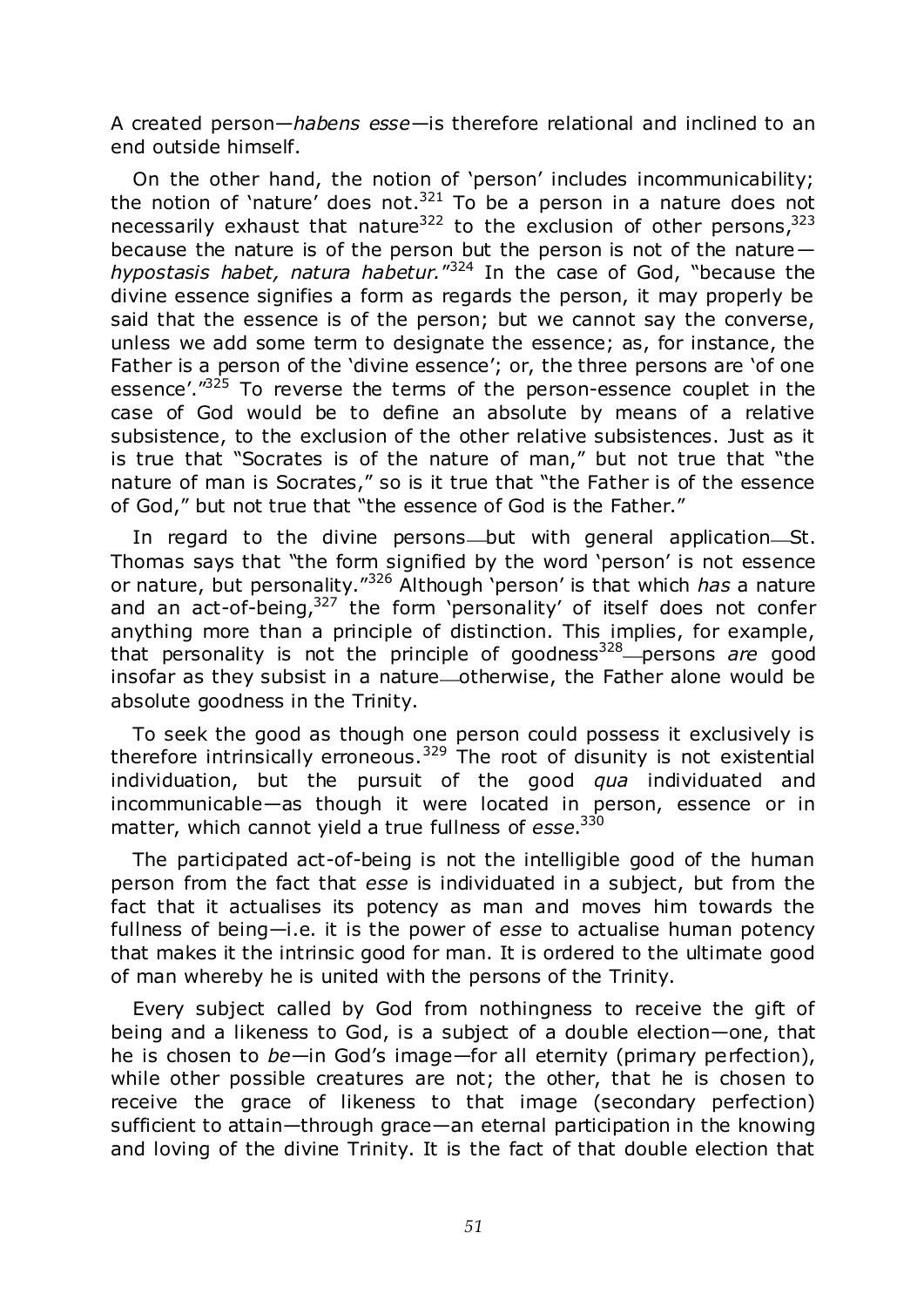defines a created Person, one who is loved by God for his own sake and for whom the highest good is willed by God.  $331$  Man is good and loveable because he is *imago Dei*.

**Volver al Íncice** 

#### *From divine to created persons*

Why would God have willed an Image or likeness of the divine essence? In this section, we will try to synthesise from the doctrine of St. Thomas a relationship between the creative intent of the divine Persons and the solidarity it implies in human nature. As with the earlier elements of the analysis, the *Summa theologiae* indicates that we should approach this question from the notion of 'image' in God Himself, because St. Thomas makes a direct comparison between the image of God in man and the Word of God as Image of the Father.

The image of a thing may be found in something in two ways. In one way it is found in something of the same specific nature; as the image of the king is found in his son. In another way it is found in something of a different nature, as the king's image on the coin. In the first sense the Son is the Image of the Father; in the second sense man is called the image of God.  $332$ 

There is a secondary causality of the Persons in creation,  $333$  each of whom is present in the common act according to his proper mode.  $334$ ―Thus it is evident that relation to the creature is implied both in the Word and in the proceeding Love, as it were in a secondary way, inasmuch as the divine truth and goodness are a principle of understanding and loving all creatures.<sup>1335</sup> Further, he makes it clear that the procession of creatures *ad extra* from the divine nature is intimately bound up with the procession of the Persons in the Trinity itself.

As the Father speaks Himself and every creature by his begotten Word, inasmuch as the Word 'begotten' adequately represents the Father and every creature; so He loves Himself and every creature by the Holy Ghost, inasmuch as the Holy Ghost proceeds as the love of the primal goodness whereby the Father loves Himself and every creature.<sup>336</sup>

Essential intellection and volition in God have as their object the divine essence itself, including all *possible* likenesses of that essence—whether or not those likenesses are ever brought to actuality.<sup>337</sup> The divine nature is communicated in the immanent processions of the Trinity,  $338$  according to the personal mode of the Father and the Son,  $339$  such that (a) the Word is the complete enunciation of the divine essence *and of every possible creature* in the Father, and (b) the Spirit is the complete spiration of the mutual love of the Father and of the Son for the divine essence *and for every creature,* in each other.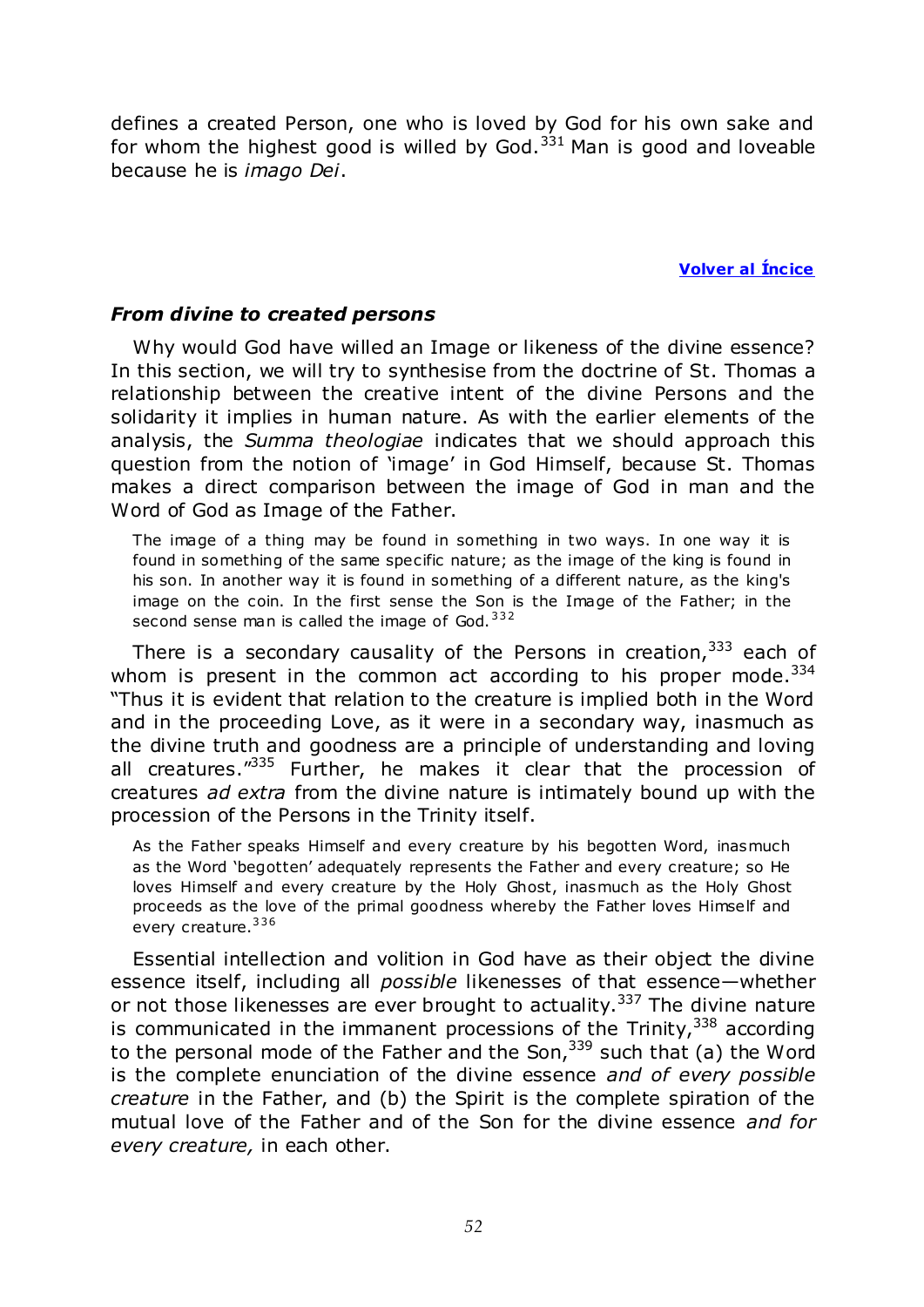The phrase ‗every possible creature' does not imply an *additional* power in the divine essence. It affirms that—because the Father can enunciate the infinite majesty of the Son in the divine nature but cannot enunciate a second Son<sup>340</sup>—by that *same* power He can also give origin to a finite likeness of His only Son,  $341$  and together with the Son, in the Spirit, He can will that likeness to come to be.

Now, the divine intellect understands by no species other than the divine essence. Nevertheless, the divine essence is the likeness of all t hings. Thereby, it follows that the conception of the divine intellect as understanding itself, which is the Word, is the likeness not only of God Himself understood, but also of all those things of which the divine essence is a likeness. In this way, therefore, through one intelligible species, which the divine essence, and through one understood intention, which is the Divine Word, God can understand many things. <sup>342</sup>

The active potential to create is also intrinsic to the power of spiration in the will of God, because the divine power to create *ad extra* is the substance of God, considered as the principle of things created. $343$  The Father communicates the divine essence itself—with its intrinsic creative potential—in his gift of self to his Son, and both communicate it to the Spirit, such that the Father only creates through the Son, in the Spirit.<sup>344</sup> If that potential had not been actualised—as it need not have been—the Father and Son would nevertheless have communicated everything of the divine essence perfectly.

There is no *real* difference in God—as *ipsum esse*—between the active potential to create and the actualised power which produces a finite participation in *esse*. <sup>345</sup> While in any particular thing, to have being is a good in itself, it does not follow that God is somehow obliged to create an infinite number of beings or any at all in order to 'maximise' the Good.<sup>346</sup> Creation is entirely free. He could have willed, for example, to create a single angelic creature instead of an infinite universe. The inscrutable divine Art, Wisdom and Love are expressed in choosing which persons and things to bring into being and which to leave out, so as to enable creatures to attain the Good through the likeness of God in creation.

Each divine Person has a proper mode in the common divine act of creation, such that the immanent processions are a type and cause of creatures and there is a certain likeness to the Trinity in every subsisting thing—the Father as cause of individuation and personality,  $347$  the Son as cause of form and species,  $348$  and the Spirit as cause of order to the final end. $349$ 

God is the cause of things by His intellect and will, just as the craftsman is cause of the things made by his craft. Now the craftsman works through the word conceived in his mind, and through the love of his will regarding some object. Hence also God the Father made the creature through His Word, which is His Son; and through His Love, which is the Holy Ghost. And so the processions of the Persons are the type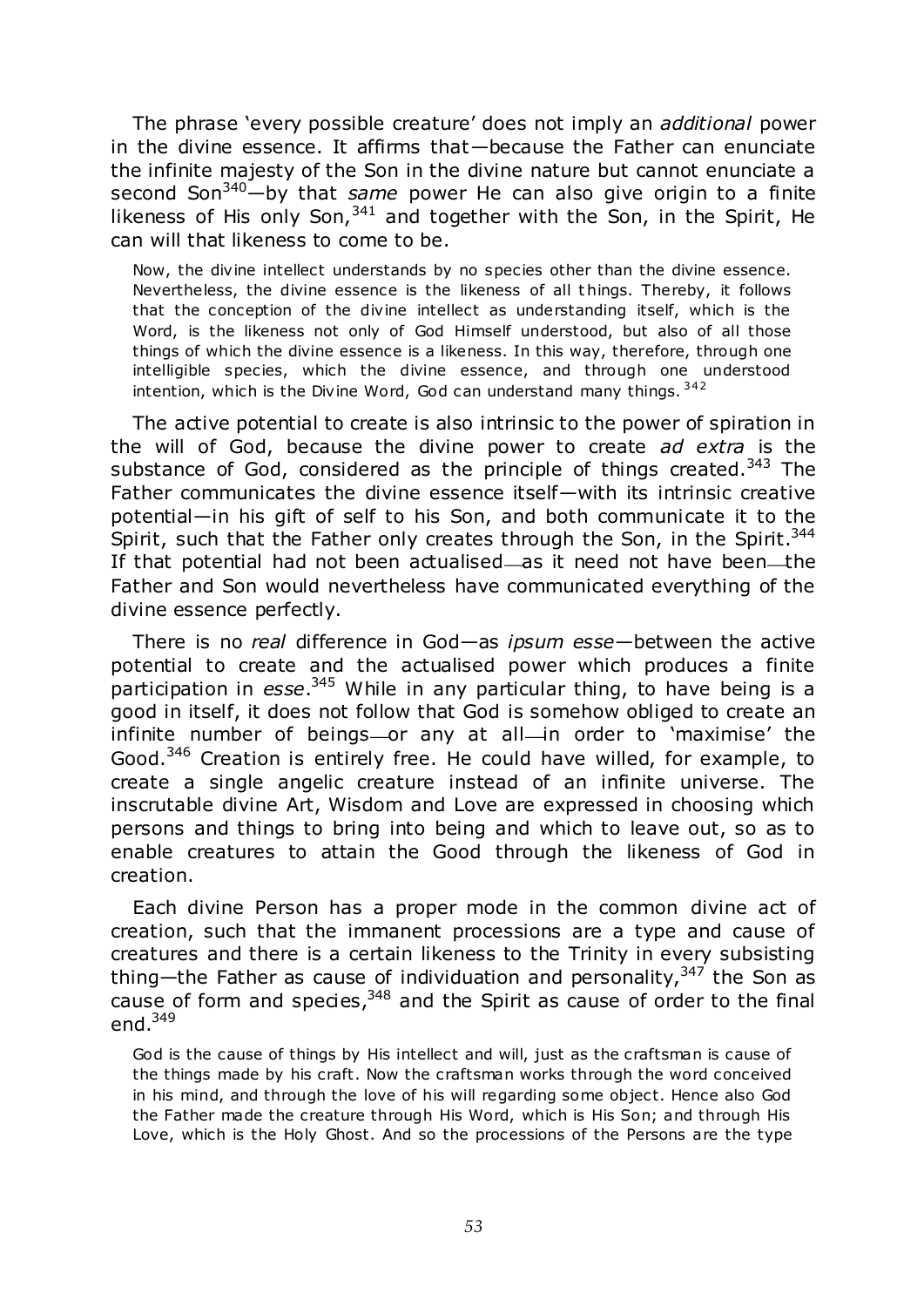of the productions of creatures inasmuch as they include the essential attributes, knowledge and will.<sup>350</sup>

Creatures are the actualisation in participated being of *possible* essences, chosen by the Father and the Son in the Spirit from among those comprehended by the Father in the conception of the perfect Image.<sup>351</sup> This election is not an additional perfection of divine love—it was perfect before creation—but a fitting super-abundance or overflow in which the intrinsic generosity of the Good of the divine essence is made manifest in a created likeness of God. Willing *freely*, in a gratuitous likeness, what is already willed *by nature* in the divine essence is a fitting expression in God of His perfect and generous love for the Good.<sup>352</sup>

The transition of creatures from *possibles* in the mind of God to *actually* subsisting beings depends on the will of God. The corresponding notional act is that the Father is drawn to possible creatures—as a likeness of the divine essence in His Son—by the power of His love for the Son, personified in the Spirit. The Son is likewise drawn to possible creatures as a likeness of the gift of the divine essence from His Father— by the power of His love for the Father, also personified in the Spirit. This joint *affection* toward a created likeness of God is a love proceeding, a gratuitous operation,<sup>353</sup> which the Spirit brings to completion according to his proper mode.

The fittingness of this love for the Good is more evident to us when it is considered as a cosmic gift of God—an actualised likeness of the eternal self-giving and mutual love between the divine Persons—for the benefit of created persons. The substance of *what* is possessed by the Trinity—the divine essence—cannot be increased or added to, but it can be known and loved by *more* persons, and that which was known as *possible* in the active potential of that essence can be known and loved as participating in actuality.

If creation is for the sake of created persons, it is more particularly for the sake of their active participation in the Good which is God. Created persons can thus possess the same Good, already perfectly possessed from all eternity by the divine Persons, in a finite way. The perfection of the creative potential is to be able to cause such a universe and to guide it to its final end, while enabling created persons to co-operate freely towards that end, so to enter into communion with and enjoy possession of the divine persons themselves. The end and perfection of the creation of a likeness to God, the point of the communication of being *ad extra*, is God himself, but for the sake of persons *other than* God—that they may attain God by imitating Him in their operations of knowing and loving Him in his Image and ultimately in Himself. At the heart of God's creation, therefore, is the person (human, angelic) created in the *Image of God* and to His likeness. In this way, a perfect effect 'returns to its source' in a circular motion, as St. Thomas expresses it.  $354$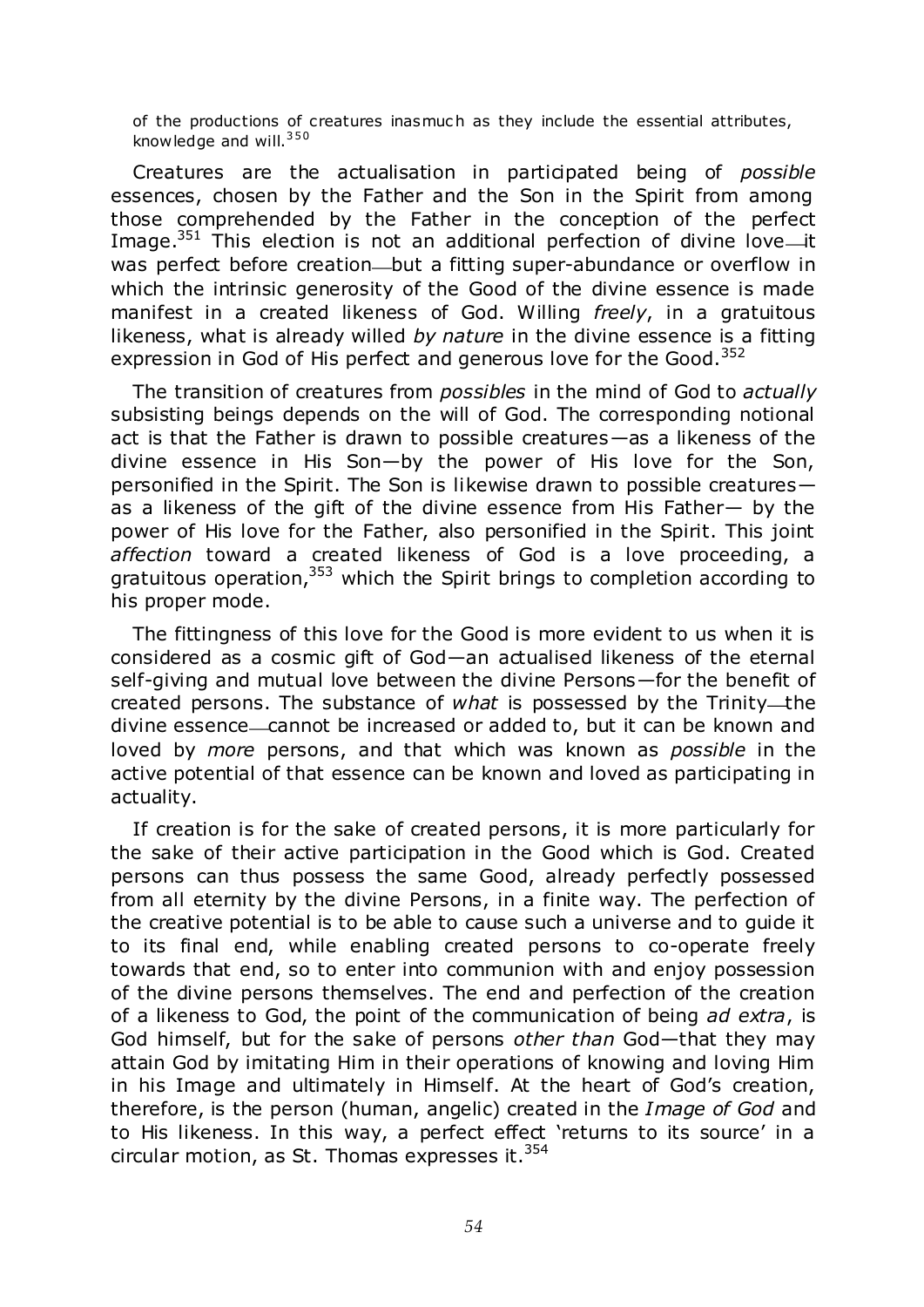To create, therefore, means to produce a living relation of likeness to God,<sup>355</sup> not merely to create *things.* Creating a perfect likeness to God also implies that it have an ordered multiplicity of finite parts and grades of being—a cosmos. A likeness to God in creation requires a primary order of all the parts of the universe to God, a secondary order of the parts according to their grades of being and a tertiary order of persons among themselves within the human race. "As all creatures in common represent the divine goodness to the extent that they exist, so by their actions they all in common attain to the divine likeness in the conservation of their being and in the communication of their being to others."<sup>356</sup>

God knows all possible beings, all possible thoughts, words and actions of all possible intellectual creatures throughout all time. In his infinite wisdom he directs all creatures to their end in accordance with their respective natures. Persons endowed with free will imitate God and attain his likeness more perfectly by participating in his causality, as secondary causes. In this way, they act as artisans in the workshop of the master artist, as stewards of his creation.

In order that this *possible* universe might actually come to be, a free act of the divine will was required, by which the Blessed Trinity resolved from all eternity to express their mutual love for the Good with a gift of self to elected creatures. That gift of self is a likeness to God which is to be effected by drawing created persons out of self and towards God. The likeness of God itself is to serve as the icon by means of which finite creatures can know and love God in accordance with their natures.<sup>357</sup>

Thus the image of God is found in the soul according as the soul turns to God, or possesses a nature that enables it to turn to God. Now the mind may turn towards an object in two ways: directly and immediately, or indirectly and mediately; as, for instance, when anyone sees a man reflected in a looking-glass he may be said to be turned towards that man. 358

The love of God for creatures, a disposition *ad extra* in the divine nature towards the likeness of God in creatures, is described by St. Thomas as an extasis—"Dionysius says (Div. Nom. iv) that 'the Divine love produces ecstasy,' and that 'God Himself suffered ecstasy through love.' Since therefore according to the same author (Div. Nom. iv), every love is a participated likeness of the Divine Love, it seems that every love causes ecstasy.‖<sup>359</sup> The purpose of this divine *extasis*—expressed as likeness—is to draw the beloved creature out of himself towards others and ultimately to God.<sup>360</sup> It means that every true creaturely participation in love is a movement out of self. It is this natural *extasis* that constitutes the heart of human solidarity—"He who loves, goes out from himself, in so far as he wills the good of his friend and works for it. Yet he does not will the good of his friend more than his own good: and so it does not follow that he loves another more than himself. $1361$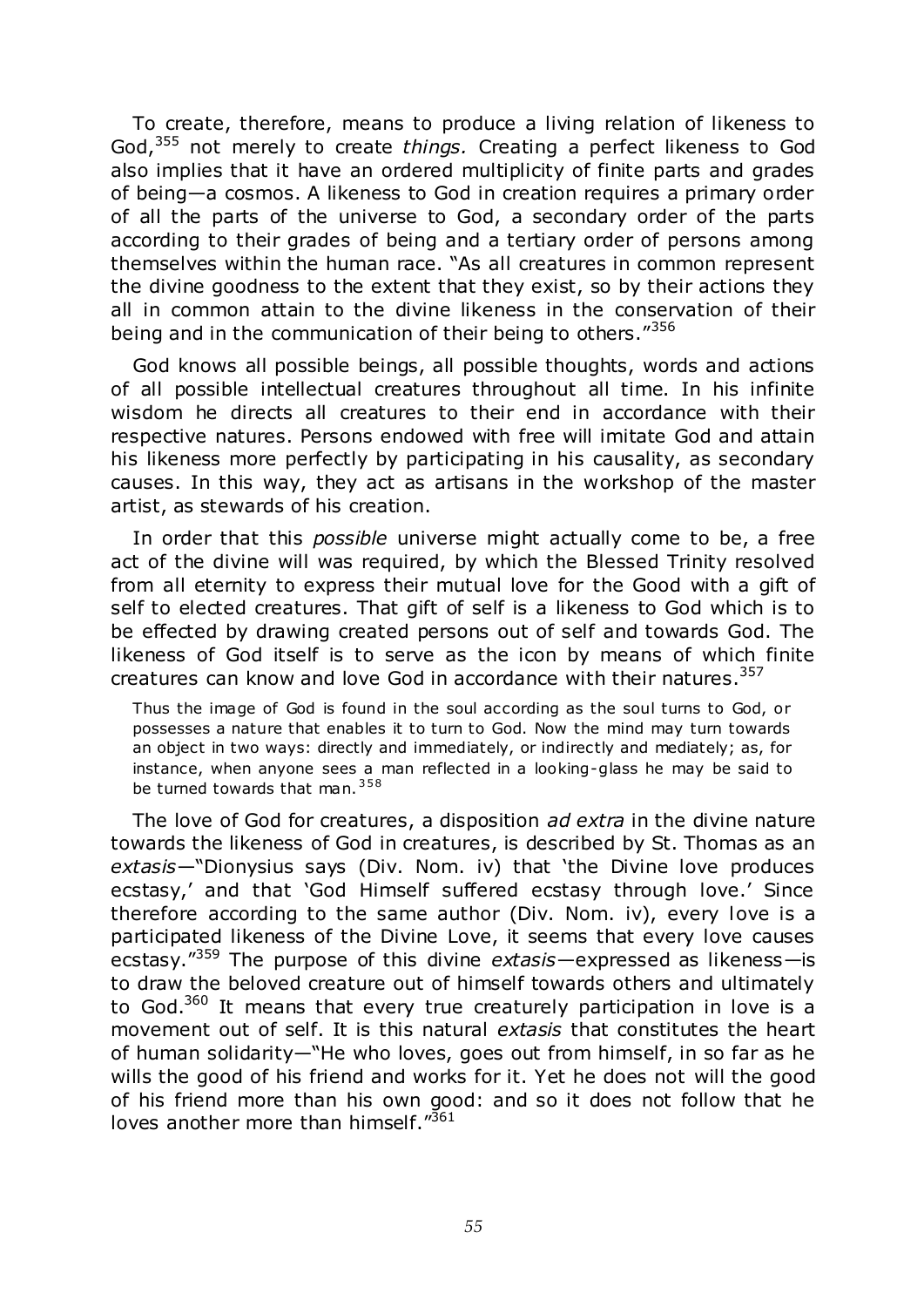Man *is* because of the free *extasis* of God. He cannot reach the possession of the divine Persons in themselves if he does not respond to the self-giving of the Persons in himself and in others. This involves a giving of self, an acceptance of the gift of others and a willing of the good of others as one's own good. Man is drawn out of himself in this way by the *imago Dei* in himself and in others.<sup>362</sup> The Father as origin is the principle of his identity as created person. The Son as Image is the principle of his nature as *capax Dei*. The Spirit as Gift is the principle of his participation in being and growth in perfection. Recognising the image of this Trinity in himself and in others is the beginning of his participation in the Good.<sup>363</sup> "One may have regard for men in two ways. First in so far as there is in them something divine, for instance, the good of grace or of virtue, or at least of the natural image of God: and in this way those are blamed who have no regard for man. $^{7364}$ 

The participative character of the Good—by which man is brought into existence is demonstrated by its likeness in creation itself. Good is not exclusive to one person—each one possesses the good in a unique way but the Good itself is common. Other persons possess the same Good. Each person recognises and loves his own good in the other person. The good as possessed by each person complements the possession of the good by others, to form a unity of communion. The Good, as thus revealed, is normative for man because it defines the reality and meaning of his life and freedom. It is the substance of the dignity of the human person and the foundation of human solidarity.

#### **Volver al Íncice**

## *Loving the good of the person*

Gathering together the points we have considered so far in this chapter, we can now make a partial synthesis of the question, so far as it concerns the concepts of likeness, good and person.

We have distinguished the notion of the person from his essence or nature, and his *esse* or act-of-being.<sup>365</sup> Personality as such is not the principle of goodness.<sup>366</sup> Taking account of its analogous meanings, we can say that good in general is the possession of an act-of-being by a person in a rational nature. Persons *are* good insofar as they subsist in a nature. The absolute Good is defined by the subsistence of the Trinity of Persons in the divine essence.

That divine subsistence is pure act and its operations are knowing and willing the divine essence and a likeness thereto in creation. It follows that the good itself is to know, will and foster the subsistence of persons in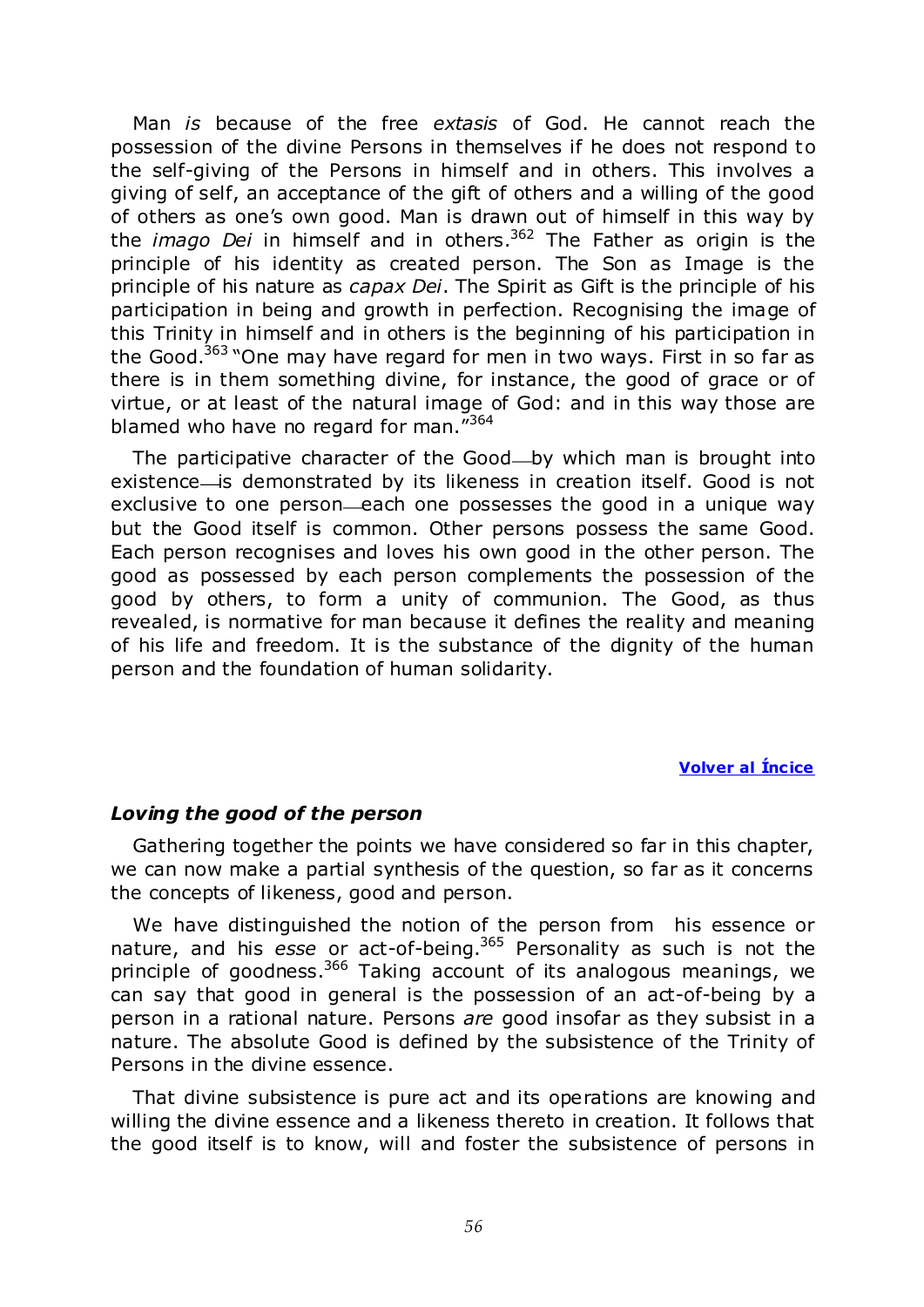their respective natures. It is intrinsic to a created act-of-being that it actualise so far as possible in a finite nature the divine operations. In the case of a created person, his act-of-being is received in his nature as a likeness to the act-of-being of the divine essence. That created act-ofbeing is not only directed to the divine essence as its end, it only attains that end by operations which bear a likeness to the divine operations. It follows that the good of man's being is to love the Good of the divine essence *and* the created likeness of that Good—which is immediate and accessible to him—in the acts of his intellect.

God loves possible beings insofar as they have a potential relation to good. What God first contemplates in the person is his mere possibility in a specific nature. He elects that possible person to be a likeness to God because of his love for the Image of the divine essence. The first good of the created person is the act-of-being received from God which constitutes him *immortally* in being. It is a relative good because it actualises a subject who is *capax Dei* and is therefore related to the absolute Good as one who can participate in it. We can distinguish the permanent entitative good, which constitutes the person in existence in a particular nature, from the transient moral good the good of operation—which is added as a perfection to the being of the person.  $367$ This second good is the perfection of the potency of his human nature, by the reception of further acts of being, increasing his *similitudo* to the absolute Good. Therefore, all created *esse* is ultimately a relative good—the good of a person insofar as it moves him from mere possibility to the fullness of being.

Our created powers of knowing and loving are a likeness to the act of God—who knows and loves the Good—in accordance with the limitations of our nature. To love the act of being means to know what God knows, to will what God wills and in consequence to do what God does, insofar as our finite nature—aided by grace—allows. When God knows, he causes a species to be. When we know, the object known causes a species in us. When God loves, he causes communicates being and draws the beloved to himself. When we love, the beloved causes an affection in us and which draws us to him. When God operates, he communicates good. When we operate, we add accidental perfections to being—especially the moral good of love which alone is "ours" to give, although it too is a gift received.

When we truly love ourselves or other existing persons, we love the person on account of his first good—the act of being—whereby we are actual and immortal and have the potential to beatitude. Unlike the being of accidental perfections, this act-of-being is the permanent and stable foundation for love of the person-it is the ineradicable basis for human dignity in this life. It is also the reason that God continues to love created persons, even when they reject Him in sin, for as long as they retain any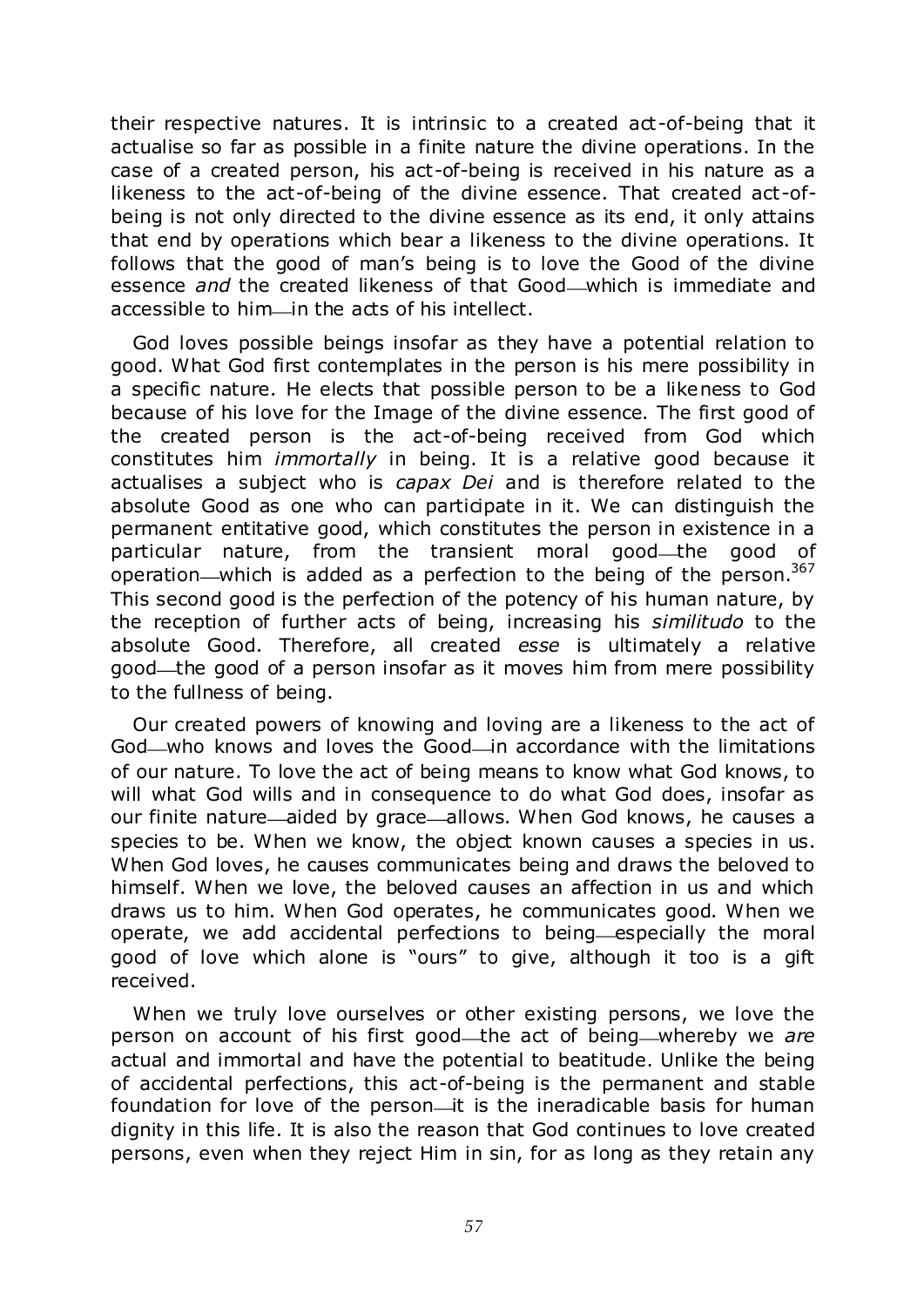potential to ultimate beatitude.<sup>368</sup> Although they make the person more loveable, we don't love the accidental goods as though they constituted the person himself. In loving and affirming the person as first good, we are loving a personal participation in *esse commune*—a true good—and for the sake of that act. The good that we want *for* the person is the secondary act of being, which perfects his participation in the Good. That second *act* is to understand one's own permanent nature, to recognise and affirm the permanent nature in the other and jointly with him to seek the perfection of that nature for both.

# **Volver al Íncice**

## **III.3 SOLIDARITY: A COOPERATION OF ORDER**

It is evident that there could not be a likeness of God in creation without an order among its many unequal parts.<sup>369</sup> St. Thomas does not describe order in terms of a pragmatic necessity but as a perfection—in fact he considers order to be the "final and noblest perfection of creation.<sup>"370</sup> He describes creation as an *exitus* of creatures from God-in His image—with a view to a *reditus* to God through a perfection of that likeness.<sup>371</sup> This *regiratio* is both personal and cosmic. That single end confers a 'unity of order' on the universe,  $372$  by which all creatures are directed to their final end. The primary order of all creatures to  $God<sup>373</sup>$ establishes a secondary order of creatures (by genus and species) among themselves, each serving the other and leading it to God. To this dual order we can add a special tertiary order in respect of the distinction and relation of persons within the human species.

The excellence of order in the universe appears in two ways, first, inasmuch as the whole universe is referred to something beyond the universe, as an army to its leader: secondly, inasmuch as the parts of the universe are referred to one another, like the parts of an army; and the second order is for the sake of the first. But God, in willing Himself as an end, wills other things in their reference to Him as an end. He wills therefore the excellence of order in the universe in reference to Himself, and the excellence of order in the universe in mutual reference of its parts to one another. But the excellence of order is made up of the good of individual existences.<sup>374</sup>

Good implies perfection, which comprises measure, proportion and order.<sup>375</sup> St. Thomas points out at the beginning of the *Prima Secundae* that orderly and measured operation for good and the participated power to diffuse good come ultimately from the first Good, as its first and final cause. ―The First Good diffuses itself according to the intellect, to which it is proper to flow forth into its effects according to a certain fixed form; it follows that *there is a certain measure to the flow of good things from the First Good from which all other goods share the power of diffusion*.‖<sup>376</sup>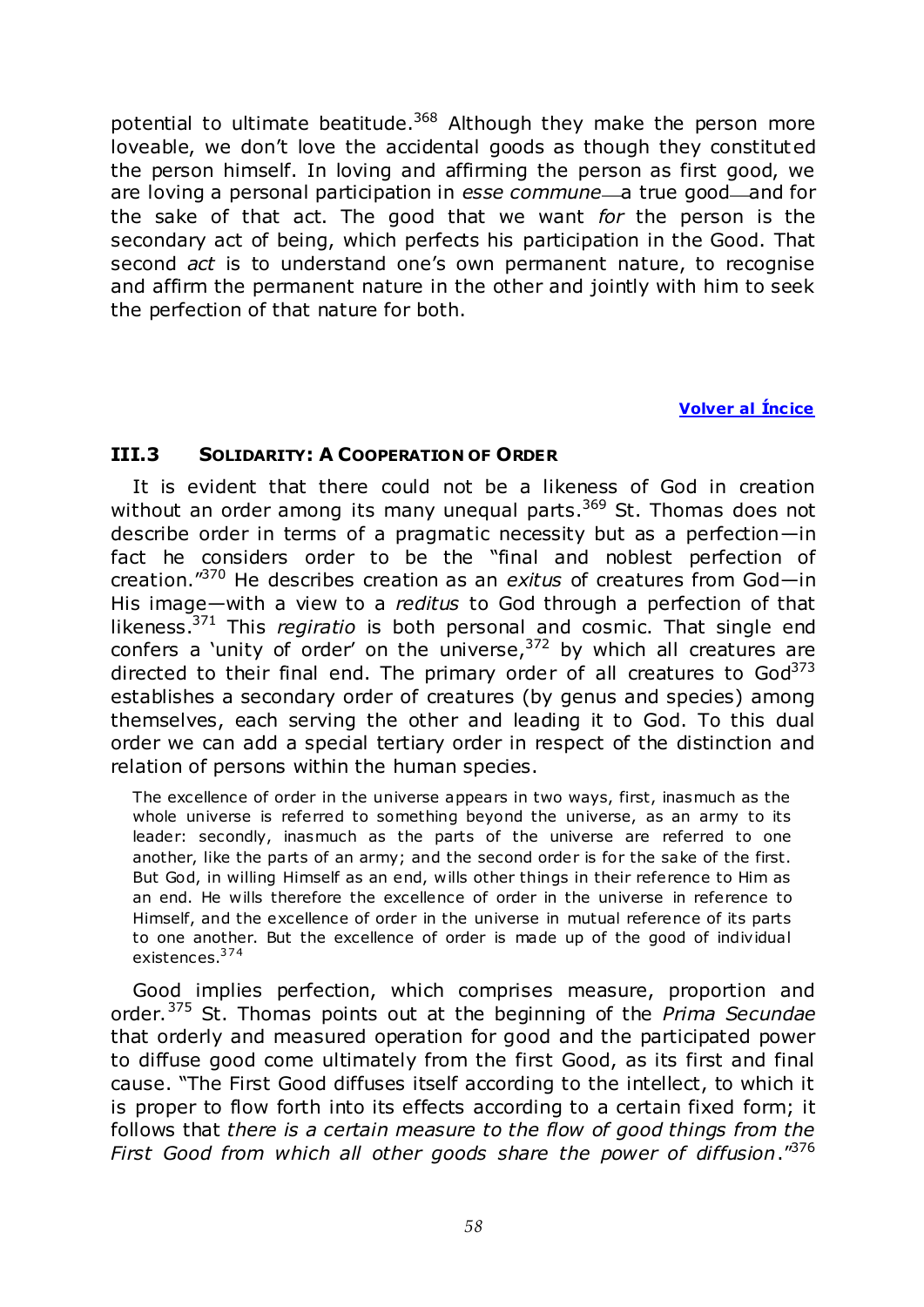Measure implies counsel, judgement, and deliberate choice—which cannot be without free will.

Order is a relation of parts to a whole, while dynamic order is an inclination toward a common end and a co-operation of parts for the sake of that end. $377$  Multiplicity<sup>378</sup> and inequality are essential to a unity of order among heterogeneous parts.<sup>379</sup> The distinction of meaning between *unity* (opposed to division) and *one* as the principle of number is also relevant in this context—God does not intend material plurality for its own sake<sup>380</sup> but to achieve the perfection of his likeness in creation.<sup>381</sup>

The contribution of human solidarity to the common good may be seen in the context of this order of the parts of the universe to the final end, the secondary order of the parts among themselves and especially in the tertiary order of interdependence within the human species, whereby each man is accidentally ordered to the other for the sake of the common good of the species.<sup>382</sup> This tertiary order is intrinsically dependent on the primary and secondary orders—if they are removed, the tertiary order is also corrupted.

Individual men are essentially equal as persons in their primary perfection—at the level of person and nature—and it is from that perfection that men have the same final end. $383$  Inequality and accidental perfectibility lie in the secondary perfection, whereby men achieve, through their operation a fullness of being which is proper to their nature*.* 384

Man is naturally good and perfect, insofar as he acts in accordance with the order proper to his nature, as a dependent, rational, social, animal. $385$ The *extrinsic* final end of man is God in himself and his *intrinsic* final end is the contemplation of God and a loving communion with him. Whereas non-rational beings bear a likeness to God, rational beings also imitate God in their operations.<sup>386</sup> Thus the true last end of man is an operation.<sup>387</sup>

**Volver al Íncice** 

# *The modes of order*

Man's operation involves three classes of relation (and thus three modes of order):  $388$ 

1. A primary relation whereby man should act in view of God, his true final end.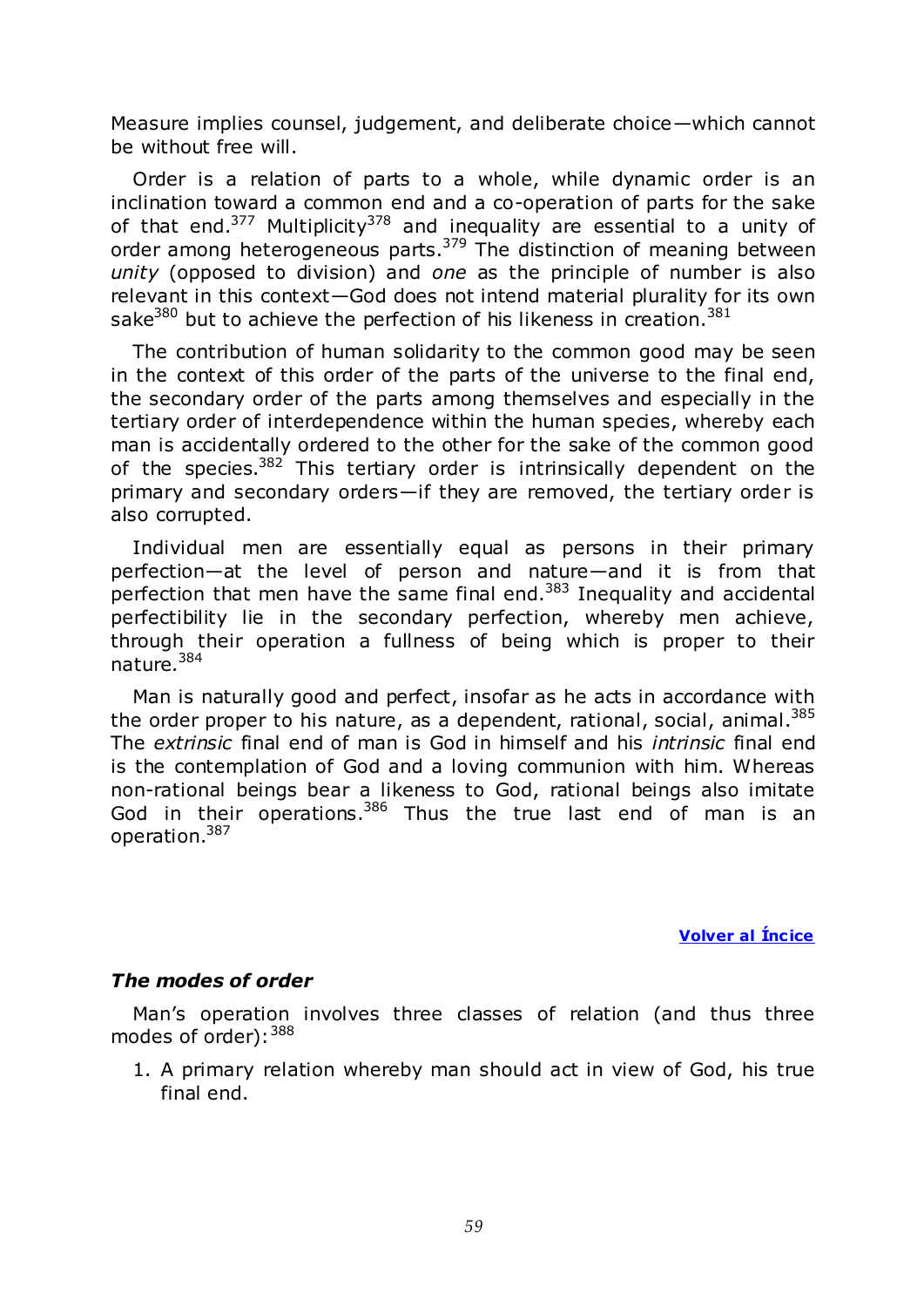- 2. An *intrinsic* relation whereby the 'parts' of man should be ordered one to the other (and thus his actions and passions should be ruled by reason).
- 3. An *extrinsic* relation whereby man, in his relations with other men, should also be ruled by reason.<sup>389</sup>

In each of these modes of order, man is also 'related' to instrumental goods (e.g. to food, by his sense appetite) which must also be ordered by reason to his final end. Within the order of the universe, material goods are ordered to man for the sake of his final end.<sup>390</sup> As they are ordered to the needs of the human species, their use belongs primarily to the common good and secondarily to the individual good insofar as it serves the common good.

If any agent whose power extends to various effects were to produce only one of those effects, his power would not be so completely reduced to actuality as by making many. But by the reduction of active power to actuality the effect attains to the likeness of the agent. Therefore the likeness of God would not be perfect in the universe, if there was only one grade of all beings. 391

No individual man can realise alone all of the potential *bonum secundum naturam* of human nature, because part of the *perfectio secunda* comprises a virtuous relationship *bonum in actionibus* with other men.<sup>392</sup> There is therefore an accidental good, a perfection of communion, to be achieved in the human species (as a part ordered to the perfection of the universe),  $393$  which can only be realised in man acting well in communion with others and in relation to the rest of the universe. <sup>394</sup>

Communion, the extrinsic order in man's operations, requires a cooperation among men in view of their common intrinsic final end<sup>395</sup>. The common good includes the accidental perfection of the members of the species, each communicating and accepting perfections to and from the others.<sup>396</sup> That co-operation is essential to solidarity, as a virtue that builds communion. As we have seen, the creation of man in the *Trinitarian* image of God is especially suggestive of this dimension of man's final end.

The final end for which God made the human species is not *per se* the beatitude of individual men, taken as isolated units. It is the beatitude of each man as part of a social organism<sup>397</sup>—"the organized society of those *who enjoy the vision of God<sup>1398</sup>* in which each has his proper place,<sup>399</sup> contingent on his active co-operation with divine providence in his own regard and in his relations with others.<sup>400</sup> The same man may excel over another, or fall short of his measure, in respect of different qualities at different times. These differences are accidental, not essential, and dynamic, not static. Men could not co-operate or help one another without such inequalities.<sup>401</sup>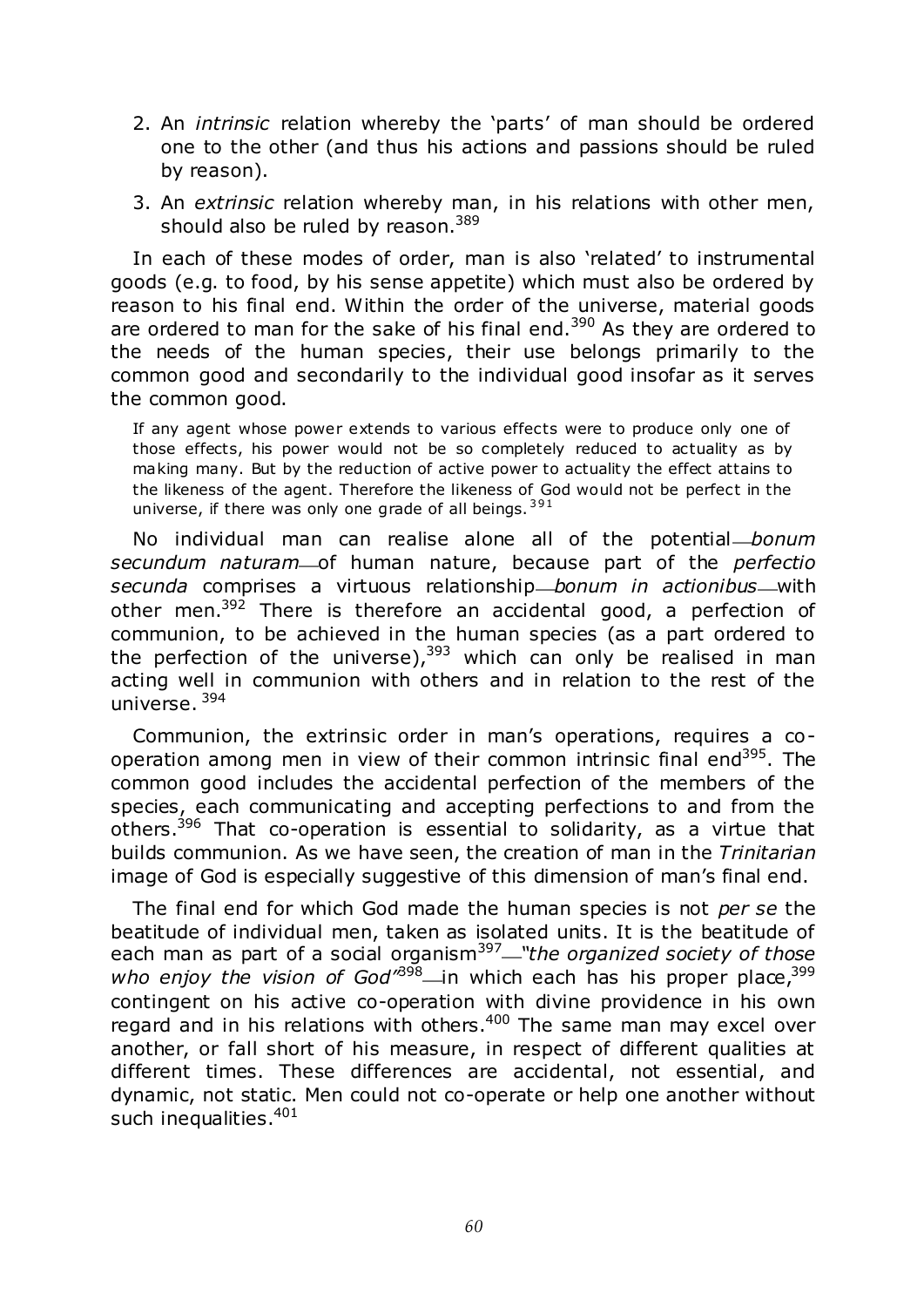The need for co-operation in accordance with reason is inherent in human nature<sup>402</sup> and as a principle of order towards the final end it has the character of law.<sup>403</sup> St. Thomas identifies three levels of order, which—although taken from a discussion about angels—are described as general principles applicable to rational species:

- 1. Weaker members should submit to the stronger and accept their help,
- 2. The stronger should provide for the weaker, and
- 3. Each one should serve the whole, maintaining and using his powers and position. 404

This order of co-operation, applied to the human species, involves a complex interdependence which is intrinsic to human solidarity. The primary natural instance of such co-operation is the mutual support of the spouses and the generation and nurture of children in a family. Members of a family are substantially equal as human persons but over time will be unequal in many accidental but important respects.<sup>405</sup>

This order in the universe was part of what God contemplated and saw that it was 'very good'.<sup>406</sup> A 'co-operation of order'-based on the accidental inequalities among human persons—is a necessity of human nature and would have been part of original justice.<sup>407</sup> However, the disorders and inequalities which are caused by sin would have been absent. Thus, Adam was gifted with a special supernatural grace, intended for the whole of human nature, which conferred order on his essential relationships: of man with God, of man within himself, of man with other men, and of man with the material universe.

The essence of co-operation for the common good (in the sense described above) is the reception and communication of accidental good, which actualises the potency of human nature and leads to its ultimate perfection in the image of God.<sup>408</sup> The good that man produces in his operations is principally moral good—in himself, in others and in society. Good elicits more good in others—it presents the will with an adequate motive for a virtuous  $act.<sup>409</sup>$  The diffusion of that good in society is the essence of the common good, understood as the means to the final end of man. It finds expression in the concept of 'communion'—which includes 'development'-the complex of material, social and cultural arrangements in society in which the common good is fostered.

"It is not good that the man should be alone; I will make him a helper fit for him" (Gen 2:18). God wills man to live in society with other men in order that he may act in relation to his neighbour as God acts in relation to him, and in this way attain to a perfect *operational* likeness to God. "If we speak of the happiness of this life, the happy man needs friends, as the Philosopher says (Ethic. ix, 9), not, indeed, to make use of them,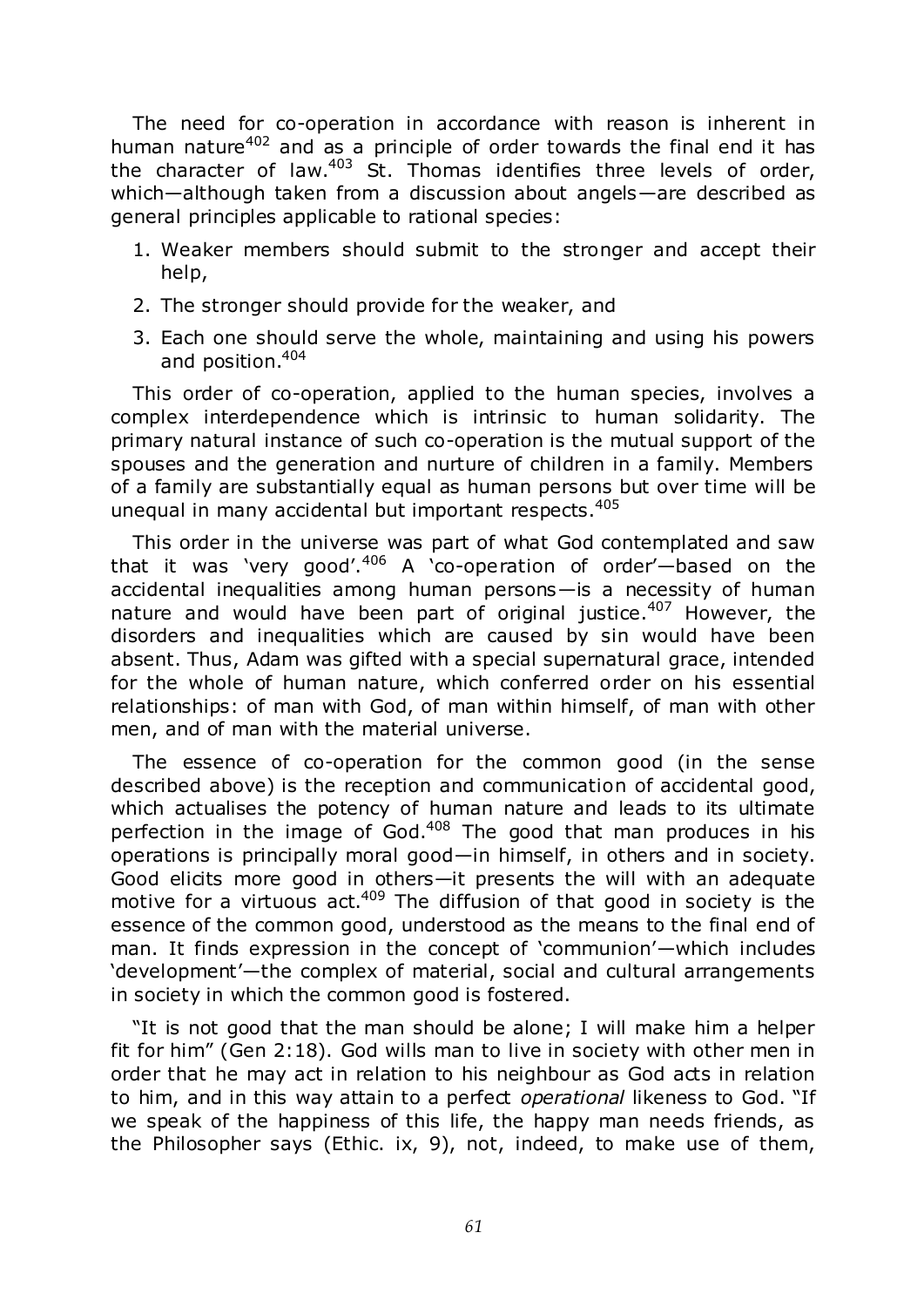since he suffices himself; nor to delight in them, since he possesses perfect delight in the operation of virtue; but *for the purpose of a good operation*, viz.

- 1. that he may do good to them;
- 2. that he may delight in seeing them do good; and again
- 3. that he may be helped by them in his good work.

For in order that man may do well, whether in the works of the active life, or in those of the contemplative life, he needs the fellowship of friends. $410$  In this useful passage in St. Thomas, we find a succinct outline of the immediate purpose of human solidarity.

Conversely, evil actions of an individual also redound to the harm of society. The original grace of order was lost for the whole of human nature when Adam misused the powers given to him for his perfection. When the primary order of human nature to God was wilfully denied at its root, the tertiary order of men among themselves was lost with it. The effects of sin are not limited to the lives of individual men,  $411$  but pervade the whole of society, forming veritable 'structures of sin'<sup>412</sup>.

If the sins of men give rise to 'structures of sin' in society, likewise—and more powerfully—the good that men do gives rise to what we might call 'structures of good'. Co-operation gives rise to merit<sup>413</sup> before God and men,<sup>414</sup> as an expression of the final causality of good—*bonum diffusivum*  sui-the full measure of which will only be seen in the Final Judgement.<sup>415</sup> The good that men do, especially when it directly serves the common good, will bear its proper fruit—to their ultimate benefit<sup>416</sup>—if the beneficiaries correspond in kind. His relations of interdependence with others cannot humanly be measured so as, for example, to calculate and recompense every person who has ever assisted him in any way in his human or spiritual development. The underlying issue, however, is not material reward, honour or recognition, although these may all be due in particular cases.<sup>417</sup> The proper response of gratitude for the good that one man receives from others is his service of the common good.

It is clear that this the co-operation of order is another expression of the human solidarity implicit in St. Thomas' teaching. Whereas each person, as we have seen, has a distinct primary perfection—based on his participation in *esse commune*—his secondary perfection is achieved through operations that involve the co-operation of others. Man needs his fellow men that he "may do well, whether in the works of the active life, or in those of the contemplative life.<sup>"418</sup> This practical interdependence, in turn, serves a higher solidarity—"that he may do good to them"—by which the image of God in each man is perfected and the life of men in society begins to form a likeness to the communion of the divine Trinity.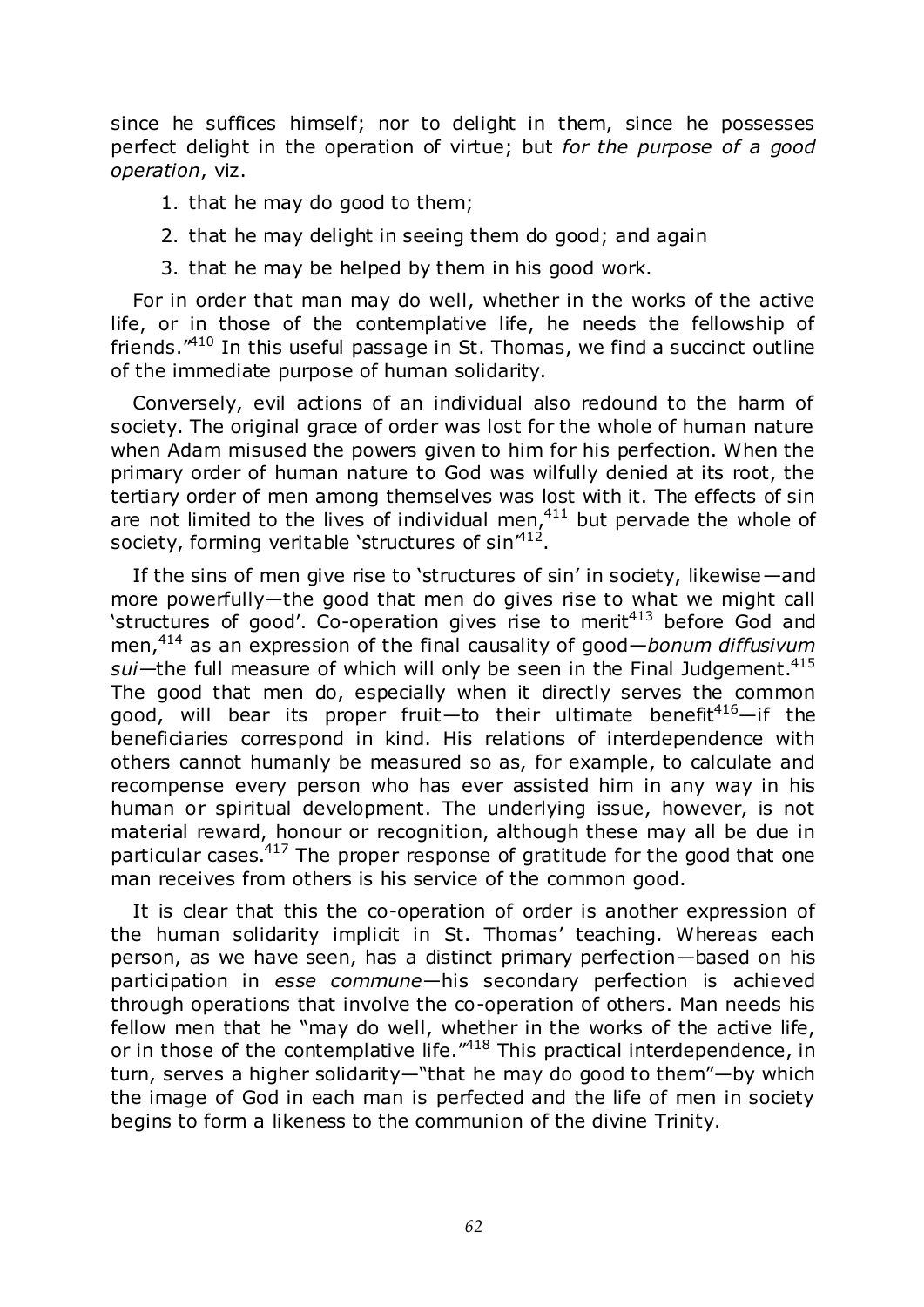# **CONCLUSION**

We have reviewed in the first chapter the teaching of the *Compendium* on the solidary humanism at the heart of its understanding of man in society. That doctrine might be summarised as follows:

a) Every human person is directly willed by God for his own sake.

- b) He is created *ad imaginem Dei* and given the grace to grow in that likeness—he is related to others and to the world on that basis.
- c) Man reaches this goal by a sincere gift of self, in solidarity with others—his personal good is attained in his commitment to the common good.
- d) The solidarity of the human race—when it is actualised in the virtuous lives of its members—bears a certain likeness to the communion of the Trinity.

In the second chapter, we outlined the main features of the revealed doctrine of the *imago Dei*, a theological foundation which is strongly emphasised in the *Compendium*. In St. Thomas, the doctrine encompasses an image of the divine nature and also of the Blessed Trinity in man. He distinguishes a living image—knowing and loving its own end from a natural likeness in creation which bears the marks of its origin in God and which attains its end by being known and loved by others. The *imago Dei* in man therefore designates the whole human person—the human body insofar as it is *informed* by the soul, but not in the body considered separately. The corporeal dimension is intrinsic to a human solidarity that reaches its fulfilment at the Final Judgement.

If the goal of creation as a whole is the participation by created persons in a likeness of the divine essence, each person attains his place in that communion by co-operating willingly in the perfection of the *imago Dei* in his own person. That perfection involves knowing and loving God in and through His image in other persons and in the material cosmos. It also includes participating in the providence of God by causing others to know and love God.

The perfection of the natural *imago Dei* in man is in his acquired *similitudo* to God. To have a likeness to God as final end means to act in a way analogous to the operations of God-to desire to 'possess' and be ‗possessed' by God in contemplation and love—―*faciem tuum Domine, requiram!*‖ (Ps. 27:8)—, to want that same end for others created in his image and to act for that end by using the powers and resources given by God for that purpose.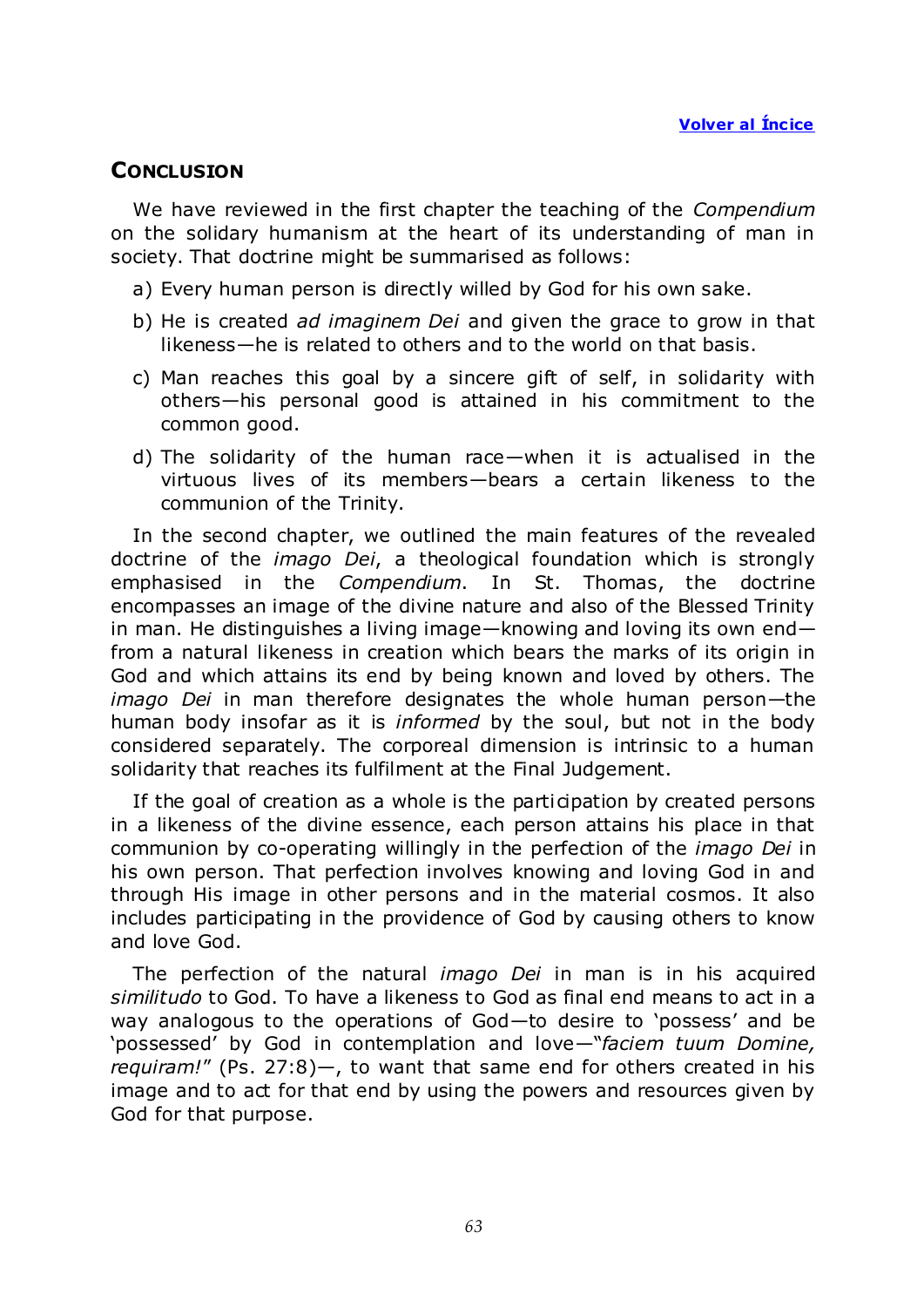Within this theological context, the third chapter described some of the underlying concepts in the work of St. Thomas—likeness and image, person and good and at order in creation. Following his teaching on the personal mode of the divine causality in creation, we have suggested how the role of the Trinitarian processions leads to a deeper understanding of human solidarity.

To conclude this study, therefore, we can now posit the foundations of human solidarity according to the mind of St. Thomas in the following *résumé*.

#### **Volver al Íncice**

#### *Likeness*

The likeness of God in creation is perfect as a likeness, in the first place, because it *is* a likeness—a participation in being, received in a multiplicity of finite natures, radically distinct from the unlimited being of God Himself.

In second place, the likeness is perfect because it is *from* God—it bears the marks of its maker. In the *distinction* and personality of creatures, we can see their origin from the Father. The *essence* of every creature reflects in some measure the creative wisdom of the Son. The dynamic participation of creatures in *being* is the fruition of divine love in the Spirit.

Finally, the likeness is perfect because it is *towards* God—there is a primary order of the multitude of parts to the end of the whole, which is to form a single likeness of God; there is another order of the grades of being within the whole; and there is also an order of co-operation of equal parts among themselves. "Viditque Deus cuncta, quae fecit, et ecce erant *valde bona"* (Gen 1:31).

#### **Volver al Íncice**

## *Communion in the good*

God's love for the Good draws him 'out of self' into his creation, in order to draw creation to the Good by means of his likeness in it. God becomes present in the created person in grace as the object known is in the knower, and the beloved in the lover, such that God dwells in the person as in His temple. The perfection of His image in created persons draws them to communion in the Good, such that they become an end for each other through which they attain God.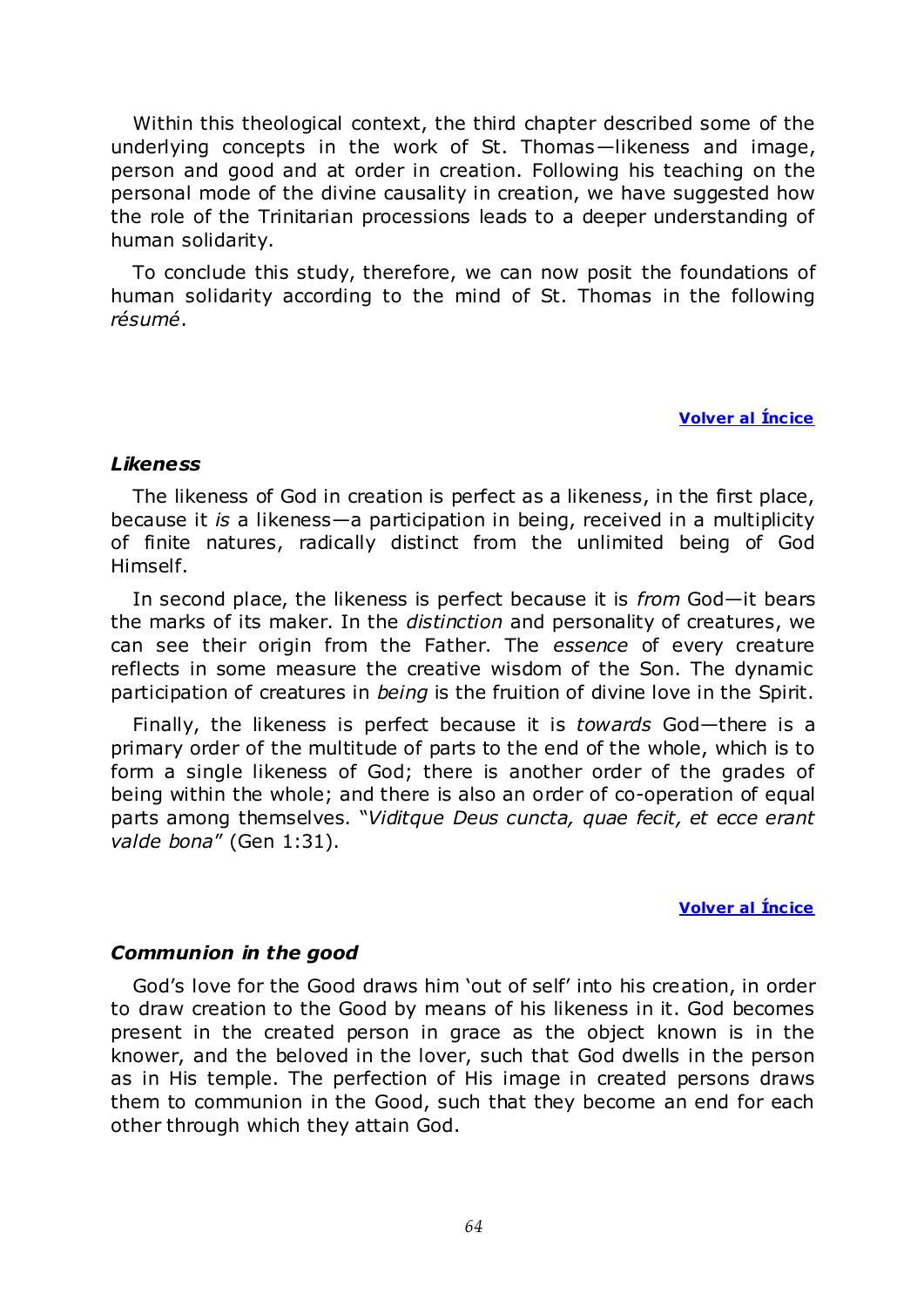In the overall perfection of creation, the *specific* likeness to God which is proper to man is a goal which he shares with other men. Their mortal human nature—matter and spirit—gives men immediate occasion to imitate God and to grow in his likeness by co-operating with others, in their natural and supernatural generation and development and in ordering material creation to its end. Through that interdependence, men also co-operate in the sanctifying work of the Spirit, leading each other to know and love God.

It follows that the bond of solidarity among men cannot be a merely contractual, political or utilitarian concept. Solidarity means a *communion in the good*. To communicate good is to desire for others, as their own intrinsic fulfilment, the good that one also desires for oneself—ultimately, possession by and of God—and to use the means available to achieve that end. To love others with a solidary love, therefore, is to make one's own the good of the others, insofar as the good in question leads to the final end. Man can only communicate a *common good* in this way to other persons with whom he shares a common nature, and so love of the common good is a unitive force, binding together the whole of the human race into one body.

That unitive force leads to the perfection of the image of the Trinity in mankind. The image of the Trinity is in every human person as a likeness of *all three* subsisting divine relations. It belongs to the perfection of that image that man give himself to other, accept the gift of other, and constitute that gift by his action in union with other for the common good.

That communication is effective when men come to know and love the same good, provided the good in question is actually communicable. Material "goods" are not communicable when understood as an end, because they diminish for each one when shared among many. Spiritual goods—truth, justice—on the other hand, are communicable because they grow as they are shared. A true common good is intrinsically communicable—a perfection of the potencies of human nature, not of the *signate* matter of the individual as such. The corporal needs of individual persons are a part of the common good, insofar as the needs of the body pertain to the essence of the human person. An disordered indulgence of corporal appetites, on the other hand, is contrary to the common good.

**Volver al Íncice** 

## *The solidary person*

The discernible good, common to all men, is that each one possess and perfect the distinct participation in being by which the potency of his human nature is actualised. The good of *being* in a human nature is the primary motive of solidary love of one person for another, while the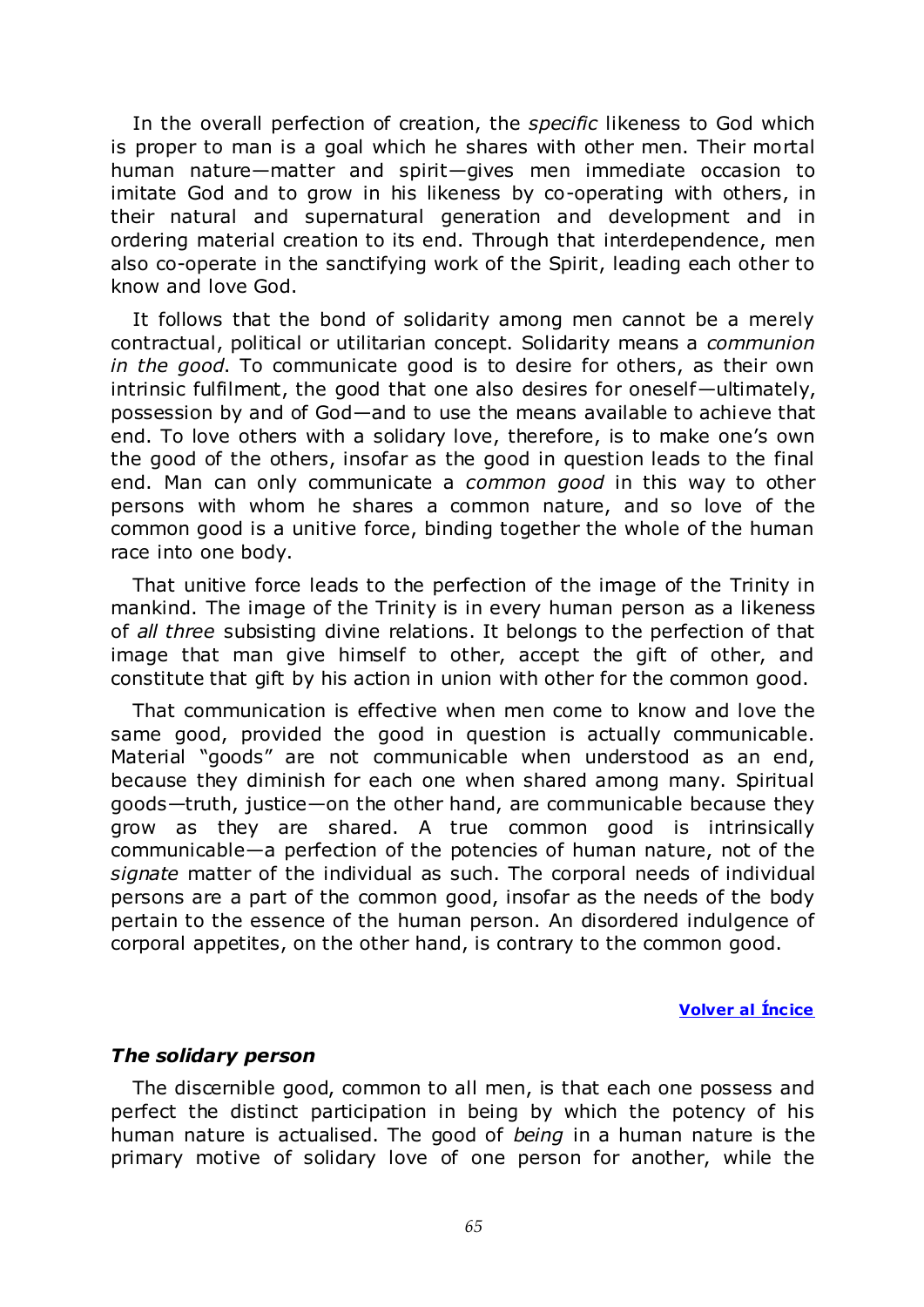addition of the accidental being of perfection is the good which is desired *for* him.

While the possession of *being* itself is personal, the human nature which it actualises in him is the common basis for his life among men and his contribution to the common good. The ultimate act-of-being in which each personal being participates defines the substance of the common good for which men live together in society.

The most immediate and accessible basis for a common understanding of the good is the dignity of the human person. By recognising, at least implicitly, an image of God in himself and in his neighbour, man discovers a way to God through the perfection of that image, in co-operation with others and in service of the common good. Respect for the sacredness of human life is perhaps the minimum requirement for any such understanding.<sup>419</sup>

Through his solidarity with others, man can learn what it means to be a person, to possess being as a gift, to 'be toward' others, to love the good. He can learn to love a good which is not himself and ultimately to love God. "The more fully I know myself in the Word to be loved by God, and the more fully I love my interior truth in the Spirit, the more resplendent will be the image of the personal divine being in the interior unity of my divinised spirit: a unity between truth participated in the Word and love participated in the Spirit.<sup> $n420$ </sup> Solidarity is ultimately a preparation and foundation for man's eternal beatitude in the communion of the Blessed Trinity.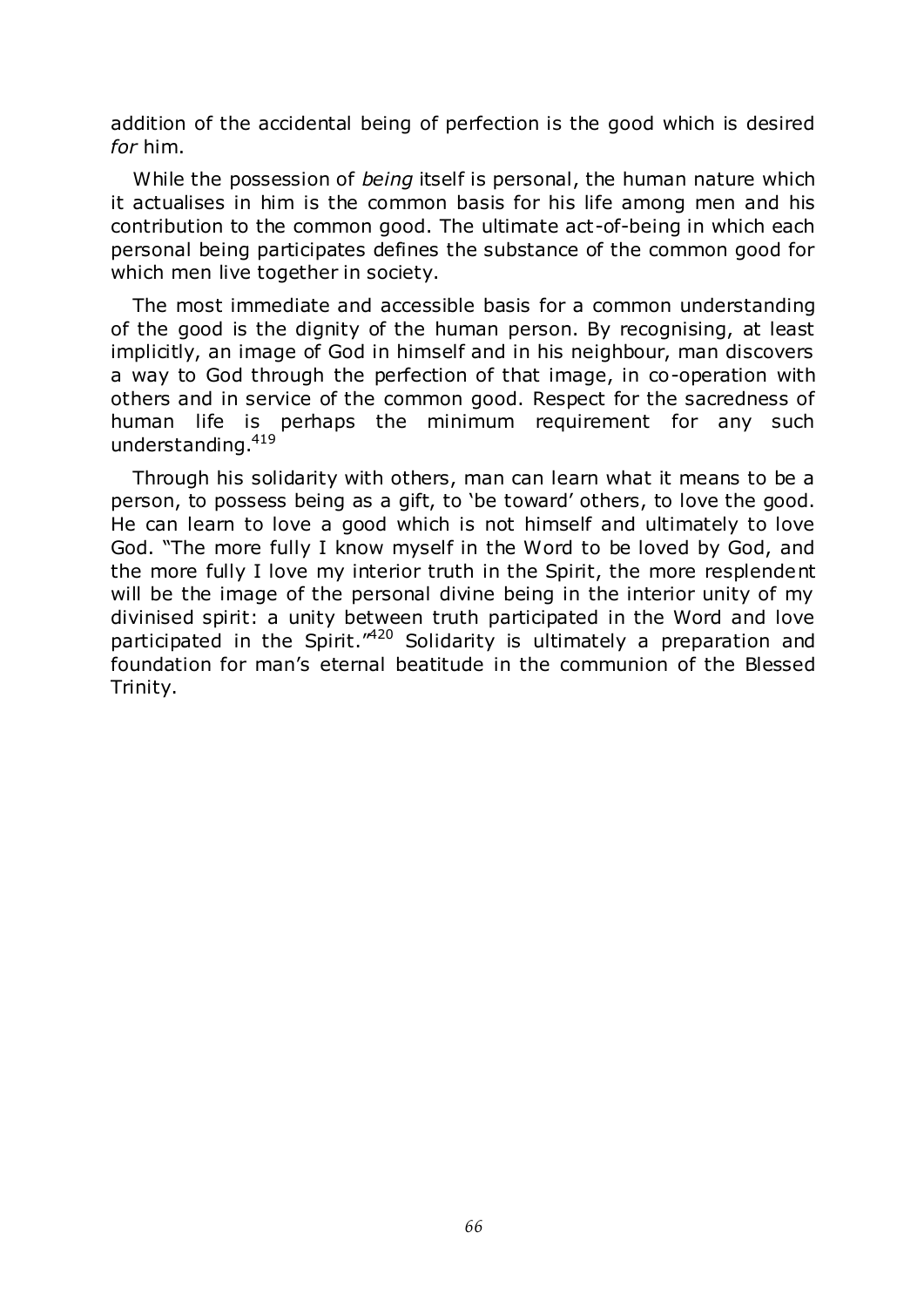# **BIBLIOGRAPHY**

#### *Texts of the Magisterium referred to*

- INTERNATIONAL THEOLOGICAL COMMISSION, *Communion and Stewardship: Human Persons Created in the Image of God*, 2002
- JOHN PAUL II, Apost. Letter *Mulieris Dignitatem,* (15 August 1988): AAS 80 (1988), 1665-1666
- ―――――, Enc. Let. *Centesimus Annus*, (1 May 1991): AAS 83.10 (Oct 1991), 793-867
- ―――――, Enc. Let. *Fides et ratio*, (14 September 1998): AAS 91 (1999) 5-88
- ―――――, Enc. Let. *Sollicitudo Rei Socialis*, (30 December 1987): AAS 80.5 (May 1988), 513-586
- ―――――, *General Audience*, 9-4-1986
- ―――――, *General Audience*, 9-I-1980
- ―――――, Post-Syd. Apost. Exhort. *Reconciliatio et paenitentia*, (2 December 1984): AAS 77 (1985)
- LEO XIII, Enc. Let. *Æterni Patris* (4 August 1879): *ASS* 11 (1878-1879), 97-115
- PIUS XII, Enc. Let. *Summi Pontificatus*: AAS 31 (1939), 546
- PONTIFICAL COUNCIL FOR JUSTICE AND PEACE, *Compendium of the Social Doctrine of the Church*, Vatican City 2004
- SECOND VATICAN COUNCIL, Past. Const. *Gaudium et Spes,* (7 December 1965): AAS 58 (7 Dec 1965), 1025-115

General Audiences—

E-text in English taken from Holy See website (Jan 2006)

http://www.vatican.va/holy\_father/john\_paul\_ii/audiences/

## *Texts of the St. Thomas Aquinas referred to*

#### *Summa theologiae:*

*Summa theologiae,* (English Dominican Fathers, trans.), Benziger, New York 1947. E-text by S.K. Perry available (Jan. 2006)—

http://www.stjamescatholic.org/summa/index.html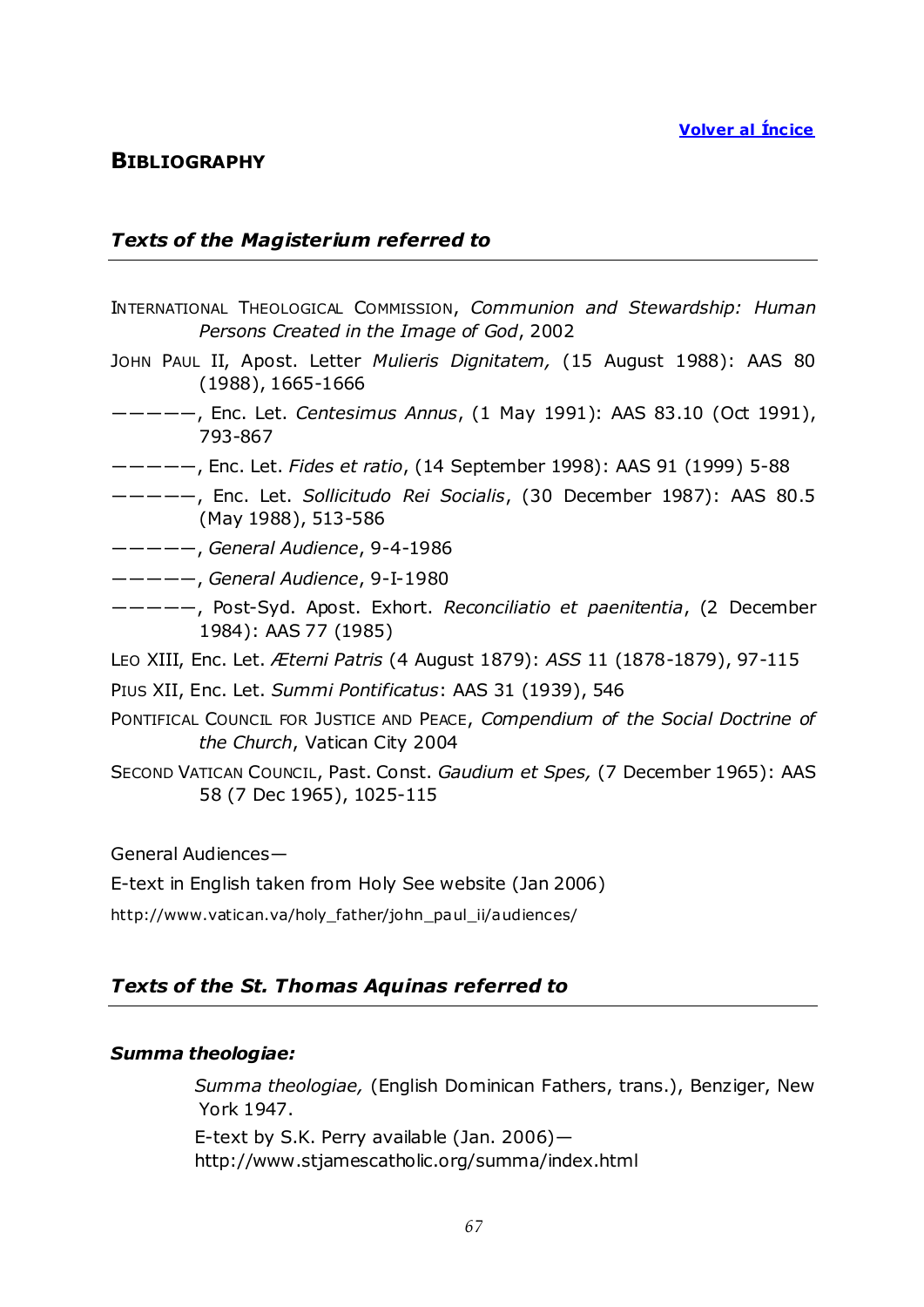*Summa theologiae,* 60 vols. Gilby, Thomas, et al., trans. London—New York, 1964-73. (The "Blackfriars edition," Latin and English.)

#### *Summa contra gentiles:*

*Summa contra Gentiles*, *Book One: God*, Anton C. PEGIS (trans.), Notre Dame 1975

*Summa contra Gentiles*, *Book Two: Creation*, James F. ANDERSON (trans.), Notre Dame 1975

*Summa contra Gentiles*, *Book Three: Providence (Part I)*, Vernon J. BOURKE (trans.), Notre Dame 1975

*Summa contra Gentiles*, *Book Three: Providence (Part II)*, Vernon J. BOURKE (trans.), Notre Dame 1975

*Summa contra Gentiles*, *Book Four: Salvation*, Charles J. O'NEILL (trans.), Notre Dame 1975

*Of God and His Creatures: An Annotated Translation (with some abridgement) of the Summa contra gentiles of Saint Thos. Aquinas.* Joseph RICKABY (trans.) St. Louis and London 1905

e-text at www.nd.edu/Departments/ Maritain/etext/gc.htm

*Compendium of Theology*, Cyril VOLLERT (trans.), St. Louis 1947

The following works of St. Thomas Aquinas are cited from the *S. Thomae de Aquino Opera Omnia,* Fundación Tomás de Aquino, (2005), in the Latin e-text version available at —

http://www.corpusthomisticum.org/iopera.html (Jan. 2006)

- *De ente et essentia,* textum a L. Baur Monasterii Westfalorum 1933 editum emendatum a J. Koch
- *Quaestiones disputatae de malo,* textum Taurini 1953 editum
- *Quaestiones disputatae de potentia,* textum Taurini 1953 editum
- *Quaestio disputata de spiritualibus creaturis,* textum Taurini 1953 editum
- *Quaestiones disputatae de veritate,* textum Leoninum Romae 1970 editum emendatum ac translatum a Roberto Busa
- *In librum B. Dionysii De divinis nominibus expositio,* textum Taurini 1950 editum
- *Super librum De causis expositio,* textum a H.-D. Saffrey Friburgi Helvetiorum 1954 editum

*Super Evangelium S. Ioannis lectura,* textum Taurini 1952 editum

*Scriptum super Sententiis,* textum Parmae 1856 editum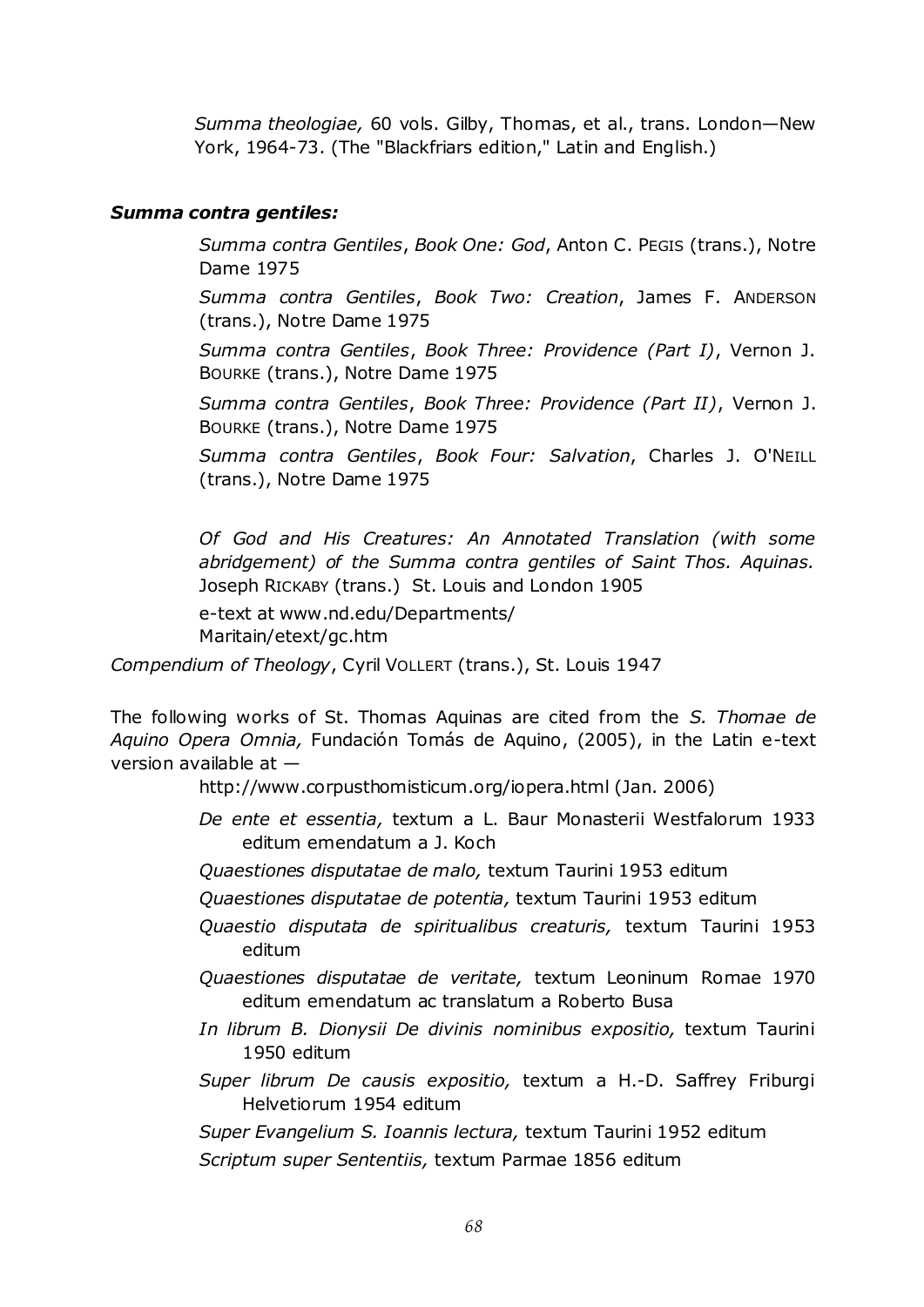Information on the various collections and editions of St.Thomas' works is given  $in-$ 

> Jean-Pierre TORRELL, *Iniciación a Tomás de Aquino : su persona y su obra,* Pamplona 2002

> Etienne GILSON, *The Christian Philosophy of St. Thomas Aquinas*, London 1961

An online list of text sources and translations is also maintained by Thérèse Bonin (11 February 2005) at http://www.home.duq.edu/~bonin/thomasbibliography.html

#### *Other works referred to*

Alasdair MACINTYRE, *After Virtue*, London 1981

- ―――――, *Dependent Rational Animals: Why Human Beings Need the Virtues,* London 1999
- Antonio ARANDA, *La lógica de la unidad de vida. Identidad Cristiana en una sociedad pluralista*, Pamplona 2000
- Antonio POLISENO, *La amistad y sus virtudes: del afecto por algunos a la solidaridad con todos*, Madrid 2004
- Barbara KRAEMER, *Development - Principles for integral human development in Sollicitudo Rei Socialis*: «International Journal of Social Economics» XXV: 11-12 (1998) 1727-1738
- Bernhard BLANKENHORN, *The Good as Self-Diffusive in Thomas Aquinas*: «Angelicum» 79 (2002) 803-837
- David A. WALKER, *Trinity and Creation in the theology of St. Thomas Aquinas*: «The Thomist» 57 (1993) 443-455
- Elenore STUMP-Norman KRETZMAN, *Being and Goodness*, in "Thomas Aquinas. Contemporary Philosophical Perspectives", Brian DAVIES (ed.), Oxford 2002, p. 295-324
- Elisabeth REINHARDT, *La dignidad del hombre en cuanto imagen de Dios. Tomás de Aquino ante sus fuentes*, Pamplona 2005
- Eros MONTI, *Alle fonti della solidarietà. La nozione di solidarietà nella dottrina sociale della Chiesa*, Milano 1999
- Ferdinand PRAT, *La Teología de San Pablo*, Mexico 1947
- Flavio FELICE, *The Ethical Foundation of the Market Economy: A Reflection on Economic Personalism in the Thought of Luigi Sturzo*: «Journal of Markets & Morality» IV-2 (2001) 151-175
- Francis J. CAPONI, *Karl Rahner and the Metaphysics of Participation*, «The Thomist» 67 (2003): 375-408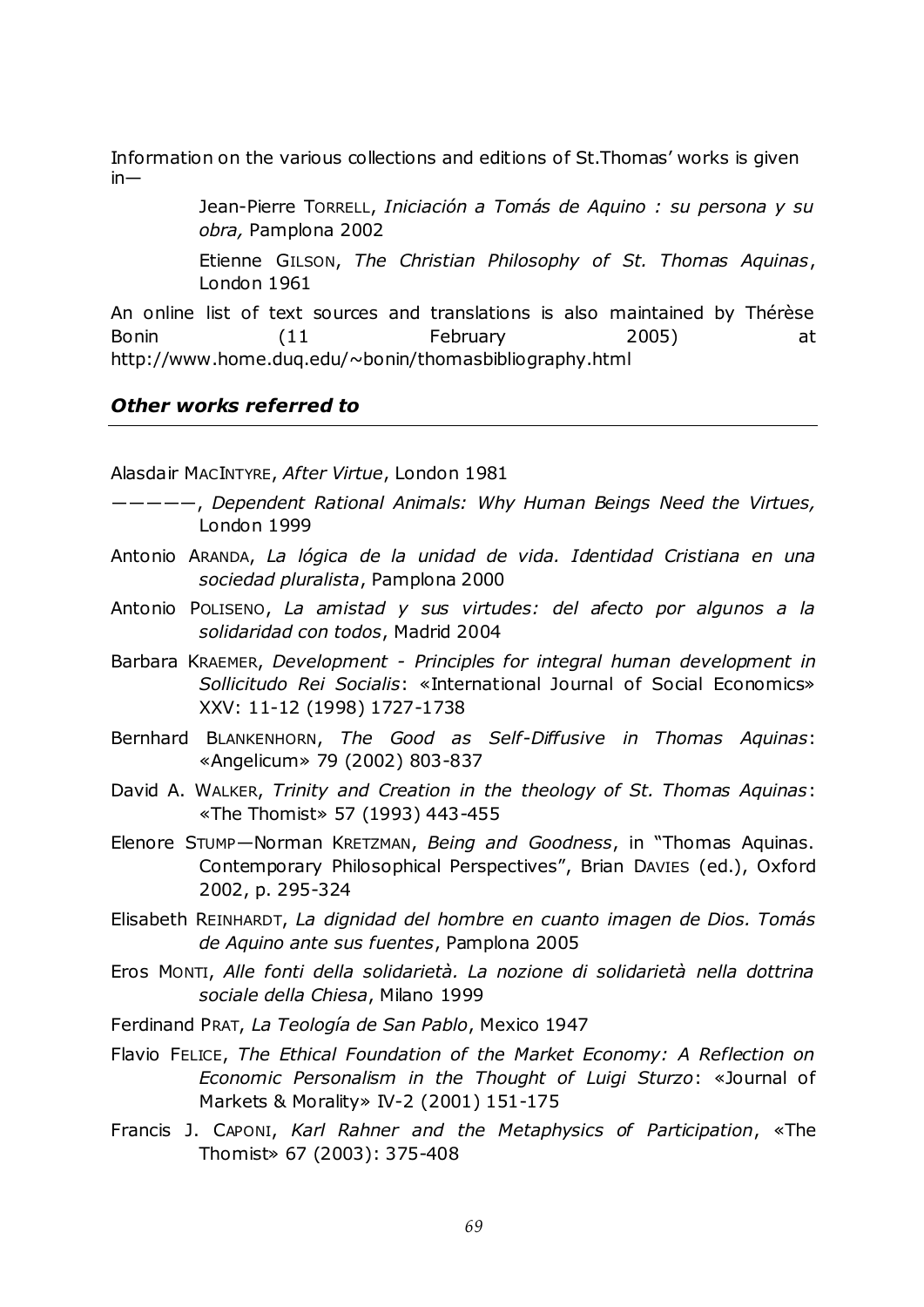- Frederick G. MCLEOD, *The image of God in the Antiochene tradition*, Washington (DC) 1999
- Gianno PIANA, Solidaridad, in "Diccionario Teológico Enciclopédico", Estella (Navarra), 2003, 929-930
- Gilles EMERY, *Essentialism or personalism in the treatise on God in Saint Thomas Aquinas?*: « The Thomist » 64 (2000) 521-63
- ―――――, *The Personal mode of Trinitarian action in Saint Thomas Aquinas*: «The Thomist» 69 (2005) 31-77
- ―――――, *La Trinité créatrice,* Paris 1995
- J.A. Lombo, *La persona en Tomás de Aquino: un estudio historico y sistemático*, Roma 2001
- J.L. GUTIÉRREZ GARCÍA, *Solidaridad*, in "Gran Enciclopedia Rialp", XXI (1975) 597-598
- Jacques MARITAIN, *True Humanism*, London<sup>3</sup>1941
- Janko ZAGAR, *Aquinas and the social teaching of the Church*: «The Thomist» 38 (1974) 826-855
- Jean Mouroux, *Dignidad de la persona humana*, in "La Iglesia en el mundo de hoy : Constitución pastoral 'Gaudium et Spes'", II: Comentarios, Y. CONGAR — M. PEUCHMAURD (ed.), Madrid 1970, pp. 281-312
- ―――――, *Sentido cristiano del hombre*, Madrid 2001
- John Edward SULLIVAN, *The image of God. The Doctrine of St. Augustine and its Influence*, Dubuque (IO) 1963
- John F. CROSBY, *Max Scheler's Principle of Moral and Religious Solidarity*: «Communio: International Catholic Review» 24 (1997) 110-127
- John FINNIS, *Aquinas. Moral, Political, and Legal Theory*, Oxford 1998
- John M. SHAW, *Perfective Action. Metaphysics of the Good and Moral Species in Aquinas*, Nairobi 1998
- José Luis ILLANES, *Historia y sentido. Estudios de teología de la historia*, Madrid 1997
- Joseph POHLE Arthur PREUSS, *The Divine Trinity. A Dogmatic Treatise*, London St. Louis  $61930$
- Juan Luis LORDA, *Antropología Christiana. Del Concilio Vaticano II a Juan Pablo II*, Madrid  $32004$
- Juan Luis RUIZ DE LA PEÑA, *Imagen de Dios. Antropología teológica fundamental*, Santander 1988
- Karol WOJTYLA, *The Acting Person*, Dordrecht 1979
- Lawrence DEWAN, *The individual as a mode of being according to Thomas Aquinas*: «The Thomist» 63 (1999) 403-24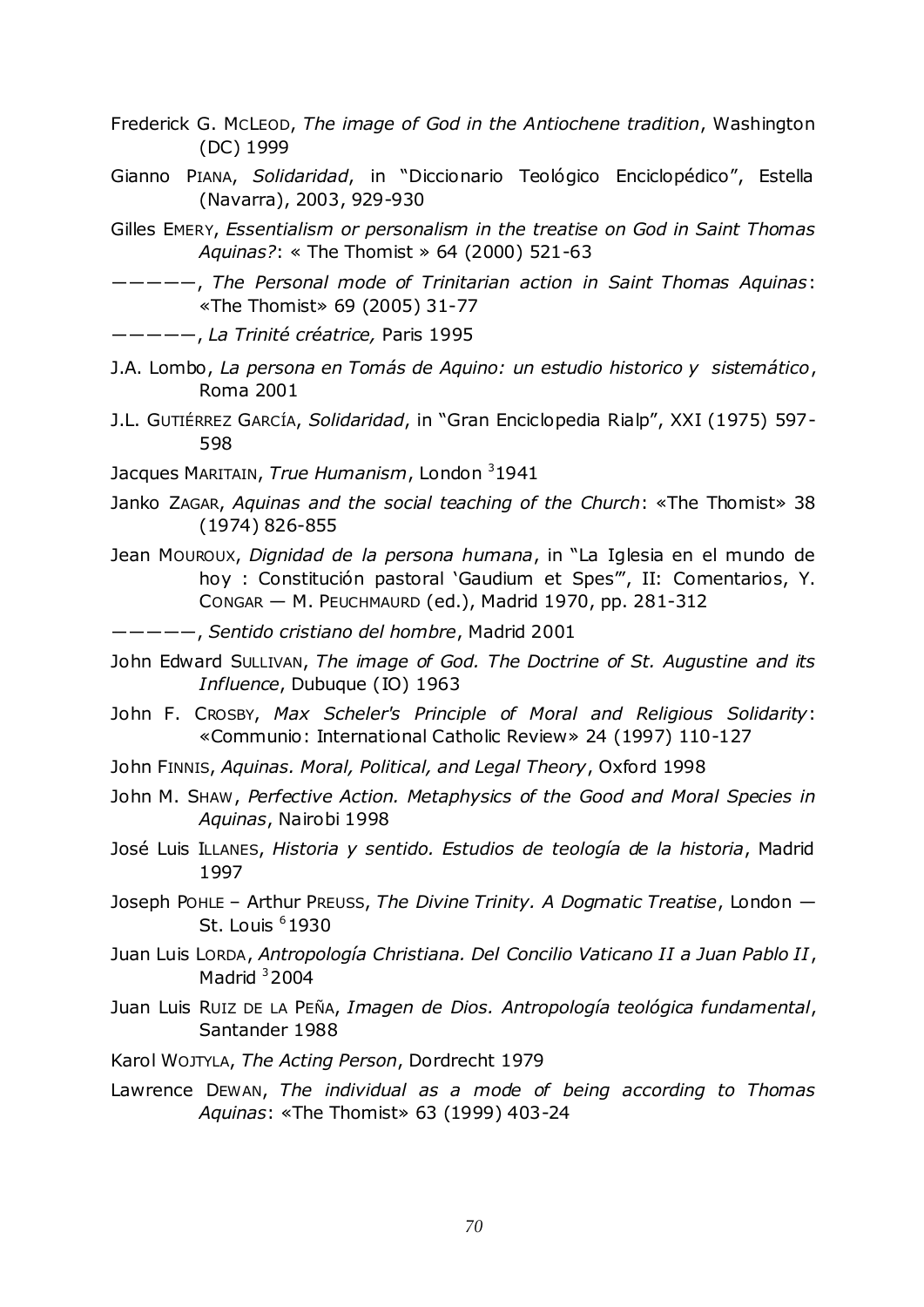- Mark D. JORDAN, *Theology and philosophy*, in "The Cambridge Companion to Aquinas", Norman KRETZMANN - Elenore STUMP (ed.), Cambridge 1993, pp. 232-251
- Martin RHONHEIMER, *La perspective de la Moral. Fundamentos de la Ética Filosófica*, Madrid <sup>2</sup>2000
- Mary SHIVANANDAN J. C. ATKINSON, *Person As Substantive Relation and Reproductive Technologies. Biblical and Philosophical Foundations*: «Logos: A Journal of Catholic Thought and Culture» 7.3 (2004) 124- 156
- Michael A. DAUPHINAIS, *Loving the Lord Your God: The Imago Dei in Saint Thomas Aquinas*: «The Thomist» 63 (1999) 241-67
- Paul E. SIGMUND, Law and Politics, in "Thomas Aquinas. Contemporary Philosophical Perspectives", Brian DAVIES (ed.), Oxford 2002
- Paul SABUY, *Acerca de la solidaridad humana. La asimetría de la relación entre las personas*, in "Idea cristiana del hombre : III Simposio Internacional 'Fe Cristiana y Cultura Contemporánea'," Juan Jesús BOROBIA ET AL. (ed.), pp. 407-427
- Philip HAROLD, *Meaninglessness: The Solutions of Nietzsche, Freud, and Rorty — M.A. Casey (Book Review)*: «Journal of Markets & Morality» VII-1 (2004) 125-127
- Ralph MCINERNY, *Thomas Aquinas: Selected Writings*, London 1998
- Reginald GARRIGOU-LAGRANGE, *Reality. A Synthesis of Thomistic Thought*, St. Louis—London 1950
- Roger CHARLES, *Christian Social Witness and Teaching. The Catholic Tradition from Genesis to Centesimus Annus*, Leominster <sup>2</sup>1998
- Scott HOLLAND, *The Coming only is Sacred. Self-Creation and Social Solidarity in Richard Rorty"s Secular Eschatology*: «Cross Currents» 53-4 (2004)
- Servais PINCKAERS, *The Sources of Christian Ethics*, Edinburgh 1995
- Seyed TAGHAVI, *Rorty's Approach to Cultural Difference: The Conflict between Solidarity and Procedural Liberalism*: «Culture, Theory & Critique» 43- 2 (2002) 123-138
- St. AUGUSTINE, *The Trinity*, Stephen MCKENNA (trans.), Boston 1962
- Stephen L. BROCK, *Is uniqueness at the root of personal dignity? John Crosby and Thomas Aquinas*: «The Thomist» 69 (2005)
- Steven A. LONG, *On the possibility of a purely natural end for man*: « The Thomist» 64 (2000) 211-37
- Terence MCGOLDRICK, *Episcopal Conferences Worldwide on Catholic Social Teaching*: «Theological Studies» 59-1 (1998) 22-50
- Thomas GILBY, *The Political Thought of Thomas Aquinas*, Chicago 1958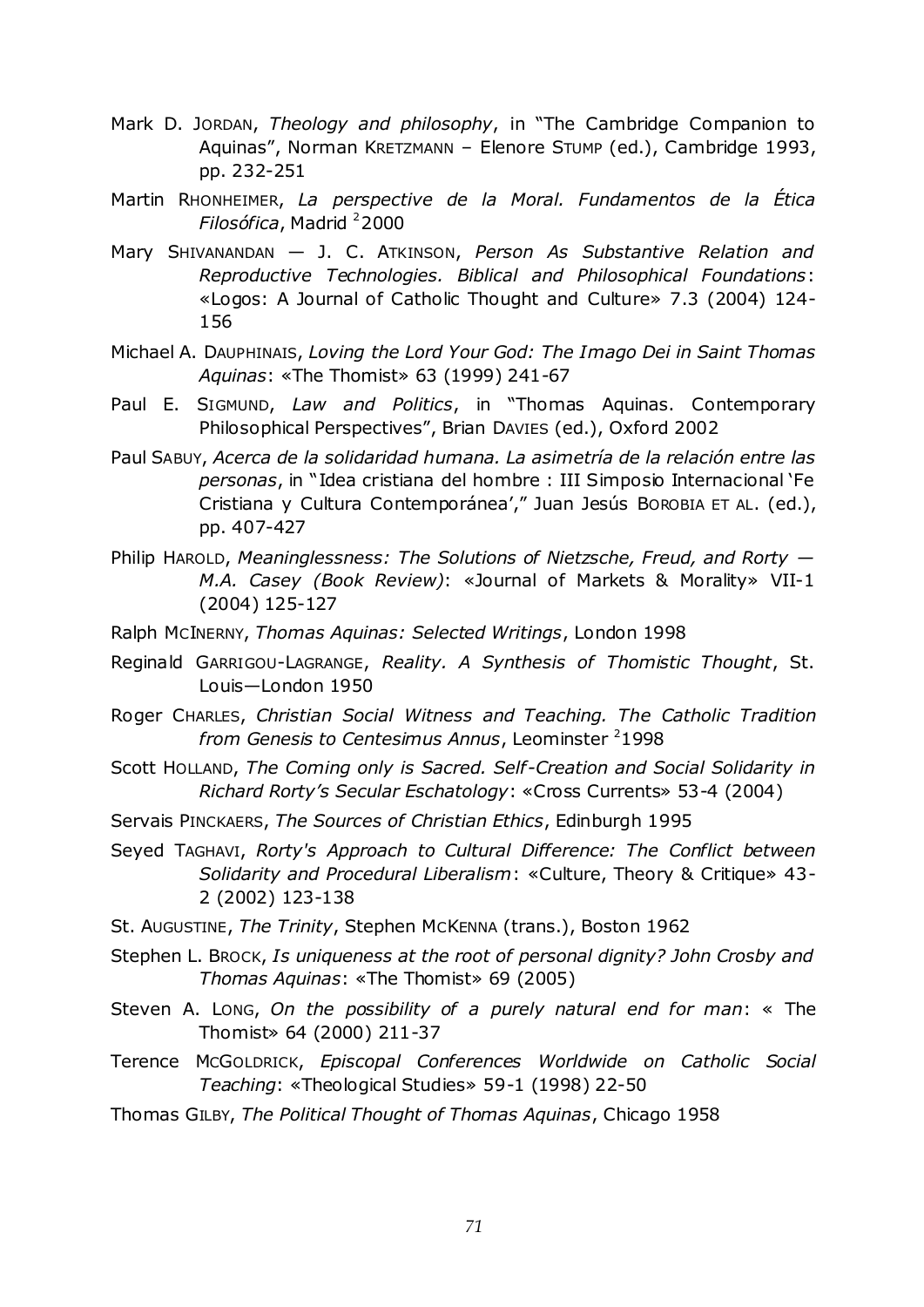- Thomas S. HIBBS, *Dialectic and Narrative in Aquinas. An Interpretation of the Summa contra gentiles*, Notre Dame 1995
- William SWEET, *Human rights as a foundation of solidarity. The contribution of Jacques Maritain*: «Documents de travail de la Chaire Hoover» 29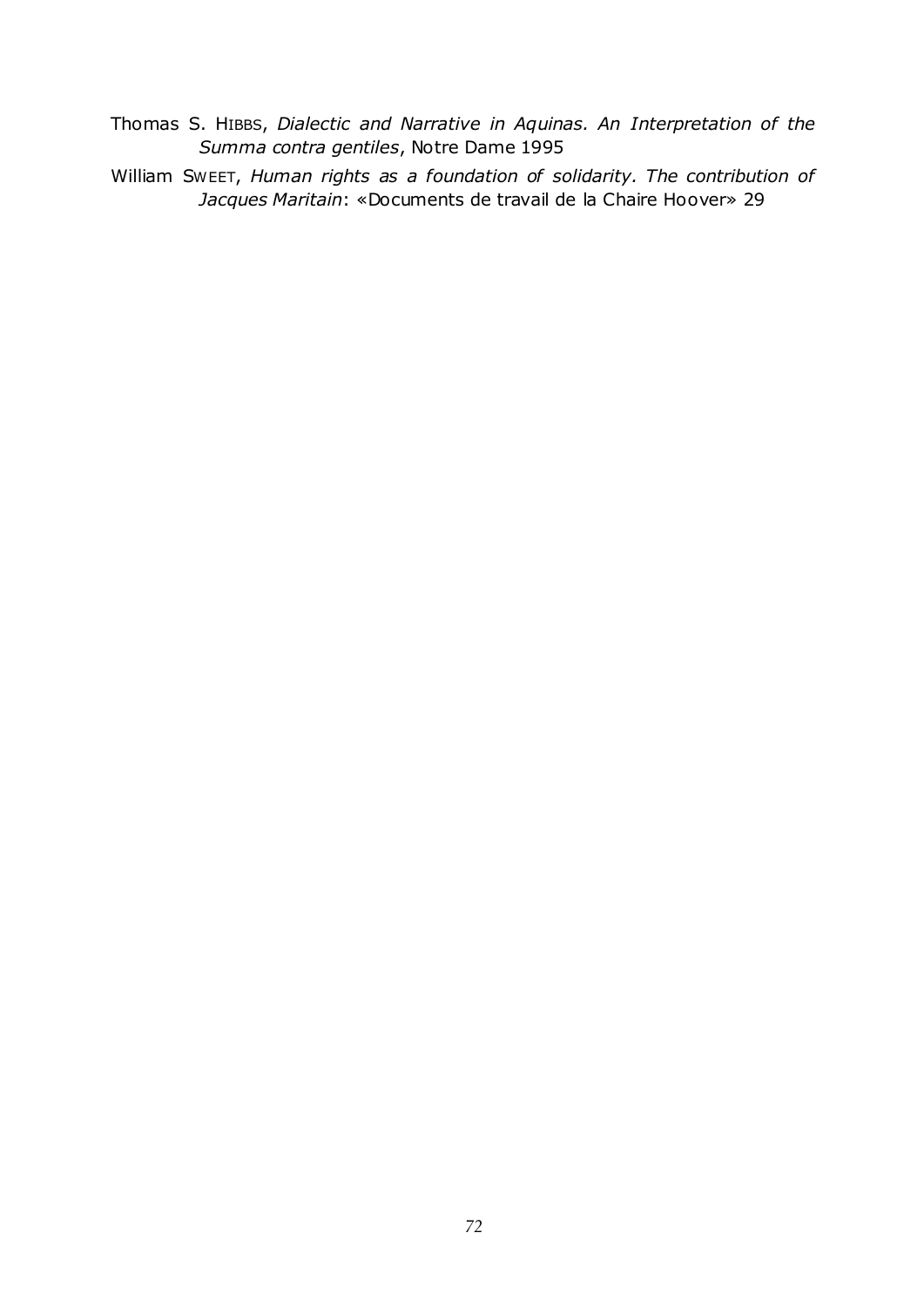## **NOTES**

- $1$  Solidarity was already a "key social virtue" in the social teaching of Pius XII, who uses the term extensively—cf. R. CHARLES, *Christian Social Witness and Teaching. The Catholic Tradition from Genesis to Centesimus Annus*, Leominster  $2$ 1998, pp. 139-141
- <sup>2</sup> Cf. J.L. GUTIÉRREZ GARCÍA, Solidaridad, in "Gran Enciclopedia Rialp," XXI, Madrid 1975; Antonio POLISENO, *La amistad y sus virtudes: del afecto por algunos a la solidaridad con todos*, Madrid 2004
- <sup>3</sup> Cf. G. PIANA, Solidaridad, in "Diccionario Teológico Enciclopédico," Estella (Navarra)  $42003$
- <sup>4</sup> Cf. M.V. BILGRIEN, *Solidarity. A Principle, an Attitude, a Duty? Or the Virtue for*  an Interdependent World?, New York 1999 (hereafter "BILGRIEN, Solidarity") p. 53
- <sup>5</sup> Cf. Rafael GÓMEZ PÉREZ, Ética, solidaridad y opinión pública, in "Estudios sobre la Encíclica «Sollicitudo rei socialis»," Fernando FERNÁNDEZ (ed.), Madrid 1990, 615-632
- 6 JOHN PAUL II, Enc. Let. *Sollicitudo Rei Socialis*, no. 40 (30 December 1987): AAS 80.5 (May 1988), 513-586 — hereafter *SRS*
- <sup>7</sup> Consult, for example, B. KRAEMER, *Development—Principles for integral human development in Sollicitudo Rei Socialis*: «International Journal of Social Economics» XXV: 11-12 (1998) 1727-1738 W. Sweet, *Human rights as a foundation of solidarity. The contribution of Jacques Maritain*: «Documents de travail de la Chaire Hoover» 29; F. FELICE, *The Ethical Foundation of the Market Economy: A Reflection on Economic Personalism in the Thought of Luigi Sturzo*: «Journal of Markets & Morality» IV-2 (2001) 151-175; P. SABUY, *Acerca de la solidaridad humana. La asimetría de la relación entre las*  personas, in "Idea cristiana del hombre : III Simposio Internacional 'Fe Cristiana y Cultura Contemporánea'," J.J. BOROBIA et al. (ed.), pp. 407-427; P.E. SIGMUND, Law and Politics, in "Thomas Aquinas. Contemporary Philosophical Perspectives", B. DavIES (ed.), Oxford 2002
- <sup>8</sup> "Thus whichever road is taken, unless indeed we halt on the way, we always end by coming to the principle of solidarity. This illuminating principle was not only perceived but clearly formulated by the Fathers of the Church. All of them say in about the same words that Jesus Christ had to become what we are, in order to make us become what he is; that he became incarnate in order that the deliverance should be accomplished by a man, as the fall had been accomplished by a man; that Christ, as redeemer, comprises and summarises all humanity.‖ F. PRAT, *Theology of St. Paul*, Vol. II, London– Dublin 1945, p. 200-1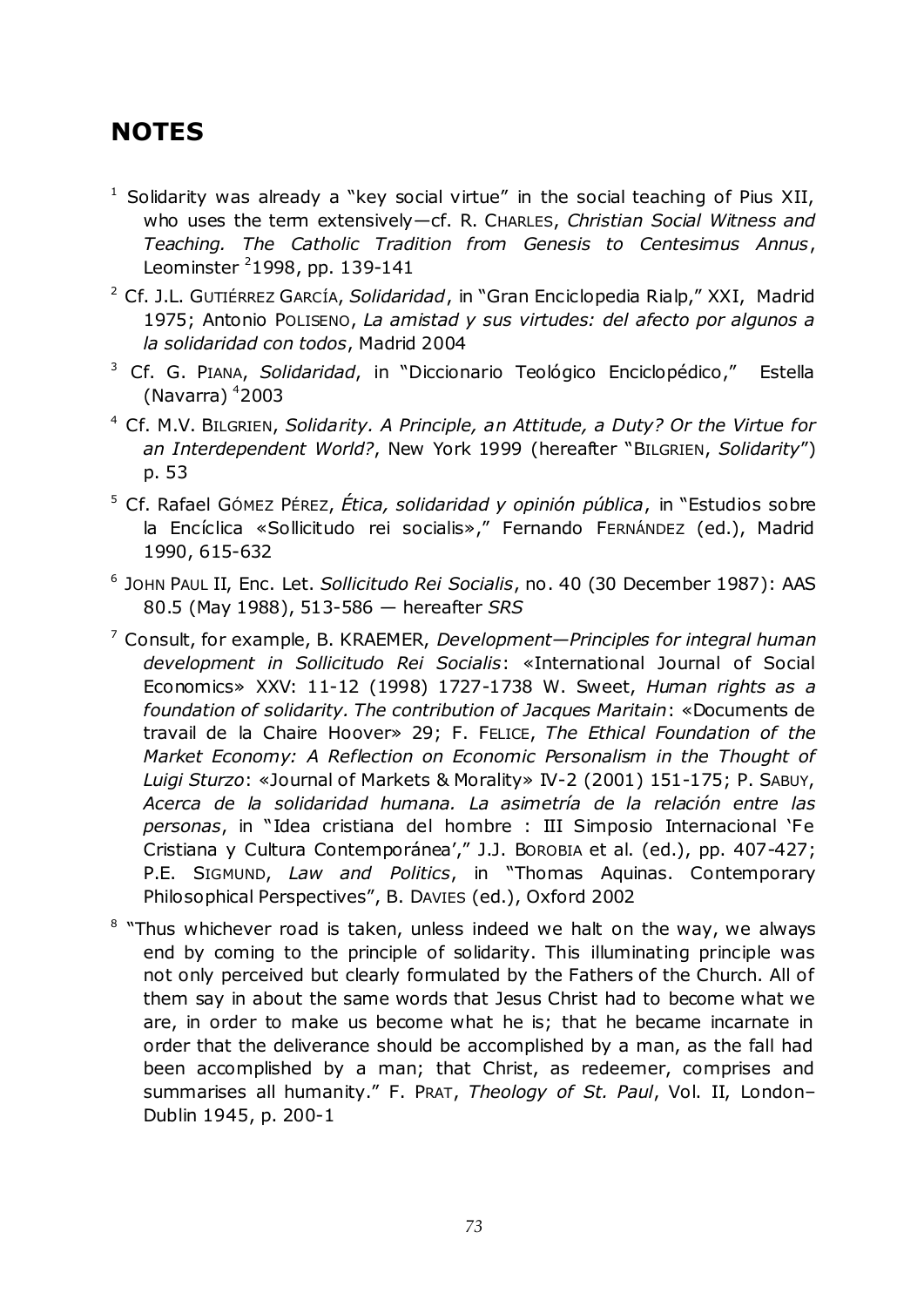- <sup>9</sup> For a comprehensive study (with an emphasis on social justice issues) of the extensive and varied usage of the term 'solidarity' in the Church's social doctrine, see BILGRIEN, *Solidarity*
- <sup>10</sup> T. McGOLDRICK, *Episcopal Conferences Worldwide on Catholic Social Teaching*: «Theological Studies» 59-1 (1998) 22-50, p. 37
- <sup>11</sup> K. Doran, *Solidarity. A Synthesis of Personalism and Communalism in the Thought of Karol Wojtyla / Pope John Paul II*, New York 1996*—* hereafter ―DORAN, *Solidarity.*‖ See also E. MONTI, *Alle fonti della solidarietà. La nozione di solidarietà nella dottrina sociale della Chiesa*, Milano 1999
- <sup>12</sup> PONTIFICAL COUNCIL FOR JUSTICE AND PEACE, *Compendium of the Social Doctrine of the Church*, Vatican City 2004

- 1 4 DORAN, *Solidarity,* ch. 1 *passim*
- $15$  R. GÓMEZ PÉREZ, op. cit., p. 627
- $16$  Ibid., p. 615
- $17$  Hibbs comments that in St. Thomas, "theology's dialectical engagement of philosophy begins from the human and ascends through 'reasons and similitudes' to the divine. Revelation makes the continuation of the ascent possible.‖ Cf. T.S. HIBBS, *Dialectic and Narrative in Aquinas. An Interpretation of the Summa contra gentiles*, Notre Dame 1995, p. 30
- 1 8 FINNIS, *Aquinas*, p. 312
- $19$  Pegis notes that revelation itself is not limited to truths which are inaccessible to reason. "Given that divine truth is twofold, namely, that which can and that which cannot be investigated by reason, St. Thomas thinks it fitting that both should be proposed to men by a divine revelation for their belief." ST. THOMAS AQUINAS, *Summa contra Gentiles. Book One: God*, A.C.PEGIS (trans.), Notre Dame 1975, p. 29 - hereafter "ScG, I"
- <sup>20</sup> Cf. *STh*, I, 1, 8 ad 2: "cum enim gratia non tollat naturam sed perficiat."
- $21$  *FR* 43
- $22$  Jordan comments that to look for a division between theological and philosophical thought in Aquinas' work would be mistakenly to suppose that he would admit to having two separate doctrines or indeed that it was in fact 'his' doctrine in any important sense. He regarded himself as an ordained teacher of an inherited theology. Cf. M.D. JORDAN, *Theology and philosophy*, in "The Cambridge Companion to Aquinas", N. KRETZMANN  $-$  E. STUMP (ed.), Cambridge 1993, pp. 232-251
- <sup>23</sup> *Ibid*,. pp. 236-241
- <sup>24</sup> *GS* 24

<sup>1 3</sup> *SRS* 39.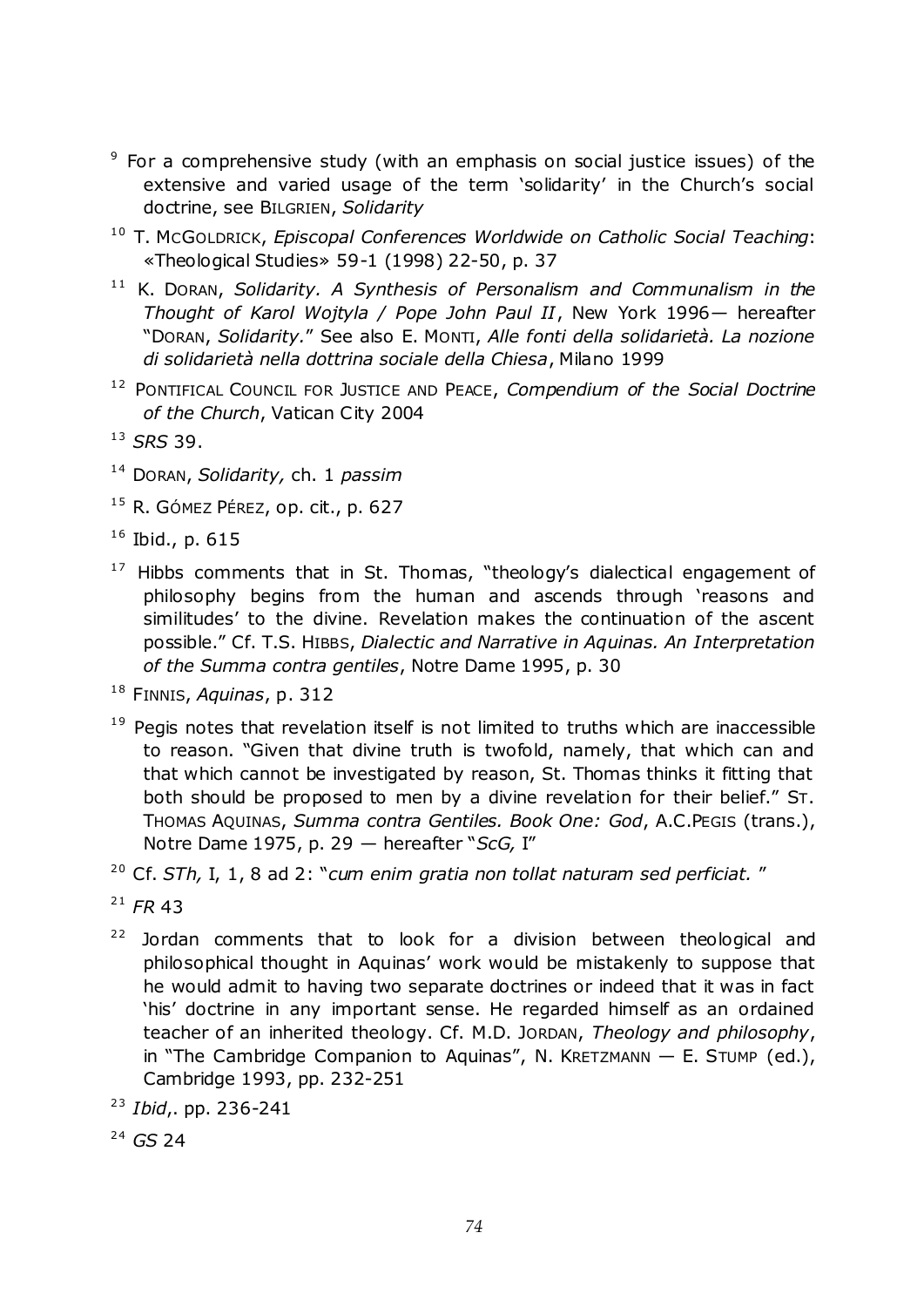- <sup>25</sup> DORAN, Solidarity
- <sup>26</sup> SECOND VATICAN COUNCIL, Past. Const. *Gaudium et Spes,* 24 (7 December 1965): AAS 58 (7 Dec 1965), 1025-115 - hereafter "GS"
- <sup>27</sup> PONTIFICAL COUNCIL FOR JUSTICE AND PEACE, *Compendium of the Social Doctrine of the Church*, Vatican City 2004 — hereafter "Compendium" or "CSDC"
- $28$  The schematic observations in this section (I.1) are a synopsis of ideas drawn from the various works cited in the footnotes, notably the essay by J.L. ILLANES, Persona y sociedad, in "Moral de la persona y renovación de la teología moral", A. SARMIENTO (ed.), Madrid 1998
- <sup>29</sup> P.E. SIGMUND, *Law and Politics*, in "Thomas Aquinas. Contemporary Philosophical Perspectives", B. DavIES (ed.), Oxford 2002, p.326
- 3 0 T. GILBY, *The Political Thought of Thomas Aquinas*, Chicago 1958, pp. 316-317
- <sup>31</sup> JOHN PAUL II, Enc. Let. *Fides et ratio*, 43 (14 September 1998): AAS 91 (1999) 5-88 — hereafter *FR*
- <sup>32</sup> L. FEUERBACH (1804-1872), the father of modern atheism, in *The Essence of Christianity.*
- <sup>33</sup> J.L. ILLANES, *Persona y sociedad*, in "Moral de la persona y renovación de la teología moral", A. SARMIENTO (ed.), Madrid 1998, p. 200
- 3 4 M. RHONHEIMER, *La perspective de la Moral. Fundamentos de la Ética Filosófica*, Madrid <sup>2</sup>2000, p. 263.
- $35$  J.L. ILLANES, op. cit., p. 202
- <sup>36</sup> J. MARITAIN, *True Humanism*, London <sup>3</sup>1941, pp. 22-24
- <sup>37</sup> DORAN, *Solidarity*
- 3 8 Cf. DORAN, *Solidarity,* p. 66
- <sup>39</sup> For a review Mounier, Scheler and other leading figures in the personalist movement, cf. J.L. LORDA, *Antropología Christiana. Del Concilio Vaticano II a Juan Pablo II*, Madrid <sup>3</sup> 2004, pp 40-65
- <sup>40</sup> DORAN, *Solidarity*, p. 80
- <sup>41</sup> DORAN, *Solidarity*, p. 81
- <sup>42</sup> DORAN, *Solidarity*, p. 27-50, provides a valuable account of Scheler's theory of solidarity.
- <sup>43</sup> J.F. CROSBY, Max Scheler's Principle of Moral and Religious Solidarity: «Communio: International Catholic Review» 24 (1997) 110-127, p. 112
- 4 4 K. WOJTYLA, *The Acting Person*, Dordrecht 1979
- <sup>45</sup> JOHN PAUL II, Post-Syd. Apost. Exhort. *Reconciliatio et paenitentia*, 16 (2 December 1984): AAS 77 (1985) - hereafter "RP"
- $46$  Cf. J.L. LORDA, op. cit., pp. 36, 43, 62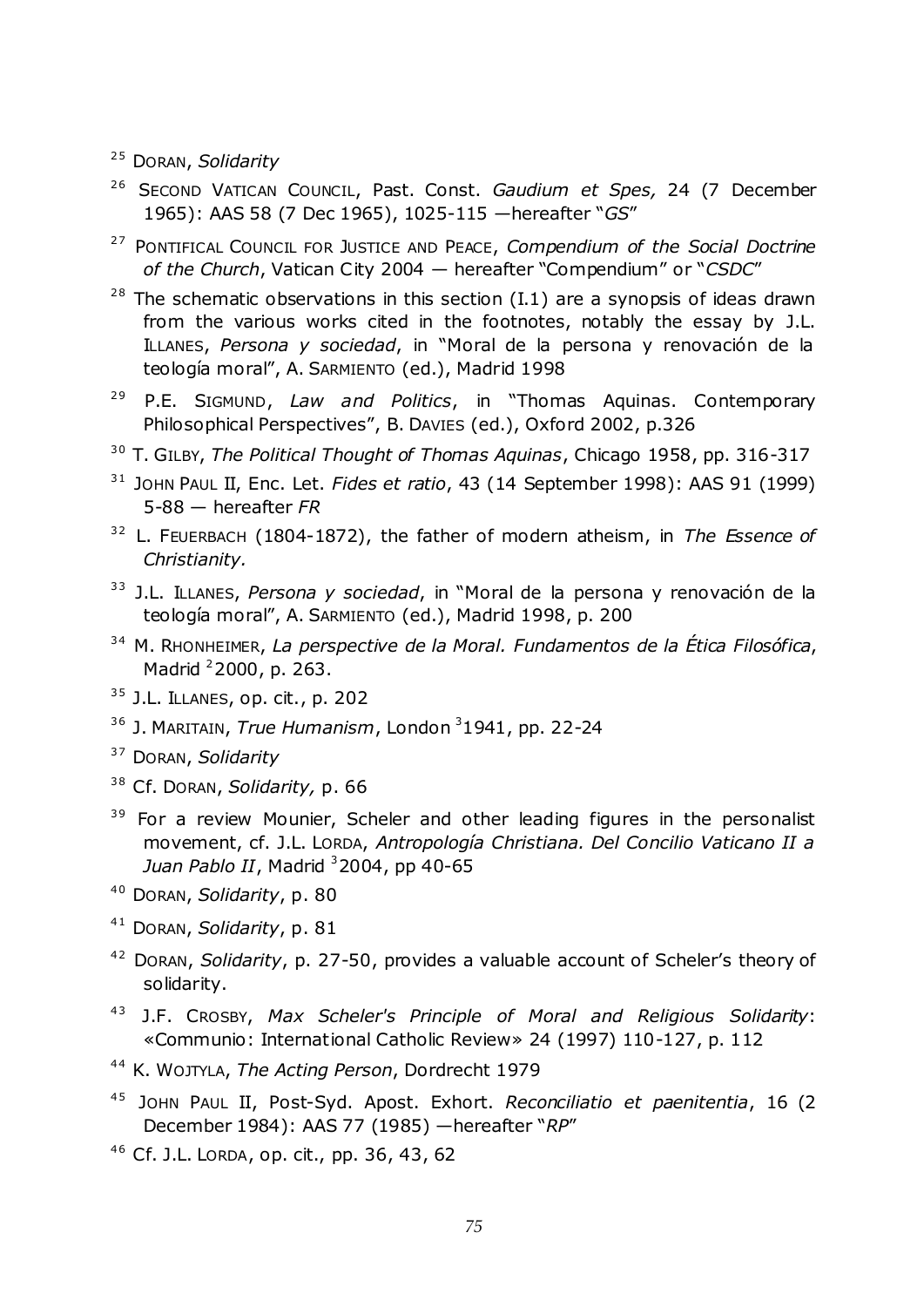- $47$  R. CHARLES, op. cit., p. 130
- <sup>48</sup> Cf. J.L. ILLANES, *Historia y sentido. Estudios de teología de la historia*, Madrid 1997, pp. 154-7; P. HAROLD, *Meaninglessness: The Solutions of Nietzsche, Freud, and Rorty — M.A. Casey (Book Review)*: «Journal of Markets & Morality» VII-1 (2004) 125-127
- <sup>49</sup> S. HOLLAND, The Coming only is Sacred. Self-Creation and Social Solidarity in *Richard Rorty"s Secular Eschatology*: «Cross Currents» 53-4 (2004); S. TAGHAVI, *Rorty's Approach to Cultural Difference: The Conflict between Solidarity and Procedural Liberalism*: «Culture, Theory & Critique» 43-2 (2002) 123-138

- 5 1 *FR* 57
- 5 2 LEO XIII, Enc. Let. *Æterni Patris* (4 August 1879): *ASS* 11 (1878-1879), 97- 115
- 5 3 Cf. J. ZAGAR, *Aquinas and the social teaching of the Church*: «The Thomist» 38 (1974) 826-855, at p. 831
- <sup>54</sup> Cf. J.L. ILLANES, *Persona y sociedad*, in "Moral de la persona y renovación de la teología moral", A. SARMIENTO (ed.), Madrid 1998
- 5 5 *FR* 58
- 56 *CSDC* 90
- <sup>57</sup> JOHN PAUL II, Enc. Let. *Centesimus Annus*, 10 (1 May 1991): AAS 83.10 (Oct 1991), 793-867 — hereafter "CA"
- 5 8 PIUS XII, Enc. Let. *Summi Pontificatus*: AAS 31 (1939), 546
- <sup>59</sup> Cf. http://www.intratext.com
- 6 0 BILGRIEN, *Solidarity*
- $61$  *CSDC* 194
- 6 2 *CSDC* 35
- <sup>63</sup> *CSDC* 19
- 6 4 *CSDC* 106
- <sup>65</sup> *CSDC* 106
- <sup>66</sup> CSDC 107
- <sup>67</sup> *CSDC* 194
- <sup>68</sup> *CSDC* 27
- <sup>69</sup> *CSDC* 75

<sup>5 0</sup> Cf. *FR* 46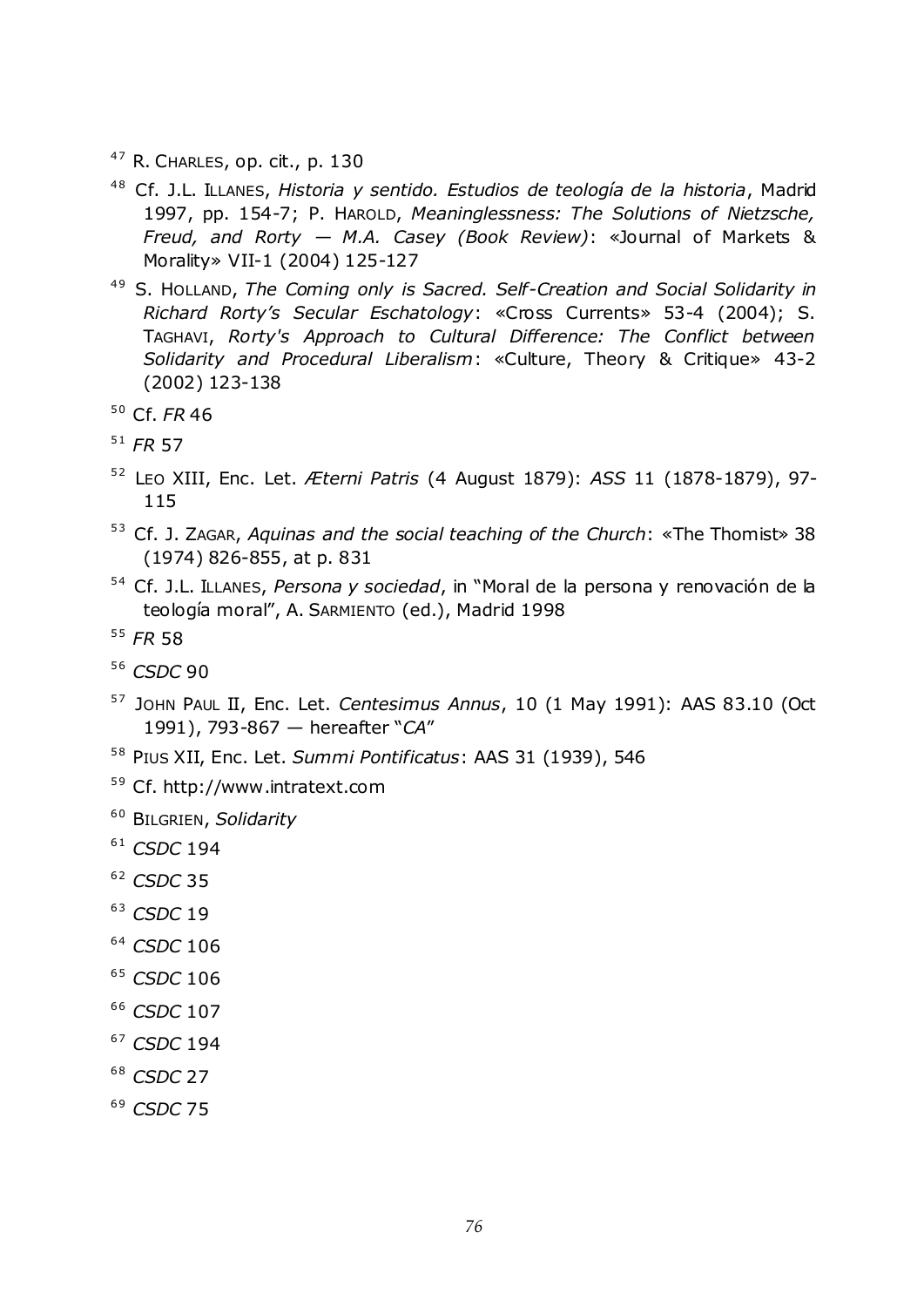- <sup>70</sup> *CSDC* 73: "social doctrine reflects three levels of theological-moral teaching: the *foundational* level of motivations; the *directive* level of norms for life in society; the *deliberative* level of consciences, called to mediate objective and general norms in concrete and particular social situations."
- <sup>71</sup> *CSDC* 77
- 7 2 J. FINNIS, *Aquinas. Moral, Political, and Legal Theory*, Oxford 1998, p. 294 hereafter "FINNIS, Aquinas"
- 7 3 *CSDC* 193, cf. also *SRS* 38
- 7 4 *CSDC* 203
- <sup>75</sup> *CSDC* 203
- 7 6 *SRS* 38
- 7 7 *CSDC* 196, note 424 quoting *SRS* 40
- <sup>78</sup> *CSDC* 65
- <sup>79</sup> *CSDC* 47
- <sup>80</sup> *CSDC* 34
- <sup>81</sup> *CSDC* 47
- 82 CA 41
- 8 3 *CSDC* 34, quoting *GS* 24
- 8 4 *GS* 24
- 8 5 *CSDC* 108, quoting *CCC* 357
- 86 *CSDC* 109
- <sup>87</sup> *CSDC* 34
- 8 8 *CSDC* 33, cf. *SRS* 40.
- 8 9 *CSDC* 34, cf. *GS* 24
- <sup>90</sup> *CSDC* 36
- $91$  MD 18 "This description, indeed this definition of the person, corresponds to the fundamental biblical truth about the creation of the human being—man and woman—in the image and likeness of God. This is not a purely theoretical interpretation, nor an abstract definition, for it gives an essential indication of what it means to be human, while emphasising the value of the gift of self, the gift of the person."
- <sup>92</sup> INTERNATIONAL THEOLOGICAL COMMISSION, *Communion and Stewardship: Human Persons Created in the Image of God,* 2002 (hereafter "ITC"), no. 43
- <sup>93</sup> *CSDC* 121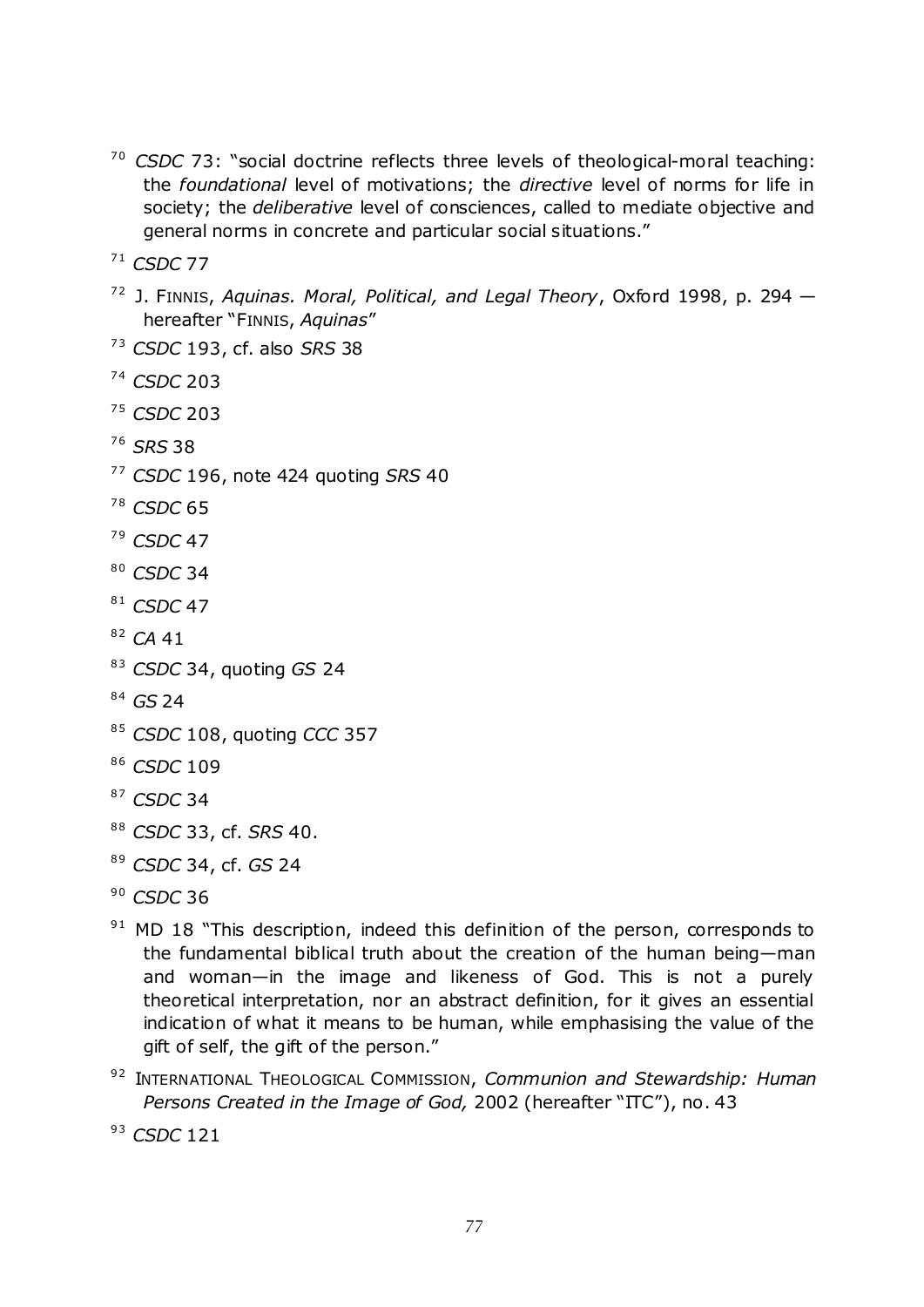<sup>94</sup> GS 22

<sup>95</sup> Cf. F. Prat, *La Teología de San Pablo*, Mexico 1947, pp. 233-242, 506-7

<sup>96</sup> GS 22

<sup>97</sup> *CSDC* 122

- <sup>98</sup> CSDC 122; cf. J. Mouroux, Sentido cristiano del hombre, Madrid 2001, p. 341 "El hombre es un espíritu y, como tal, genuina imagen de Dios. Fue creado para llevar una vida de misteriosa unión con Dios, para buscarle con el pensamiento y el amor, para servirle y trabajar por su gloria, terminando por perfeccionar, de este modo, su imagen divina, y en último término, su mismo ser. Esta capacidad y orientación proceden de su estructura misma y le definen en su misterio sustancial.‖; Cf. also Jean MOUROUX, *Dignidad de la*  persona humana, in "La Iglesia en el mundo de hoy : Constitución pastoral 'Gaudium et Spes'", II: Comentarios, Y. CONGAR - M. PEUCHMAURD (ed.), Madrid 1970, pp. 281-312
- 99 JOHN PAUL II, Apost. Letter *Mulieris Dignitatem, 7* (15 August 1988): AAS 80  $(1988)$ , 1665-1666 — hereafter "MD"
- <sup>100</sup> *CSDC* 108. The International Theological Commission notes (*ITC* 6) that there is now a willingness among biblical scholars and theologians to join with the Magisterium in reclaiming and reaffirming the doctrine of the *imago Dei*.
- <sup>101</sup> J.L. LORDA, *Antropología Christiana. Del Concilio Vaticano II a Juan Pablo II*, Madrid <sup>3</sup>2004, p. 248

 $103$  Ibid.

<sup>104</sup> Latin text of Scripture taken from *Nova Vulgata Bibliorum Sacrorum Editio*  (Editio Typica Altera)

- <sup>106</sup> JOHN PAUL II, *General Audience*, April 9, 1986.
- <sup>107</sup> For a useful discussion on a related issue in St. Thomas, cf. S.A. LONG, *On the possibility of a purely natural end for man*: «The Thomist» 64 (2000) 211-37
- <sup>108</sup> ST. THOMAS AQUINAS, *Summa theologiae,* (trans. English Dominican Fathers), Benziger, New York 1947 (hereafter "STh") III, 1, 3.
- <sup>109</sup> There are approximately 500 references to *imago Dei* or *ad imaginem Dei* in the collection of St. Thomas' works available at http://www.corpusthomisticum.org/iopera.html (Jan. 2006)
- <sup>110</sup> ST. THOMAS AQUINAS, *Compendium of Theology*, CXIII, C. VOLLERT (trans.), St. Louis 1947, p. 108 — hereafter *"CT"*

<sup>111</sup> *Ibid.*, p. 109

<sup>102</sup> *MD* 7

<sup>105</sup> Cf. *ITC* 6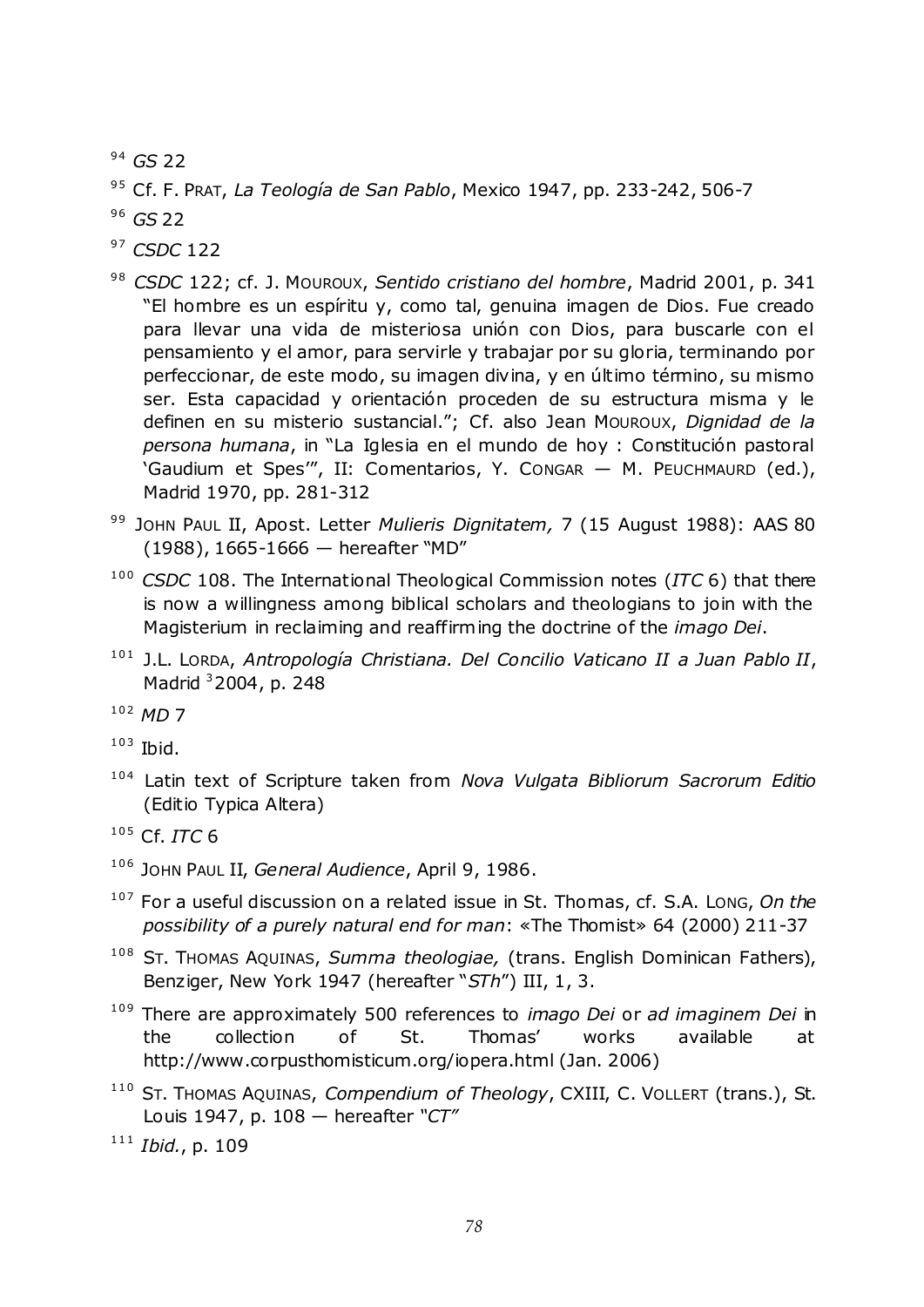<sup>112</sup> *Ibid.*, p. 109

- $113$  For approaches to this doctrine among the early Fathers and St. Thomas, see J.E. SULLIVAN, *The image of God. The Doctrine of St. Augustine and its Influence*, Dubuque (IO) 1963; Frederick G. MCLEOD, *The image of God in the Antiochene tradition*, Washington (DC) 1999; M.A. DAUPHINAIS, *Loving the Lord Your God: The Imago Dei in Saint Thomas Aquinas*: «The Thomist» 63 (1999) 241-67
- $114$  J.E. SULLIVAN, op.cit., p. 261: "The treatment of the doctrine of the Trinitarian image in the Summa is principally a profound simplification of Thomas's earlier teaching, though a very great advance in scientific order is observable, together with preciseness of distinction, expression, and intuition on which the former two [treatments of the doctrine] are based. This simplification is centred around the mature Thomistic concept of image from which all his conclusions flow. ... The primary imitation of the Trinity by man now consists in the procession of a mental word and consequent love from a principle in him."
- <sup>115</sup> *STh* I, 79, 7 ad 1
- <sup>116</sup> *STh* I, 93, 5c
- <sup>117</sup> *STh* I, 93, 9c
- <sup>118</sup> Cf. M.A. DAUPHINAIS, op. cit., p. 267
- <sup>119</sup> *STh* I, 34 prooemium
- <sup>120</sup> *ScG* IV, 7, 13: "No created substance represents God in His substance: for whatever appears of the perfection of any creature is less than what God is: hence through no creature can the essence of God be known. But the Son represents the Father; for the Apostle says of Him that He is the image of the invisible God (Col. i, 15). And lest He should be accounted an image falling short of and failing to represent the essence of God; or an image whence the essence of God could not be known, even as man is said to be the image of God (1 Cor xi, 7), He is declared to be a perfect image, representing the very substance of God, the splendour of his glory, and figure of his substance (Heb. i, 3)."
- <sup>121</sup> *STh* I, 35, 2 ad 3
- <sup>122</sup> *STh* I, 35, 1c
- <sup>123</sup> *STh* I, 35, 2c
- <sup>124</sup> *STh* I, 93, 2 ad 4
- $125$  "The image of God among creatures must have a likeness pertaining to that which can be considered the quasi-species of God." J.E. SULLIVAN, op. cit., p. 224.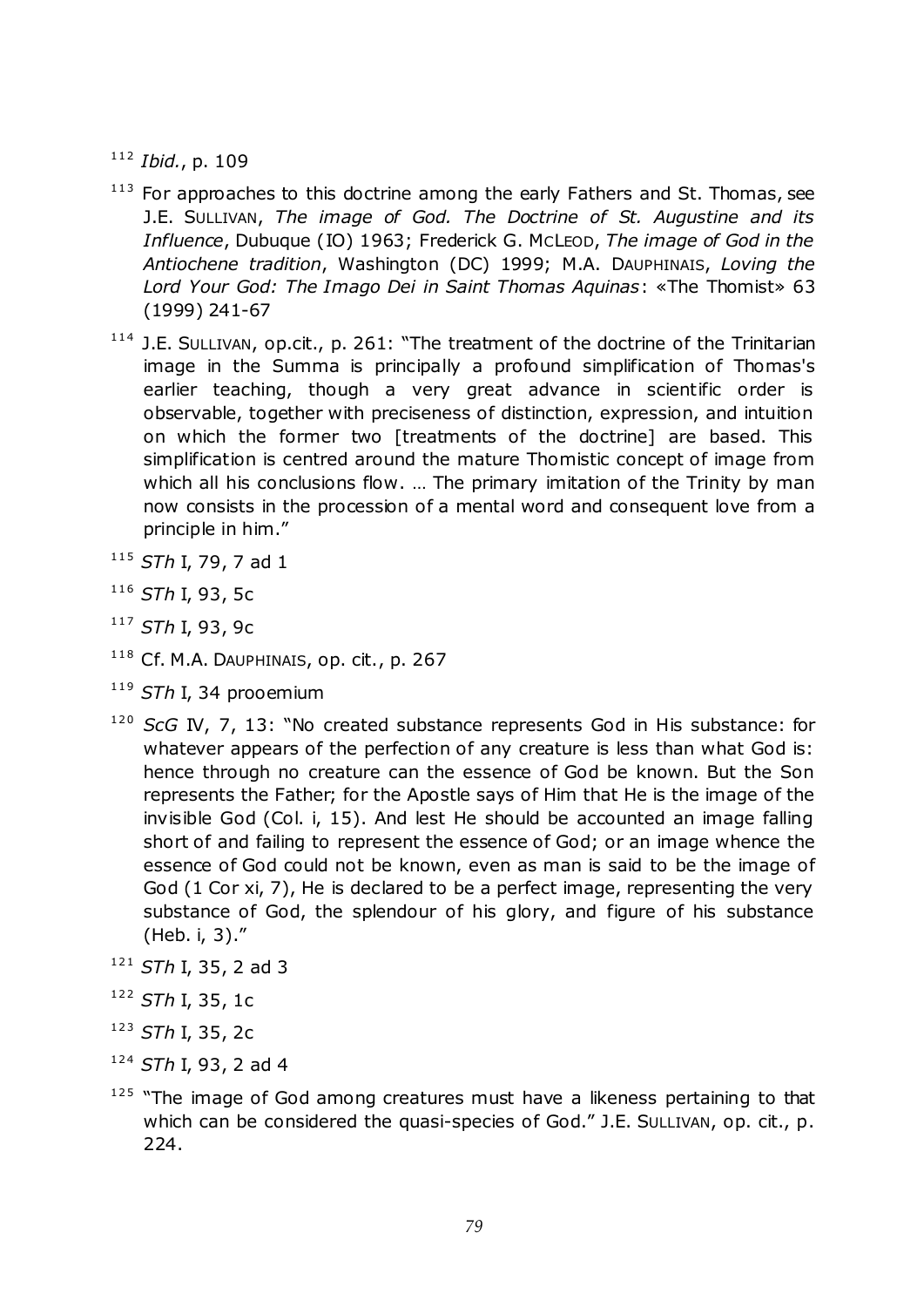- <sup>126</sup> Cf. *STh* I, 93, 2: "Now it is manifest that specific likeness follows the ultimate difference. But some things are like to God first and most commonly because they exist; secondly, because they live; and thirdly because they know or understand; and these last, as Augustine says (Questions. 83, qu. 51) 'approach so near to God in likeness, that among all creatures nothing comes nearer to Him.' It is clear, therefore, that intellectual creatures alone, properly speaking, are made to God's image."
- <sup>127</sup> Cf. *STh* I-II, 18, 2 ad 1; ibid., 20, 6
- <sup>128</sup> *St. Thomas Aquinas. Summa theologiae*, Vol. 16 (I-II, 1-5), T. GILBY (ed.), Blackfriars, London 1969, xv
- <sup>129</sup> *STh* I-II prooemium
- <sup>130</sup> *STh* I, 93, 1 ad 2: "The First-Born of creatures is the perfect image of God, reflecting perfectly that of which He is the image, and so He is said to be the "image," and never "to the image." But man is said to be both "image" by reason of the likeness; and "to the image" by reason of the imperfect likeness. And since the perfect likeness to God cannot be except in an identical nature, the image of God exists in His first-born Son; as the image of the king is in his son, who is of the same nature as himself: whereas it exists in man as in an alien nature, as the image of the king is in a silver coin, as Augustine says explains in De decem Chordis (Serm. ix, al, xcvi, De Tempore)."
- 131 STh I, 88, 3: "Since the human intellect in the present state of life cannot understand even immaterial created substances, much less can it understand the essence of the uncreated substance. Hence it must be said simply that God is not the first object of our knowledge. Rather do we know God through creatures ... while the first object of our knowledge in this life is the 'quiddity of a material thing,' which is the proper object of our intellect." Cf. ibid., ad 1: "Hence, as the light itself of our intellect is not the object it understands, much less can it be said that God is the first object known by our intellect." Cf. ibid., ad 3: "If there existed in our souls a perfect image of God, as the Son is the perfect image of the Father, our mind would know God at once. But the image in our mind is imperfect; hence the argument does not prove."
- 132 J.E. SULLIVAN, op. cit., p. 244
- <sup>133</sup> *STh* I, 93, 5c
- <sup>134</sup> *ScG* III, 24: "For imperfect beings tend solely to the good of the individual; perfect beings to the good of the species; more perfect beings to the good of the genus; and God, who is the most perfect in goodness, to the good of all being. Hence some say, not without reason, that goodness as such is diffusive of itself."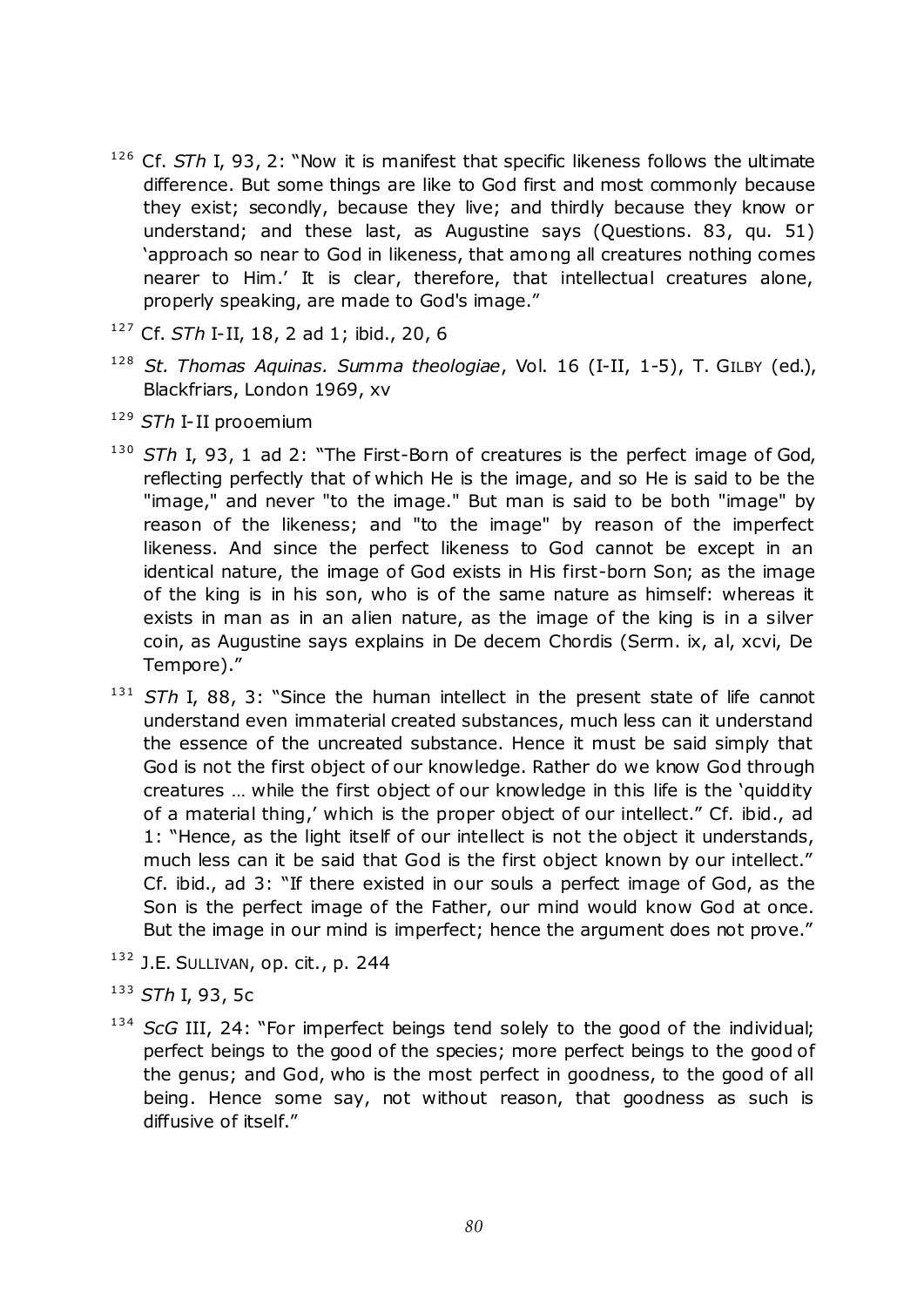- <sup>135</sup> *ScG* I, 75: "Everyone desires the perfection of that which for its own sake he wills and loves: for the things which we love for their own sakes we wish to be excellent, and ever better and better, and to be multiplied as much as possible. But God wills and loves His essence for its own sake. Now that essence is not augmentable and multipliable in itself (Chap. XLII), but can be multiplied only in its likeness, which is shared by many. God therefore wills the multitude of things, inasmuch as He wills and loves His own perfection."
- 136 STh I, 45, 6: "To create is, properly speaking, to cause or produce the being of things. And as every agent produces its like, the principle of action can be considered from the effect of the action; for it must be fire that generates fire. And therefore to create belongs to God according to His being, that is, His essence, which is common to the three Persons. Hence to create is not proper to any one Person, but is common to the whole Trinity."

- <sup>138</sup> *STh I, 45, 7. Cf. ScG IV, 26:* "But as for the irrational creation, on account of the remoteness and obscurity of the representation as found in them, there is said to be the 'foot-print' of the Trinity, but not the 'image' (*vestigium, non imago*)".
- <sup>139</sup> *STh* I, 93, 5
- <sup>140</sup> *STh* I, 93, 5
- <sup>141</sup> *STh* I, 93, 6 ad 2
- <sup>142</sup> *STh* I, 35, 2
- <sup>143</sup> STh I, 45, 7c: "In rational creatures, possessing intellect and will, there is found the representation of the Trinity by way of image, inasmuch as there is found in them the word conceived, and the love proceeding."
- <sup>144</sup> *STh* I, 93, 6; cf. *STh* I, 28, 3.
- <sup>145</sup> STh I, 4, 3 ad 3: "Likeness of creatures to God is not affirmed on account of agreement in form according to the formality of the same genus or species, but solely according to analogy, inasmuch as God is essential being, whereas other things are beings by participation."
- <sup>146</sup> Cf. J.E. SULLIVAN, op. cit., pp. 255-6
- $147$  Cf. J.E. SULLIVAN, op. cit., p. 253
- <sup>148</sup> Cf. Ibid., 257
- <sup>149</sup> *STh* I-II, 2, 8: "The object of the will, i.e. of man's appetite, is the universal good; just as the object of the intellect is the universal true. Hence it is evident that naught can lull man's will, save the universal good. This is to be found, not in any creature, but in God alone; because every creature has goodness by participation. Wherefore God alone can satisfy the will of man."

<sup>137</sup> *STh* I, 93, 6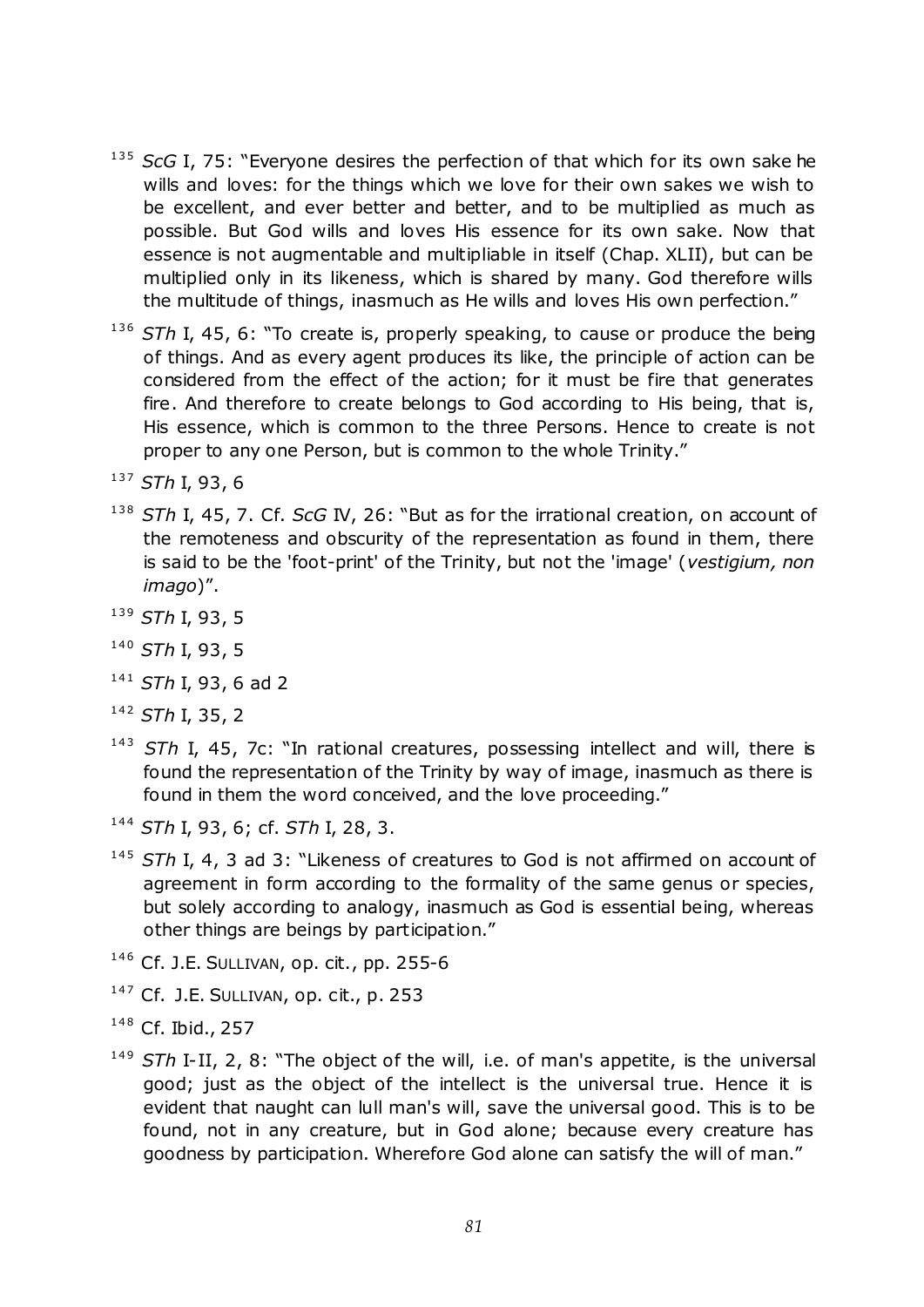- <sup>150</sup> STh I, 93, 4 "Since man is said to be the image of God by reason of his intellectual nature, he is the most perfectly like God according to that in which he can best imitate God in his intellectual nature. Now the intellectual nature imitates God chiefly in this, that God understands and loves Himself."
- <sup>151</sup> Cf. for example, *Super Sent.*, lib. 1 d. 14 q. 2 a. 2 co.: "Respondeo dicendum, quod in exitu creaturarum a primo principio attenditur quaedam circulatio vel regiratio, eo quod omnia revertuntur sicut in finem in id a quo sicut a principio prodierunt. Et ideo oportet ut per eadem quibus est exitus a principio, et reditus in finem attendatur."
- <sup>152</sup> *ScG*, II, 46, 2: "An effect is most perfect when it returns to its source; thus, the circle is the most perfect of all figures, and circular motion the most perfect of all motions, because in their case a return is made to the starting point. It is therefore necessary that creatures return to their principle in order that the universe of creatures may attain its ultimate perfection. Now each and every creature returns to its source so far as it bears a likeness to its source, according to its being and its nature, wherein it enjoys a certain perfection. … Since God's intellect is the principle of the production of creatures, as we have shown above, the existence of some creatures endowed with intelligence was necessary in order that the universe of created things might be perfect."
- <sup>153</sup> *STh* I, 93 prooemium
- <sup>154</sup> *ScG* III, 1
- <sup>155</sup> *STh* I, 93, 4
- <sup>156</sup> *STh* I, 93, 4
- <sup>157</sup> STh I-II, 85, 1: "The good of human nature is threefold. First, there are the principles of which nature is constituted, and the properties that flow from them, such as the powers of the soul, and so forth. … the first-mentioned good of nature is neither destroyed nor diminished by sin."
- <sup>158</sup> STh I-II, 65, 2 "It is possible by means of human works to acquire moral virtues, in so far as they produce good works that are directed to an end not surpassing the natural power of man: and when they are acquired thus, they can be without charity, even as they were in many of the Gentiles. But in so far as they produce good works in proportion to a supernatural last end, thus they have the character of virtue, truly and perfectly; and cannot be acquired by human acts, but are infused by God. Such like moral virtues cannot be without charity."
- <sup>159</sup> *ScG* III, 129: "Wherever a thing is natural to any one, any other thing also is natural, without which the first thing cannot be had, for nature fails not in necessities.‖

<sup>160</sup> ST I-II, 63, 1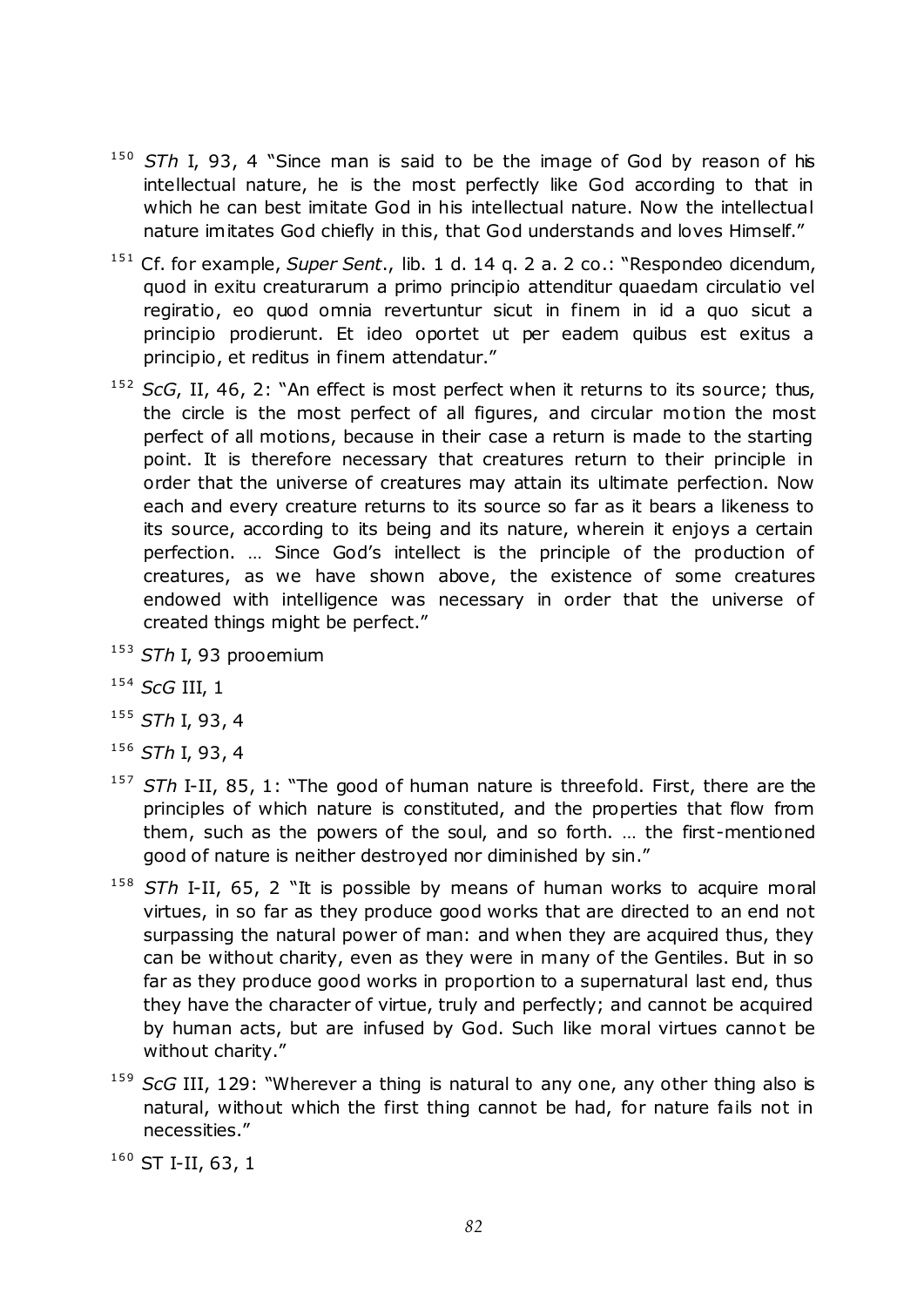- <sup>161</sup> STh III, 9, 2: "Now man is in potentiality to the knowledge of the blessed, which consists in the vision of God; and is ordained to it as to an end; since the rational creature is capable of that blessed knowledge, inasmuch as he is made in the image of God."
- <sup>162</sup> *STh* III, 11, 1
- <sup>163</sup> STh I-II, 113, 10: "The justification of the ungodly is not miraculous, because the soul is naturally capable of grace; since from its having been made to the likeness of God [*ad imaginem Dei*], it is fit to receive God by grace, as Augustine says."
- <sup>164</sup> J.E. SULLIVAN, op. cit., p. 233
- <sup>165</sup> STh II-II, 175, 1 ad 2: "It belongs to man's mode and dignity that he be uplifted to divine things, from the very fact that he is made to God's image. … Hence it is not contrary to nature, but above the faculty of nature that man's mind be thus uplifted in rapture by God."
- <sup>166</sup> *STh* I-II, 110, 4
- <sup>167</sup> STh I-II, 61, 5: "We must needs place some virtues between the social or human virtues, and the exemplar virtues which are Divine. … some are virtues of men who are on their way and tending towards the Divine similitude; and these are called "perfecting" virtues."
- <sup>168</sup> STh III, 8, 3: "If we take the whole time of the world in general, Christ is the Head of all men, but diversely. For, first and principally, He is the Head of such as are united to Him by glory; secondly, of those who are actually united to Him by charity; thirdly, of those who are actually united to Him by faith; fourthly, of those who are united to Him merely in potentiality, which is not yet reduced to act, yet will be reduced to act according to Divine predestination; fifthly, of those who are united to Him in potentiality, which will never be reduced to act; such are those men existing in the world, who are not predestined, who, however, on their departure from this world, wholly cease to be members of Christ, as being no longer in potentiality to be united to Christ."
- <sup>169</sup> STh I, 12, 5 ad 2: "This light is required to see the divine essence, not as a similitude in which God is seen, but as a perfection of the intellect, strengthening it to see God."
- $170$  Neo-Vulgate: "quoniam videbimus eum" (I Jn 3:2)
- $171$  *STh* I, 3, 1 ad 2: "Man is said to be after the image of God, not as regards his body, but as regards that whereby he excels other animals."
- <sup>172</sup> STh I, 93, 6 ad 2 "The image of God belongs to both sexes, since it is in the mind, wherein there is no sexual distinction."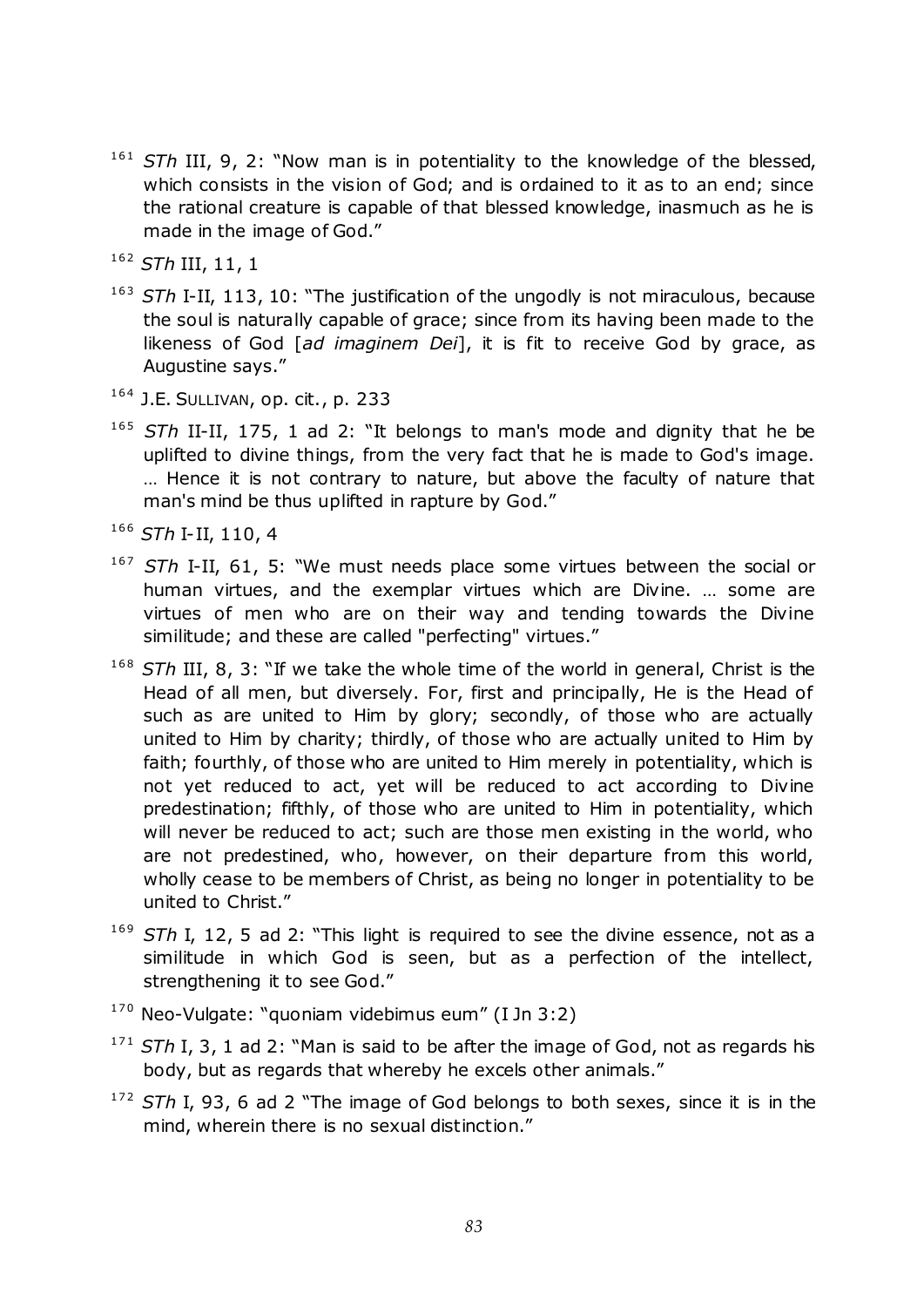<sup>173</sup> Super Sent., lib. 3 d. 2 q. 1 a. 3 qc. 1 ad 2. "Ad secundum dicendum, quod similitudo attenditur secundum formam. Corporis autem humani forma est anima rationalis, in qua imago Dei consistit; et ideo in corpore humano non tantum est similitudo vestigii, sed etiam similitudo imaginis, inquantum animam habet. Non enim corpus humanum habet esse quoddam distinctum ab esse quod dat sibi anima, quasi ab alia forma, per quam sit in eo similitudo vestigii tantum, sicut est in corporibus inanimatis: quia sic anima esset ens in subjecto, secundum quod subjectum nominat ens subsistens in actu; quod ad rationem accidentis pertinet, ut in 2 de anima dicit Commentator."

 $174$  Ibid.

- <sup>175</sup> J.L. RUIZ DE LA PEÑA, *Imagen de Dios. Antropología teológica fundamental*, Santander 1988, p. 97
- <sup>176</sup> ST. IRENAEUS*, Adversus Haereses*, V, 28, 4
- <sup>177</sup> It is interesting to note that Alasdair MACINTYRE, in *Dependent Rational Animals: Why Human Beings Need the Virtues,* (London 1999), accepts that his earlier attempt in *After Virtue* to give an account of the virtues as Aristotle understood them was erroneous in that it ignored Aristotle's "metaphysical biology". "Although there is indeed good reason to repudiate important elements in Aristotle's biology," writes MacIntyre, "I now judge that I was in error in supposing an ethics independent of biology to be possible"  $(p, x)$ .
- <sup>178</sup> STh I, 45, 6. Cf. ibid. ad 1: "The processions of the divine Persons are the cause of creation."
- <sup>179</sup> *STh* I, 93, 6 ad 1: "Man is called to the image of God; not that he is essentially an image; but that the image of God is impressed on his mind; as a coin is an image of the king, as having the image of the king."
- <sup>180</sup> *STh* I, 40, 2 ad 4
- <sup>181</sup> G. EMERY, *The Personal mode of Trinitarian action in Saint Thomas Aquinas*: «The Thomist» 69 (2005) 31-77, p. 70
- <sup>182</sup> *STh* I-II, 110, 4
- $183$  G. EMERY, op. cit., p. 75
- $184$  G. EMERY, op. cit., p. 73-4: "The created gifts caused by the Trinity (sanctifying grace, wisdom, charity) are a disposition conferred upon human beings to make them capable of receiving the divine persons who are themselves really given and substantially present. In order to designate this relationship to divine persons, St. Thomas speaks of 'fruition' (*frui, fruitio*). This word designates the union of love with the divine persons who are the ultimate end of the human being and in whom the human being finds his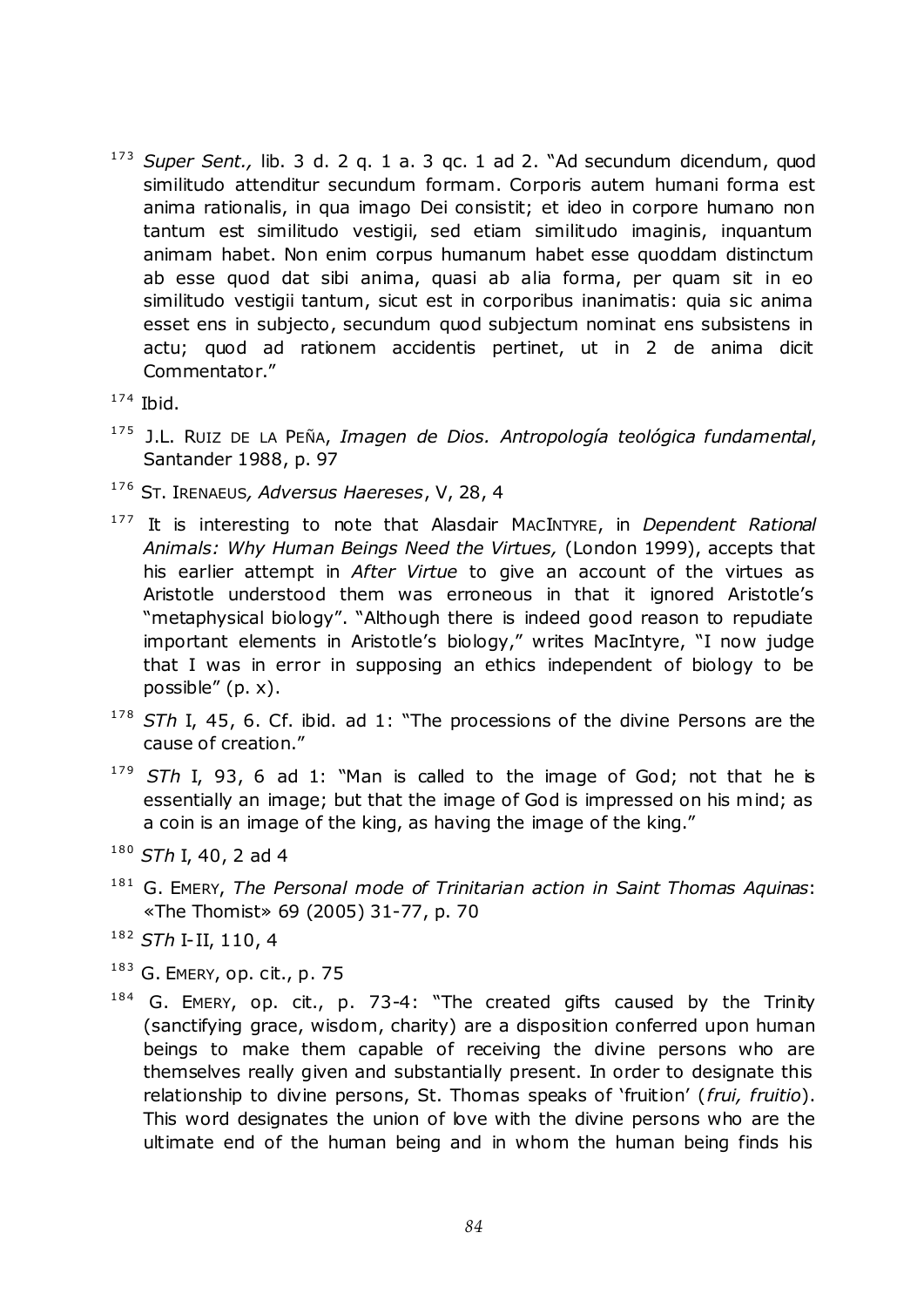happiness. Saint Thomas is very clear: by grace, 'we enjoy [fruimur] the property of each person.' To enjoy the divine persons, or to 'possess' (*habere*) the divine persons, is to be united to the divine persons as they are the 'object' of knowledge and of love, to be caught up in the divine persons known and loved by faith (and then by the vision) and by charity (fruition)."

- <sup>185</sup> *ScG* IV, 26: "A likeness of the divine Trinity is observable in the human mind. That mind, by actually understanding itself, conceives its 'word' in itself, which 'word' is nothing else than what is called the 'intellectual expression' (*intentio intellecta*) existing in the mind; which mind, going on to love itself, produces itself in the will as an object loved. Further it does not proceed, but is confined and complete in a circle, returning by love to its own substance, whence the process originally began by formation of the 'intellectual expression' of that substance."
- <sup>186</sup> *STh* I, 93, 7 ad 4: "Wherefore, Augustine says (De Trin. xiv, 4): "If the rational soul is made to the image of God in the sense that it can make use of reason and intellect to understand and consider God, then the image of God was in the soul from the beginning of its existence."
- <sup>187</sup> *STh* III, 1, 1: "But the very nature of God is goodness, as is clear from Dionysius (Div. Nom. i). Hence, what belongs to the essence of goodness befits God. But it belongs to the essence of goodness to communicate itself to others, as is plain from Dionysius (Div. Nom. iv)."
- <sup>188</sup> *STh* II-II, 26, 2 ad 2
- <sup>189</sup> *STh* II-II 19, 3 ad 1
- <sup>190</sup> For a useful discussion of the doctrine of *bonum diffusivum sui* in the context of persons in relation, see Bernhard BLANKENHORN, *The Good as Self-Diffusive in Thomas Aquinas*: «Angelicum» 79 (2002) 803-837
- <sup>191</sup> *STh* I, 103, 4
- <sup>192</sup> *STh* I, 29, 4
- <sup>193</sup> *STh* I-II, 4, 8
- $194$  The doctrine of St. Thomas is developed along these lines by JOHN PAUL II, (General Audience, 9-I-1980). Because "it is not good that the man should be alone", the *imago Dei* in each person requires an interpersonal dimension corresponding to the *communio* of the divine persons. Man does not completely realise his essence as person, unless with someone, and ultimately for someone. "This norm of existence as a person is shown in Genesis as characteristic of creation, precisely by means of the meaning of these two words: 'alone' and 'helper.' These words indicate as fundamental and constitutive for man both the relationship and the communion of persons. The communion of persons means existing in a mutual 'for,' in a relationship of mutual gift."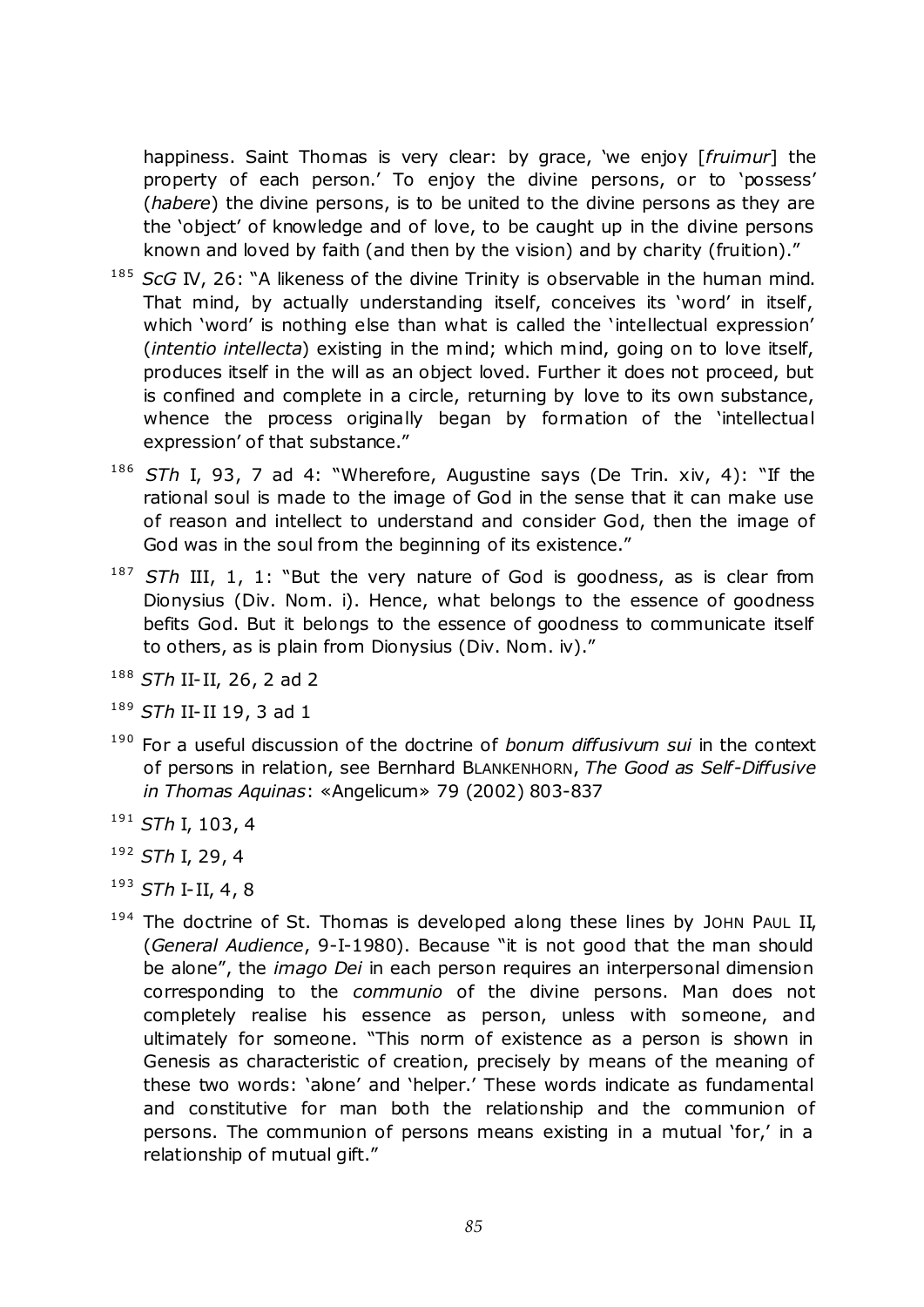- <sup>195</sup> STh I-II, 28, 3: "in the love of friendship, a man's affection goes out from itself simply; because he wishes and does good to his friend, by caring and providing for him, for his sake."
- <sup>196</sup> *STh* I-II, 28, 2
- <sup>197</sup> Super Sent., lib. 3 d. 2 q. 1 a. 3 qc. 1 ad 2. "Ad secundum dicendum, quod similitudo attenditur secundum formam. Corporis autem humani forma est anima rationalis, in qua imago Dei consistit; et ideo in corpore humano non tantum est similitudo vestigii, sed etiam similitudo imaginis, inquantum animam habet. Non enim corpus humanum habet esse quoddam distinctum ab esse quod dat sibi anima, quasi ab alia forma, per quam sit in eo similitudo vestigii tantum, sicut est in corporibus inanimatis: quia sic anima esset ens in subjecto, secundum quod subjectum nominat ens subsistens in actu; quod ad rationem accidentis pertinet, ut in 2 de anima dicit Commentator."
- <sup>198</sup> Cf. J. RICABY, *Of God and His Creatures*, p. 109, nt. 271.
- <sup>199</sup> *STh* Suppl. 88, 1, ad 1
- <sup>200</sup> *ScG* IV, 50: "For the end of every rational creature is to arrive at happiness; which happiness can be only in the kingdom of God; which kingdom again is nothing else than the organised society of those who enjoy the vision of God, in which true happiness consists."
- <sup>201</sup> *ScG* III, 58, 4: "But not all subsistent intelligences are equally prepared for their end, which is the vision of the divine substance: for some are of greater virtue, some of less, virtue being the way to happiness. Therefore there must be a diversity in their vision of God … [but] the same object is given to all to see and enjoy, namely, God."
- <sup>202</sup> STh I-II, 111, 1: "Now the order of things consists in this, that things are led to God by other things, as Dionysius says (Coel. Hier. iv). And hence since grace is ordained to lead men to God, this takes place in a certain order, so that some are led to God by others. And thus there is a twofold grace: one whereby man himself is united to God, and this is called "sanctifying grace"; the other is that whereby one man cooperates with another in leading him to God, and this gift is called "gratuitous grace," since it is bestowed on a man beyond the capability of nature, and beyond the merit of the person. But whereas it is bestowed on a man, not to justify him, but rather that he may cooperate in the justification of another, it is not called sanctifying grace."

 $205$  Ibid.

<sup>203</sup> *STh* I-II, 4, 8

<sup>204</sup> *STh* III, 59, 5

<sup>206</sup> Ibid.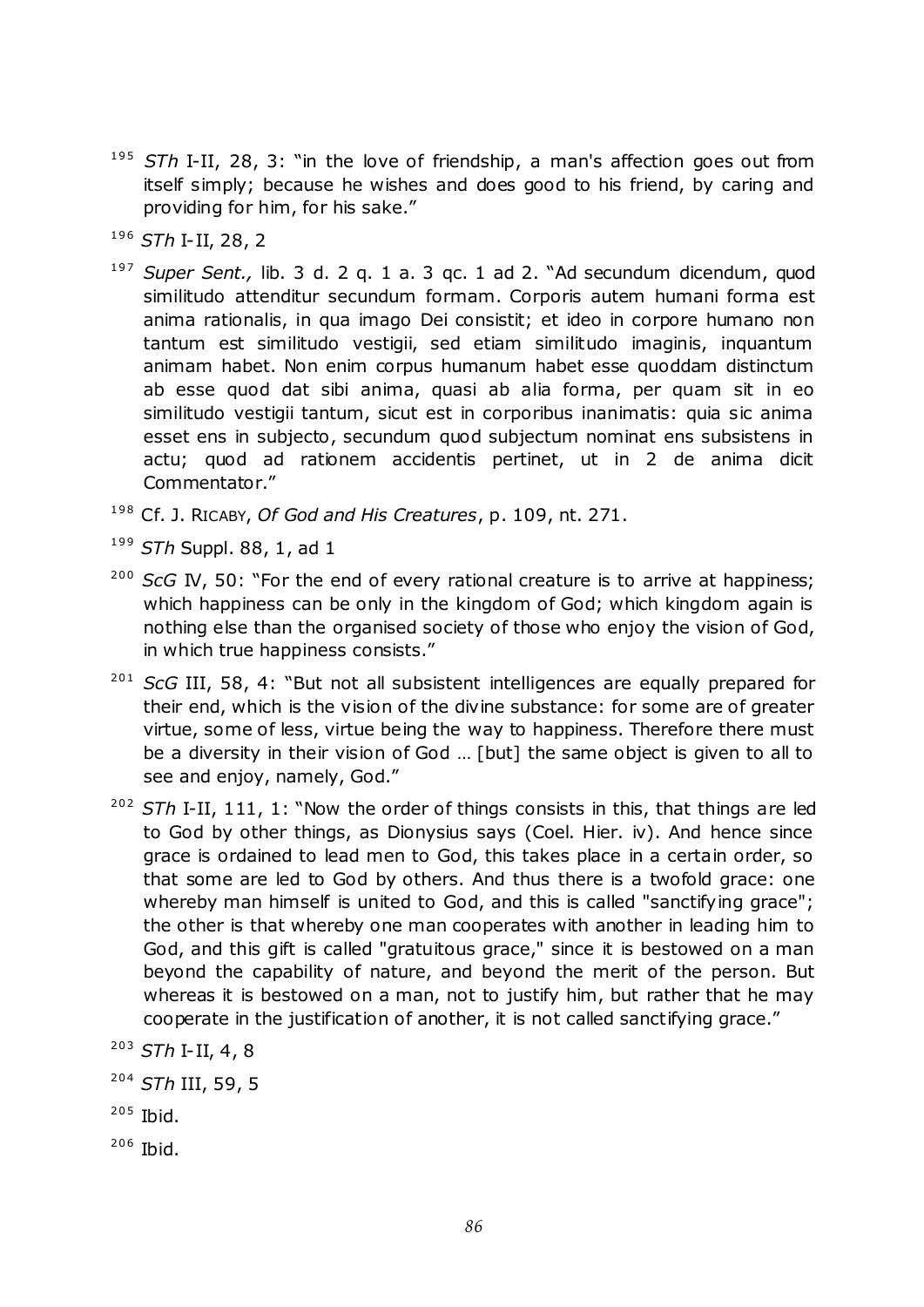- <sup>207</sup> STh III, 59, 5 ad 3: "Although the reward or punishment of the body depends upon the reward or punishment of the soul, nevertheless, since the soul is changeable only accidentally, on account of the body, once it is separated from the body it enters into an unchangeable condition, and receives its judgment. But the body remains subject to change down to the close of time: and therefore it must receive its reward or punishment then, in the last Judgment."
- <sup>208</sup> STh III, 59 ,4: "Now all human affairs are ordered for the end of beatitude, which is everlasting salvation, to which men are admitted, or from which they are excluded by Christ's judgment."
- <sup>209</sup> *STh III, 57, 6:* "Christ's Ascension is the cause of our salvation ... on His part, in regard to those things which, in ascending, He did for our salvation. First, He prepared the way for our ascent into heaven, according to His own saying (Jn.  $14:2$ ): 'I go to prepare a place for you,' and the words of Micheas  $(2:13)$ , 'He shall go up that shall open the way before them.' For since He is our Head the members must follow whither the Head has gone: hence He said (Jn.  $14:3$ ): 'That where I am, you also may be.'". Ibid., ad 2: "Christ's Passion is the cause of our ascending to heaven, properly speaking, by removing the hindrance which is sin, and also by way of merit: whereas Christ's Ascension is the direct cause of our ascension, as by beginning it in Him who is our Head, with whom the members must be united."
- <sup>210</sup> STh III, 56, 2 ad 1: "Augustine ... adds: the soul is beatified by a participation with God, and not by a participation with a holy soul. But our bodies are made glorious by sharing in the glory of Christ's body."
- <sup>211</sup> STh I-II, 4, 6: "Augustine (De Civ. Dei xxii, 26) quotes the words of Porphyry who said that 'for the soul to be happy, it must be severed from everything corporeal.' But this is unreasonable. For since it is natural to the soul to be united to the body; it is not possible for the perfection of the soul to exclude its natural perfection."
- $212$  The questions dealing with the Last Judgement in the Supplement to the *Summa,* were added after the death of St.Thomas by Fra Rainaldo da Piperno from St. Thomas's commentary on the Fourth Book of the Sentences of Peter Lombard.
- <sup>213</sup> Cf. *STh* Suppl. 88, 1

- $215$  Ibid.
- <sup>216</sup> STh I-II, 114, 1: "Now the manner and measure of human virtue is in man from God. Hence man's merit with God only exists on the presupposition of the Divine ordination, so that man obtains from God, as a reward of his operation, what God gave him the power of operation for, even as natural

 $214$  Ibid.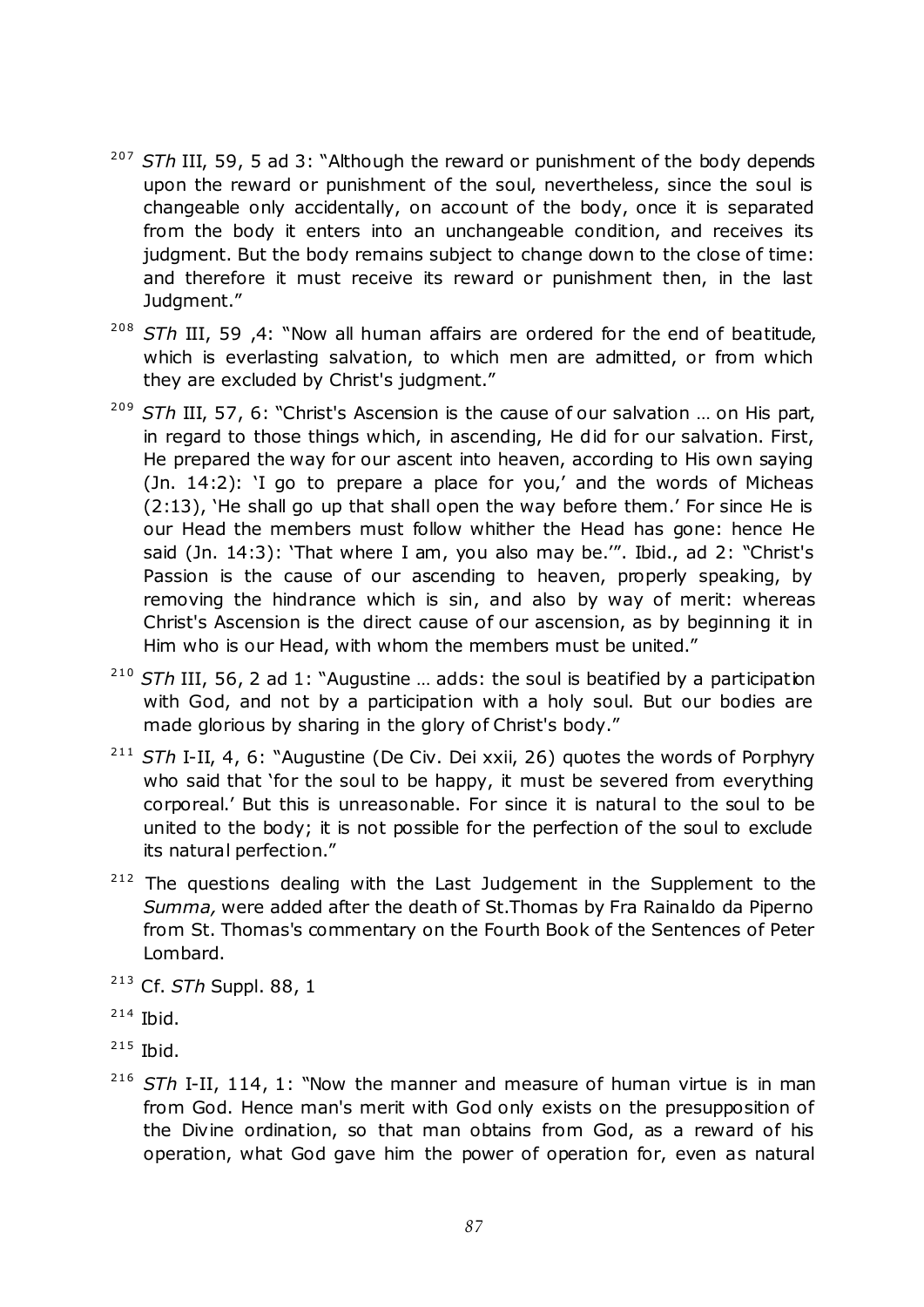things by their proper movements and operations obtain that to which they were ordained by God; differently, indeed, since the rational creature moves itself to act by its free-will, hence its action has the character of merit, which is not so in other creatures."

- <sup>217</sup> STh I-II, 21, 4: "A human action, as stated above, acquires merit or demerit, through being ordained to someone else, either by reason of himself, or by reason of the community: and in each way, our actions, good and evil, acquire merit or demerit, in the sight of God."
- <sup>218</sup> STh I-II, 21, 3: "Now, retribution according to justice is rendered to a man, by reason of his having done something to another's advantage or hurt. It must, moreover, be observed that every individual member of a society is, in a fashion, a part and member of the whole society. Wherefore, any good or evil, done to the member of a society, redounds on the whole society: thus, who hurts the hand, hurts the man. When, therefore, anyone does good or evil to another individual, there is a twofold measure of merit or demerit in his action: first, in respect of the retribution owed to him by the individual to whom he has done good or harm; secondly, in respect of the retribution owed to him by the whole of society. Now when a man ordains his action directly for the good or evil of the whole society, retribution is owed to him, before and above all, by the whole society; secondarily, by all the parts of society."
- <sup>219</sup> STh I, 5, 4: "Goodness is described as self-diffusive in the sense that an end is said to move.
- <sup>220</sup> *ScG III*, 69: "God then has communicated His goodness in such a way that one creature can transmit to others the good which it has received."
- <sup>221</sup> STh III, 59, 5: "Judgment cannot be passed perfectly upon any changeable subject before its consummation."
- <sup>222</sup> Cf. *MD* 7
- <sup>223</sup> "The Father creates and does everything by his Son in the Holy Spirit. This principle governs the speculative thesis of the 'causality of the Trinitarian processions' that St. Thomas develops in a proper and original way." (G. EMERY, op. cit., p. 33). This topic is also dealt with in G. EMERY, *La Trinité créatrice,* Paris 1995 and G. EMERY, *Essentialism or personalism in the treatise on God in Saint Thomas Aquinas?*: «The Thomist » 64 (2000) 521-63

- <sup>225</sup> For a useful discussion on this topic, cf. E. STUMP–N. KRETZMAN, *Being and*  Goodness, in "Thomas Aquinas. Contemporary Philosophical Perspectives", Brian DAVIES (ed.), Oxford 2002, p. 295-324
- <sup>226</sup> *STh* I, 4, 2; *In De divinis nominibus*, cap. 5, lect. 1
- <sup>227</sup> *ScG* I, 16, 1

<sup>224</sup> *GS* 24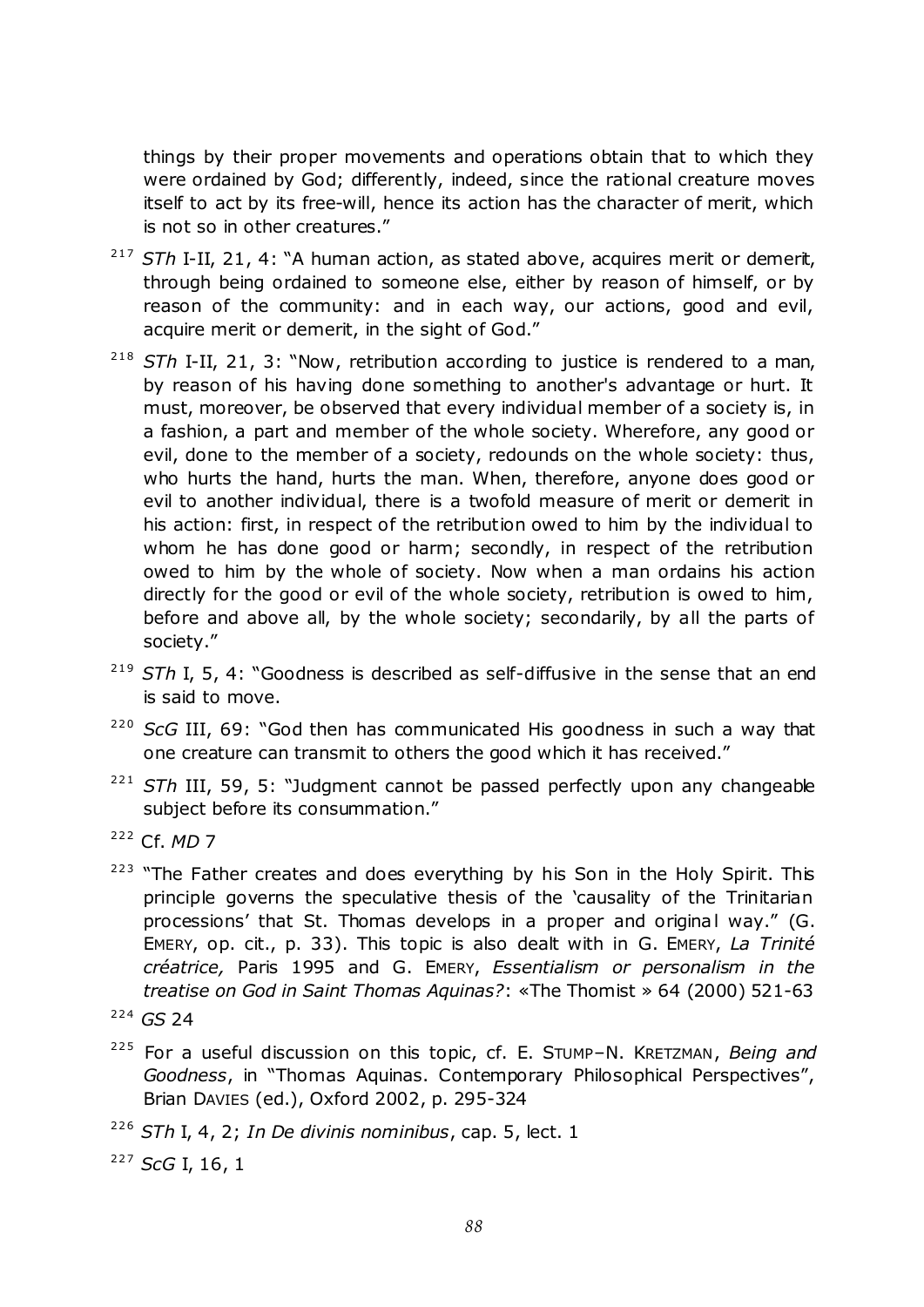<sup>228</sup> *ScG* I, 16, 5

- <sup>229</sup> Super De causis, lect. 9: "Causa autem prima nullo modo habet yliatim, quia non habet esse participatum, sed ipsa est esse purum et per consequens bonitas pura quia unumquodque in quantum est ens est bonum."
- $230$  Plato held the existence of separate ideas of 'being' and of 'one,' and these he called absolute being and absolute oneness. And because good and one are convertible with being, he called God the absolute good, from whom all things are called good by way of participation—cf. *STh* I, 6, 4
- <sup>231</sup> *STh* I, 6, 4

<sup>232</sup> *STh* I, 32, 1

- <sup>233</sup> *Super Sent*., lib. 1 d. 2 q. 1 a. 4
- <sup>234</sup> STh I, 32, 1 ad 3: "The fact of saying that God made all things by His Word excludes the error of those who say that God produced things by necessity. When we say that in Him there is a procession of love, we show that God produced creatures not because He needed them, nor because of any other extrinsic reason, but on account of the love of His own goodness."
- <sup>235</sup> In De divinis nominibus, cap. 2 lect. 3: "In processione divinarum personarum ipsa eadem divina essentia communicatur personae procedenti et sic sunt plures personae habentes divinam essentiam."
- <sup>236</sup> STh I, 40, 2, ad 4: "Relation presupposes the distinction of the subjects, when it is an accident; but when the relation is subsistent, it does not presuppose, but brings about distinction."
- <sup>237</sup> STh I, 45. 6: "The processions of the Persons are the type of the productions of creatures inasmuch as they include the essential attributes, knowledge and will."
- <sup>238</sup> L. DEWAN, *The individual as a mode of being according to Thomas Aquinas*: «The Thomist» 63 (1999) 403-24, p. 419
- <sup>239</sup> Super De causis, lect. 9: "Sicut in aliis rebus fit individuatio rei communis receptae per id quod est recipiens, ita divina bonitas et esse individuatur ex ipsa sui puritate per hoc scilicet quod ipsa non est recepta in aliquo; et ex hoc quod est sic individuata sui puritate, habet quod possit *influere bonitates super intelligentiam et alias res.*‖
- <sup>240</sup> Super Sent., lib. 1 d. 2 q. 1 a. 4 s. c. 1: "Sicut dicit Dionysius, bonum est communicativum sui. Sed Deus est summe bonus. Ergo summe se communicabit. Sed in creaturis non summe se communicat, quia non recipiunt totam bonitatem suam. Ergo oportet quod sit communicatio perfecta, ut scilicet totam suam bonitatem alii communicet. Hoc autem non potest esse in diversitate essentiae. Ergo oportet esse plures distinctos in unitate divinae essentiae."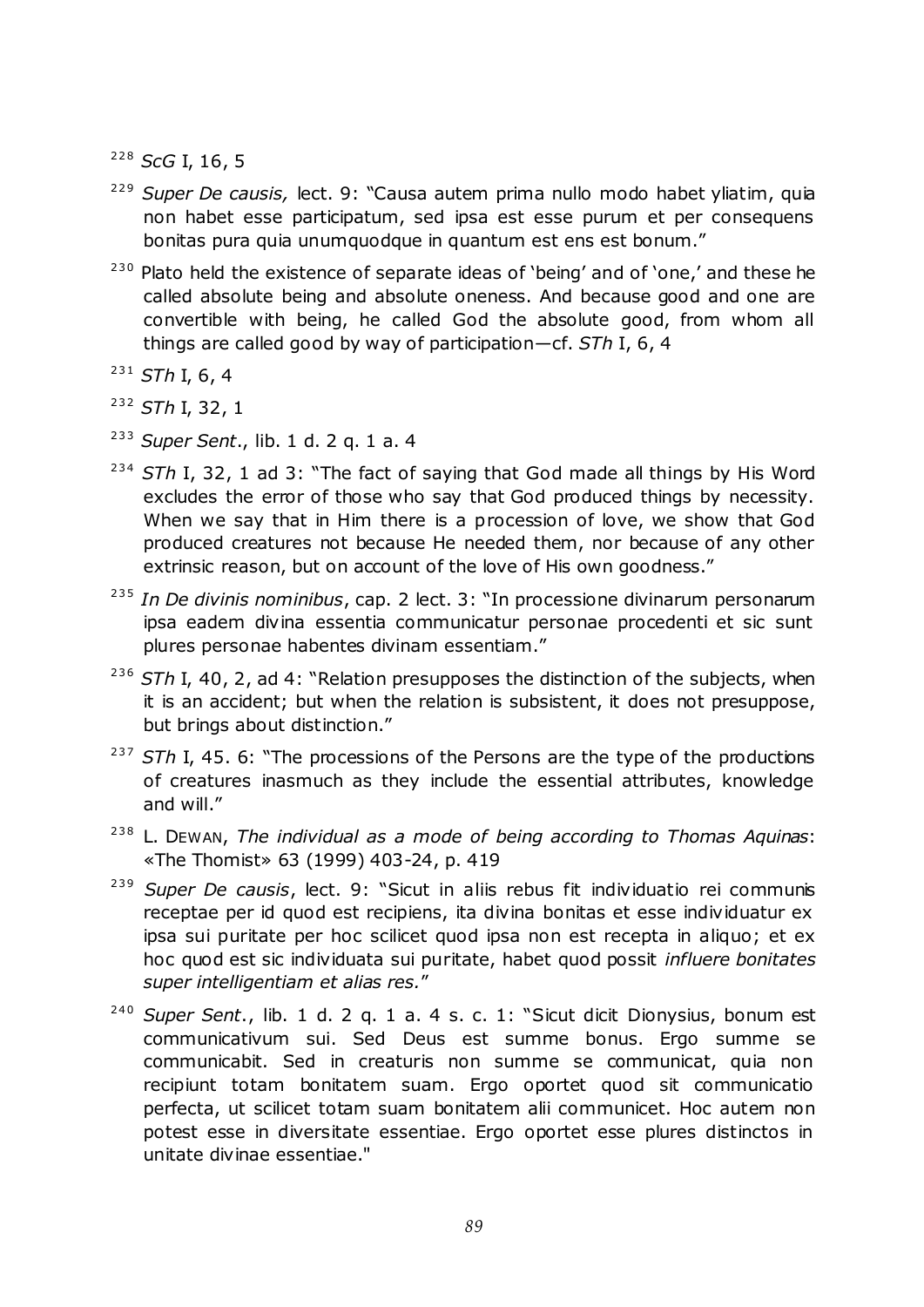<sup>241</sup> *De Potentia*, 3, 15, ad 14

<sup>242</sup> *ScG* III, 17, 5

- <sup>243</sup> STh III, 1, 1: "But the very nature of God is goodness, as is clear from Dionysius (Div. Nom. i). Hence, what belongs to the essence of goodness befits God. But it belongs to the essence of goodness to communicate itself to others, as is plain from Dionysius (Div. Nom. iv)."
- <sup>244</sup> *STh* I, 37, 2 ad 3
- <sup>245</sup> *STh* I, 6, 4
- <sup>246</sup> J. POHLE A. PREUSS, *The Divine Trinity. A Dogmatic Treatise*, London St. Louis <sup>6</sup>1930, p. 218
- <sup>247</sup> *ScG* I, 75, 3 & 4
- <sup>248</sup> *ScG* III, 18: "Things then are not directed to God as though God were an end unto which any accretion or acquisition were to be made: they are directed to Him so that in their own way they may gain from God God Himself, since He Himself is their end."
- <sup>249</sup> F,J. CAPONI, *Karl Rahner and the Metaphysics of Participation,* «The Thomist» 67 (2003): 375-408, p. 385: "In the Trinity, the divine essence is unparticipated, but its likeness is propagated and multiplied in creatures. Thus, divinity proceeds into creatures and is multiplied in them in the sense of caused likeness, not in a pantheistic parceling out of existence."
- <sup>250</sup> In De divinis nominibus, cap. 2 lect. 3: "In processione creaturarum, ipsa divina essentia non communicatur creaturis procedentibus, sed remanet incommunicata seu imparticipata; sed similitudo eius, per ea quae dat creaturis, in creaturis propagatur et multiplicatur et sic quodammodo divinitas per sui similitudinem non per essentiam, in creaturas procedit et in eis quodammodo multiplicatur, ut sic ipsa creaturarum processio possit dici divina discretio, si respectus ad divinam similitudinem habeatur, non autem si respiciatur divina essentia."
- $251$  F, J. CAPONI, op. cit, p. 380
- <sup>252</sup> *STh* I-II, 18, 1
- <sup>253</sup> J. M. SHAW, *Perfective Action. Metaphysics of the Good and Moral Species in Aquinas*, Nairobi 1998, p. 26
- $254$  This triple division is a recurring theme in his overall synthesis—it plays an important part, for example, in the perfection of the *imago Dei*. Cf. *STh* I, 93, 4
- <sup>255</sup> STh I, 73, 1 "The perfection of a thing is twofold, the first perfection and the second perfection. The 'first' perfection is that according to which a thing is substantially perfect, and this perfection is the form of the whole; which form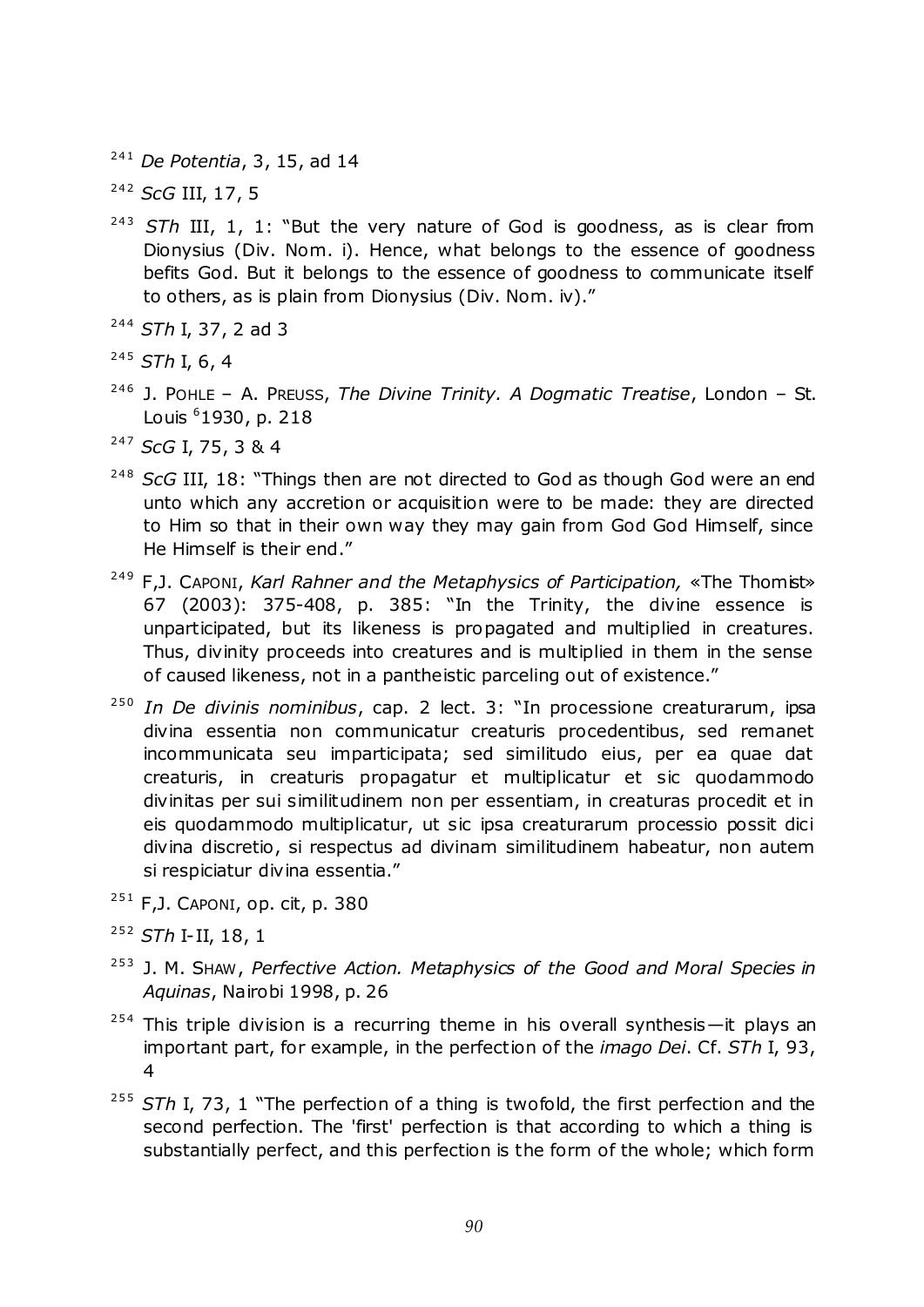results from the whole having its parts complete. But the 'second' perfection is the end, which is either an operation, as the end of the harpist is to play the harp; or something that is attained by an operation, as the end of the builder is the house that he makes by building. But the first perfection is the cause of the second, because the form is the principle of operation."

- <sup>256</sup> Cf. *STh* I, 6, 3. In *De Malo*, 2, 4 St. Thomas uses a similar but less precise arrangement.
- <sup>257</sup> STh I-II, 18, 1: "We must speak of good and evil in actions as of good and evil in things: because such as everything is, such is the act that it produces."
- <sup>258</sup> *STh* I, 44, 4 ad 4
- <sup>259</sup> *STh* I, 5, 6
- <sup>260</sup> STh I, 20, 1: "Now there are certain acts of the will and appetite that regard good under some special condition, as joy and delight regard good present and possessed; whereas desire and hope regard good not as yet possessed. Love, however, regards good universally, whether possessed or not. Hence love is naturally the first act of the will and appetite; for which reason all the other appetite movements presuppose love, as their root and origin."
- <sup>261</sup> *ScG* I, 91
- <sup>262</sup> *STh* II-II, 25, 2: "Now by friendship a thing is loved in two ways: first, as the friend for whom we have friendship, and to whom we wish good things: secondly, as the good which we wish to a friend."
- <sup>263</sup> *STh* I, 20, 1
- <sup>264</sup> *SCG* III, 20
- <sup>265</sup> *STh* I, 5, 1 ad 1
- <sup>266</sup> *STh* I, 5, 5
- <sup>267</sup> Cf. J.M. SHAW, op. cit*.*, p. 34
- <sup>268</sup> *De Veritate*, 21, 2
- $269$  Ibid.
- <sup>270</sup> *STh* I, 6, 3 ad 3
- <sup>271</sup> *De veritate*, q. 21 a. 2 ad 6: "Aliquid potest dici bonum et ex suo esse, et ex aliqua proprietate, vel habitudine superaddita; sicut dicitur homo bonus et in quantum est et in quantum est iustus et castus, vel ordinatus ad beatitudinem. Ratione igitur primae bonitatis ens convertitur cum bono, et e converso; sed ratione secundae bonum dividit ens."
- <sup>272</sup> *STh* I-II, 26, 4
- <sup>273</sup> *STh* II-II, 19, 3 ad 1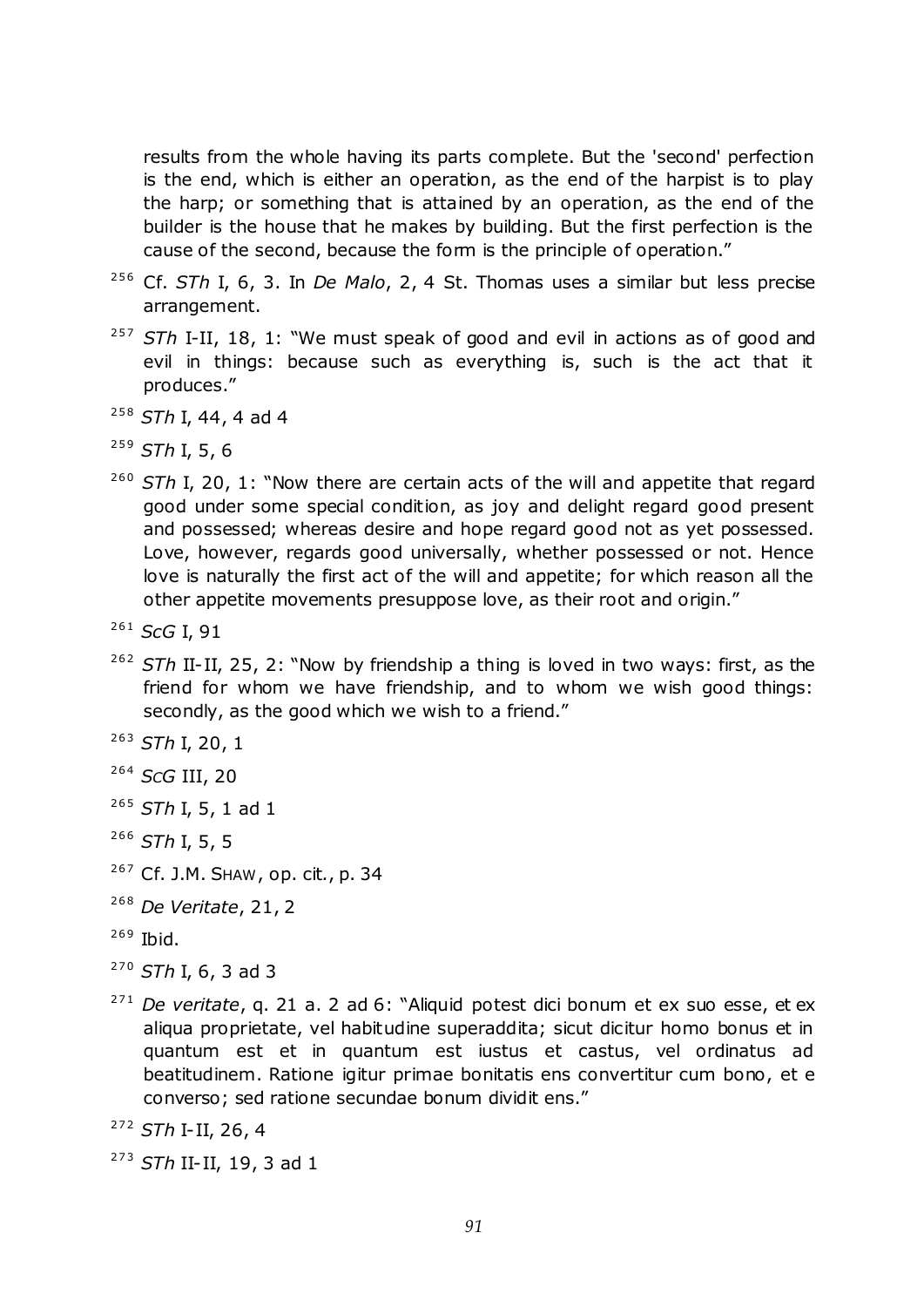- <sup>274</sup> *De veritate*, q. 21 a. 1 co. in fine "Sic ergo primo et principaliter dicitur bonum ens perfectivum alterius per modum finis; sed secundario dicitur aliquid bonum, quod est ductivum in finem: prout utile dicitur bonum."
- $275$  Example: Suppose that a mother devoted the care and attention needed by a child to an animal instead, her action—which would be a true good in respect of the child, because of the dignity of the child, even if it were not her own, e.g. an orphan—would *not* be a good in the case of the animal, because of the disorder. The essential difference is the dignity of the child as a human person.
- <sup>276</sup> For a systematic study of the person in St. Thomas, cf. J.A. LOMBO, *La persona en Tomás de Aquino: un estudio historico y sistemático*, Roma 2001
- <sup>277</sup> *De potentia*, q. 3 a. 1 ad 17: "Deus simul dans esse, producit id quod esse recipit"; Cf. also *De veritate*, g. 27 a. 1 ad 3: "Esse naturale per creationem Deus facit in nobis nulla causa agente mediante, sed tamen mediante aliqua causa formali: forma enim naturalis principium est esse naturalis."
- <sup>278</sup> STh III, 17, 2 ad 1: "Being is consequent upon nature, not as upon that which has being, but as upon that whereby a thing is: whereas it is consequent upon person or hypostasis, as upon that which *has* being.‖ (emphasis added)
- <sup>279</sup> *ScG* IV, 11, 12.
- <sup>280</sup> *STh* I, 45, 7 (numeration and emphasis added)
- <sup>281</sup> STh I, 3, 4 ad 2: "Esse dupliciter dicitur, uno modo, significat actum essendi; alio modo, significat compositionem propositionis, quam anima adinvenit coniungens praedicatum subiecto. Primo igitur modo accipiendo esse, non possumus scire esse Dei, sicut nec eius essentiam, sed solum secundo modo. Scimus enim quod haec propositio quam formamus de Deo, cum dicimus Deus est, vera est. Et hoc scimus ex eius effectibus, ut supra dictum est."
- <sup>282</sup> ScG IV, 11, 13: "Et quamvis haec in Deo unum sint verissime, tamen in Deo est quicquid pertinet ad rationem vel subsistentis, vel essentiae, vel ipsius esse: convenit enim ei non esse in aliquo, inquantum est subsistens; esse quid, inquantum est essentia; et esse in actu, ratione ipsius esse."
- <sup>283</sup> *STh* I, 3, 4: "Est igitur Deus suum esse, et non solum sua essentia."; *ScG* I, 22, 7: "Ostensum est autem in Deo nihil esse de potentia, sed ipsum esse purum actum. Non igitur Dei essentia est aliud quam suum esse.‖; *ScG* I, 22, 11: ―Boetius etiam dicit, in libro de Trin., quod *divina substantia est ipsum esse et ab ea est esse*.‖
- <sup>284</sup> Super De causis, lect. 9: "Ergo videtur quod necesse sit dicere causam primam habere yliatim, id est aliquid recipiens esse."

<sup>285</sup> *ScG* I, 26, 1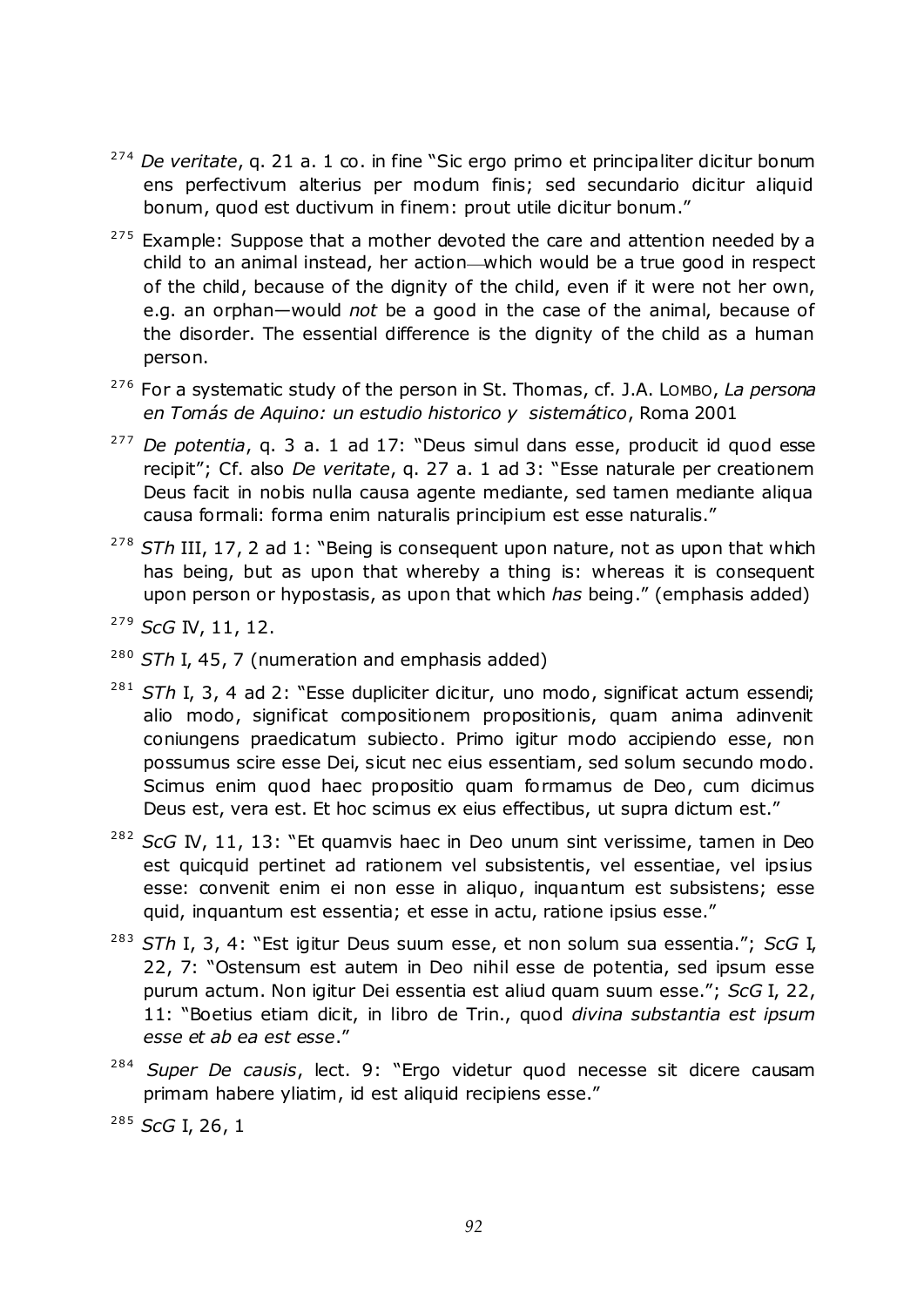- <sup>286</sup> Super De causis, lect. 9: "Ipsa infinitas divini esse, in quantum scilicet non est terminatum per aliquod recipiens, habet in causa prima vicem yliatim quod est in aliis rebus."
- <sup>287</sup> Super De causis, lect. 9: "Causa autem prima nullo modo habet yliatim, quia non habet esse participatum, sed ipsa est esse purum et per consequens bonitas pura quia unumquodque in quantum est ens est bonum."
- <sup>288</sup> L. DEWAN, op. cit*.*, p. 420
- <sup>289</sup> Super De causis, lect. 9: "Sicut in aliis rebus fit individuatio rei communis receptae per id quod est recipiens, ita divina bonitas et esse individuatur ex ipsa sui puritate per hoc scilicet quod ipsa non est recepta in aliquo."
- <sup>290</sup> *STh* I, 7, 1 ad 3
- <sup>291</sup> Super De causis, lect. 9: "aliquid dicitur esse individuum ex hoc quod non est natum *esse in multis*; nam universale est quod est natum esse in multis ... unde oportet devenire ad aliquid quod non est natum *recipi in aliquo* et ex hoc habet individuationem, sicut materia prima in rebus corporalibus quae est principium singularitatis." (emphasis added)
- <sup>292</sup> L. DEWAN, op. cit. p. 422, translating *Super De causis,* lect. 9
- <sup>293</sup> *STh I. 76, 2*: "it is impossible for many distinct individuals to have one form, as it is impossible for them to have one existence, for the form is the principle of existence."
- <sup>294</sup> J. POHLE A. PREUSS, *The Divine Trinity. A Dogmatic Treatise*, London St. Louis <sup>6</sup>1930, p. 222
- <sup>295</sup> *De ente et essentia,* c. 4: "There can be no plurification of something except by the addition of some difference, as the nature of a genus is multiplied in its species; or as, since the form is received in diverse matters, the nature of the species is multiplied in diverse individuals; or again as when one thing is absolute and another is received in something else."
- <sup>296</sup> L. DEWAN, op. cit. p. 422-3
- <sup>297</sup> *STh* I, 11, 3
- <sup>298</sup> *STh* I, 11, 3
- <sup>299</sup> *De potentia*, q. 3 a. 1 ad 17
- $300$  J. POHLE  $-$  A. PREUSS, op. cit. p. 224
- $301$  Ibid.
- <sup>302</sup> *STh* I, 29, 2 ad 3
- <sup>303</sup> *De potentia*, q. 9 a. 5 ad 13 "Licet autem divina essentia secundum seipsam, ut ita dicam, individuetur, quantum ad hoc quod est per se subsistere,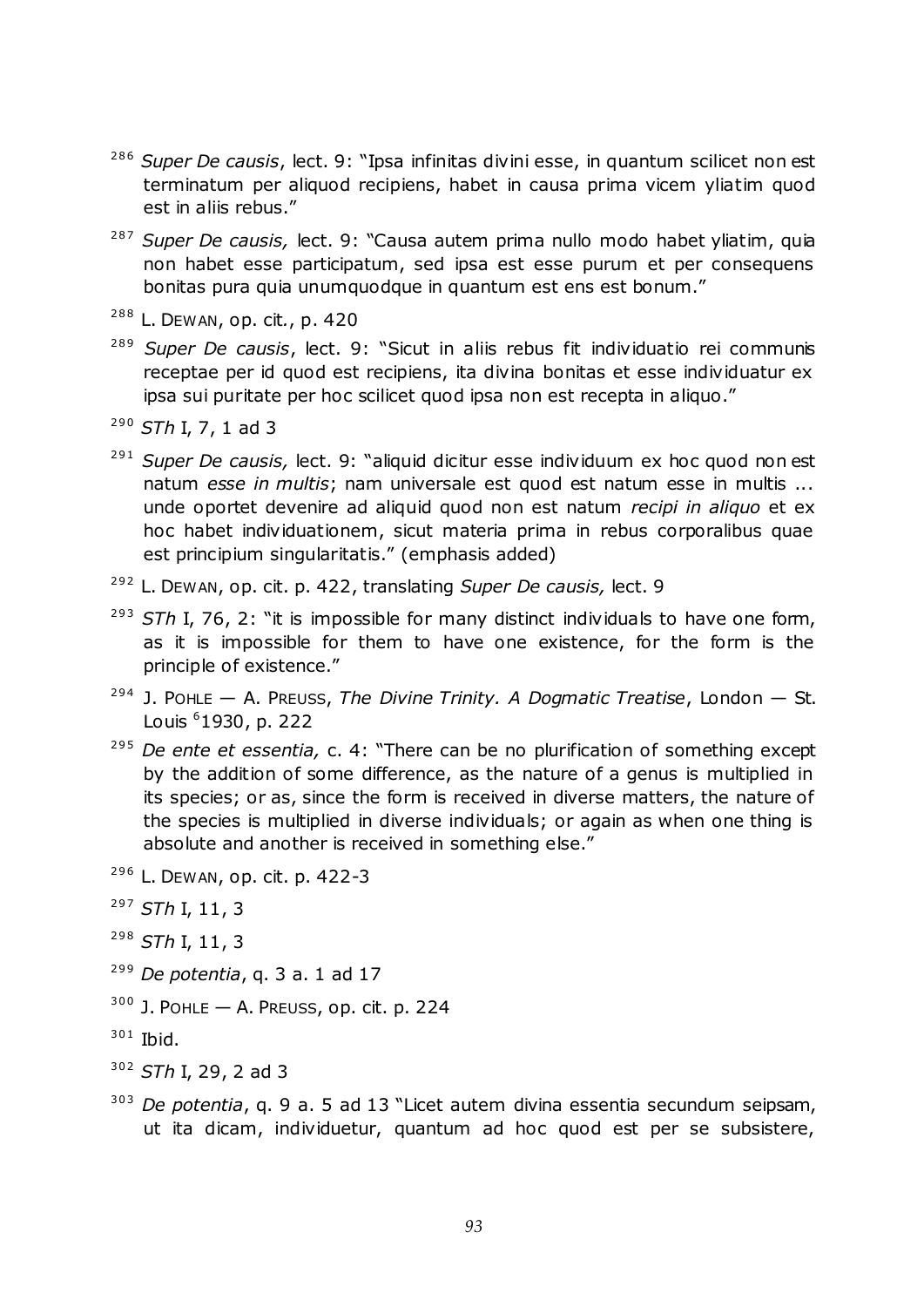tamen, ipsa una existente secundum numerum, sunt in divinis plura supposita ab invicem distincta per relationes subsistentes."

- <sup>304</sup> *STh* I, 29, 3
- <sup>305</sup> *STh* I, 30, 1
- <sup>306</sup> *Decretum pro Iacobitis*, cf. J. POHLE A. PREUSS, op. cit., p. 230
- <sup>307</sup> *STh* I, 30, 1 ad 2 & ad 3
- <sup>308</sup> *STh* I, 30, 4
- <sup>309</sup> *STh* I, 29, 4 ad 1
- <sup>310</sup> *STh* I, 29, 4
- <sup>311</sup> *De ente et essentia*, c. 2 : "Designate matter, however, is not that by which a man is a man, and it is in no way contained among those things that make a man a man." (R.T. MILLAR trans.)
- <sup>312</sup> *De ente et essentia,* c. 4: "There can be no plurification of something except by the addition of some difference, as the nature of a genus is multiplied in its species; or as, since the form is received in diverse matters, the nature of the species is multiplied in diverse individuals; or again as when one thing is absolute and another is received in something else." (R.T. MILLAR trans.)
- <sup>313</sup> *De ente et essentia,* c. 2: "Thus, we must point out that matter understood in the way we have thus far understood it is not the principle of individuation; only signate matter is the principle of individuation. I call signate matter matter considered under determinate dimensions." (R.T. MILLAR trans.)
- <sup>314</sup> *STh* I, 29, 2 ad 3
- <sup>315</sup> *STh* I, 41, 5
- <sup>316</sup> *STh* I, 41, 5
- <sup>317</sup> *De potentia*, q. 9 a. 5 ad 13: "In rebus creatis principia individuantia duo habent: quorum unum est quod sunt principium subsistendi (natura enim communis de se non subsistit nisi in singularibus) ... ipsa enim divina essentia est secundum se subsistens; sed e converso proprietates personales habent quod subsistant ab essentia."
- <sup>318</sup> *De potentia*, q. 9 a. 5 ad 13: "Aliud est quod per principia individuantia supposita naturae communis ab invicem distinguuntur. In divinis autem proprietates personales hoc solum habent quod supposita divinae naturae ab invicem distinguuntur, non autem sunt principium subsistendi divinae essentiae."
- <sup>319</sup> De spiritualibus creaturis, a. 1 co. "Omne igitur quod est post primum ens, cum non sit suum esse, habet esse in aliquo receptum, per quod ipsum esse contrahitur; et sic in quolibet creato aliud est natura rei quae participat esse, et aliud ipsum esse participatum."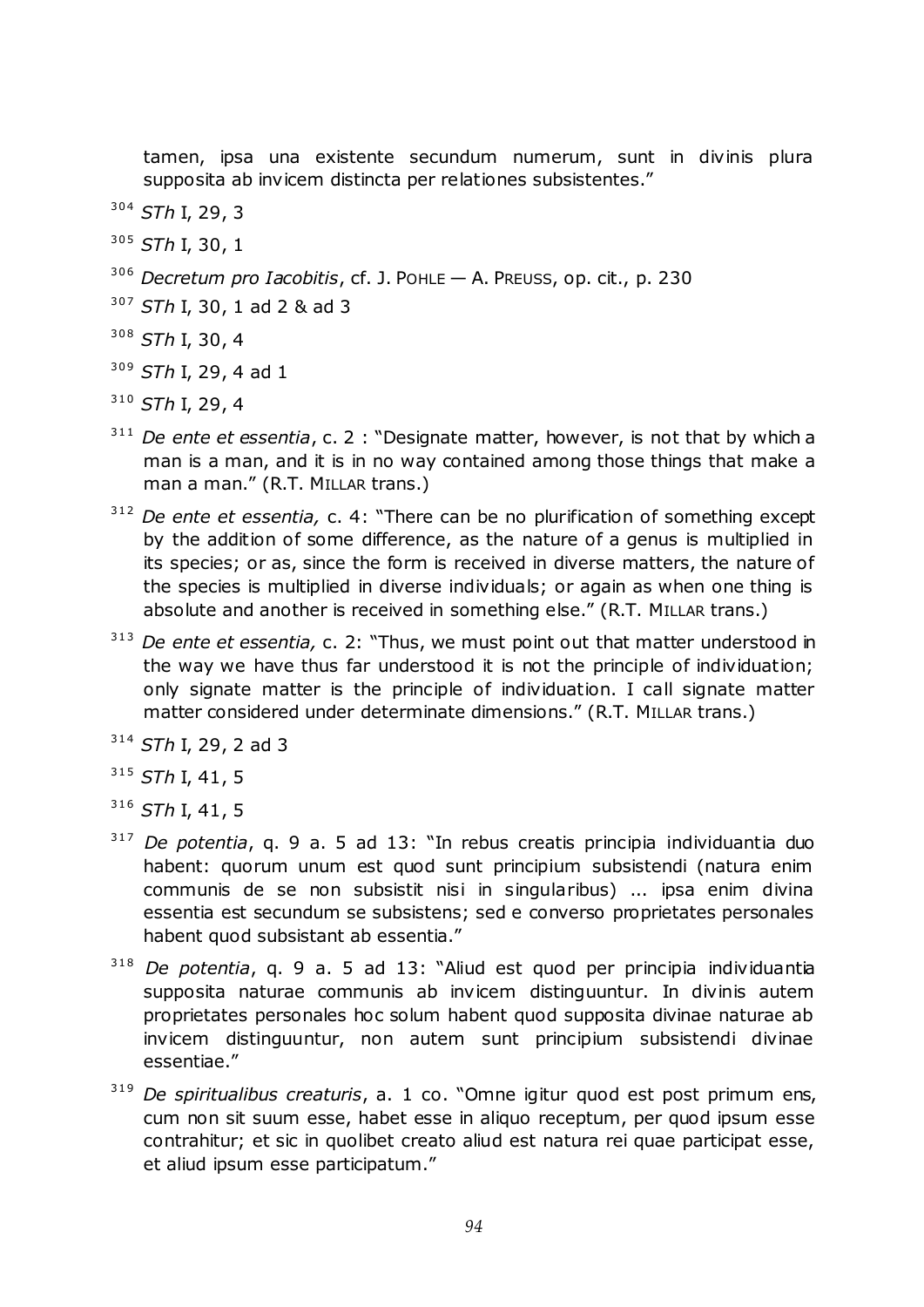- <sup>320</sup> *De potentia*, q. 7 a. 2 ad 4 "Esse divinum, quod est eius substantia, non est esse commune, sed est esse distinctum a quolibet alio esse. Unde per ipsum suum esse Deus differt a quolibet alio ente."
- <sup>321</sup> S.L. Brock, *Is uniqueness at the root of personal dignity? John Crosby and Thomas Aquinas*: «The Thomist» 69 (2005), nt. 36: ―This is not to say that abstract rational nature itself is the proper subject of the dignity. The proper subject is the individual that subsists in such nature. Individuality certainly does contribute to the constitution of his dignity, because only individuals subsist. What does not subsist cannot properly "have" the good. "Rational nature" only expresses the formal principle, the constitutive feature that completes the determination of the person's status as one who exists for his own sake. But while a person's individuality, and hence incommunicability, is thus very much tied to his dignity, it is not [sic] by involving something that makes him somehow 'one of a kind.' Of course he must be somehow distinct from the others of his kind, but he does not need to have a proper 'differentia,' a grade of being that is exclusively his, in order to claim personhood."
- 322 STh I, 39, 2 ad 5: "a thing may be its own form, as appears in all immaterial things"
- <sup>323</sup> STh I, 30, 4 ad 2: "Although person is incommunicable, yet the mode itself of incommunicable existence can be common to many."
- $324$  J. POHLE  $-$  A. PREUSS, op. cit. p. 224
- <sup>325</sup> *STh* I, 39, 2 ad 4
- <sup>326</sup> *STh* I, 39, 3 ad 4
- <sup>327</sup> STh III, 17, 2 ad 1: "Being is consequent upon nature, not as upon that which has being, but as upon that whereby a thing is: whereas it is consequent upon person or hypostasis, as upon that which has being."
- <sup>328</sup> STh III, 4, 1 ad 4: "The perfection of the universe is not the perfection of one person or suppositum, but of something which is one by position or order."
- <sup>329</sup> STh II-II,25, 4 ad 3: "Those who love themselves are to be blamed, in so far as they love themselves as regards their sensitive nature, which they humour. This is not to love oneself truly according to one's rational nature, so as to desire for oneself the good things which pertain to the perfection of reason: and in this way chiefly it is through charity that a man loves himself."
- 330 Example: The essence of the eye includes its potential to see. The fullness of its natural *esse* is actually to see perfectly everything which is visible. To desire the eye as a good in itself would be to desire its potential to see, whereas to desire the fullness of *esse* of the eye is to desire that it actually see perfectly. Thus, the essence of the human person is its potential to be an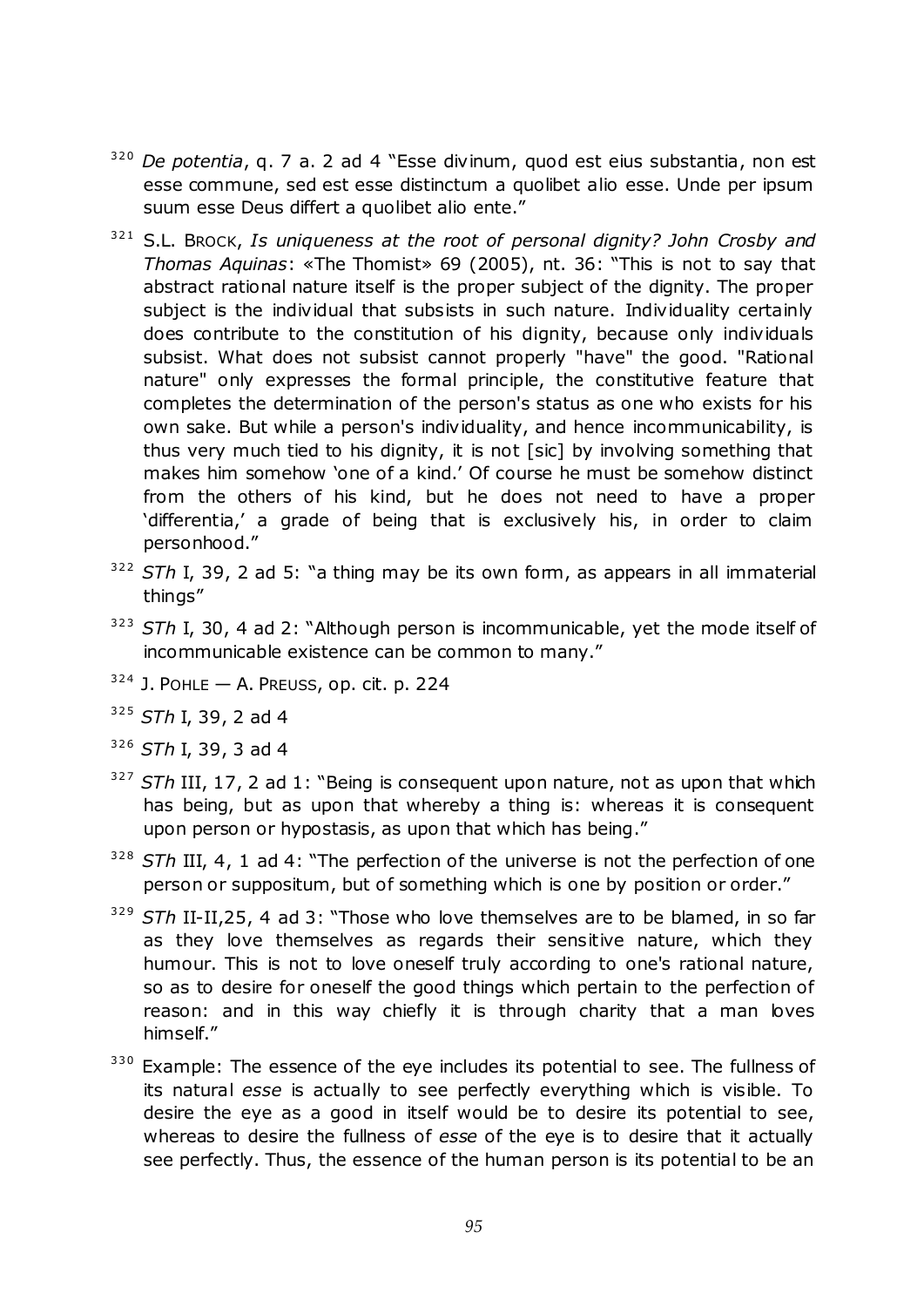image of God in his operation of knowing and loving (and in his effect, the communication of being). The fullness of his *esse* is actually to know and love perfectly everything which is knowable and loveable by a rational nature and thus to communicate being to others.

- <sup>331</sup> *De virtutibus,* q. 2 a. 7 ad 5: "In bono universi sicut principium continetur rationalis natura, quae est capax beatitudinis, ad quam omnes aliae creaturae ordinantur; et secundum hoc competit et Deo et nobis bonum universi maxime ex caritate diligere."
- <sup>332</sup> *STh* I, 35, 2 ad 3.
- <sup>333</sup> STh I, 45, 6: "God is the cause of things by His intellect and will ... Hence also God the Father made the creature through His Word, which is His Son; and through His Love, which is the Holy Ghost."
- <sup>334</sup> G. EMERY, op. cit., p. 54-55; cf. D.A.WALKER, *Trinity and Creation in the theology of St. Thomas Aquinas*: «The Thomist» 57 (1993) 443-455
- 335 STh I, 37, 2 ad 3: "The Father loves not only the Son, but also Himself and us, by the Holy Ghost; because, as above explained, to love, taken in a notional sense, not only imports the production of a divine person, but also the person produced, by way of love, which has relation to the object loved."
- <sup>336</sup> *STh* I, 37, 2 ad 3
- <sup>337</sup> STh I, 20, 2 ad 2: "Although creatures have not existed from eternity, except in God, yet because they have been in Him from eternity, God has known them eternally in their proper natures; and for that reason has loved them, even as we, by the images of things within us, know things existing in themselves."
- <sup>338</sup> STh I, 41, 3: "The Son was not begotten from nothing, but from the Father's substance."
- <sup>339</sup> STh I, 40, 4 ad 3: "active generation signifies a proceeding from the person of the Father; wherefore it presupposes the personal property of the Father."
- <sup>340</sup> STh I, 27, 5 ad 3: "God understands all things by one simple act; and by one act also He wills all things … for there is in Him only one perfect Word, and one perfect Love; thereby being manifested His perfect fecundity."
- <sup>341</sup> STh I, 41, 5: "For in every agent, that is properly called power, by which the agent acts. Now, everything that produces something by its action, produces something like itself, as to the form by which it acts … Now the Son of God is like the Father, who begets Him, in the divine nature. Wherefore the divine nature in the Father is in Him the power of begetting."
- <sup>342</sup> *ScG* I, 53, 5

<sup>343</sup> *ScG* II, 10, 1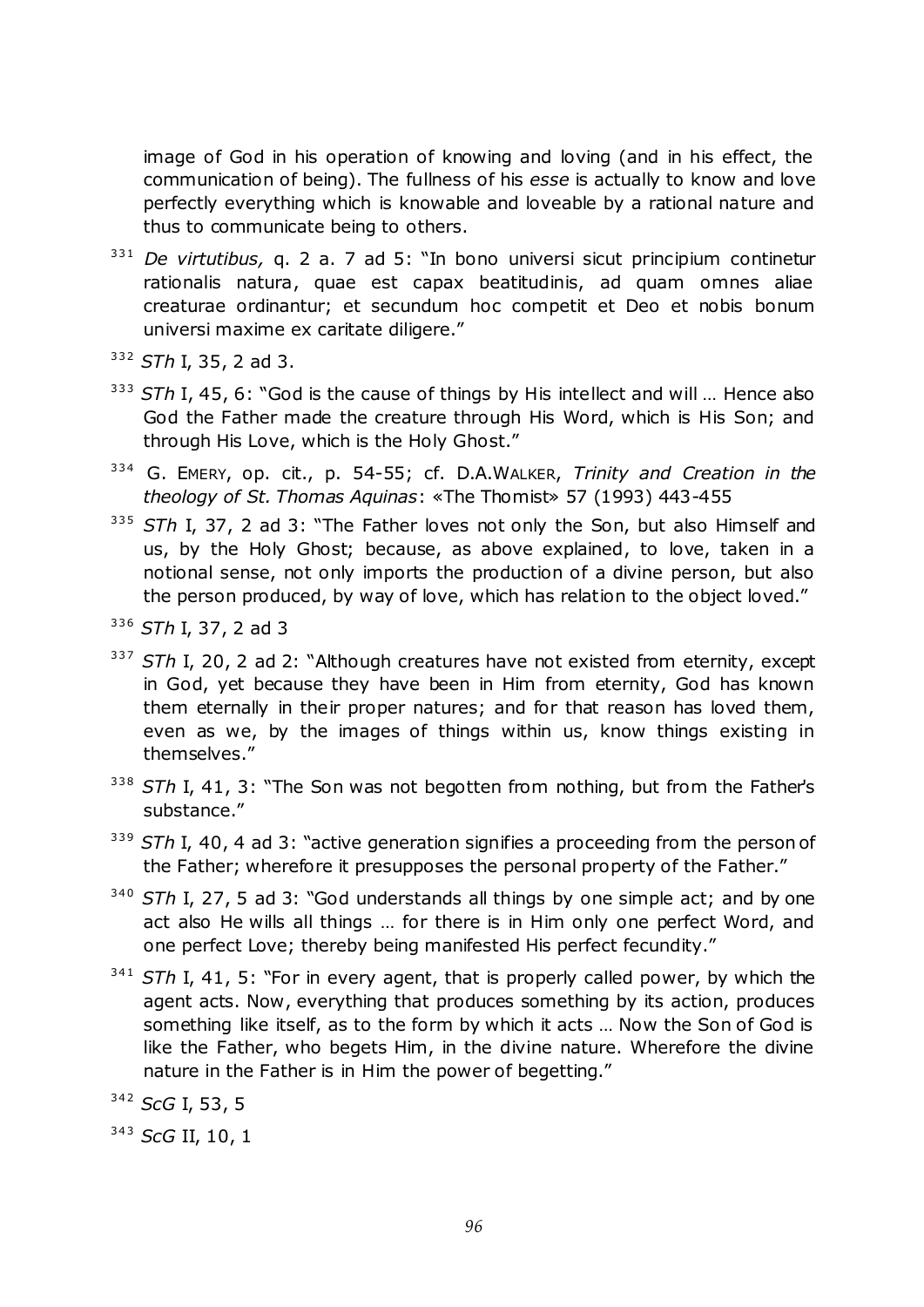- <sup>344</sup> Super Ioannem, cap. 1 lect. 2 "Deus nihil facit nisi per conceptum sui intellectus, qui est sapientia ab aeterno concepta, scilicet Dei verbum, et Dei filius: et ideo impossibile est quod aliquid faciat nisi per filium."
- <sup>345</sup> *ScG* II, 12, 4
- 346 *De potentia*, q. 3 a. 15 ad 12: "Suae enim bonitati nihil deperiret, si communicata non esset."
- <sup>347</sup> *STh* I, 45, 7
- <sup>348</sup> *STh* III, 3, 8: "Now the Person of the Son, Who is the Word of God, has a certain common agreement with all creatures, because the word of the craftsman, i.e. his concept, is an exemplar likeness of whatever is made by him.‖ Cf. *ScG* IV, 42, 3
- <sup>349</sup> *STh* I, 45, 7; Ibid., ad 3: "The processions of the persons are also in some way the cause and type of creation."
- <sup>350</sup> *STh* I, 45, 6
- <sup>351</sup> *ScG* IV, 42, 3
- <sup>352</sup> STh I, 44, 4: "If natural things, in so far as they are perfect, communicate their good to others, much more does it appertain to the divine will to communicate by likeness its own good to others as much as possible."
- <sup>353</sup> *De veritate*, q. 4 a. 2 ad 7: "Et ideo verbum significatur ut res procedens, sed amor ut operatio procedens."
- <sup>354</sup> *ScG* II, 46, 2: "An effect is most perfect when it returns to its source; thus, the circle is the most perfect of all figures, and circular motion the most perfect of all motions, because in their case a return is made to the starting point. It is therefore necessary that creatures return to their principle in order that the universe of creatures may attain its ultimate perfection. Now each and every creature returns to its source so far as it bears a likeness to its source, according to its being and its nature, wherein it enjoys a certain perfection."
- <sup>355</sup> *ScG* II, 11, 3

<sup>357</sup> STh I, 56, 3: "The third class comprises the knowledge whereby we know God while we are on earth, by His likeness reflected in creatures, according to Rm. 1:20: 'The invisible things of God are clearly seen, being understood by the things that are made.' Hence, too, we are said to see God in a mirror."

<sup>356</sup> *CT*, 103

<sup>358</sup> *STh* I, 93, 8

<sup>359</sup> *STh* I-II, 28, 3 s.c.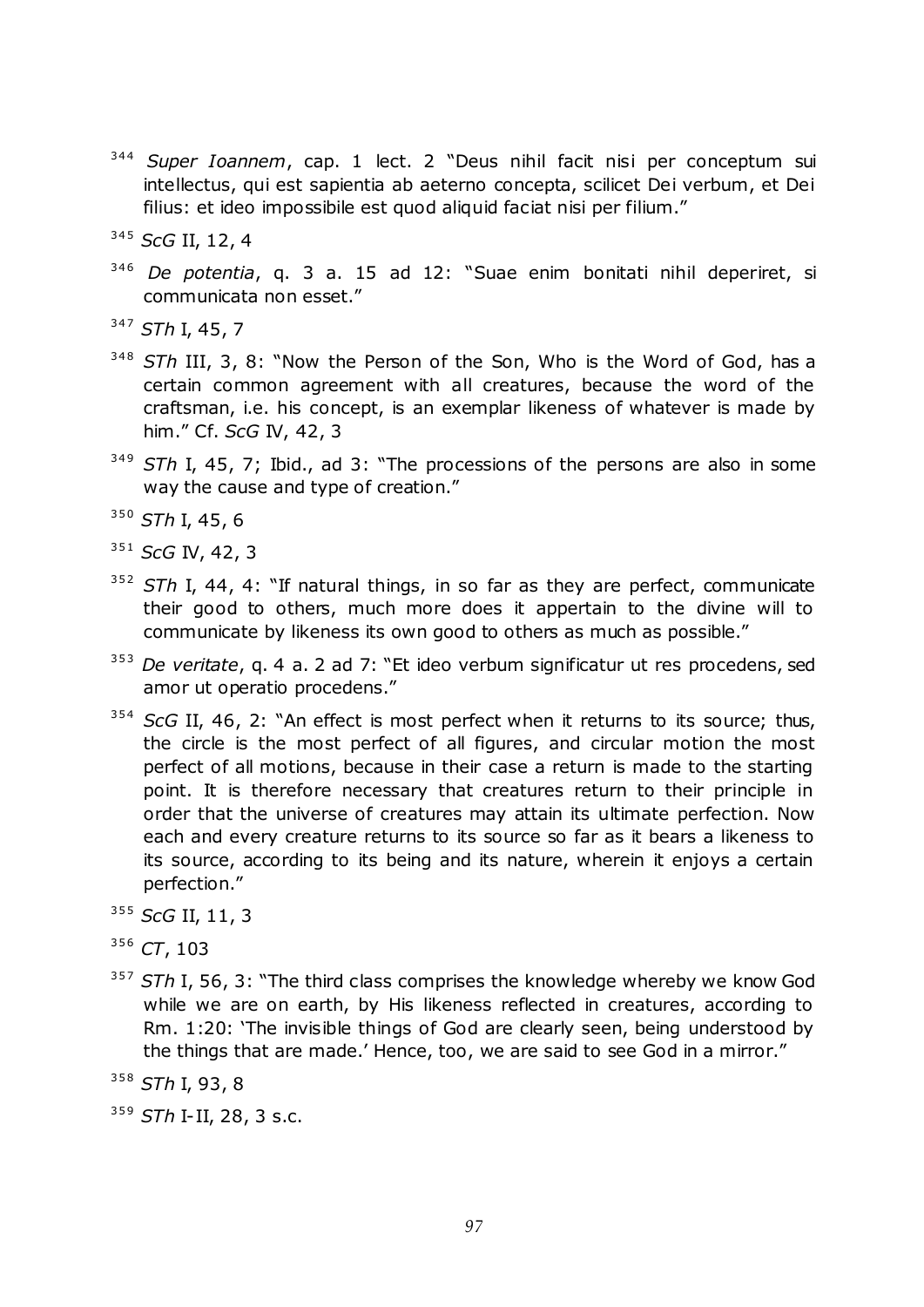- <sup>360</sup> STh II-II, 25, 1: "Now the aspect under which our neighbour is to be loved, is God, since what we ought to love in our neighbour is that he may be in God. Hence it is clear that it is specifically the same act whereby we love God, and whereby we love our neighbour."
- <sup>361</sup> *STh* I-II, 28, 3 ad 3
- <sup>362</sup> Cf. *STh* II-II, 103, 3 ad 3: "Movement towards an image as such is referred to the thing represented by the image."
- <sup>363</sup> STh II-II, 26, 2 ad 2: "The likeness we have to God precedes and causes the likeness we have to our neighbour: because from the very fact that we share along with our neighbour in something received from God, we become like to our neighbour."
- <sup>364</sup> *STh* II-II, 19, 3 ad 1
- <sup>365</sup> R. GARRIGOU-LAGRANGE, *Reality. A Synthesis of Thomistic Thought*, St. Louis— London 1950, p. 393: "Ontological personality, says Cajetan, is that which constitutes the person as universal subject of all its attributes: essence, existence, accidents, operations. In this view, says Father Giacon, Cajetan departs from St. Thomas. We, on the contrary, hold that Giacon, who says that existence is the formal constitutive element of personality, has himself departed from St. Thomas. Many texts are available in St. Thomas. Throughout he affirms that the suppositum, that which exists, the subject formally constituted as subject, is really distinct from its existence, and that existence, far from being the formal constituent, is only a contingent predicate."
- <sup>366</sup> STh III, 4, 1 ad 4: "The perfection of the universe is not the perfection of one person or *suppositum*, but of something which is one by position or order."
- <sup>367</sup> *ScG* II, 46, 3
- <sup>368</sup> Cf. STh III 8, 3. Although in itself it is outside the scope of this study, it is instructive to note in this context that St. Thomas applies this criterion when describing the members of the Mystical Body of Christ. The essential feature of the mystic body is that each of its members—throughout the course of human history, in the most varied circumstances- is related immediately and primarily to the Head of the body, and secondarily to the other members. Because salvation is objectively universal, "the body of the Church is made up of the men who have been from the beginning of the world until its end." St. Thomas therefore distinguishes six categories of men, five of which (that is, all except the damned) have in the course of history some actual or potential part in the body of which Christ is the Head. First and principally, He is the Head of those who are united to Him by glory (those already in heaven); secondly, of those who are actually united to Him by charity (all who are in the state of grace); thirdly, of those who are actually united to Him by faith (those baptised who are in mortal sin); fourthly, of those who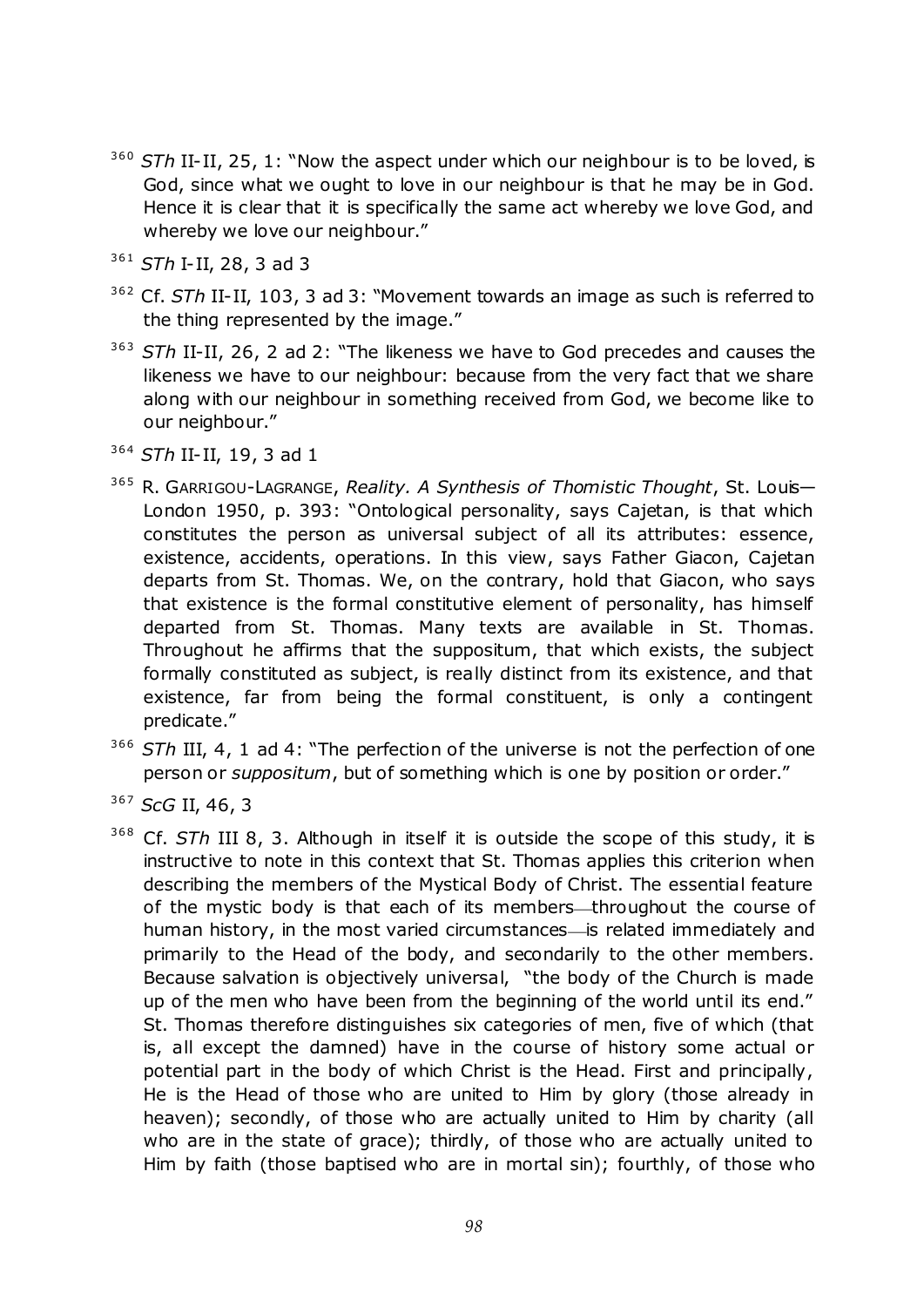will in fact come to the faith before they die; and fifthly, of those who could come to the faith before they die-for God "desires all men to be saved and to come to the knowledge of the truth"  $(1 \text{ Tim } 2:4)$ —but in fact will not. The sixth category are those "who are not predestined", who, "on their departure from this world, wholly cease to be members of Christ, as being no longer in potentiality to be united to Christ."

- <sup>369</sup> STh I, 47, 2: "As the divine wisdom is the cause of the distinction of things for the sake of the perfection of the universe, so it is the cause of inequality. For the universe would not be perfect if only one grade of goodness were found in things."
- <sup>370</sup> *ScG* II, 45, 7
- <sup>371</sup> Super Sent., lib. 1 d. 14 q. 2 a. 2 co.: "In exitu creaturarum a primo principio attenditur quaedam circulatio vel regiratio, eo quod omnia revertuntur sicut in finem in id a quo sicut a principio prodierunt. Et ideo oportet ut per eadem quibus est exitus a principio, et reditus in finem attendatur."
- <sup>372</sup> STh I, 47, 3: "The very order of things created by God shows the unity of the world. For this world is called one by the unity of order, whereby some things are ordered to others. But whatever things come from God, have relation of order to each other, and to God Himself."
- <sup>373</sup> ScG III, 18: "Things then are not directed to God as though God were an end unto which any accretion or acquisition were to be made: they are directed to Him so that in their own way they may gain from God God Himself, since He Himself is their end."
- <sup>374</sup> *ScG* I, 78
- <sup>375</sup> *STh* I, 5, 5
- <sup>376</sup> *STh* I-II, 1, 4 ad 1 (emphasis added)
- <sup>377</sup> *ScG* II, 24, 4
- <sup>378</sup> *ScG* II, 45: "Multiplicity therefore and variety was needful in creation, to the end that the perfect likeness of God might be found in creatures according to their measure."
- <sup>379</sup> STh I, 47, 2: Therefore, as the divine wisdom is the cause of the distinction of things for the sake of the perfection of the universe, so it is the cause of inequality. For the universe would not be perfect if only one grade of goodness were found in things.
- <sup>380</sup> STh I, 47, 3: "No agent intends material plurality as the end forasmuch as material multitude has no certain limit, but of itself tends to infinity, and the infinite is opposed to the notion of end."
- <sup>381</sup> STh I, 47, 1 ad 3: "When operation is concerned, if the means be equal, so to speak, to the end, one only is sufficient. But the creature is not such a means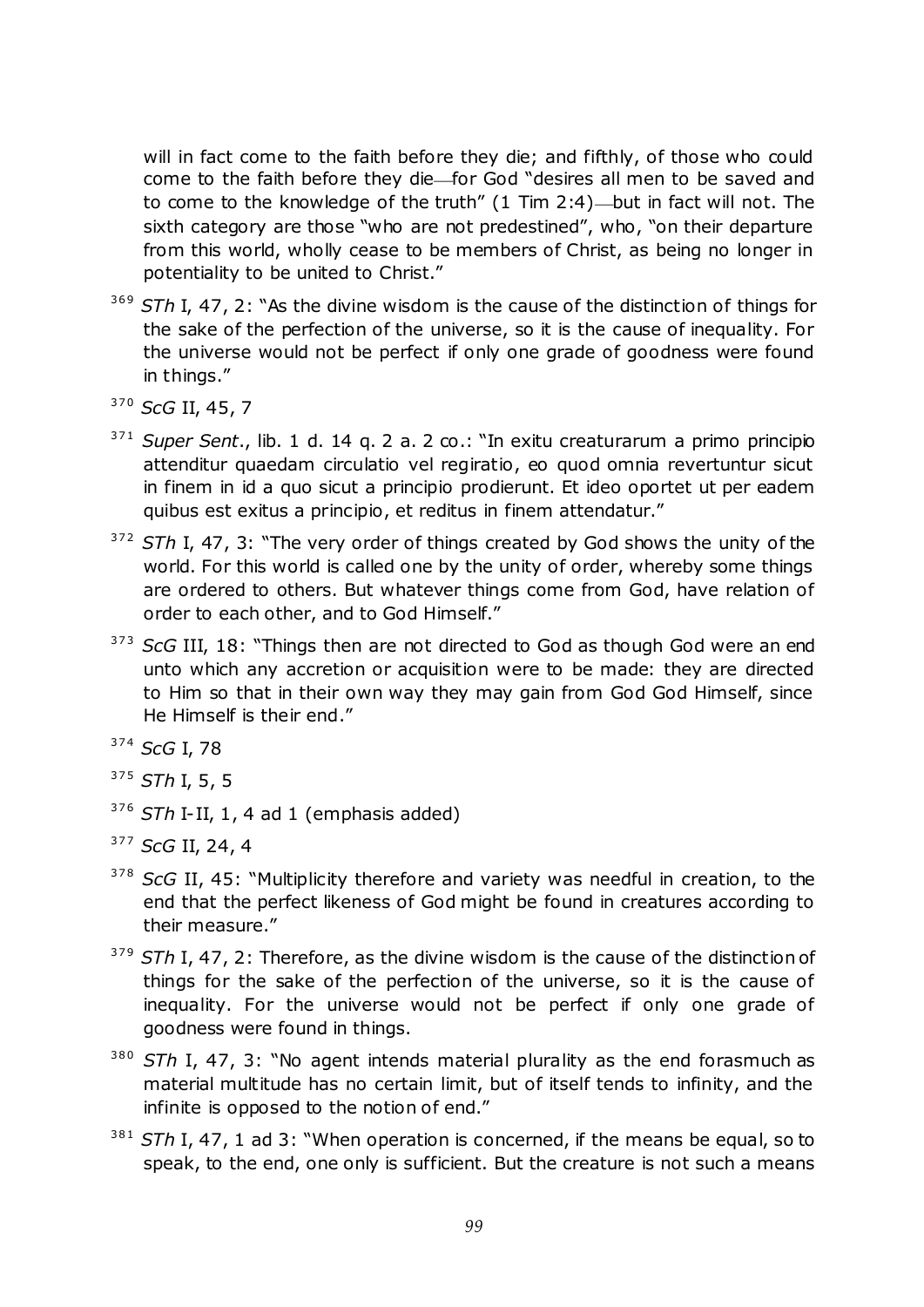to its end, which is God; and hence the multiplication of creatures is necessary."

- <sup>382</sup> *STh* II-II, 26, 2
- <sup>383</sup> STh I, 73, 1: "The perfection of a thing is twofold, the first perfection and the second perfection. The 'first' perfection is that according to which a thing is substantially perfect, and this perfection is the form of the whole; which form results from the whole having its parts complete. But the 'second' perfection is the end, which is either an operation, as the end of the harpist is to play the harp; or something that is attained by an operation, as the end of the builder is the house that he makes by building. But the first perfection is the cause of the second, because the form is the principle of operation."
- 384 *STh* I, 65, 2: "Furthermore, the entire universe, with all its parts, is ordained towards God as its end, inasmuch as it imitates, as it were, and shows forth the Divine goodness, to the glory of God. Reasonable creatures, however, have in some special and higher manner God as their end, since they can attain to Him by their own operations, by knowing and loving Him."
- <sup>385</sup> ScG III 129: "Wherever a thing is natural to any one, any other thing also is natural, without which the first thing cannot be had, for nature fails not in necessities. But it is natural to man to be a social animal. Those things therefore naturally befit man, without which the maintenance of human society would be impossible."
- <sup>386</sup> ScG III, 21: "A thing must be first perfect in itself before it can cause another thing. The last perfection to supervene upon a thing is its becoming the cause of other things. While then a creature tends by many ways to the likeness of God, the last way left open to it is to seek the divine likeness by being the cause of other things, according to what the Apostle says, We are God's coadjutors (1 Cor. iii, 9)."
- <sup>387</sup> STh I-II, 3, 8: "Final and perfect happiness can consist in nothing else than the vision of the Divine Essence."
- <sup>388</sup> STh I-II, 72, 4: "Now there should be a threefold order in man: one in relation to the rule of reason, in so far as all our actions and passions should be commensurate with the rule of reason: another order is in relation to the rule of the Divine Law, whereby man should be directed in all things: and if man were by nature a solitary animal, this twofold order would suffice. But since man is naturally a civic and social animal, as is proved in Polit. i, 2, hence a third order is necessary, whereby man is directed in relation to other men among whom he has to dwell."
- <sup>389</sup> *ScG* III, 128: "Of all things that man makes use of, the chief are other men. Man is naturally a social animal, needing many things that the individual cannot procure by himself. The divine law therefore must needs instruct man to live according to the order of reason in his relations with other men."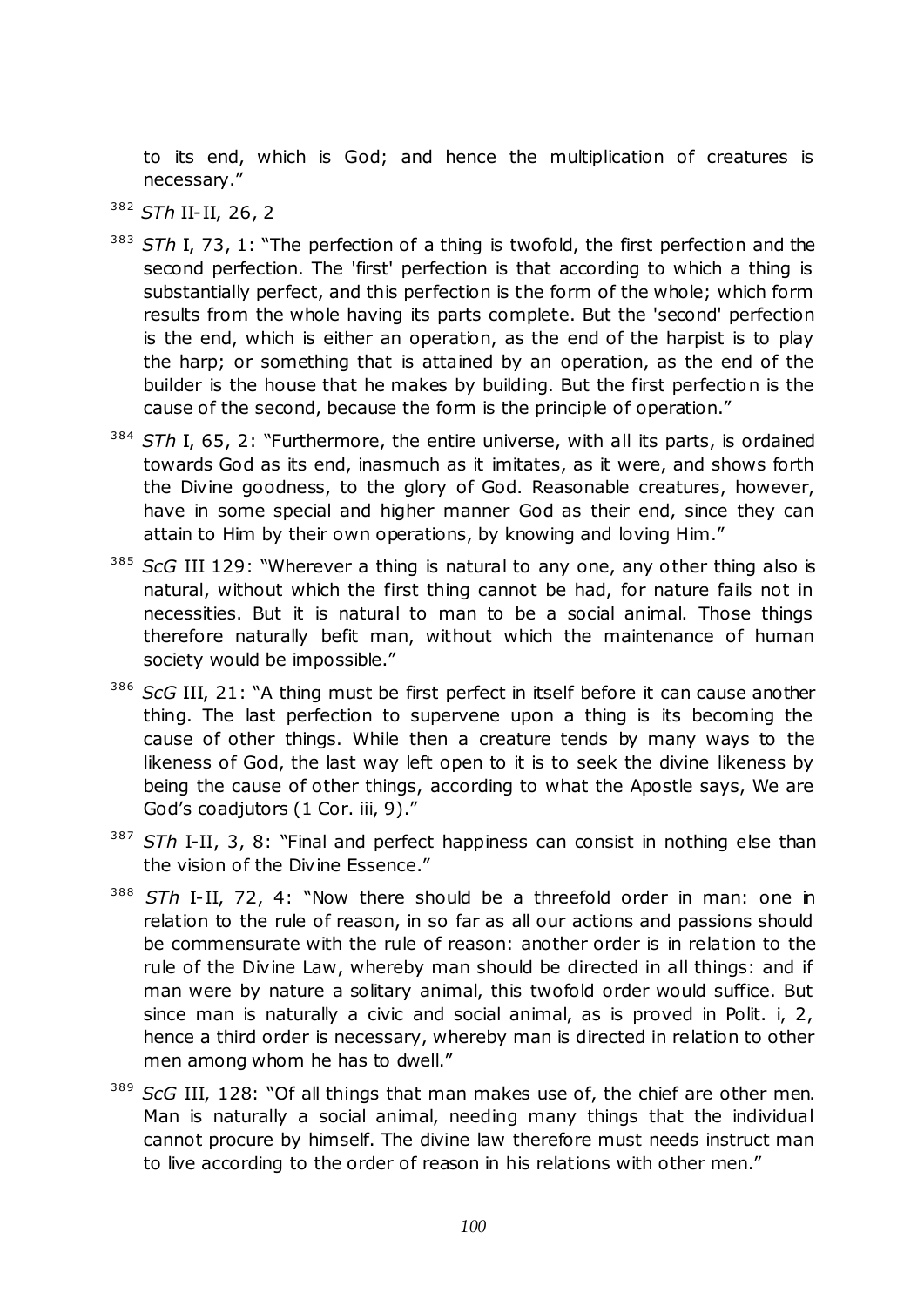- <sup>390</sup> STh I, 20, 2 ad 3: "God does not love irrational creatures with the love of friendship; but as it were with the love of desire, in so far as He orders them to rational creatures, and even to Himself. Yet this is not because He stands in need of them; but only on account of His goodness, and of the services they render to us. For we can desire a thing for others as well as for ourselves."
- <sup>391</sup> *ScG* II, 45
- <sup>392</sup> *ScG* III, 69: "Virtue aids the common good because good diffuses itself: But it is better for good conferred on one to be common to many than for it to be confined to that one: for common good always proves to be more godlike than the good of the individual. But the good of one comes to be common to many when it is derived from one to many, which cannot be except in so far as the agent diffuses it to others by a proper action of its own. God then has communicated His goodness in such a way that one creature can transmit to others the good which it has received."
- <sup>393</sup> *ScG* I, 86: "God wishes man to have reason, to the end that he may be man: He wishes man to *be*, to the end of the completion of the universe: He wishes the good of the universe to *be*, because it befits His own goodness."
- 394 *STh* II-II, 58, 9 ad 3: "The common good is the end of each individual member of a community, just as the good of the whole is the end of each part. On the other hand the good of one individual is not the end of another individual."
- <sup>395</sup> STh II-II, 26, 3: "Each part naturally loves the common good of the whole more than its own particular good. This is evidenced by its operation, since the principal inclination of each part is towards common action conducive to the good of the whole. It may also be seen in civic virtues whereby sometimes the citizens suffer damage even to their own property and persons for the sake of the common good."
- <sup>396</sup> STh I, 62, 9 ad 2: "To pour out acquired perfection upon others is of the nature of what is perfect, considered as perfect."
- <sup>397</sup> STh Supp. 88, 1, ad 1: "Each man is both an individual person and a part of the whole human race: wherefore a twofold judgment is due to him. … The other judgment will be passed on him as a part of the human race … Hence at the general judgment of the whole human race by the general separation of the good from the wicked, it follows that each one will be judged."
- <sup>398</sup> *ScG* IV, 50: "For the end of every rational creature is to arrive at happiness; which happiness can be only in the kingdom of God; which kingdom again is nothing else than the organised society of those who enjoy the vision of God, in which true happiness consists."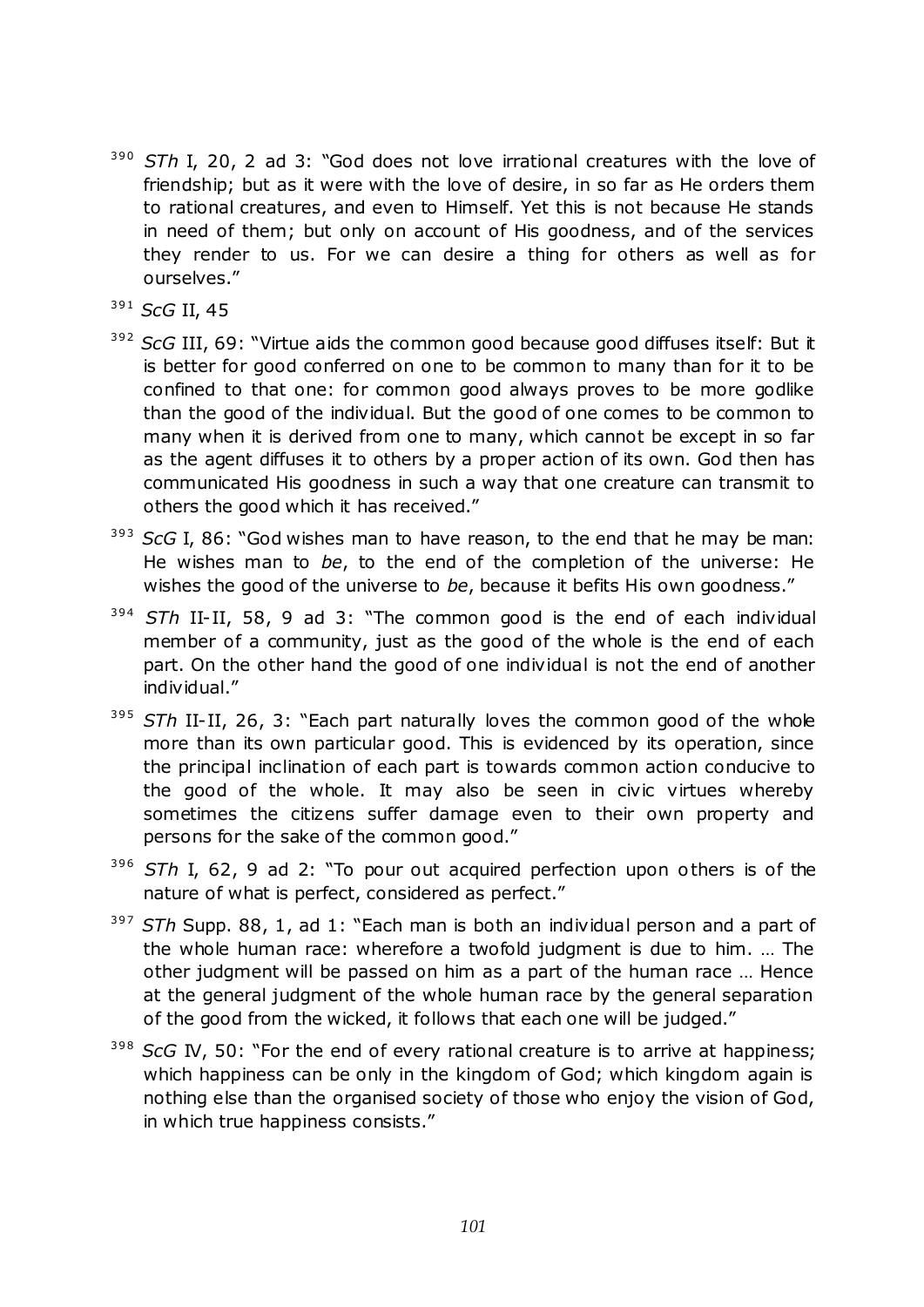- <sup>399</sup> *ScG* III, 58, 4: "In the mode of vision then there appear diverse grades of glory among the Blessed, but in respect of the object of vision their glory is the same."
- <sup>400</sup> STh I-II, 111, 1: "Now the order of things consists in this, that things are led to God by other things, as Dionysius says (Coel. Hier. iv)."
- <sup>401</sup> *ScG* II, 45, 3: "A creature approaches more perfectly to the likeness of God by being not only good itself, but able to act for the good of others. But no creature could do anything for the good of another creature, unless there were plurality and inequality among creatures, because the agent must be other than the patient and in a position of advantage (*honorabilius*) over it."
- <sup>402</sup> *ScG* III, 128: "Of all things that man makes use of, the chief are other men. Man is naturally a social animal, needing many things that the individual cannot procure by himself. The divine law therefore must needs instruct man to live according to the order of reason in his relations with other men."
- <sup>403</sup> STh I-II, 90, 2 ad 3: "Nothing stands firm with regard to the practical reason, unless it be directed to the last end which is the common good: and whatever stands to reason in this sense, has the nature of a law."
- <sup>404</sup> In Div. Nom. IV, lect. 1: "Est enim lege divina sanctum, ut bona quae a Deo accipimus, inferioribus communicemus et sic conformamur bonitati eius, ex qua omnia bona profluunt. ... Considerandum est autem quod ad ordinem tria concurrunt: primo quidem distinctio cum convenientia; secundo, cooperatio; tertio, finis. Dico autem distinctionem cum convenientia, quia ubi non est distinctio, ordo locum non habet; si autem quae distinguuntur in nullo convenirent, unius ordinis non essent."
- <sup>405</sup> STh I, 96, 3: "We must needs admit that in the primitive state there would have been some inequality, at least as regards sex, because generation depends upon diversity of sex: and likewise as regards age; for some would have been born of others."
- <sup>406</sup> *ScG* II, 45, 7: "Hence it is said, God saw all things that he had made, and they were very good (Gen. i, 31); and this after He had said of them singly, that they were good; because while things are good singly in their several natures, all taken together they are very good, because of the order of the universe, which is the final and noblest perfection of creation."
- <sup>407</sup> STh I, 95, 3: "Now the virtues are nothing but those perfections whereby reason is directed to God, and the inferior powers regulated according to the dictate of reason, as will be explained in the Treatise on the Virtues. Wherefore the rectitude of the primitive state required that man should in a sense possess every virtue."

<sup>408</sup> *ScG* II 45, 3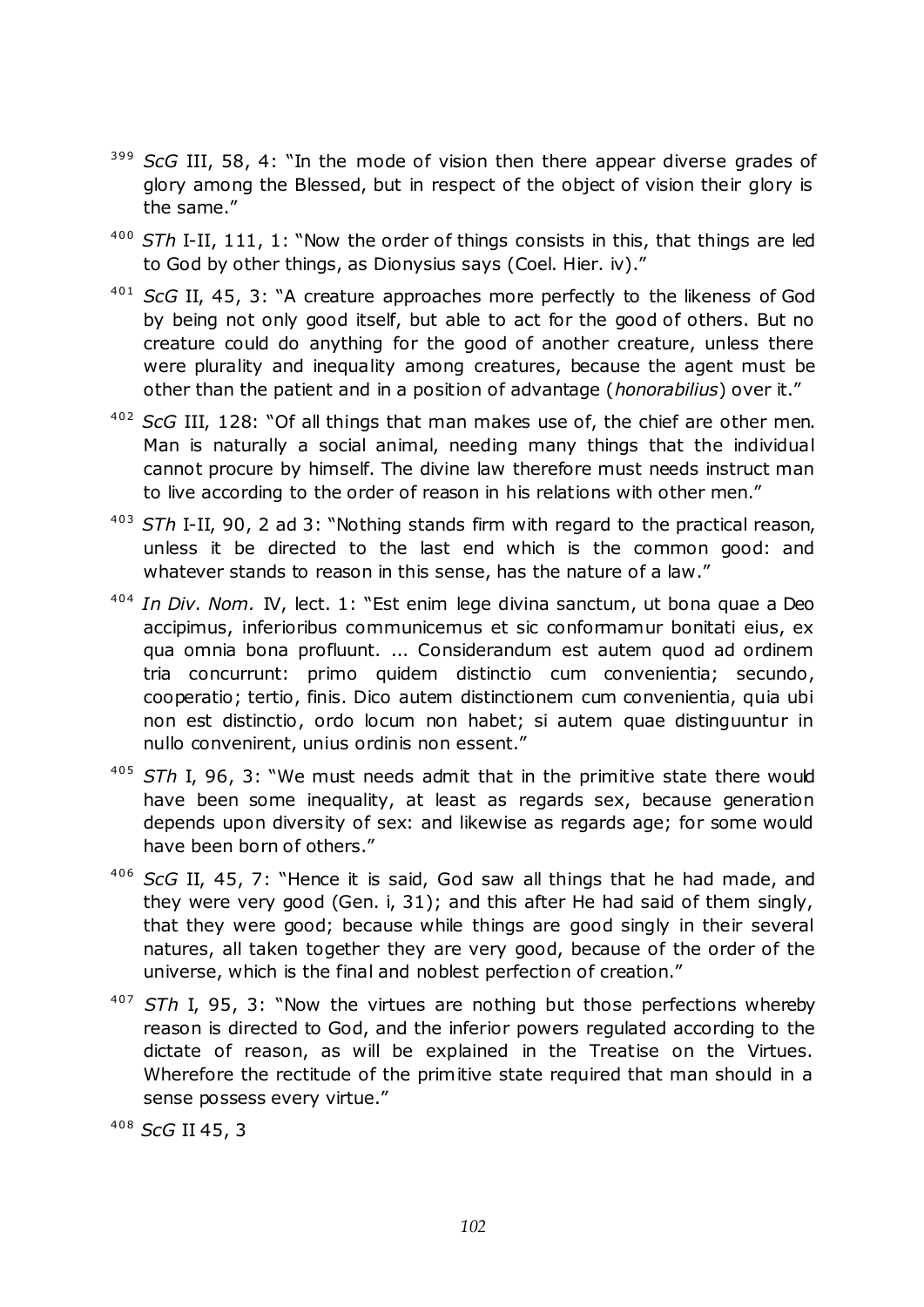- <sup>409</sup> *ScG* III 28: "The end of the divine law is to bring man to cleave to God. Now man is aided thereto by his fellow-man, as well in point of knowledge as in point of affection: for men help one another in the knowledge of the truth, and one incites another to good and restrains him from evil."
- <sup>410</sup> *STh* I-II 4, 8 (emphasis and numeration added)

<sup>411</sup> *STh* I-II, 93, 6

- <sup>412</sup> SRS 36: "It is important to note therefore that a world which is divided into blocs, sustained by rigid ideologies, and in which instead of interdependence and solidarity different forms of imperialism hold sway, can only be a world subject to structures of sin."
- <sup>413</sup> STh I-II, 114, 1: "The rational creature moves itself to act by its free-will, hence its action has the character of merit, which is not so in other creatures.‖
- <sup>414</sup> STh I-II, 21, 3: "We speak of merit and demerit, in relation to retribution, rendered according to justice. … When, therefore, anyone does good or evil to another individual, there is a twofold measure of merit or demerit in his action: first, in respect of the retribution owed to him by the individual to whom he has done good or harm; secondly, in respect of the retribution owed to him by the whole of society. Now when a man ordains his action directly for the good or evil of the whole society, retribution is owed to him, before and above all, by the whole society; secondarily, by all the parts of society."
- <sup>415</sup> STh III, 59, 5: "There are some other things pertaining to a man which go on through the whole course of time, and which are not foreign to the Divine judgment, all these things must be brought to judgment at the end of time. For although in regard to such things a man neither merits nor demerits, still in a measure they accompany his reward or punishment. Consequently all these things must be weighed in the final judgment."
- <sup>416</sup> *ScG* III 63: "By that divine vision the blessed become celebrated, not before men, who may deceive and be deceived, but in the most true knowledge of God and of all their companions in bliss. And therefore that happiness is very frequently termed 'glory' in Holy Scripture, as in Ps. 144, 5: The saints shall exult in glory."
- <sup>417</sup> Cf. *STh* II-II, 103, 1
- <sup>418</sup> *STh* I-II 4, 8
- <sup>419</sup> Cf. M. SHIVANANDAN J. C. ATKINSON, *Person As Substantive Relation and Reproductive Technologies. Biblical and Philosophical Foundations*: «Logos: A Journal of Catholic Thought and Culture» 7.3 (2004) 124-156